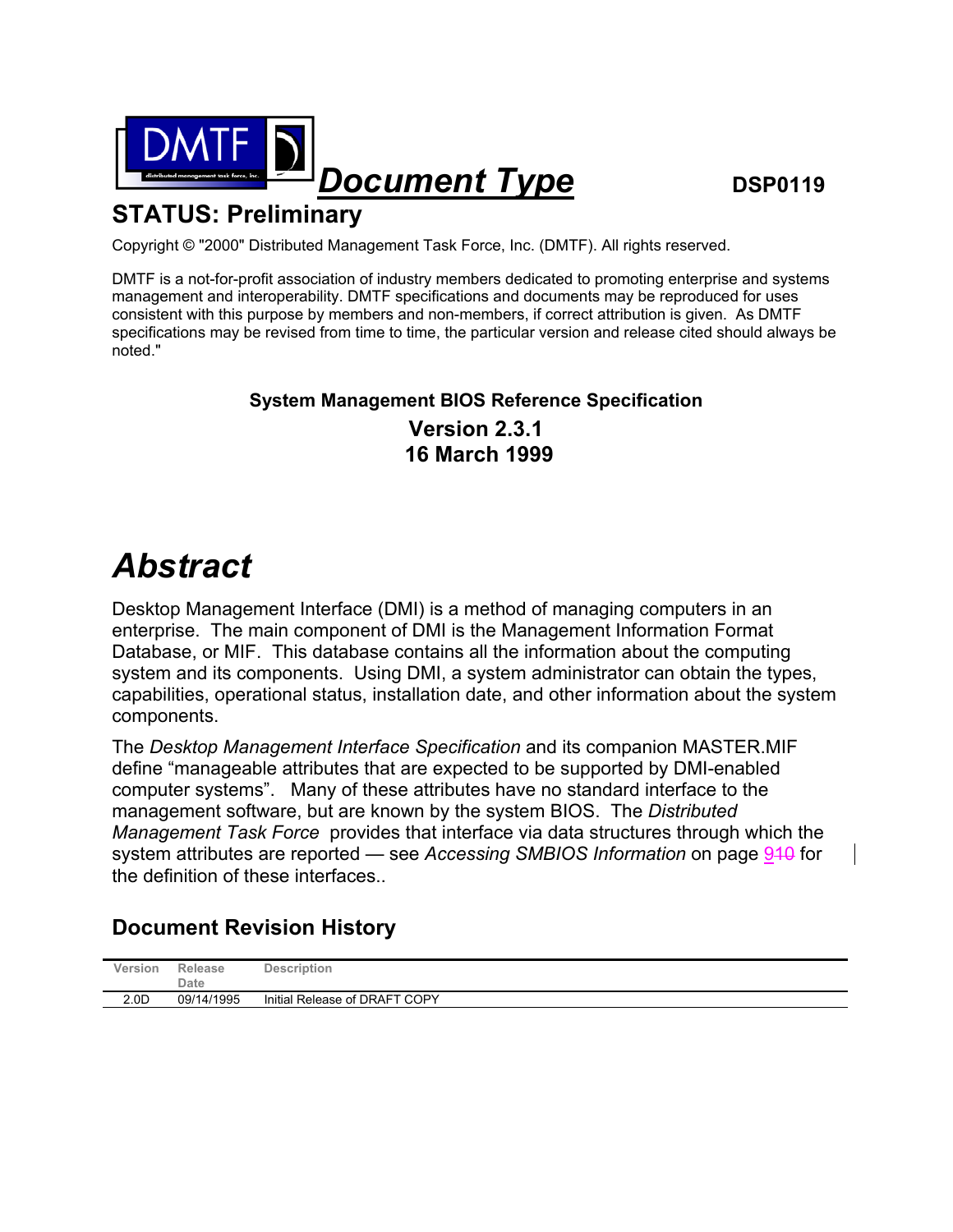| Version | Release<br>Date | <b>Description</b>                                                                                                                                                                                                                                                                                                                                                                                                                                                                                                                                                                                                                                                                                                                                                                                                                                                                                                                                                                                                                                                                                                                                                                                                                                                                                                                                                                                                                                                                                                                                                                                                                                                                                                                                                                                                                                                                                                                                                                                                                                                                                                                                                                                                                                                                                                                                                                                                                                                                                                                                                                                                                                                                                                                                                                                                                                                                                                                                       |
|---------|-----------------|----------------------------------------------------------------------------------------------------------------------------------------------------------------------------------------------------------------------------------------------------------------------------------------------------------------------------------------------------------------------------------------------------------------------------------------------------------------------------------------------------------------------------------------------------------------------------------------------------------------------------------------------------------------------------------------------------------------------------------------------------------------------------------------------------------------------------------------------------------------------------------------------------------------------------------------------------------------------------------------------------------------------------------------------------------------------------------------------------------------------------------------------------------------------------------------------------------------------------------------------------------------------------------------------------------------------------------------------------------------------------------------------------------------------------------------------------------------------------------------------------------------------------------------------------------------------------------------------------------------------------------------------------------------------------------------------------------------------------------------------------------------------------------------------------------------------------------------------------------------------------------------------------------------------------------------------------------------------------------------------------------------------------------------------------------------------------------------------------------------------------------------------------------------------------------------------------------------------------------------------------------------------------------------------------------------------------------------------------------------------------------------------------------------------------------------------------------------------------------------------------------------------------------------------------------------------------------------------------------------------------------------------------------------------------------------------------------------------------------------------------------------------------------------------------------------------------------------------------------------------------------------------------------------------------------------------------------|
| 2.0M    | 12/12/1995      | Final draft released, with the following changes:<br>Specified that dmiStorageBase (Function 50h) and NVStorageBase (Function 55h) must be<br>paragraph-aligned.<br>Added Command value to change a string to function 52h; Command enumeration values modified.<br>Removed redundant enumerations from Processor Family list<br>٠<br>Corrected Memory Subsystem Example<br>Corrected/clarified Indexed I/O access-methods for event-log; Access Method enumeration values<br>and Access Method Address union modified<br>Added clarifications to some of the event log types                                                                                                                                                                                                                                                                                                                                                                                                                                                                                                                                                                                                                                                                                                                                                                                                                                                                                                                                                                                                                                                                                                                                                                                                                                                                                                                                                                                                                                                                                                                                                                                                                                                                                                                                                                                                                                                                                                                                                                                                                                                                                                                                                                                                                                                                                                                                                                            |
| 2.00    | 03/06/1996      | Final release, with the following changes:<br>Specified that all structures end with a terminating NULL, even if the formatted portion of the<br>$\bullet$<br>structure contains string-reference fields and all the string fields are set to 0.<br>Corrected the Memory Subsystem Example, handles are now correctly created with a 'dw'.<br>$\bullet$<br>Fixed formatting of some bit definition fields and function examples.<br>$\bullet$                                                                                                                                                                                                                                                                                                                                                                                                                                                                                                                                                                                                                                                                                                                                                                                                                                                                                                                                                                                                                                                                                                                                                                                                                                                                                                                                                                                                                                                                                                                                                                                                                                                                                                                                                                                                                                                                                                                                                                                                                                                                                                                                                                                                                                                                                                                                                                                                                                                                                                            |
| 2.00.1  | 07/18/1996      | Minor updates for new technology and clarifications.<br>Added definitions for Pentium® Pro, Burst EDO, and SDRAM.<br>$\bullet$<br>Added clarifications to the Memory Controller Error Status.                                                                                                                                                                                                                                                                                                                                                                                                                                                                                                                                                                                                                                                                                                                                                                                                                                                                                                                                                                                                                                                                                                                                                                                                                                                                                                                                                                                                                                                                                                                                                                                                                                                                                                                                                                                                                                                                                                                                                                                                                                                                                                                                                                                                                                                                                                                                                                                                                                                                                                                                                                                                                                                                                                                                                            |
| 2.1     | 06/16/1997      | Added definition for static table interface, to allow the information to be accessed from new operating<br>systems, see 2.1 Table Convention on page 104442 In addition:<br>Changed references to DMI BIOS to SMBIOS throughout; these changes are unmarked.<br>$\bullet$<br>Added SubFunction DMI CLEAR EVENT LOG2 to Function 54h - SMBIOS Control.<br>$\bullet$<br>For those structure entries that are string numbers, changed the Value field definition of the field<br>from Varies to STRING throughout; these changes are unmarked.<br>BIOS Information structure: Added support for 4-digit year and additional BIOS Characteristics via<br>Characteristics Extension Byte 1.<br>System Information structure: Added Wakeup Type and UUID fields.<br>System Enclosure and Chassis structure: Added Bootup State, Power Supply State, Thermal State,<br>and Security Status to allow the DMTF Physical Container Global Table to be populated.<br>Processor Information structure: Voltage value can now be specified, rather than using bit-flags,<br>$\bullet$<br>and added enumeration values for Pentium® Pro, Pentium® II, and Slot 1. Also added notes to this<br>section, indicating that the enumerated values for the structure are assigned by the DMTF. This<br>structure was also updated to include the Cache Information handles identifying the L1, L2, and L3<br>caches associated with the processor.<br>Memory Controller Information structure: Added Enabled Error Correcting field. Also added note<br>that this structure can never be updated to add string values, to preserve backwards compatibility.<br>Cache Information structure: Added Speed, Error Correction Type, Type, and Associativity fields.<br>Port Connector Information structure: Added enumerated values to Connector Types and Port<br>$\bullet$<br>Types.<br>System Slots structure: Added AGP enumeration values to Slot Type field.<br>BIOS Language Information structure: Added abbreviated-format for language strings and<br>corrected example.<br>System Event Log structure: OEM-specific Access Methods can now be defined, added standard<br>$\bullet$<br>log header definitions, and a mechanism to allow the log entry's variable data formats to be<br>described. Added note that this structure can never be updated to include string values, to<br>preserve backwards compatibility.<br>Added Physical Memory Array, Memory Device, Memory Error Information, Memory Array Mapped<br>Address, and Memory Device Mapped Address structures to support the population of the DMTF<br>Enhanced Physical Memory groups.<br>Added Built-in Pointing Device structure to support the population of the DMTF Pointing Device<br>group.<br>Added Portable Battery structure to support the population of the DMTF Portable Battery group.<br>Added appendices that contain a structure checklist and table-convention parsing pseudo-code. |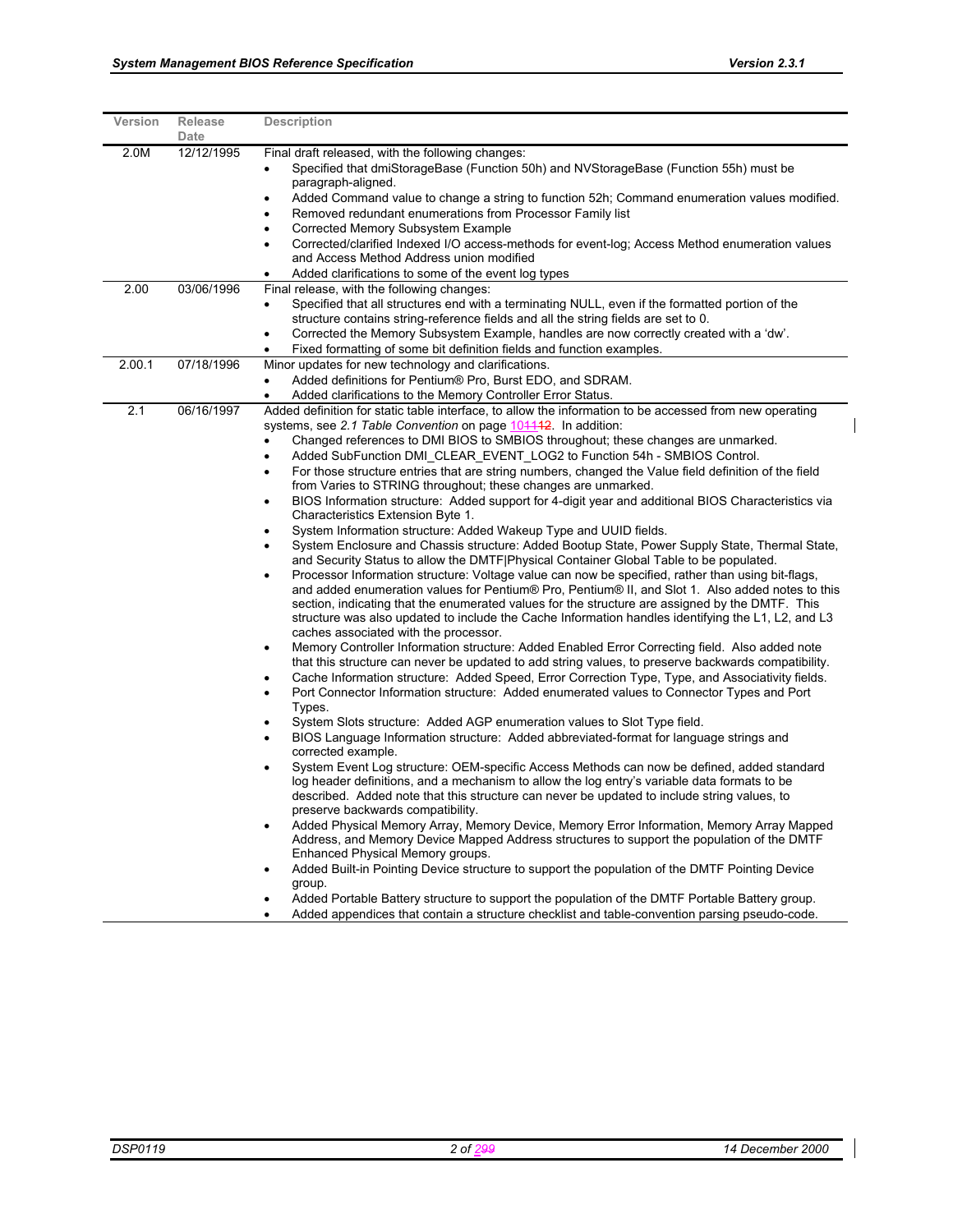| <b>Version</b> | Release<br>Date | <b>Description</b>                                                                                                                                                                                                                                                                                                                                                                                                                                                                                                                                                                                                                                                                                                                                                                                                                                                                                                                                                                                                                                                                                                                                                                                                                                                                                                                                                                                                                                                                                                                                                                                                                                                                                                                                                                                                                                                                                                                                                                                                                                                                                                                                                                                                                                                                                                                                     |
|----------------|-----------------|--------------------------------------------------------------------------------------------------------------------------------------------------------------------------------------------------------------------------------------------------------------------------------------------------------------------------------------------------------------------------------------------------------------------------------------------------------------------------------------------------------------------------------------------------------------------------------------------------------------------------------------------------------------------------------------------------------------------------------------------------------------------------------------------------------------------------------------------------------------------------------------------------------------------------------------------------------------------------------------------------------------------------------------------------------------------------------------------------------------------------------------------------------------------------------------------------------------------------------------------------------------------------------------------------------------------------------------------------------------------------------------------------------------------------------------------------------------------------------------------------------------------------------------------------------------------------------------------------------------------------------------------------------------------------------------------------------------------------------------------------------------------------------------------------------------------------------------------------------------------------------------------------------------------------------------------------------------------------------------------------------------------------------------------------------------------------------------------------------------------------------------------------------------------------------------------------------------------------------------------------------------------------------------------------------------------------------------------------------|
| 2.2            | 03/16/1998      | The following changes were made to v2.1 of the document to produce this version:<br>Accepted all changes introduced at Version 2.1<br>Added ACPI statement-of-direction for dynamic state and event notification<br>$\bullet$<br>Table-convention is required for v2.2 and later compliance<br>Corrected Structure Table entry point length value.<br>Added Command type 06h to the Plug-and-Play Set SMBIOS Structure function (52h).<br>Added new processor enumerations from the updated DMTF MASTER.MIF<br>System Enclosure: Added enumeration value for "Sealed-case PC", to support Net PC-type<br>chassis'.<br>Memory Controller Information: Corrected description of how the BIOS computes the structure<br>Length.<br>System Event Log:<br>$\bullet$<br>Added definition for end-of-log data, Event Log Type OFFh.<br>$\bullet$<br>Added generic system-management event type; the handle of an associated probe or cooling<br>$\bullet$<br>device identifies the specific failing device.<br>Memory Error Information: Corrected structure size and offsets.<br>$\bullet$<br>Portable Battery: Corrected the structure length and some of the offsets, added Smart Battery-<br>$\bullet$<br>formatted fields<br>Memory Device: Added RIMM form factor<br>٠<br>Added the following new structures<br>٠<br>System Reset structure to support the population of the DMTF Automatic System Reset group.<br>$\bullet$<br>Hardware Security structure to support the population of the DMTF System Hardware Security<br>$\bullet$<br>group.<br>System Power Control structure to support the population of the DMTF System Power Control<br>$\bullet$<br>group.<br>Added Voltage Probe structure to support the population of the DMTF Voltage Probe group.<br>$\bullet$<br>Cooling Device structure to support the population of the DMTF Cooling Device group.<br>$\bullet$<br>Temperature Probe structure to support the population of the DMTF Temperature Probe<br>$\bullet$<br>group.<br>Electrical Current Probe structure to support the population of the DMTF Electrical Current<br>$\bullet$<br>Probe group.<br>Out-of-Band Remote Access structure to support the population of the DMTF Out-of-Band<br>$\bullet$<br>Remote Access group.<br>Inactive structure type to support standard structure superset definitions.<br>$\bullet$ |
|                |                 | End-of-Table structure type to facilitate easier traversing of the structure data                                                                                                                                                                                                                                                                                                                                                                                                                                                                                                                                                                                                                                                                                                                                                                                                                                                                                                                                                                                                                                                                                                                                                                                                                                                                                                                                                                                                                                                                                                                                                                                                                                                                                                                                                                                                                                                                                                                                                                                                                                                                                                                                                                                                                                                                      |

• End-of-Table structure type to facilitate easier traversing of the structure data.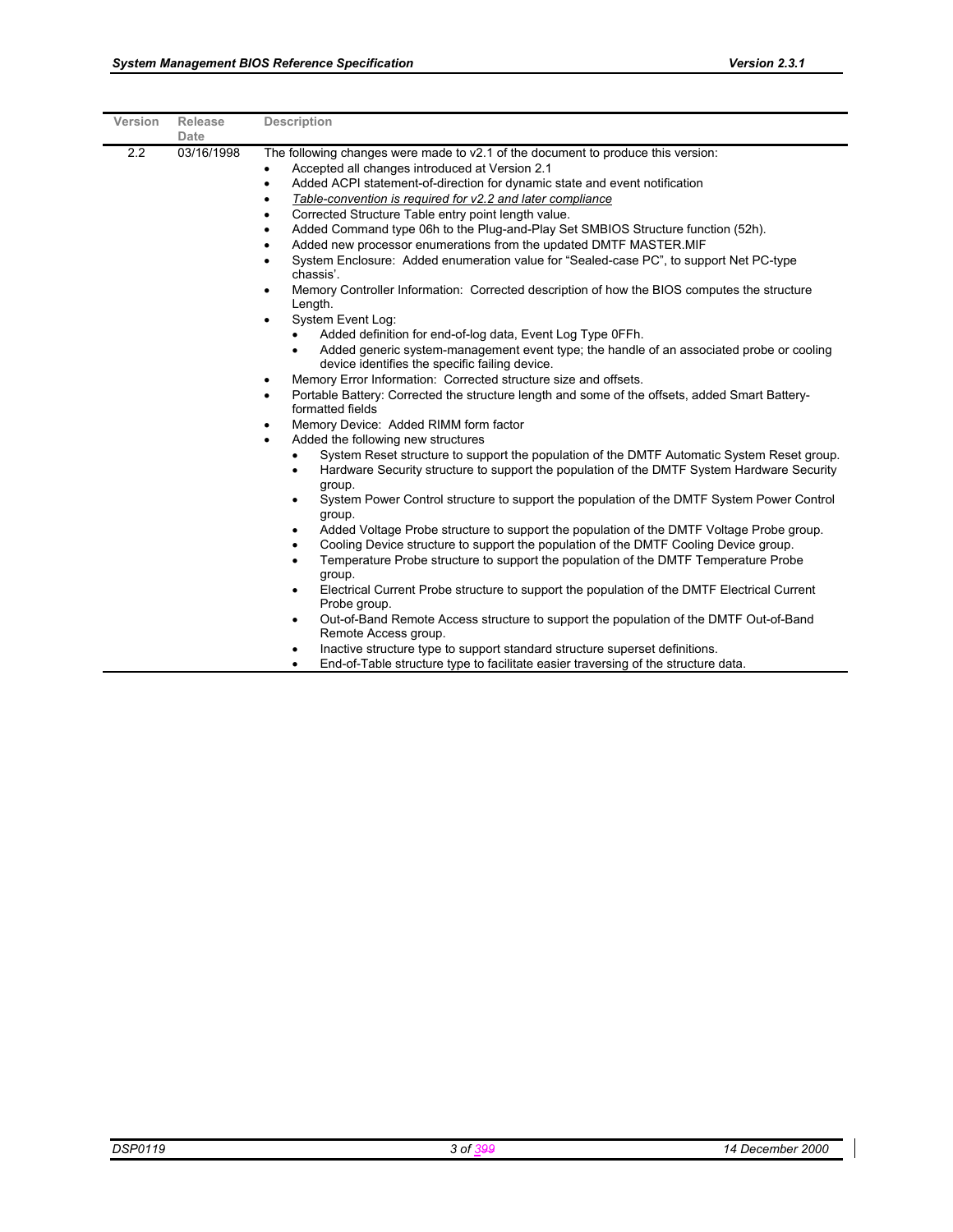| Version | <b>Release</b><br>Date | <b>Description</b>                                                                                                                                                                                                                                                                                                                                                                                                                                                                                                                                                                                                                                                                                                                                                                                                                                                                                                                                                                                                                                                                                                                                                                                                                                                                                                                                                                                                                                                                                                                                                                                                                                                                                                                                                                                                                                                                                                                                                                                               |
|---------|------------------------|------------------------------------------------------------------------------------------------------------------------------------------------------------------------------------------------------------------------------------------------------------------------------------------------------------------------------------------------------------------------------------------------------------------------------------------------------------------------------------------------------------------------------------------------------------------------------------------------------------------------------------------------------------------------------------------------------------------------------------------------------------------------------------------------------------------------------------------------------------------------------------------------------------------------------------------------------------------------------------------------------------------------------------------------------------------------------------------------------------------------------------------------------------------------------------------------------------------------------------------------------------------------------------------------------------------------------------------------------------------------------------------------------------------------------------------------------------------------------------------------------------------------------------------------------------------------------------------------------------------------------------------------------------------------------------------------------------------------------------------------------------------------------------------------------------------------------------------------------------------------------------------------------------------------------------------------------------------------------------------------------------------|
| 2.3     | 08/12/1998             | The following changes were made to v2.2 of the document to produce this version:<br>Accepted all changes introduced at Version 2.2<br>٠<br>Clarified and corrected referenced documents<br>$\bullet$<br>A minimum set of structures (and their data) is now required for SMBIOS compliance.<br>٠<br>Documented an additional structure usage guideline, to optional structure growth.<br>٠<br><b>BIOS Information:</b><br>4-digit year format for BIOS Release Date required for SMBIOS 2.3 and later<br>$\bullet$<br>Added BIOS Characteristic Extension Byte 2 to include status that the BIOS supports the<br>$\bullet$<br><b>BIOS Boot Specification.</b><br>System Information: Added enumeration for Wake-up Type<br>$\bullet$<br>System Enclosure or Chassis: Added OEM-defined field.<br>Processor Information:<br>Added enumerated values for new processors from the updated MASTER. MIF and identified<br>$\bullet$<br>that one structure is present for each processor instance.<br>Modified interpretation of Lx Cache Handle fields for v2.3 and later implementations<br>Memory Module Information: Corrected example, adding double-null to terminate the structure.<br>$\bullet$<br>System Slots: Added hot-plug characteristic definition and clarified usage of the PCI "Slot ID" field.<br>Memory Device:<br>$\bullet$<br>Added enumerations for Form Factor and Device Type<br>$\bullet$<br>Added new field for memory Speed<br>$\bullet$<br>System Event Log: Added note describing how century portion of the 2-digit year within a log<br>$\bullet$<br>record is to be interpreted.<br>Voltage Probe, Temperature Probe, Electrical Current Probe, Cooling Device:<br>$\bullet$<br>Added Nominal Value field<br>Added the following new structures<br>٠<br>Boot Integrity Services (BIS) Entry Point<br>System Boot Information<br>$\bullet$<br>64-bit Memory Error Information<br>$\bullet$<br><b>Management Device</b><br>$\bullet$<br><b>Management Device Component</b><br>$\bullet$ |
| 2.3.1   | 3/16/1999              | Management Device Threshold Data<br>The following changes were made to v2.3 of the document to produce this version:<br>Accepted all changes introduced at Version 2.3<br>$\bullet$<br>Adopted a three-tier document numbering procedure, see 1.2 for more information.<br>$\bullet$<br><b>BIOS Information:</b><br>$\bullet$<br>Added BIOS Characteristic Extension Byte 2, bit 1, to identify that the BIOS supports<br>F12=Network Boot functionality<br>Processor Information<br>٠<br>Added Processor Family enumeration for new Pentium processors, defined reserved values<br>$\bullet$<br>for future Pentium processors.<br>Added fields: Asset Tag, Serial Number, and Part Number.<br><b>System Slots</b><br>$\bullet$<br>Added slot type enumeration for PCI-X<br>Added slot characteristic to identify support for (to-be) standard SMBus interface for PCI slots<br>Memory Device:<br>Added enumerated values for Memory Type and Form Factor, required for RamBus<br>implementations<br>Added fields: Manufacturer, Asset Tag, Serial Number, and Part Number.<br>Added the following new structures:<br>Memory Channel (to support RamBus and SyncLink memory implementations)<br>$\bullet$<br>IPMI Device, to abstract the IPMI hardware dependencies to management software                                                                                                                                                                                                                                                                                                                                                                                                                                                                                                                                                                                                                                                                                                                      |

• System Power Supply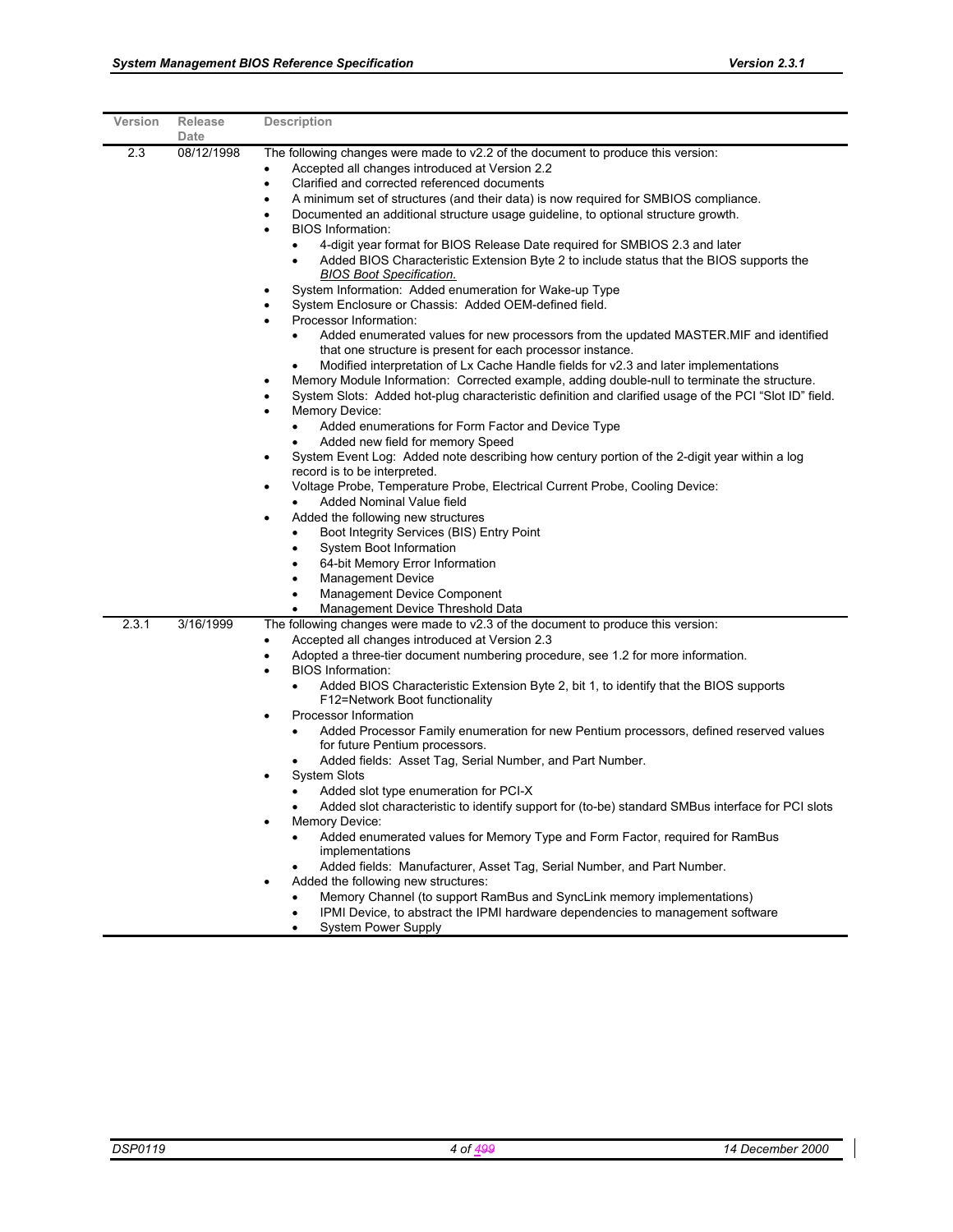# **Table Of Contents \_\_\_\_\_\_\_\_\_\_\_\_\_\_\_\_\_\_\_\_\_\_\_\_\_\_\_**

| System Management BIOS Reference Specification                                                                                                                                                                                                                                                                                                                                                                                                                                                                                                                                                                                                                                                                                                                                                                                                                                                                     | $\mathbf 1$                                                                                                                                                                                      |
|--------------------------------------------------------------------------------------------------------------------------------------------------------------------------------------------------------------------------------------------------------------------------------------------------------------------------------------------------------------------------------------------------------------------------------------------------------------------------------------------------------------------------------------------------------------------------------------------------------------------------------------------------------------------------------------------------------------------------------------------------------------------------------------------------------------------------------------------------------------------------------------------------------------------|--------------------------------------------------------------------------------------------------------------------------------------------------------------------------------------------------|
| <u>1.</u><br><b>OVERVIEW</b>                                                                                                                                                                                                                                                                                                                                                                                                                                                                                                                                                                                                                                                                                                                                                                                                                                                                                       | 89                                                                                                                                                                                               |
| <b>STATEMENT OF DIRECTION - DYNAMIC INFORMATION AND EVENTS</b><br>1.1<br>1.2<br><b>DOCUMENT VERSION NUMBER CONVENTIONS</b><br>1.3<br><b>REFERENCES</b><br>1.4<br><b>CONVENTIONS USED IN THIS DOCUMENT</b>                                                                                                                                                                                                                                                                                                                                                                                                                                                                                                                                                                                                                                                                                                          | 89<br>88<br>910<br>940                                                                                                                                                                           |
| <u>2.</u><br><b>ACCESSING SMBIOS INFORMATION</b>                                                                                                                                                                                                                                                                                                                                                                                                                                                                                                                                                                                                                                                                                                                                                                                                                                                                   | 940                                                                                                                                                                                              |
| <b>TABLE CONVENTION</b><br>2.1<br>2.1.1<br><b>SMBIOS STRUCTURE TABLE ENTRY POINT</b><br>2.2<br><b>PLUG-AND-PLAY CALLING CONVENTION</b><br><b>SMBIOS FUNCTIONS</b><br>2.2.1<br>2.2.2<br><b>ERROR RETURN CODES</b><br>2.2.3<br><b>SMBIOS STRUCTURE ACCESS INTERFACE</b><br>2.2.3.1<br>Function 50h - Get SMBIOS Information<br>2.2.3.2 Function 51h - Get SMBIOS Structure<br>2.2.3.3<br>Function 52h - Set SMBIOS Structure<br>2.2.4<br><b>STRUCTURE CHANGE NOTIFICATION INTERFACE</b><br>2.2.4.1<br>Function 53h - Get Structure Change Information<br>2.2.5<br><b>CONTROL INTERFACE</b><br>2.2.5.1<br>Function 54h - SMBIOS Control<br>2.2.6<br><b>GENERAL PURPOSE NONVOLATILE STORAGE INTERFACE</b><br>2.2.6.1<br>Function 55H - Get General-Purpose NonVolatile Information<br>2.2.6.2 Function 56H - Read General-Purpose NonVolatile Data<br>2.2.6.3<br>Function 57H - Write General-Purpose NonVolatile Data | 1044<br>1044<br>1142<br>1142<br>1344<br>1344<br>1344<br>1546<br>1647<br>1849<br>1920<br>2024<br>2024<br>2223<br>2324<br>2425<br>2526                                                             |
| <u>3.</u><br><b>SMBIOS STRUCTURES</b>                                                                                                                                                                                                                                                                                                                                                                                                                                                                                                                                                                                                                                                                                                                                                                                                                                                                              | 2627                                                                                                                                                                                             |
| <b>STRUCTURE STANDARDS</b><br>3.1<br><b>STRUCTURE EVOLUTION AND USAGE GUIDELINES</b><br>3.1.1<br>3.1.2<br><b>STRUCTURE HEADER FORMAT</b><br>3.1.3<br><b>TEXT STRINGS</b><br>3.2<br><b>REQUIRED STRUCTURES AND DATA</b><br>3.3<br><b>STRUCTURE DEFINITIONS</b><br><b>BIOS INFORMATION (TYPE 0)</b><br>3.3.1<br>3.3.1.1<br><b>BIOS Characteristics</b><br>3.3.1.2<br><b>BIOS Characteristics Extension Bytes</b><br>3.3.2<br><b>SYSTEM INFORMATION (TYPE 1)</b><br>3.3.2.1<br>System - Wake-up Type<br>3.3.3<br><b>BASE BOARD INFORMATION (TYPE 2)</b><br>3.3.4<br>SYSTEM ENCLOSURE OR CHASSIS (TYPE 3)<br><b>System Enclosure or Chassis Types</b><br>3.3.4.1<br>3.3.4.2<br><b>System Enclosure or Chassis States</b><br>3.3.4.3<br><b>System Enclosure or Chassis Security Status</b><br>PROCESSOR INFORMATION (TYPE 4)<br>3.3.5<br>3.3.5.1<br>Processor Information - Processor Type                              | 26 <del>27</del><br>26 <del>27</del><br>27 <del>28</del><br><u> 2729</u><br>2829<br><u> 2934</u><br>2931<br>3133<br>3133<br>3234<br>3234<br>3335<br>3335<br>3436<br>3436<br>3537<br>3537<br>3739 |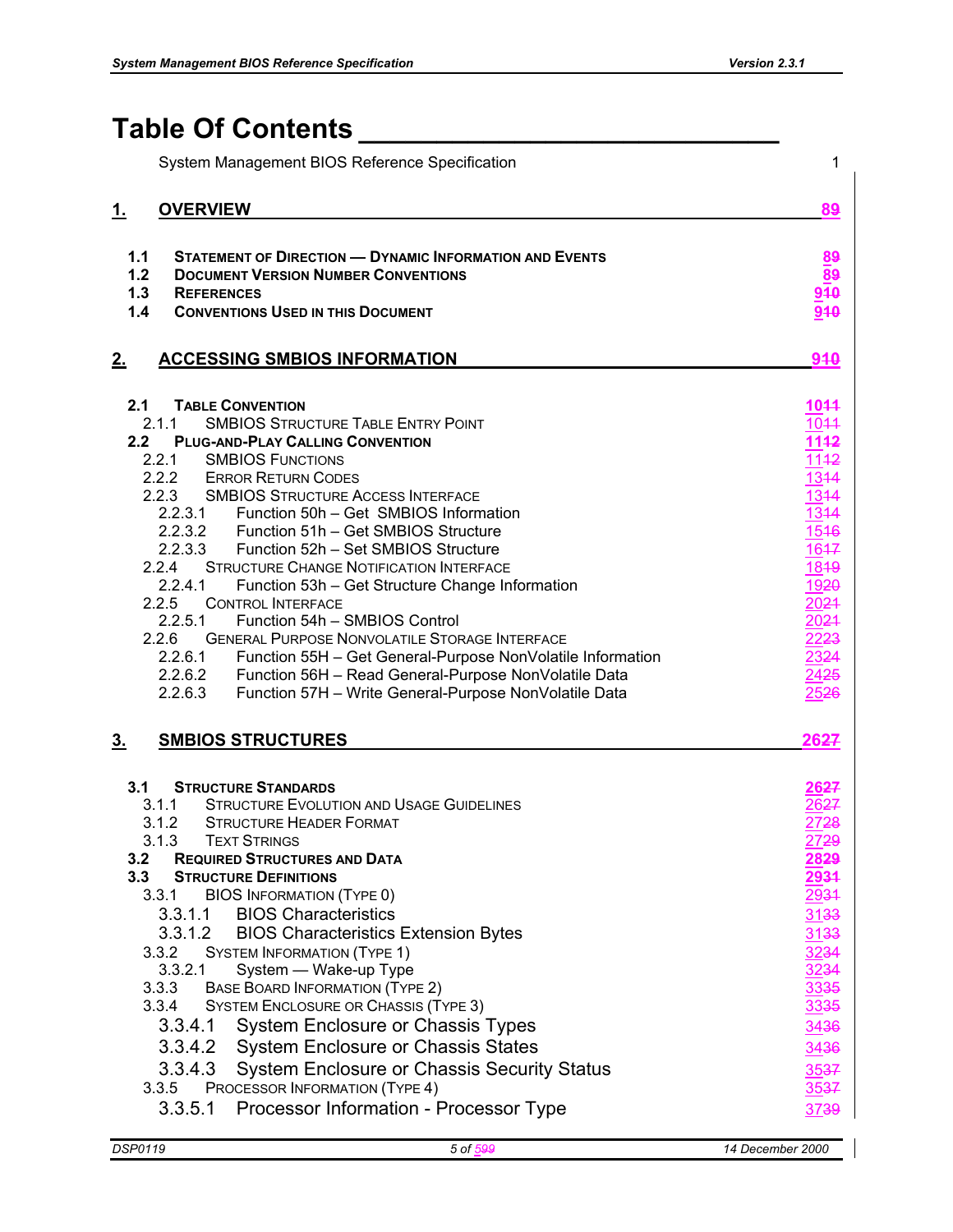| 3.3.5.2<br>Processor Information - Processor Family                                           | 3840         |
|-----------------------------------------------------------------------------------------------|--------------|
| 3.3.5.3 Processor ID Field Format                                                             | 3944         |
| 3.3.5.4 Processor Information - Voltage                                                       | 3944         |
| 3.3.5.5 Processor Information - Processor Upgrade                                             | 3944         |
| 3.3.6<br><b>MEMORY CONTROLLER INFORMATION (TYPE 5)</b>                                        | 4042         |
| <b>Memory Controller Error Detecting Method</b><br>3.3.6.1                                    | 4143         |
| <b>Memory Controller Error Correcting Capability</b><br>3.3.6.2                               | 4143         |
| 3.3.6.3<br>Memory Controller Information - Interleave Support                                 | 4143         |
| 3.3.6.4<br>Memory Controller Information - Memory Speeds                                      | 4244         |
| <b>MEMORY MODULE INFORMATION (TYPE 6)</b><br>3.3.7                                            | 4244         |
| 3.3.7.1<br><b>Memory Module Information - Memory Types</b>                                    | 4345         |
| 3.3.7.2 Memory Module Information - Memory Size                                               | 4345         |
| 3.3.7.3 Memory Subsystem Example                                                              | 4446         |
| 3.3.8 CACHE INFORMATION (TYPE 7)                                                              | 4547         |
| 3.3.8.1 Cache Information - SRAM Type                                                         | 4648         |
| 3.3.8.2 Cache Information - Error Correction Type                                             | 4649         |
| 3.3.8.3 Cache Information - System Cache Type                                                 | 4749         |
| 3.3.8.4 Cache Information - Associativity                                                     | 4749         |
| 3.3.9 PORT CONNECTOR INFORMATION (TYPE 8)                                                     | 4750         |
| 3.3.9.1 Port Information Example                                                              | 4850         |
| 3.3.9.2 Port Information - Connector Types                                                    | 4850         |
| 3.3.9.3 Port Types                                                                            | 4954         |
| 3.3.10 SYSTEM SLOTS (TYPE 9)                                                                  | 5053         |
| 3.3.10.1 System Slots - Slot Type                                                             | 5053         |
| 3.3.10.2 System Slots - Slot Data Bus Width                                                   | 5154         |
| 3.3.10.3 System Slots - Current Usage                                                         | 5154         |
| 3.3.10.4 System Slots - Slot Length                                                           | 5154         |
| 3.3.10.5 System Slots - Slot ID                                                               | 5154         |
| 3.3.10.6 Slot Characteristics 1                                                               | 5255         |
| 3.3.10.7 Slot Characteristics 2                                                               | 5255         |
| 3.3.11 ON BOARD DEVICES INFORMATION (TYPE 10)                                                 | 5356         |
| 3.3.11.1 Onboard Device Types                                                                 | 5356         |
| 3.3.12 OEM STRINGS (TYPE 11)                                                                  | 5457         |
| <b>SYSTEM CONFIGURATION OPTIONS (TYPE 12)</b><br>3.3.13                                       | 5457         |
| 3.3.14<br><b>BIOS LANGUAGE INFORMATION (TYPE 13)</b>                                          | 5457         |
| <b>GROUP ASSOCIATIONS (TYPE 14)</b><br>3.3.15                                                 | 5558         |
| 3.3.16<br><b>SYSTEM EVENT LOG (TYPE 15)</b>                                                   | 5659         |
| Supported Event Log Type Descriptors<br>3.3.16.1<br>Indexed I/O Access Method                 | 5962         |
| 3.3.16.2<br>3.3.16.3<br>Access Method Address - DWORD Layout                                  | 5963<br>6063 |
| 3.3.16.4<br>Event Log Organization                                                            | 6164         |
| 3.3.16.5<br>Log Header Format                                                                 | 6164         |
| 3.3.16.6<br>Log Record Format                                                                 | 6366         |
| 3.3.17<br>PHYSICAL MEMORY ARRAY (TYPE 16)                                                     | 6669         |
| 3.3.17.1<br>Memory Array - Location                                                           | 6770         |
| Memory Array - Use<br>3.3.17.2                                                                | 6874         |
| Memory Array - Error Correction Types<br>3.3.17.3<br><b>MEMORY DEVICE (TYPE 17)</b><br>3.3.18 | 6874<br>6874 |
| 3.3.18.1<br>Memory Device - Form Factor                                                       | 7073         |
| 3.3.18.2<br>Memory Device - Type                                                              | 7073         |
|                                                                                               |              |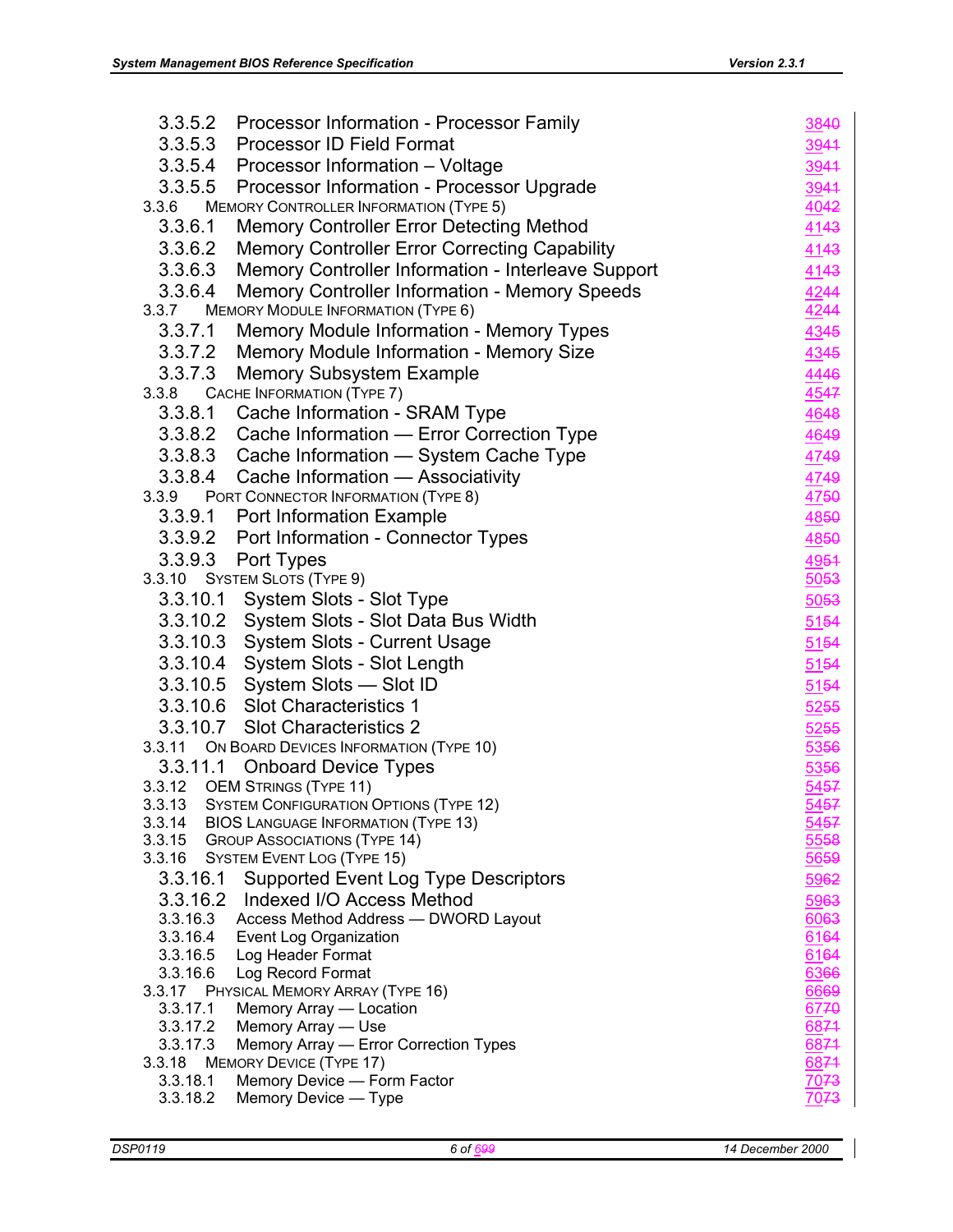| END-OF-TABLE (TYPE 127)<br>3.3.42                                                         | 9297                |
|-------------------------------------------------------------------------------------------|---------------------|
| 3.3.40.1 Power Supply Characteristics<br><b>INACTIVE (TYPE 126)</b><br>3.3.41             | 9196<br>9296        |
| 3.3.40<br><b>SYSTEM POWER SUPPLY (TYPE 39)</b>                                            | 9095                |
| 3.3.39.1 IPMI Device Information - BMC Interface Type                                     | 9095                |
| 3.3.39 IPMI DEVICE INFORMATION (TYPE 38)                                                  | 9094                |
| 3.3.38.1<br>Memory Channel - Channel Type                                                 | 9094                |
| 3.3.38 MEMORY CHANNEL (TYPE 37)                                                           | 8993                |
| 3.3.37 MANAGEMENT DEVICE THRESHOLD DATA (TYPE 36)                                         | 8893                |
| 3.3.36 MANAGEMENT DEVICE COMPONENT (TYPE 35)                                              | 8892                |
| 3.3.35.2<br>Management Device - Address Type                                              | 8892                |
| 3.3.35 MANAGEMENT DEVICE (TYPE 34)<br>3.3.35.1<br>Management Device - Type                | 8794                |
|                                                                                           | 8794                |
| <b>System Boot Status</b><br>3.3.34 64-BIT MEMORY ERROR INFORMATION (TYPE 33)             | 8690<br>8690        |
| 3.3.33.1                                                                                  |                     |
| 3.3.33 SYSTEM BOOT INFORMATION (TYPE 32)                                                  | 8589<br>8589        |
| 3.3.32 BOOT INTEGRITY SERVICES (BIS) ENTRY POINT (TYPE 31)                                | 8589                |
| 3.3.31 OUT-OF-BAND REMOTE ACCESS (TYPE 30)                                                |                     |
| ELECTRICAL CURRENT PROBE (TYPE 29)<br>3.3.30.1 Current Probe - Location and Status        | 8387<br>8488        |
| 3.3.29.1<br>Temperature Probe - Location and Status<br>3.3.30                             | 8387                |
| 3.3.29<br>TEMPERATURE PROBE (TYPE 28)                                                     | 8286                |
| 3.3.28.1<br>Cooling Device - Device Type and Status                                       | 8286                |
| 3.3.28 COOLING DEVICE (TYPE 27)                                                           | 8185                |
| 3.3.27.1 Voltage Probe — Location and Status                                              | 8185                |
| 3.3.27 VOLTAGE PROBE (TYPE 26)                                                            | 8084                |
| 3.3.26.1<br>System Power Controls - Calculating the Next Scheduled Power-on Time          | 8084                |
| 3.3.26 SYSTEM POWER CONTROLS (TYPE 25)                                                    | 7983                |
| 3.3.25 HARDWARE SECURITY (TYPE 24)                                                        | 7882                |
| 3.3.24 SYSTEM RESET (TYPE 23)                                                             | 7784                |
| Portable Battery - Device Chemistry<br>3.3.23.1                                           | 7784                |
| 3.3.23 PORTABLE BATTERY (TYPE 22)                                                         | 7579                |
| 3.3.22.2<br>Pointing Device - Interface                                                   | 7579                |
| Pointing Device - Type<br>3.3.22.1                                                        | 7578                |
| 3.3.22 BUILT-IN POINTING DEVICE (TYPE 21)                                                 | 7578                |
| 3.3.21 MEMORY DEVICE MAPPED ADDRESS (TYPE 20)                                             | 7377                |
| 3.3.20<br><b>MEMORY ARRAY MAPPED ADDRESS (TYPE 19)</b>                                    | 7376                |
| Memory Error - Error Operation<br>3.3.19.3                                                | 7376                |
| 3.3.19.2 Memory Error - Error Granularity                                                 | 7276                |
| 3.3.19 32-BIT MEMORY ERROR INFORMATION (TYPE 18)<br>3.3.19.1<br>Memory Error - Error Type | 7174<br><u>7275</u> |
| 3.3.18.3<br>Memory Device - Type Detail                                                   | 7174                |
|                                                                                           |                     |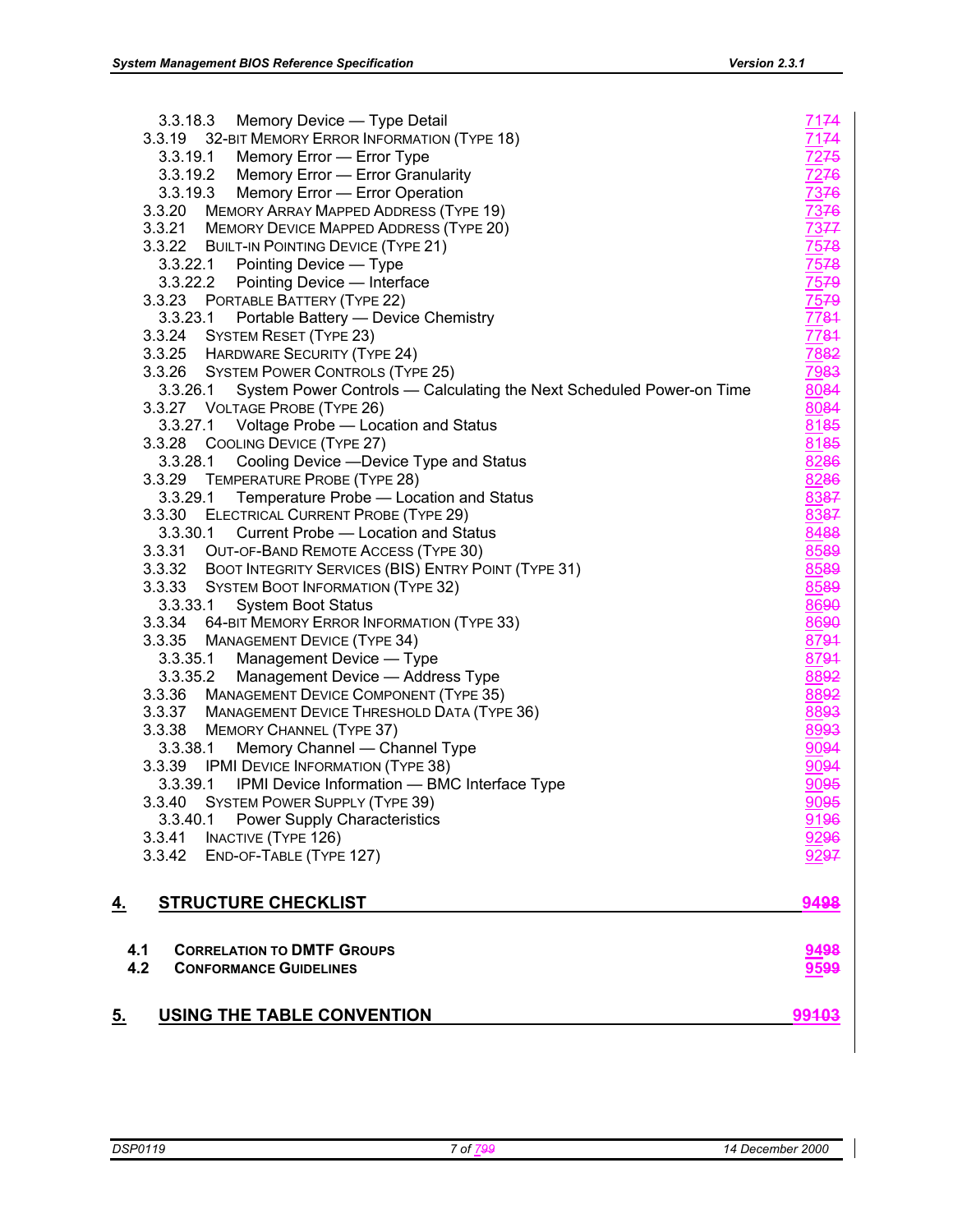# **1. Overview**

Desktop Management Interface (DMI) is a method of managing computers in an enterprise. The main component of DMI is the Management Information Format Database, or MIF. This database contains all the information about the computing system and its components. Using DMI, a system administrator can obtain the types, capabilities, operational status, installation date, and other information about the system components.

The *Desktop Management Interface Specification* and its companion MASTER.MIF define "manageable attributes that are expected to be supported by DMI-enabled computer systems". Many of these attributes have no standard interface to the management software, but are known by the system BIOS. The *System Management BIOS Reference Specification* provides that interface via data structures through which the system attributes are reported — see *Accessing SMBIOS Information* on page 94044 for the definition of these interfaces.

### **1.1 Statement of Direction — Dynamic Information and Events**

The current version of this specification provides an inter-operable method (see *2.1 Table Convention* on page 104442) for the access of static system data. A future version of this specification will define methods compatible with the *Advanced Configuration and Power Interface Specification* (ACPI) that provide access to dynamic system data and events.

### **1.2 Document Version Number Conventions**

Beginning with version 2.3.1 of this document, the document's version number will be specified in a *major***.***minor*[*.docrev*] format. The addition of the *docrev* enables document updates to keep current with hardware technology without causing implementations to continually "chase" a specification version.

- 1. The *major* value of the document version increments by one (1) whenever a major interface change is introduced. Looking back, the value should have been incremented in the v2.0 to v2.1 transition since the table-based method was a major interface change. This value is also the major version of the SMBIOS specification.
- 2. The *minor* value of the document version either resets to zero (0) if the *major* value increments, or increments by one (1) if a change in implementation requirements is introduced within the same major version, e.g. the addition of a new *required* structure or structure field. This value is also the minor version of the SMBIOS specification.
- 3. The *docrev* value of the document version either resets to zero (0) if either the *major* or *minor* value increments, or increments by one (1) each time this document is updated. This value does not factor into the specification version; an implementation based on document version 2.3 complies with specification v2.3, as does an implementation based on document version 2.3.11.
- 4. A *docrev* value of 0 displays as blank, i.e. 2.4 instead of 2.4.0.

If these conventions were in place at v2.0 of the specification, here's how they would have been applied to specification versions 2.1 through 2.3:

| Specification Version | Would have been | Because                                                                         |
|-----------------------|-----------------|---------------------------------------------------------------------------------|
|                       | $\cdots$        |                                                                                 |
| -2.1                  | 3.0             | the addition of the table-based method constitutes a<br>major interface change. |
| 2.2                   | 3.1             | the table-based method was made a requirement for<br>compliance.                |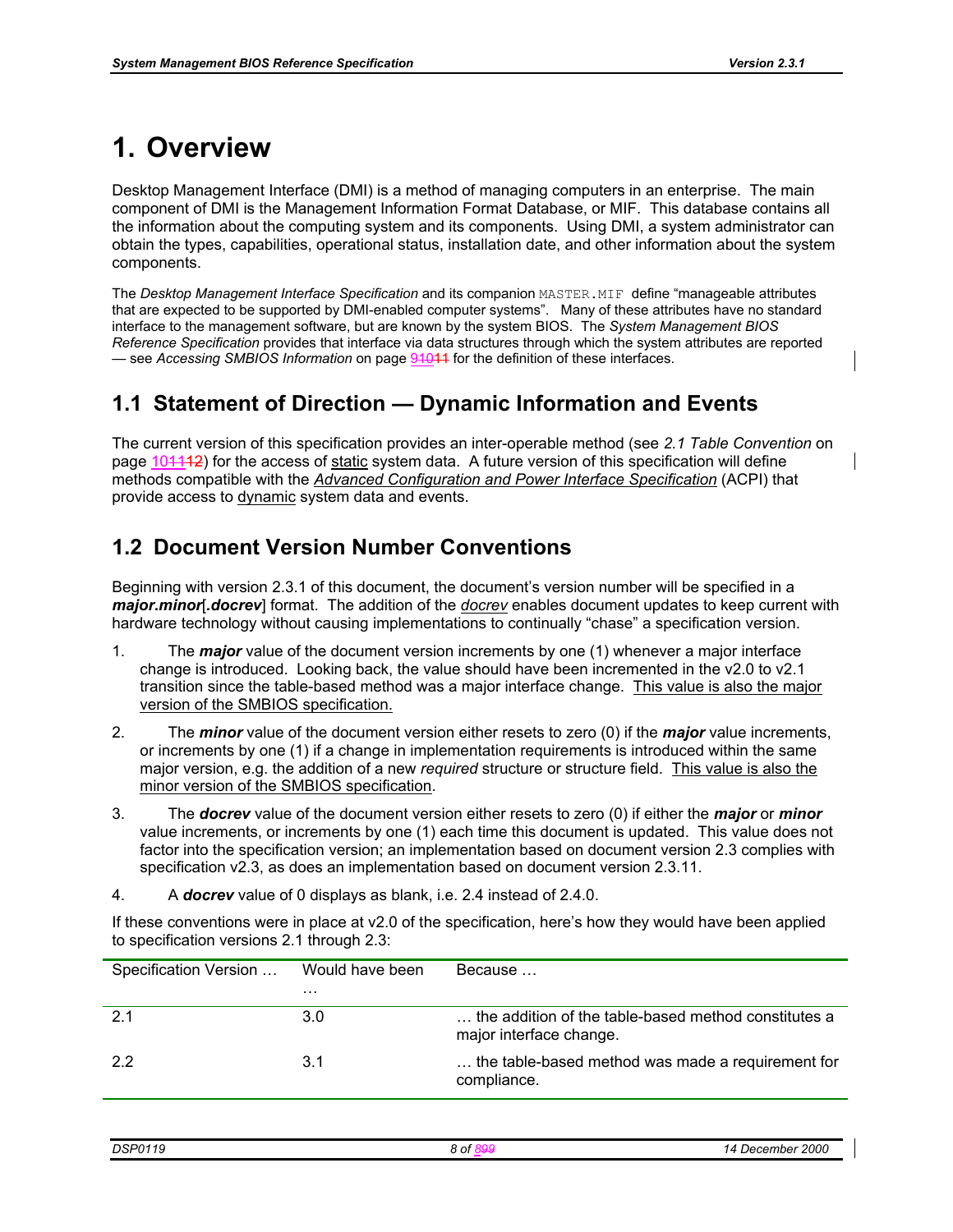| -2.3 | a minimum set of structures was made a |
|------|----------------------------------------|
|      | requirement for compliance.            |

### **1.3 References**

- *Advanced Configuration and Power Interface Specification*, Version 1.0, December 23 1996, http://www.teleport.com/~acpi
- *BIOS Boot Specification*, Version 1.01, 11 January 1996, http://www.phoenix.com/techs/specs.html
- *Boot Integrity Services API*, Version 1.00, <date TBD>, http://www.intel.com/ial/wfm/wfmspecs.htm
- *Desktop Management Interface Specification*, Version 2.0, March 29, 1996, www.dmtf.org/tech/specs.html
- DMTF MASTER.MIF, Version 980518, www.dmtf.org/tech/apps.html
- *DMTF DMI 2.0 Conformance Requirements* Version 1.1, 10 December 1997, www.dmtf.org/tech/specs.html
- *DMTF Mobile Supplement to Standard Groups* Version 1.02, 23 September 1997, www.dmtf.org/tech/apps.html
- *"El Torito" Bootable CD-ROM Format Specification*, Version 1.0, January 25 1995, http://www.ptltd.com/techs/specs.html
- *Intelligent Platform Management Interface (IPMI) Interface Specification*, Version 1.0, September 16, 1998, http://www.mmx.com/design/servers/ipmi/spec.htm
- *PCI IRQ Routing Table Specification*, Version 1.0, 27 February 1996, http://www.microsoft.com/hwdev/busbios/PCIIRQ.HTM
- *Plug and Play BIOS Specification*, Version 1.0A, May 5, 1994, ftp://ftp.microsoft.com/developr/drg/Plug-and-Play/Pnpspecs/pnpbios.exe
- *Simple Boot Flag Specification*, Version 1.0, 06 April, 1998, http://www.microsoft.com/hwdev/desinit/simp\_bios.htm
- *Smart Battery Data Specification*, Version 1.0, 15 February 1995, www.sbs-forum.org
- *System Standard Groups Definition*, Version 1.0, 1 May 1996, http://www.dmtf.org/tech/apps.html

# **1.4 Conventions Used in this Document**

1. All numbers specified in this document are in decimal format unless otherwise indicated. A number followed by the letter 'h' indicates hexadecimal format; a number followed by the letter 'b' indicates binary format.

For example, the values 10, 0Ah, and 1010b are equivalent.

- 2. Any value not listed in an enumerated list is reserved for future assignment by either this specification or the DMTF (depending on the list-value controlling body).
- 3. Most of the enumerated values defined in this specification simply track the like values specified by the DMTF — either within the DMTF's MASTER.MIF or the *DMTF Mobile Supplement to Standard Groups*. Enumerated values that are controlled by the DMTF are identified within their respective subsection; additional values for these fields are assigned by the DMTF, not this specification.

# **2. Accessing SMBIOS Information**

There are two access methods defined for the SMBIOS structures:

1. The first method, defined in v2.0 of this specification, provides the SMBIOS structures through a Plug-and-Play function interface, see *2.2 Plug-and-Play Calling Convention* on page 111213.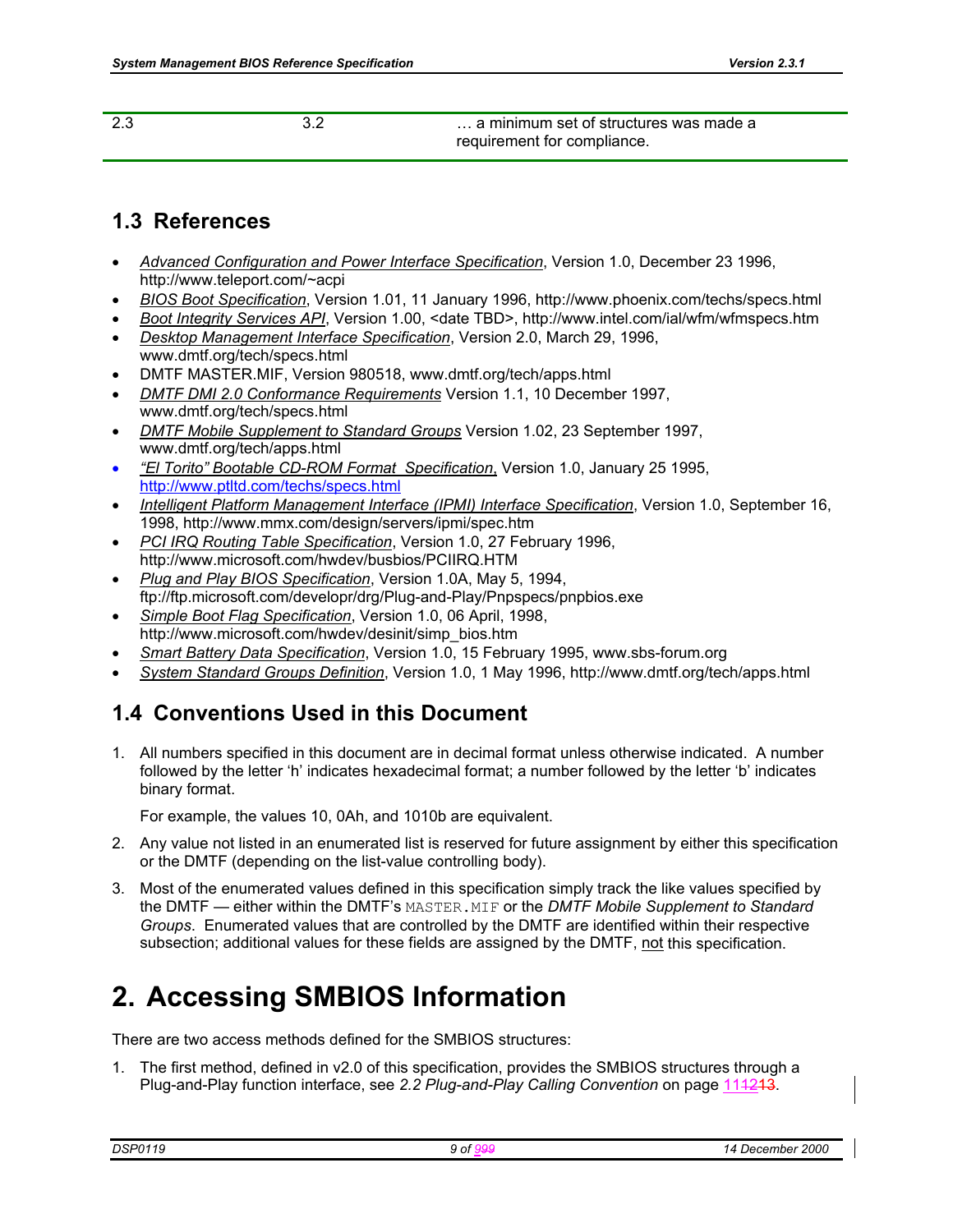2. A table-based method, defined in v2.1 of this specification, provides the SMBIOS structures as a packed list of data referenced by a table entry point; see 2.1 Table Convention on page 104442.

A BIOS compliant with v2.1 of this specification can provide one or both methods. A BIOS compliant with v2.2 and later of this specification must provide the table-based method and can optionally provide the Plug-and-Play function interface.

*Note*: An SMBIOS implementation that provides only the table-based method might cause some existing DMI browsers to no longer work.

# **2.1 Table Convention**

The table convention allows the SMBIOS structures to be accessed under 32-bit protected-mode operating systems such as Microsoft Windows NT\*. This convention provides a searchable entry-point structure that contains a pointer to the packed SMBIOS structures residing somewhere in 32-bit physical address space.

*Note*: The table convention is required for SMBIOS v2.2 and later implementations.

# **2.1.1 SMBIOS Structure Table Entry Point**

The SMBIOS Entry Point structure, described below, can be located by application software by searching for the anchor-string on paragraph (16-byte) boundaries within the physical memory address range 000F0000h to 000FFFFFh. This entry point encapsulates an intermediate anchor string that is used by some existing DMI browsers.

*Note*: While the SMBIOS Major and Minor Versions (offsets 06h and 07h) currently duplicate the information present in the SMBIOS BCD Revision (offset 1Dh), they provide a path for future growth in this specification. The BCD Revision, for example, provides only a single digit for each of the major and minor version numbers.

| Offset | Name                                     | Length      | Description                                                                                                                                                                                                                                                                                                                                                    |
|--------|------------------------------------------|-------------|----------------------------------------------------------------------------------------------------------------------------------------------------------------------------------------------------------------------------------------------------------------------------------------------------------------------------------------------------------------|
| 00h    | <b>Anchor String</b>                     | 4 BYTES     | SM, specified as four ASCII characters (5F 53 4D 5F).                                                                                                                                                                                                                                                                                                          |
| 04h    | <b>Entry Point Structure</b><br>Checksum | <b>BYTE</b> | Checksum of the Entry Point Structure (EPS). This value, when<br>added to all other bytes in the EPS, will result in the value 00h<br>(using 8-bit addition calculations). Values in the EPS are summed<br>starting at offset 00h, for Entry Point Length bytes.                                                                                               |
| 05h    | <b>Entry Point Length</b>                | <b>BYTE</b> | Length of the Entry Point Structure, starting with the Anchor<br>String field, in bytes, currently 1Fh.<br><i>Note</i> : This value was incorrectly stated in v2.1 of this specification<br>as 1Eh. Because of this, there might be v2.1 implementations that<br>use either the 1Eh or 1Fh value, but v2.2 or later implementations<br>must use the 1Fh value. |
| 06h    | <b>SMBIOS Major Version</b>              | <b>BYTE</b> | Identifies the major version of this specification implemented in the<br>table structures, e.g. the value will be 0Ah for revision 10.22 and<br>02h for revision 2.1.                                                                                                                                                                                          |
| 07h    | <b>SMBIOS Minor Version</b>              | <b>BYTE</b> | Identifies the minor version of this specification implemented in the<br>table structures, e.g. the value will be 16h for revision 10.22 and<br>01h for revision 2.1.                                                                                                                                                                                          |
| 08h    | Maximum Structure Size                   | <b>WORD</b> | Size of the largest SMBIOS structure, in bytes, and encompasses<br>the structure's formatted area and text strings. This is the value<br>returned as StructureSize from the Plug-and-Play Get SMBIOS<br><i>Information</i> function.                                                                                                                           |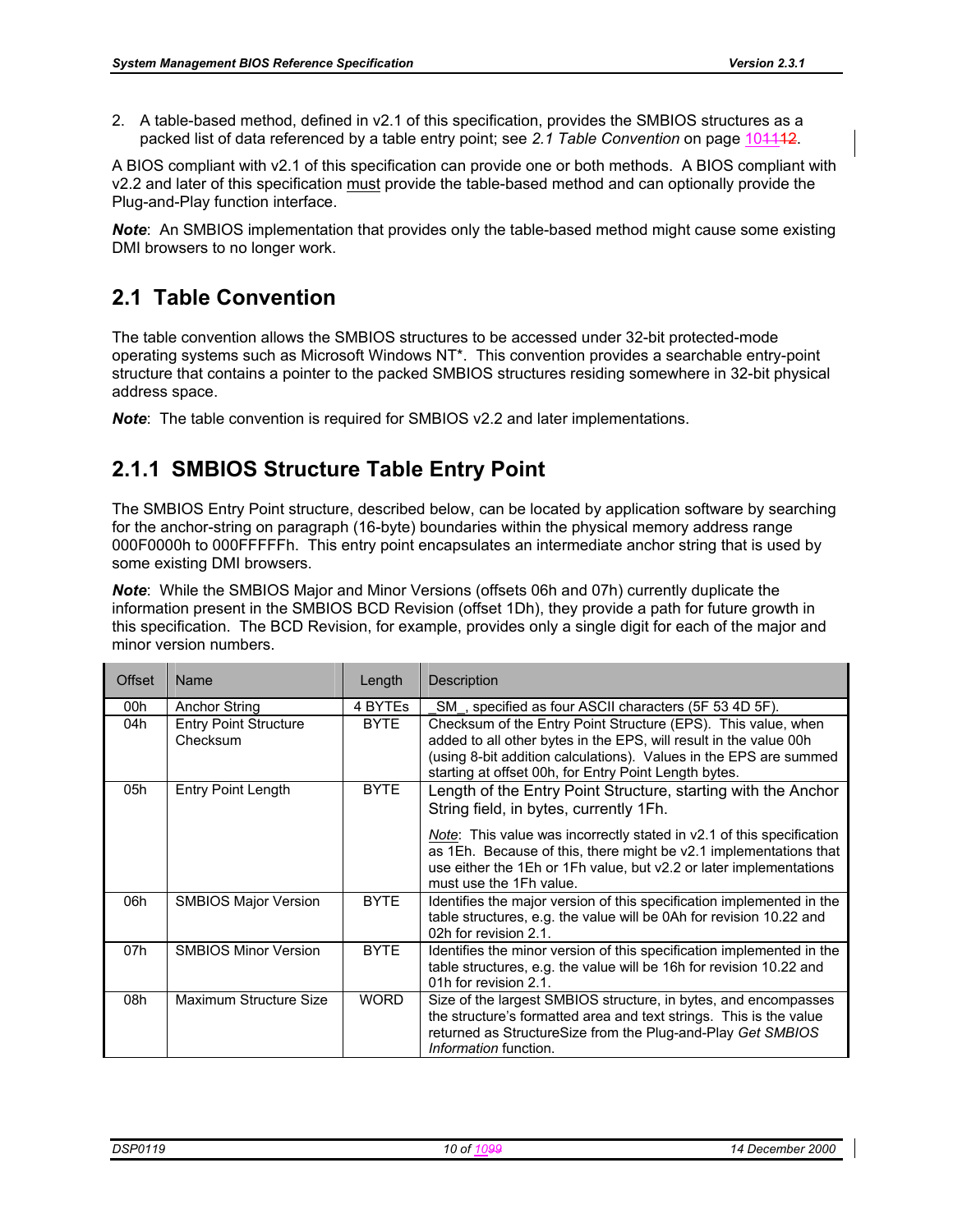| <b>Offset</b>             | Name                                  | Length       | Description                                                                                                                                                                                                                                                                                                                                                                  |
|---------------------------|---------------------------------------|--------------|------------------------------------------------------------------------------------------------------------------------------------------------------------------------------------------------------------------------------------------------------------------------------------------------------------------------------------------------------------------------------|
| 0Ah                       | <b>Entry Point Revision</b>           | <b>BYTE</b>  | Identifies the EPS revision implemented in this structure and<br>identifies the formatting of offsets 0Bh to 0Fh, one of:<br>Entry Point is based on SMBIOS 2.1 definition; formatted<br>00h<br>area is reserved and set to all 00h.<br>01h-FFh Reserved for assignment via this specification                                                                               |
| $\overline{OBh}$ -<br>0Fh | <b>Formatted Area</b>                 | 5 BYTEs      | The value present in the Entry Point Revision field defines the<br>interpretation to be placed upon these 5 bytes.                                                                                                                                                                                                                                                           |
| 10h                       | Intermediate anchor<br>string         | 5 BYTEs      | DMI, specified as five ASCII characters (5F 44 4D 49 5F).<br>Note: This field is paragraph-aligned, to allow legacy DMI<br>browsers to find this entry point within the SMBIOS Entry Point<br>Structure.                                                                                                                                                                     |
| 15h                       | Intermediate Checksum                 | <b>BYTE</b>  | Checksum of Intermediate Entry Point Structure (IEPS). This<br>value, when added to all other bytes in the IEPS, will result in the<br>value 00h (using 8-bit addition calculations). Values in the IEPS<br>are summed starting at offset 10h, for 0Fh bytes.                                                                                                                |
| 16h                       | Structure Table Length                | <b>WORD</b>  | Total length of SMBIOS Structure Table, pointed to by the<br>Structure Table Address, in bytes.                                                                                                                                                                                                                                                                              |
| 18h                       | <b>Structure Table Address</b>        | <b>DWORD</b> | The 32-bit physical starting address of the read-only SMBIOS<br>Structure Table, that can start at any 32-bit address. This area<br>contains all of the SMBIOS structures fully packed together.<br>These structures can then be parsed to produce exactly the same<br>format as that returned from a Get SMBIOS Structure function<br>call.                                 |
| 1Ch                       | Number of SMBIOS<br><b>Structures</b> | <b>WORD</b>  | Total number of structures present in the SMBIOS Structure<br>Table. This is the value returned as NumStructures from the Get<br>SMBIOS Information function.                                                                                                                                                                                                                |
| 1Eh                       | <b>SMBIOS BCD Revision</b>            | <b>BYTE</b>  | Indicates compliance with a revision of this specification. It is a<br>BCD value where the upper nibble indicates the major version and<br>the lower nibble the minor version. For revision 2.1, the returned<br>value is 21h. If the value is 00h, only the Major and Minor<br>Versions in offsets 6 and 7 of the Entry Point Structure provide the<br>version information. |

# **2.2 Plug-and-Play Calling Convention**

To prevent the proliferation of interfaces for accessing information embedded in the System BIOS, the *System Management BIOS Reference Specification* will follow the System Device Node model used by Plug and Play, and use Plug and Play BIOS functions to access DMI information. Plug and Play functions 50h-5Fh have been assigned to the SMBIOS BIOS Interface.

Each of the SMBIOS BIOS Plug-and-Play functions is available both in real-mode and 16-bit protectedmode. A function called in 16-bit protected-mode supports both 16-bit and 32-bit stack segments.

## **2.2.1 SMBIOS Functions**

This table defines the current SMBIOS Functions.

| <b>SMBIOS Function</b>     | <b>Function</b><br><b>Number</b> | <b>Description</b>                                                                                  | Required/Optional                 |
|----------------------------|----------------------------------|-----------------------------------------------------------------------------------------------------|-----------------------------------|
| <b>GET DMI INFORMATION</b> | 50h                              | Returns the Number of Structures, the Size<br>of the Largest Structure, and the SMBIOS<br>Revision. | Required for calling<br>interface |
| <b>GET DMI STRUCTURE</b>   | 51h                              | Copies the information for the specified<br>Structure into the buffer specified by the<br>caller.   | Required for calling<br>interface |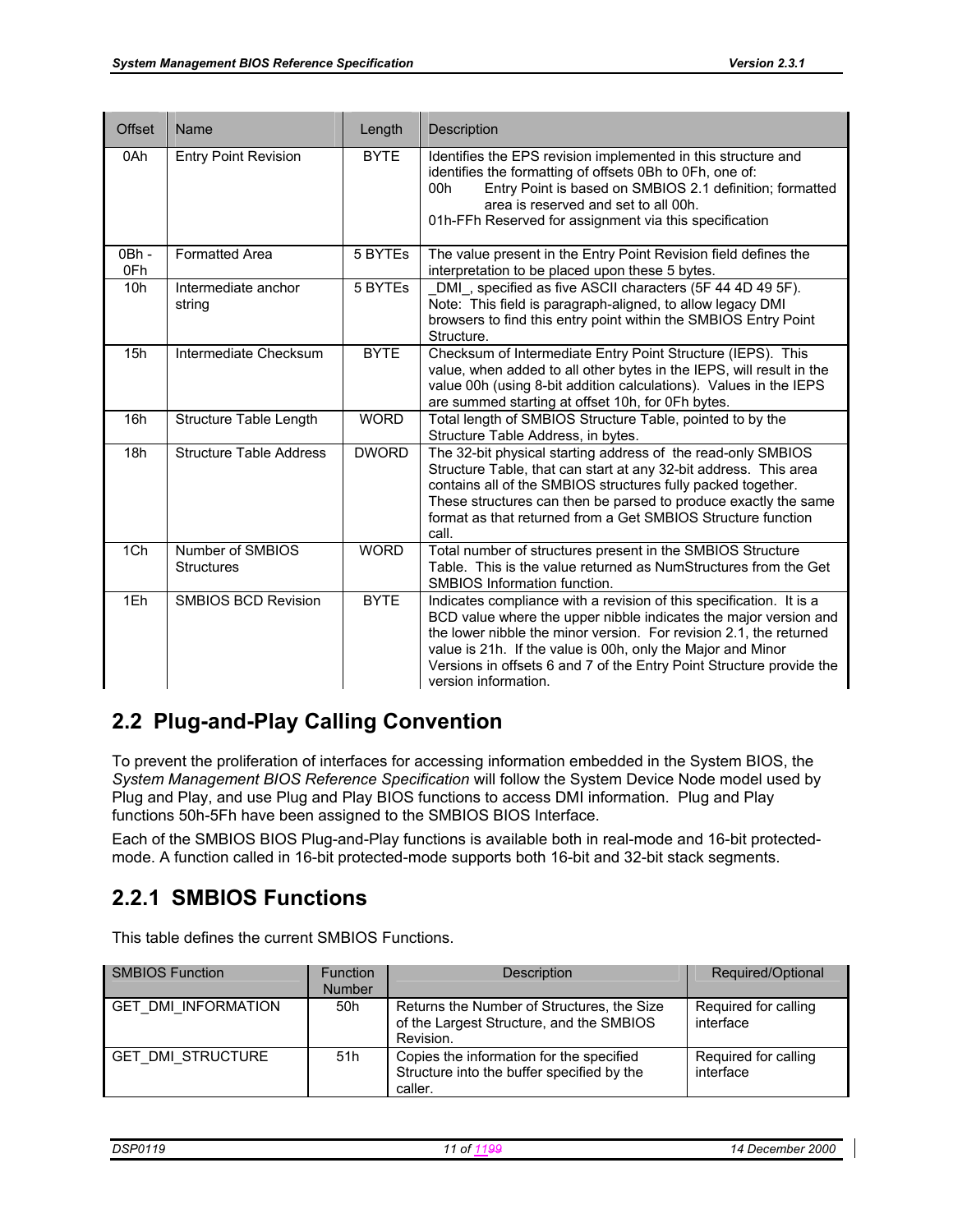| SET DMI STRUCTURE                | 52h     | Copies the information for the specified<br>SMBIOS structure from the buffer specified<br>by the caller.                           | Optional                                                                |
|----------------------------------|---------|------------------------------------------------------------------------------------------------------------------------------------|-------------------------------------------------------------------------|
| GET DMI STRUCTURE<br>CHANGE INFO | 53h     | Returns the SMBIOS Structure Change<br>Information into a 16-byte buffer specified by<br>the caller.                               | Required for Dynamic<br>Structure-change<br><b>Notification Support</b> |
| DMI CONTROL                      | 54h     | Controls a system action                                                                                                           | Optional                                                                |
| <b>GET GPNV INFORMATION</b>      | 55h     | Returns information about the General<br>Purpose Non-Volatile Storage Area                                                         | Required for GPNV<br>Support                                            |
| READ GPNV DATA                   | 56h     | Reads the entire specified GPNV contents<br>into a buffer specified by the caller.                                                 | Required for GPNV<br>Support                                            |
| WRITE GPNV DATA                  | 57h     | Copies the contents of the user specified<br>buffer into the GPNV. The function causes<br>the entire specified GPNV to be updated. | Required for GPNV<br>Support                                            |
| Reserved for Future Use          | 58h-5Fh | Reserved, will return DMI FUNCTION NOT<br>SUPPORTED.                                                                               | Reserved                                                                |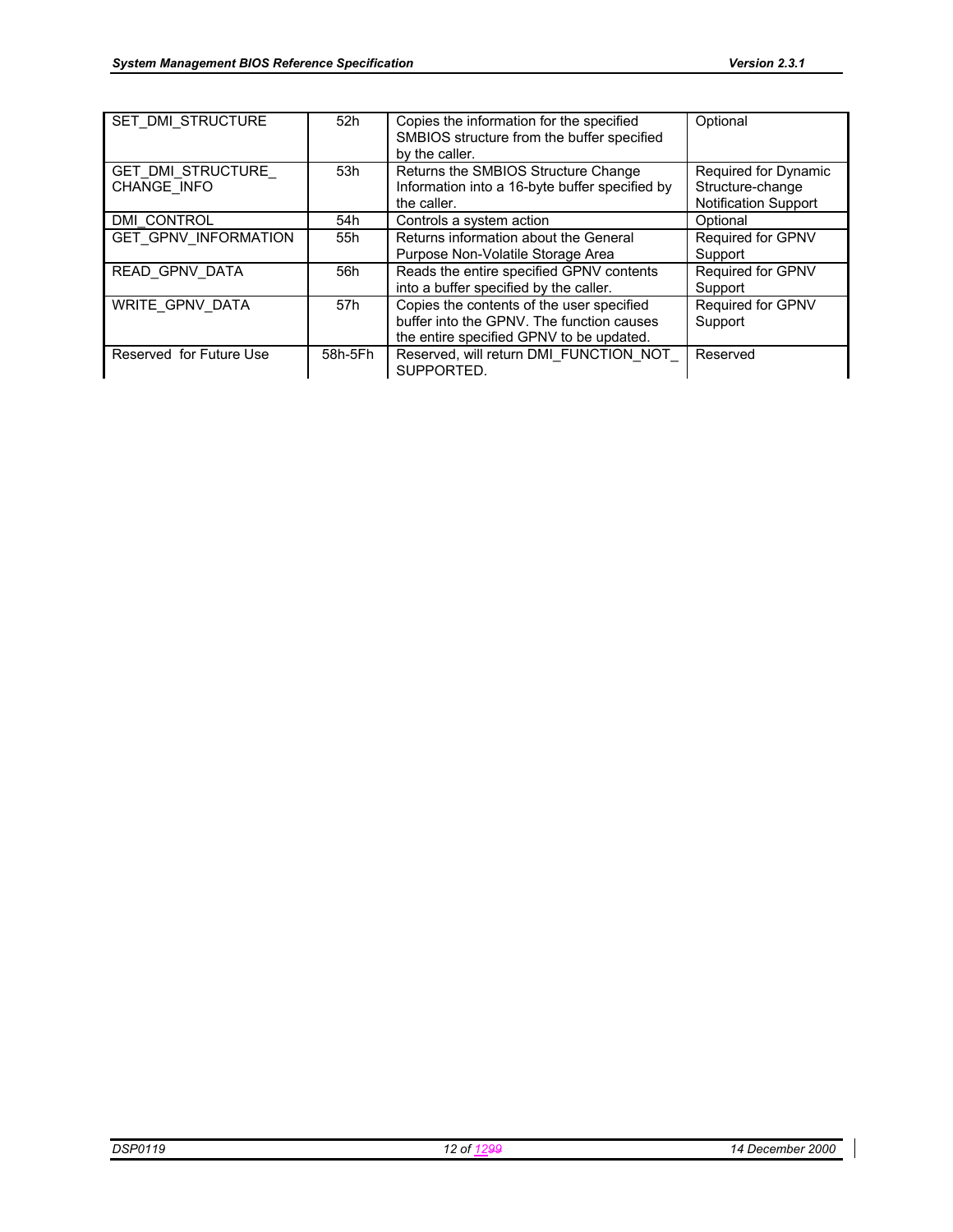# **2.2.2 Error Return Codes**

After the call has been made, the following return codes are available in the AX Register.

| <b>Return Code</b>         | Value | Description                                                  |
|----------------------------|-------|--------------------------------------------------------------|
| <b>DMI SUCCESS</b>         | 00h   | <b>Function Completed Successfully</b>                       |
| DMI UNKNOWN FUNCTION       | 81h   | Unknown, or invalid, function number passed                  |
| DMI FUNCTION NOT SUPPORTED | 82h   | The function is not supported on this system                 |
| DMI INVALID HANDLE         | 83h   | SMBIOS Structure number/handle passed is invalid or out      |
|                            |       | of range.                                                    |
| DMI BAD PARAMETER          | 84h   | The function detected invalid parameter or, in the case of a |
|                            |       | "Set SMBIOS Structure" request, detected an invalid value    |
|                            |       | for a to-be-changed structure field.                         |
| DMI INVALID SUBFUNCTION    | 85h   | The SubFunction parameter supplied on a SMBIOS               |
|                            |       | Control function is not supported by the system BIOS.        |
| DMI NO CHANGE              | 86h   | There are no changed SMBIOS structures pending               |
|                            |       | notification.                                                |
| DMI ADD STRUCTURE FAILED   | 87h   | Returned when there was insufficient storage space to add    |
|                            |       | the desired structure.                                       |
| DMI READ ONLY              | 8Dh   | A "Set SMBIOS Structure" request failed because one or       |
|                            |       | more of the to-be-changed structure fields are read-only.    |
| DMI_LOCK_NOT_SUPPORTED     | 90h   | The GPNV functions do not support locking for the            |
|                            |       | specified GPNV handle.                                       |
| DMI CURRENTLY LOCKED       | 91h   | The GPNV lock request failed - the GPNV is already           |
|                            |       | locked.                                                      |
| DMI INVALID LOCK           | 92h   | The caller has failed to present the predefined GPNVLock     |
|                            |       | value which is expected by the BIOS for access of the        |
|                            |       | GPNV area.                                                   |

### **2.2.3 SMBIOS Structure Access Interface**

#### **2.2.3.1 Function 50h – Get SMBIOS Information**

#### **Synopsis:**

```
short FAR (*entryPoint) (<br>short Function,
   short Function,<br>unsigned char FAR *dmiBIOSRevision, \frac{1}{2} /* Revision of the SMBIOS E
   unsigned char FAR *dmiBIOSRevision, \frac{1}{4} X Revision of the SMBIOS Extensions */<br>unsigned short FAR *NumStructures, \frac{1}{4} Max. Number of Structures the BIOS w
                                                                         \lambda* Max. Number of Structures the BIOS will
   /* return */<br>unsigned short FAR *StructureSize, \frac{7}{5} Size of la
   unsigned short FAR *StructureSize, \frac{1}{2} /* Size of largest SMBIOS Structure */<br>unsigned long FAR *dmiStorageBase, \frac{1}{2} /* 32-bit physical base address for me
                                                                         /* 32-bit physical base address for memory-
   /* mapped SMBIOS data */<br>unsigned short FAR *dmiStorageSize, \frac{1}{2} * Size of the memory-map
   unsigned short FAR *dmiStorageSize, \frac{1}{2} /* Size of the memory-mapped SMBIOS data */<br>unsigned short BiosSelector ); \frac{1}{2} /* PnP BIOS readable/writable selector */
                                                                         /* PnP BIOS readable/writable selector */
```
#### **Description:**

*Required for SMBIOS Calling Interface Support*. This function will return the revision of the SMBIOS Extensions and the maximum number of SMBIOS structures that the system BIOS will return information for in *NumStructures*. These structures represent the SMBIOS information that is embedded in the System BIOS. In addition to the number of structures, the system BIOS will return the size, in bytes, of the largest SMBIOS structure (and all of its supporting data) in *StructureSize*. This information can be utilized by the system software to determine the amount of memory required to get all of the SMBIOS structures. *Note*: The system BIOS may return a value that is larger than the actual largest SMBIOS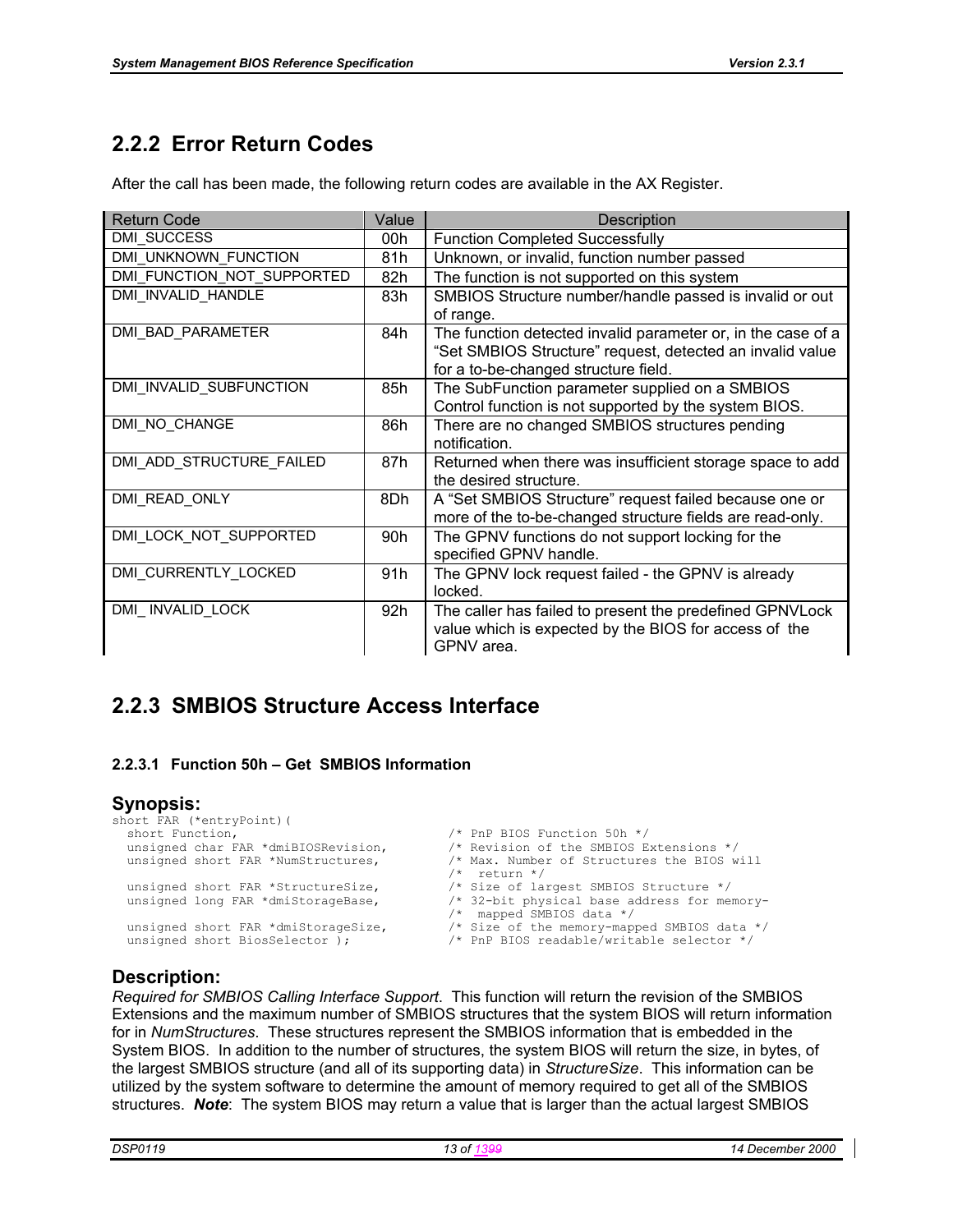structure to facilitate hot docking or other dynamic SMBIOS information. The BIOS may also return fewer than *NumStructures* when the structures are retrieved using Function 51h. If the BIOS does not support SMBIOS calling interface capability, DMI\_FUNCTION\_NOT\_SUPPORTED (82h) will be returned.

The *dmiBIOSRevision* parameter indicates compliance with a revision of this specification. It is a BCD value where the upper nibble indicates the major version and the lower nibble the minor version. For revision 2.0 the returned value will be 20h.

*dmiStorageBase* is updated by the BIOS call with the paragraph-aligned, 32-bit absolute physical base address of any memory-mapped SMBIOS structure information. If non-zero, this value allows the caller to construct a 16-bit data segment descriptor with a limit of *dmiStorageSize* and read/write access for subsequent input to functions 51h to 54h. If *dmiStorageBase* is 0, protected-mode mapping is not required.

In addition*, dmiStorageSize* identifies the *dmiWorkBuffer* size for input to function 52h and the *Data* buffer size for function 54h's DMI\_CLEAR\_EVENT\_LOG2 sub-function. *Note*: This feature is SMBIOS versionspecific; for v2.0 implementations, the value of dmiStorageSize has no meaning if dmiStorageBase is 0. In this case, the buffer-sizing is provided by (*NumStructures* \* *StructureSize*).

The *BiosSelector* parameter enables the system BIOS, if necessary, to update system variables that are contained in the system BIOS memory space. If this function is called from protected mode, the caller must create a data segment descriptor using the 16-bit Protected Mode data segment base address specified in the Plug and Play Installation Check data structure, a limit of 64KB, and the descriptor must be read/write capable. If this function is called from real mode, *BiosSelector* should be set to the Real mode 16-bit data segment address as specified in the Plug and Play Installation Check Structure. Refer to section 4.4 of the Plug and Play BIOS Specification revision 1.0a for more information on the Plug and Play Installation Check Structure and the elements that make up the structure.

This function is available in real mode and 16-bit protected mode.

#### **Returns:**

If successful - DMI\_SUCCESS If an Error (Bit 7 set) or a Warning occurred the Error Code will be returned in AX, the FLAGS and all other registers will be preserved.

#### **Example:**

| push | BiosSelector                        |                                    |
|------|-------------------------------------|------------------------------------|
| push | segment/selector of dmiStorageSize  | ; Pointer to DMIStorageSize        |
| push | offset of dmiStorageSize            |                                    |
| push | segment/selector of dmiStorageBase  | ; Pointer to DMIStorageBase        |
| push | offset of dmiStorageBase            |                                    |
| push | segment/selector of StructureSize   | : Pointer to StructureSize         |
| push | offset of StructureSize             |                                    |
| push | segment/selector of NumStructures   | : Pointer to NumStructures         |
| push | offset NumStructures                |                                    |
| push | segment/selector of dmiBIOSRevision | : Pointer to DMIBIOSRevision       |
| push | offset dmiBIOSRevision              |                                    |
| push | GET DMI INFORMATION                 | ; Function number, 50h             |
| call | FAR PTR entryPoint                  |                                    |
| add  | sp, 24                              | ; Clean up stack                   |
| cmp  | ax, DMI SUCCESS                     | ; Function completed successfully? |
| jne  | error                               |                                    |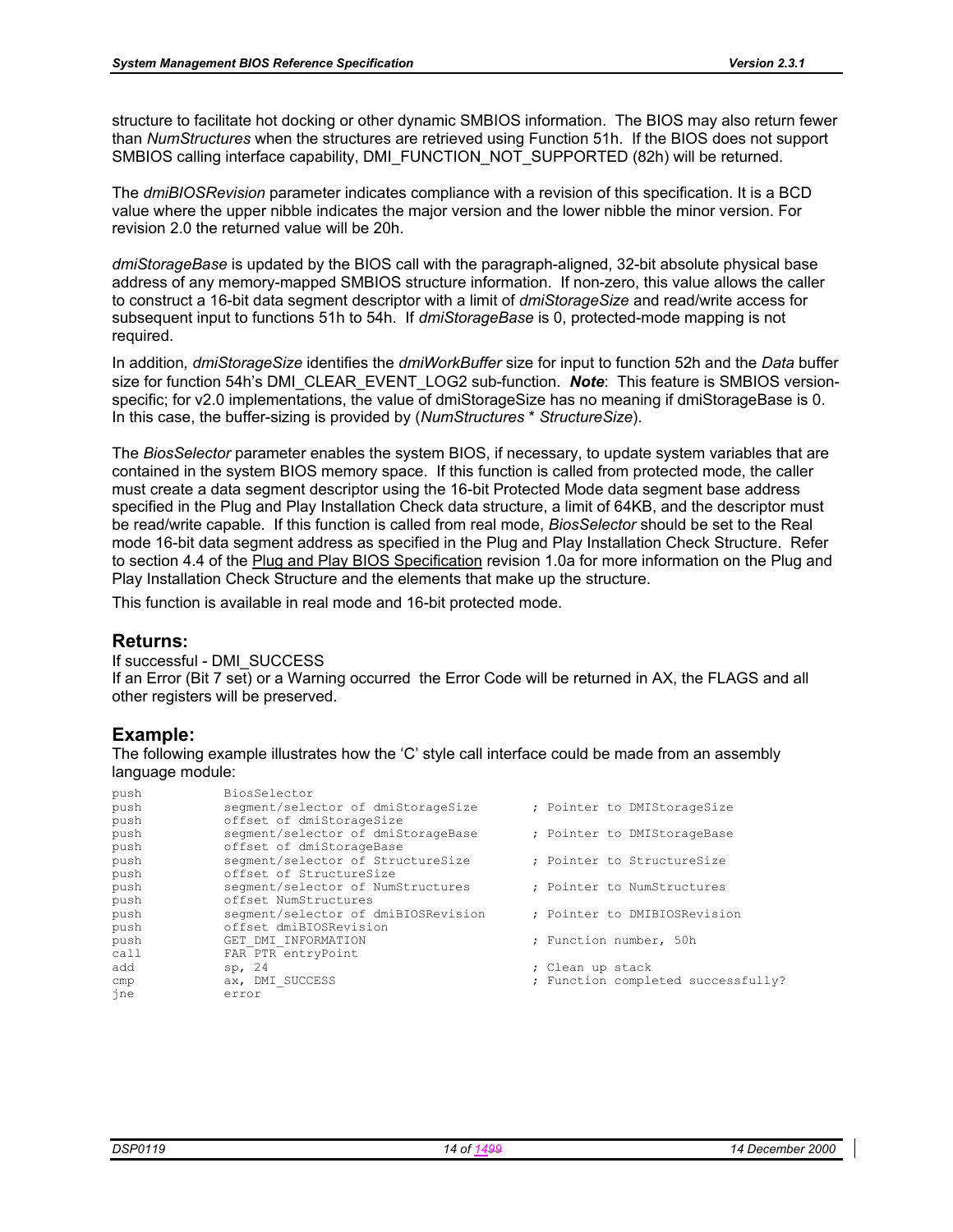#### **2.2.3.2 Function 51h – Get SMBIOS Structure**

#### **Synopsis:**

short FAR (\*entryPoint)( short Function,<br>unsigned short FAR \*Structure,<br>
/\* Structure number/handle unsigned short FAR \*Structure,  $\frac{1}{2}$  /\* Structure number/handle to retrieve\*/<br>unsigned char FAR \*dmiStrucBuffer,  $\frac{1}{2}$  /\* Pointer to buffer to copy structure d. /\* Pointer to buffer to copy structure data \*/ unsigned short dmiSelector,  $\frac{1}{2}$  /\* SMBIOS data read/write selector \*/ unsigned short BiosSelector );  $\frac{1}{2}$  PnP BIOS readable/writable selector \*/

#### **Description:**

*Required for SMBIOS Calling Interface Support*. This function will copy the information for the specified SMBIOS Structure into the buffer specified by the caller. The *Structure* argument is a pointer to the unique SMBIOS Structure number (handle). If *Structure* contains zero, the system BIOS will return the first SMBIOS Structure. The *dmiStrucBuffer* argument contains the pointer to the caller's memory buffer. If the function returns either DMI\_SUCCESS or DMI\_INVALID\_HANDLE, *Structure* is updated with either the next sequential structure handle or the end-of-list indicator 0FFFFh.

The protected-mode read/write selector *dmiSelector* has base equal to *dmiStorageBase* and limit of at least *dmiStorageSize —* so long as the *dmiStorageBase* value returned from Function 50h was non-zero*.*

The *BiosSelector* parameter enables the system BIOS, if necessary, to update system variables that are contained in the system BIOS memory space. If this function is called from protected mode, the caller must create a data segment descriptor using the 16-bit Protected Mode data segment base address specified in the Plug and Play Installation Check data structure, a limit of 64KB, and the descriptor must be read/write capable. If this function is called from real mode, *BiosSelector* should be set to the Real mode 16-bit data segment address as specified in the Plug and Play Installation Check Structure. Refer to section 4.4 of the Plug and Play BIOS Specification revision 1.0a for more information on the Plug and Play Installation Check Structure and the elements that make up the structure.

This function is available in real mode and 16-bit protected mode.

#### **Returns:**

If successful - DMI\_SUCCESS If an Error (Bit 7 set) or a Warning occurred, the Error Code will be returned in AX, the FLAGS and all other registers will be preserved

#### **Example:**

| push | BiosSelector                                                    |                                    |
|------|-----------------------------------------------------------------|------------------------------------|
| push | dmiSelector                                                     |                                    |
| push | seqment/selector of dmiStrucBuffer, ; Pointer to dmiStrucBuffer |                                    |
| push | offset of dmiStrucBuffer                                        |                                    |
| push | seqment/selector of Structure ; Pointer to Structure            |                                    |
| push | offset of Structure                                             |                                    |
| push | GET DMI STRUCTURE                                               | ; Function number, 51h             |
| call | FAR PTR entryPoint                                              |                                    |
| add  | sp, 14                                                          | ; Clean up stack                   |
| cmp  | ax, DMI SUCCESS                                                 | ; Function completed successfully? |
| ine  | error                                                           |                                    |
|      |                                                                 |                                    |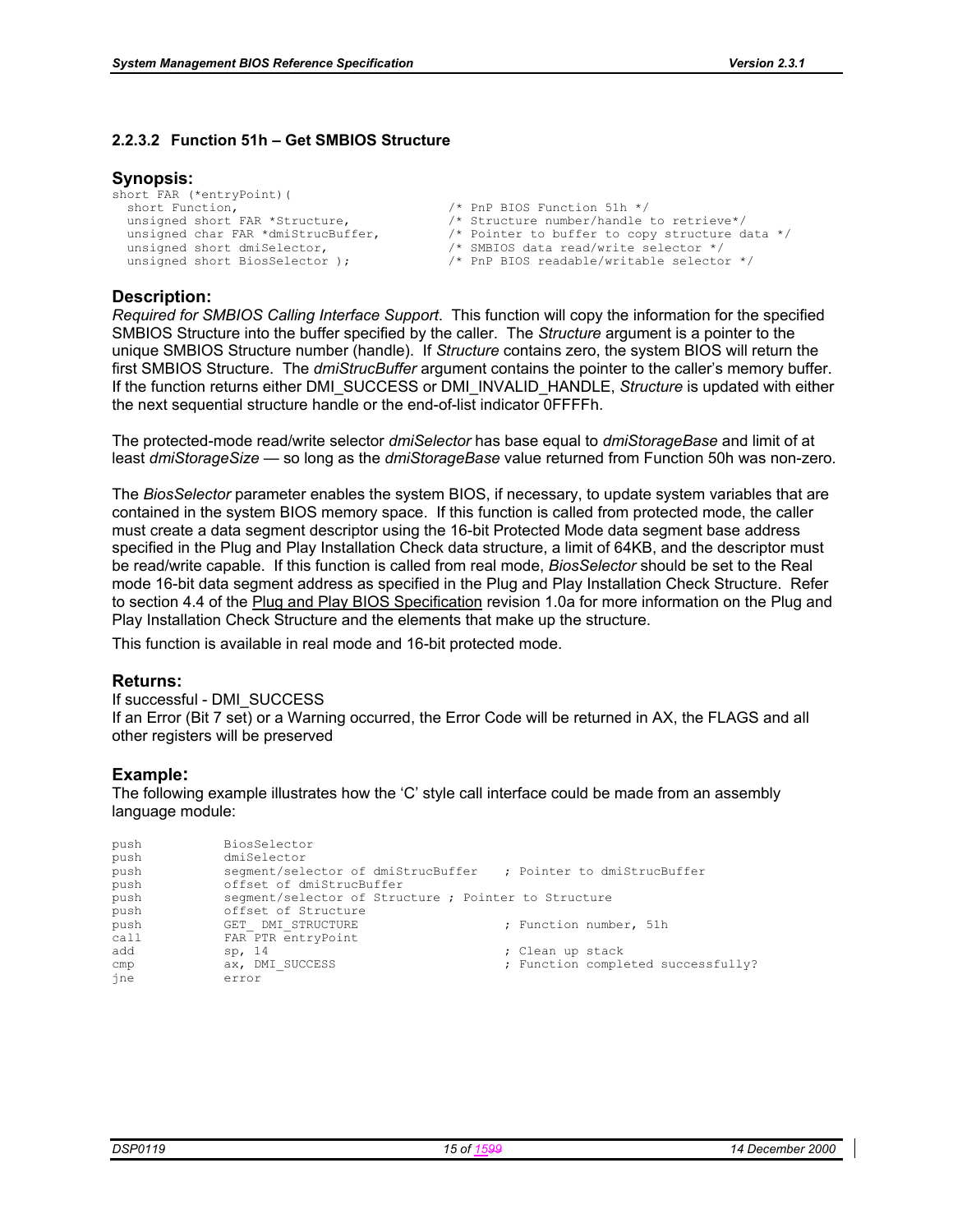#### **2.2.3.3 Function 52h – Set SMBIOS Structure**

#### **Synopsis:**

```
short FAR (*entryPoint)( 
 short Function, \frac{1}{2} /* PnP BIOS Function 52h */
 unsigned char FAR *dmiDataBuffer, /* Pointer to buffer with new/change data */ 
 unsigned char FAR *dmiWorkBuffer, /* Pointer to work buffer area for the BIOS */ 
 unsigned char Control, /* Conditions for performing operation */ 
 unsigned short dmiSelector, /* SMBIOS data read/write selector */ 
 unsigned short BiosSelector ); \frac{1}{2} /* PnP BIOS readable/writeable selector */
```
#### **Description:**

*Optional.* This function will set the SMBIOS structure identified by the type (and possibly handle) found in the SMBIOS structure header in the buffer pointed to by *dmiDataBuffer*. Values that the BIOS allows to be set in the supplied structure will either be updated by the call, or will cause the BIOS to perform some defined action (such as enabling a hardware option, etc.).

 Unless otherwise specified, all structures and structure values defined in Section 3, *SMBIOS Structures*, are read-only and cannot be set. Attempts to set these structures will return a DMI\_READ\_ONLY error. A structure field that is composed of read/write and read-only subfields can still be set -- so long as the read-only portion of the field is unmodified. Attempting to write to a read-only subfield will also cause a DMI\_READ\_ONLY to be returned.

| <b>Offset</b>   | Field       | Length       | <b>Description</b> |                                                                                                                                                                                                                                                                                                                                  |  |
|-----------------|-------------|--------------|--------------------|----------------------------------------------------------------------------------------------------------------------------------------------------------------------------------------------------------------------------------------------------------------------------------------------------------------------------------|--|
| 00h             | Command     | <b>BYTE</b>  |                    | Identifies the structure-setting operation to be performed, one of:                                                                                                                                                                                                                                                              |  |
|                 |             |              | 00h                | A single byte of information is to be changed in the structure<br>identified by StructureHeader                                                                                                                                                                                                                                  |  |
|                 |             |              | 01h                | A word (two bytes) of information is to be changed in the<br>structure identified by StructureHeader                                                                                                                                                                                                                             |  |
|                 |             |              | 02 <sub>h</sub>    | A double-word (four bytes) of information is to be changed in the<br>structure identified by StructureHeader                                                                                                                                                                                                                     |  |
|                 |             |              | 03h                | The structure identified by StructureHeader is to be added to the<br>SMBIOS structure pool                                                                                                                                                                                                                                       |  |
|                 |             |              | 04h                | The structure identified by StructureHeader is to be deleted from<br>the SMBIOS structure pool                                                                                                                                                                                                                                   |  |
|                 |             |              | 05h                | A string's value is to be changed in the structure identified by<br>StructureHeader.                                                                                                                                                                                                                                             |  |
|                 |             |              | 06h                | A block of information (other than byte, word, or dword in size) is<br>to be changed in the structure identified by StructureHeader.                                                                                                                                                                                             |  |
|                 |             |              |                    | 07h-0FFh Reserved for future assignment by this specification.                                                                                                                                                                                                                                                                   |  |
| 01h             | FieldOffset | <b>BYTE</b>  |                    | For a structure change Command, identifies the starting offset within the<br>changed structure's fixed data of the to-be-changed item. For a string-<br>value change Command, identifies the offset within the structure's fixed<br>data associated with the string's "number". This field is ignored for all<br>other Commands. |  |
| 02 <sub>h</sub> | ChangeMask  | <b>DWORD</b> |                    | For a fixed-length structure-change Command, identifies the ANDing<br>mask to be applied to the existing structure data prior to applying the<br>ChangeValue. The number of significant bytes within this area is defined<br>by the Command. This field is ignored for all other Commands.                                       |  |

The *dmiDataBuffer* parameter references a structure of the following format: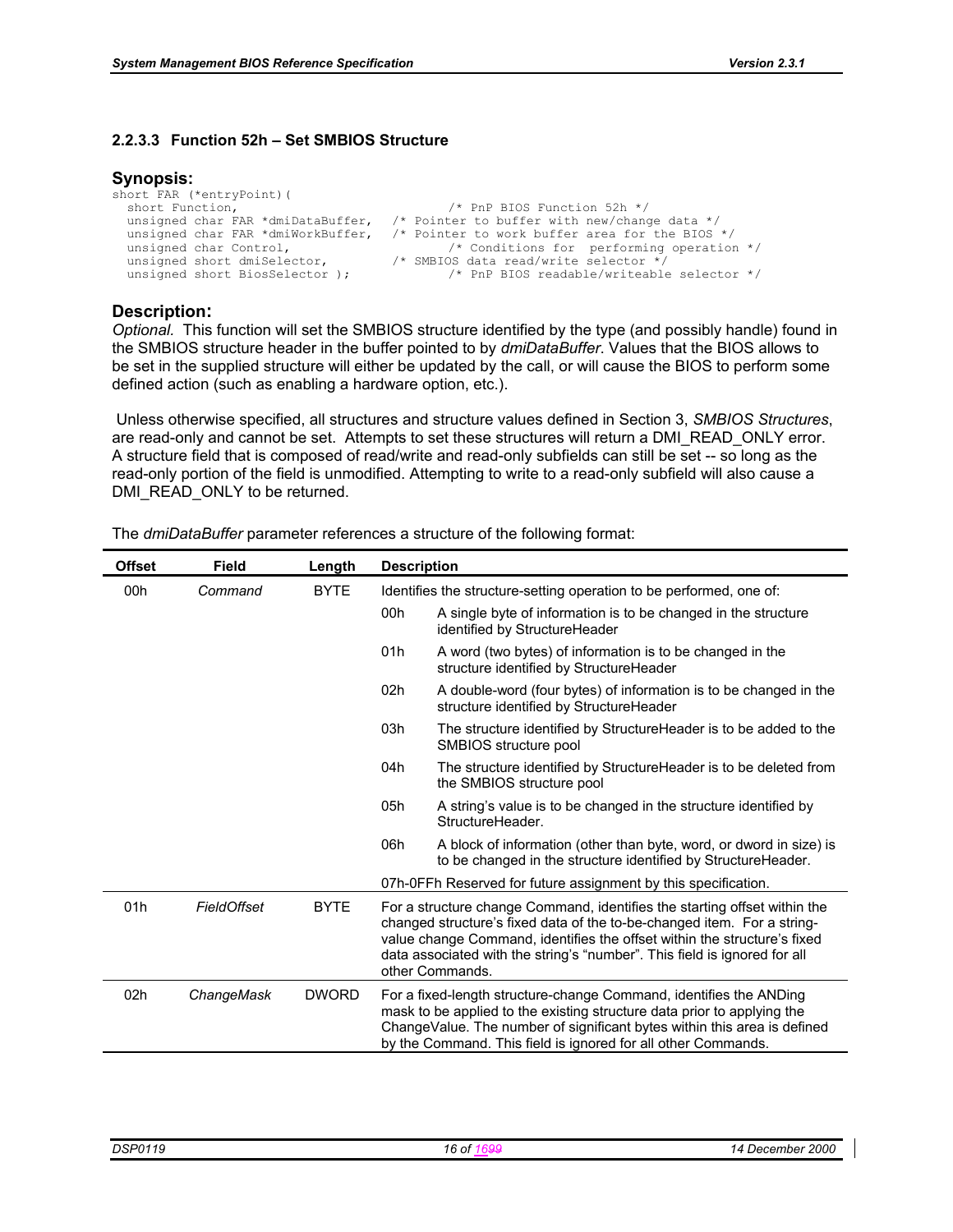| <b>Offset</b> | <b>Field</b>           | Length       | <b>Description</b>                                                                                                                                                                                                                                                                                                                                                                                                                                                                                                                                                                                                                                                                                                                              |
|---------------|------------------------|--------------|-------------------------------------------------------------------------------------------------------------------------------------------------------------------------------------------------------------------------------------------------------------------------------------------------------------------------------------------------------------------------------------------------------------------------------------------------------------------------------------------------------------------------------------------------------------------------------------------------------------------------------------------------------------------------------------------------------------------------------------------------|
| 06h           | Change Value           | <b>DWORD</b> | For a fixed-length structure-change Command, identifies the data value to<br>be ORed with the existing structure data – after applying the<br>ChangeMask. The number of significant bytes within this area is defined<br>by the Command. This field is ignored for all other Commands.                                                                                                                                                                                                                                                                                                                                                                                                                                                          |
| 0Ah           | DataLength             | <b>WORD</b>  | For a structure-add Command, identifies the full length of the to-be-added<br>structure. The length includes the structure header, the fixed-length<br>portion of the structure, and any string data that accompanies the added<br>structure – including all null-terminators. For a string-value change<br>Command, identifies the length of the string data (including the null-<br>terminator); if the length is 1 (indicating that only the null-terminator is<br>provided), the current string's data is deleted so long as the string's data-<br>access rights are met. For a variable-length block change Command,<br>identifies the length of the contiguous data block to be changed. This field<br>is ignored for all other Commands. |
| 0Ch           | <b>StructureHeader</b> | 4 BYTES      | Contains the structure header (see Structure Header Format on page<br>272829) of the structure to be added, changed, or deleted.                                                                                                                                                                                                                                                                                                                                                                                                                                                                                                                                                                                                                |
| 10h           | <b>StructureData</b>   | Var          | For a structure-add Command, contains the data to be associated with<br>the SMBIOS Structure identified by the StructureHeader. For a string-<br>value change Command, contains the string's data (the number of<br>characters is identified by DataLength). For a variable-length block<br>change Command, contains the block's data (the number of bytes is<br>identified by DataLength). This field is ignored for all other Commands.                                                                                                                                                                                                                                                                                                       |

The *dmiWorkBuffer* parameter references a work buffer for use by the BIOS in performing the request; the contents of the buffer are destroyed by the BIOS' processing. This work buffer must be read/write and sized to hold the entire SMBIOS structure pool, based on the information returned by *Function 50h – Get SMBIOS Information* (see page 131415) plus the size of any structure to be added by the request. For SMBIOS v2.0 implementations, the pool size is specified by the maximum of (*StructureSize* \* *NumStructures*) and (when *dmiStorageBase* is non-zero) *dmiStorageSize*; for v2.1 and later implementations, the pool size is specified by *dmiStorageSize*.

The *Control* flag provides a mechanism for indicating to the BIOS whether the set request is to take effect immediately, or if this is a check to validate the to-be-updated data.

*Control* is defined as:

| Bit 0           | $0 = Do$ not set the specified structure, but validate its parameters. |
|-----------------|------------------------------------------------------------------------|
|                 | $1 = Set$ the structure immediately.                                   |
| <b>Bits 1:7</b> | Reserved, must be 0.                                                   |

If bit 0 of *Control* is 0, then the *dmiDataBuffer* values are checked for validity. If any are not valid, then the function returns DMI\_BAD\_PARAMETER; if any read-only field is modified, the function returns DMI\_READ\_ONLY. Validity checking is useful to determine if the BIOS supports setting a structure field to a particular value – or whether the BIOS supports writing to a specific structure field. For example, it may be useful for an OEM to determine beforehand whether the OEM's BIOS supports a "Reboot to Diagnostics Now" setting in an OEM-defined structure.

The protected-mode read/write selector *dmiSelector* has base equal to *dmiStorageBase* and a limit of at least *dmiStorageSize*, so long as the *dmiStorageBase* returned from *Function 50h – Get SMBIOS Information* was non-zero.

The *BiosSelector* parameter enables the system BIOS, if necessary, to update system variables that are contained in the system BIOS memory space. If this function is called from protected mode, the caller must create a data segment descriptor using the 16-bit Protected Mode data segment base address specified in the Plug and Play Installation Check data structure, a limit of 64KB, and the descriptor must be read/write capable. If this function is called from real mode, BiosSelector should be set to the Real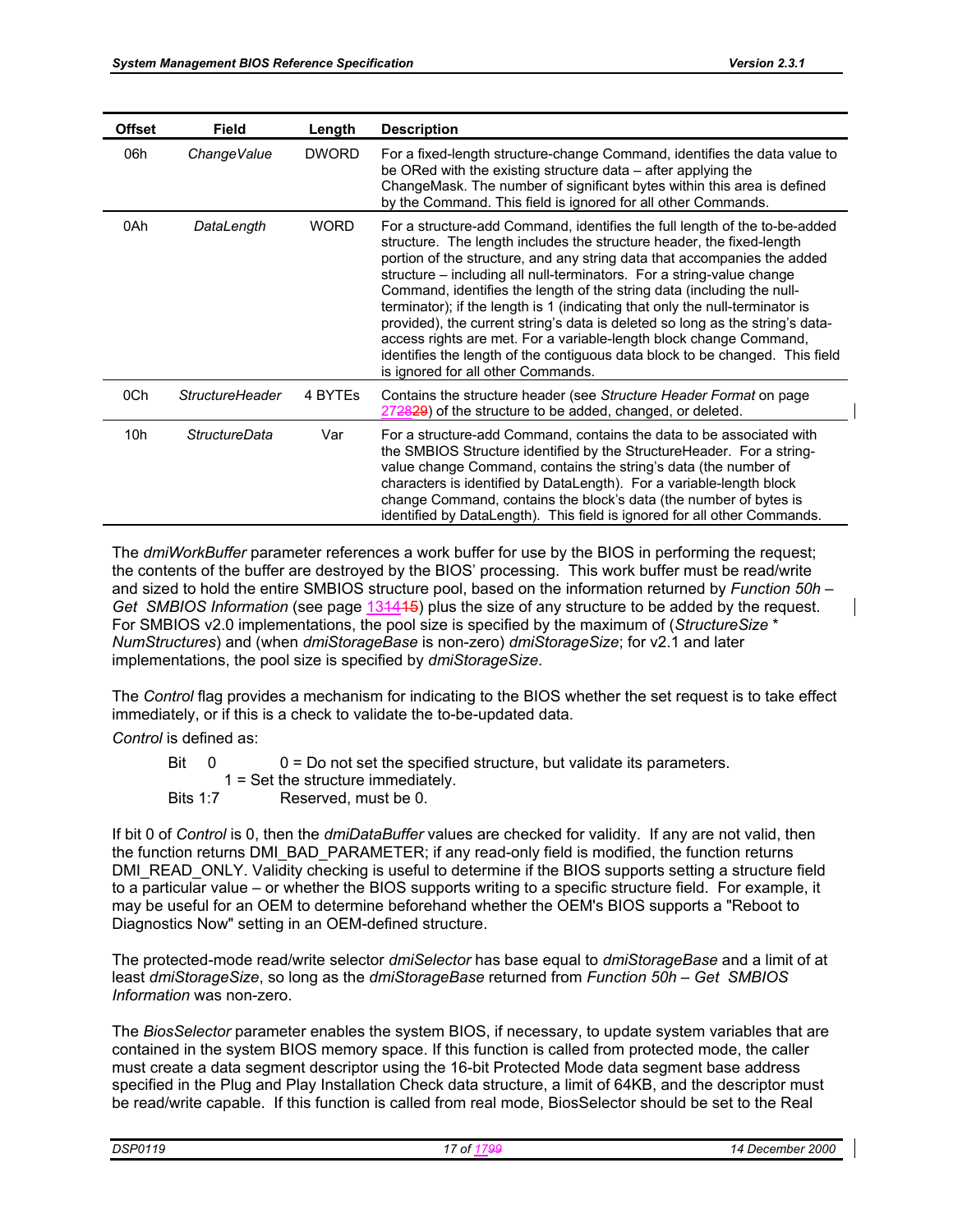mode 16-bit data segment address as specified in the Plug and Play Installation Check Structure. Refer to section 4.4 of the Plug and Play BIOS Specification revision 1.0a for more information on the Plug and Play Installation Check Structure and the elements that make up the structure.

This function is available in real mode and 16-bit protected mode.

**Note**: If the system BIOS supports structure-change notification, a structure-change event will be issued by the BIOS upon its successful completion of a structure-setting (rather than validation) function call. See *Structure Change Notification Interface* on page 181920 for more information.

#### **Returns:**

If successful - DMI\_SUCCESS

If an error occurred, the Error Code will be returned in AX. The FLAGS and all other registers will be preserved.

#### **Errors:**

| DMI BAD PARAMETER<br>DMI READ ONLY | A parameter contains an invalid or unsupported value.<br>A parameter is read-only and differs from the present value -<br>an attempt was made to modify a read-only value.                                |
|------------------------------------|-----------------------------------------------------------------------------------------------------------------------------------------------------------------------------------------------------------|
| DMI ADD STRUCTURE FAILED           | The desired structure could not be added due to insufficient<br>storage space.                                                                                                                            |
| DMI INVALID HANDLE                 | For an add (03h) Command, the structure handle present in the<br>StructureHeader already exists or, for a change (00h to 02h and<br>05h) or delete (04h) Command, the structure handle does not<br>exist. |

#### **Example:**

The following example illustrates how the 'C' style call interface could be made from an assembly language module:

| push<br>push<br>push | BiosSelector<br>dmiSelector<br>Control |                                  |
|----------------------|----------------------------------------|----------------------------------|
| push                 | segment/selector of dmiWorkBuffer      | pointer to BIOS temporary buffer |
| push                 | offset of dmiWorkBuffer                |                                  |
| push                 | segment/selector of dmiDataBuffer      | ; pointer to structure           |
| push                 | offset of dmiDataBuffer                |                                  |
| push                 | SET DMI STRUCTURE                      | ; Function number, 52h           |
| call                 | FAR PTR entryPoint                     |                                  |
| add                  | sp, 16                                 | ; clean stack                    |
| cmp                  | ax, DMI SUCCESS                        | ; Successful?                    |
| jne                  | error                                  | ; No, go handle error            |

# **2.2.4 Structure Change Notification Interface**

Certain classes of systems may provide the capability for the addition or removal of system devices while the system unit is powered on, such as inserting a Notebook unit into a Docking Station. System BIOS support is necessary for providing SMBIOS Structure Change Notification accessible to system software so that when devices are added or removed the system software will comprehend any changes in the SMBIOS Structures. Structure Change Notification can be implemented as either a polled method or as asynchronous Plug-and-Play events. For information on how Plug-and-Play event notification is accessed, see section 4.6 of the Plug and Play BIOS Specification revision 1.0a.

When system software is notified on an event by either mechanism, it can then call the BIOS runtime function (Plug and Play BIOS Function 3 - Get Event) to get the type of event. In addition to the events defined in the Plug and Play BIOS Specification, the following event has been defined.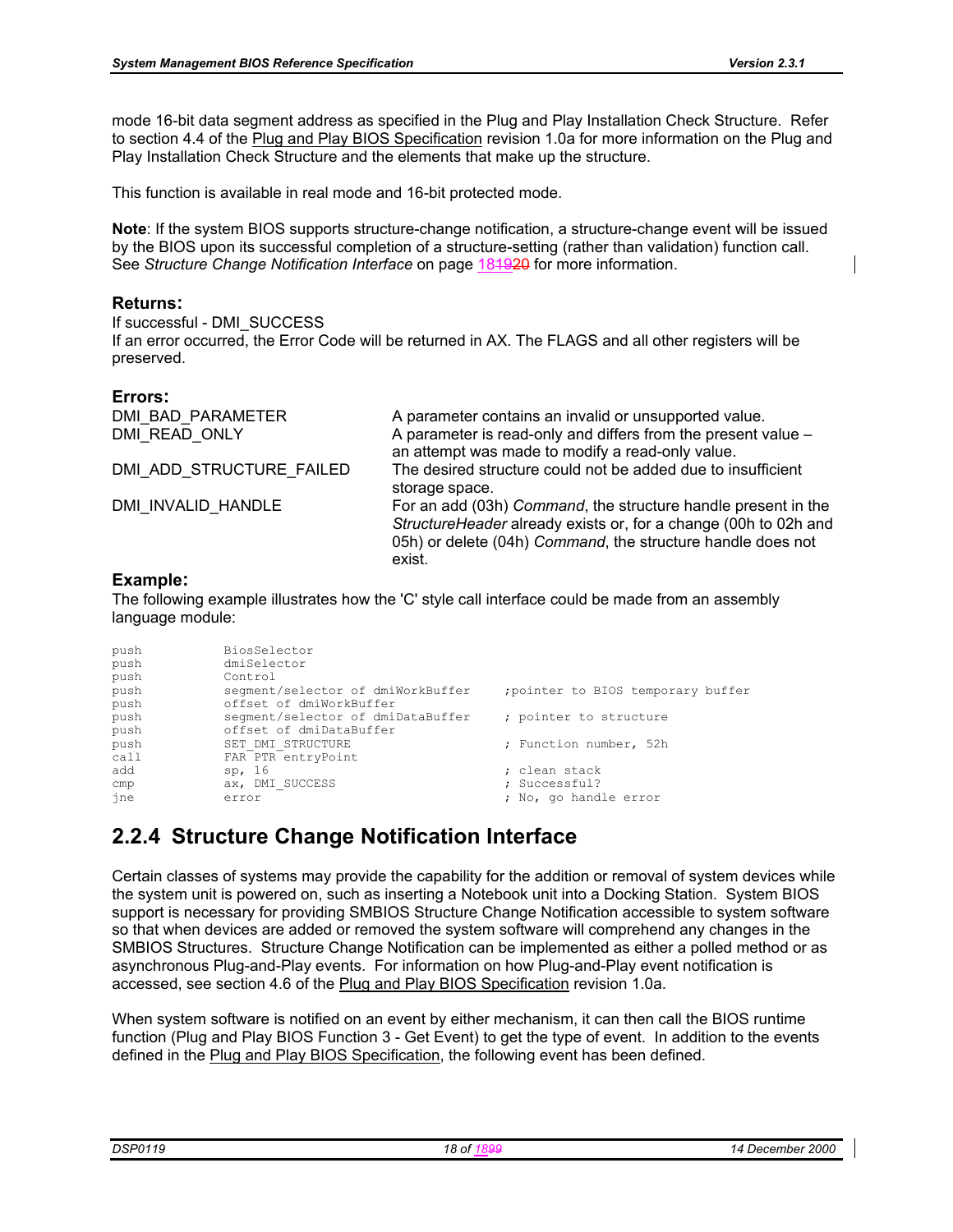**Note**: Some DMI structure values might be inherently changing (e.g. an OEM-specific structure which returns system temperature and voltage values). Due to the frequency of the values' change, the BIOS might not return Structure Change status for this type of structure.

DMI\_STRUCTURE\_CHANGE\_EVENT 7FFFh

This message indicates that there has been a change in the DMI Information being maintained by the System BIOS. Upon receiving a DMI\_STRUCTURE\_CHANGE\_EVENT, system software can call the BIOS runtime function 53h (Get Structure Change Information) to determine the exact cause of the SMBIOS structure-change event.

#### **2.2.4.1 Function 53h – Get Structure Change Information**

#### **Synopsis:**

```
short FAR (*entryPoint) (<br>short Function,
  short Function,<br>unsigned char FAR *dmiChangeStructure, \frac{1}{1} \frac{1}{1} Pointer to SMBIOS Change
                                                                    /* Pointer to SMBIOS Change structure */<br>/* SMBIOS data read/write selector */
  unsigned short dmiSelector,<br>unsigned short BiosSelector );
                                                                     /* PnP BIOS readable/writable selector */
```
#### **Description:**

*Required for SMBIOS Dynamic Structure Change Notification Support*. This function will allow system software to get information about what type of SMBIOS structure-change occurred. The SMBIOS structure-change information will be returned in the 16-byte memory buffer pointed to by *dmiChangeStructure* in the following format:

| Field                          | <b>Offset</b> | Length      | Value            |
|--------------------------------|---------------|-------------|------------------|
| <b>SMBIOS Change Status</b>    | 00h           | <b>BYTE</b> | <b>ENUM</b>      |
| SMBIOS Change Type             | 01h           | <b>RYTE</b> | <b>Bit Field</b> |
| <b>SMBIOS Structure Handle</b> | 02h           | <b>WORD</b> | Varies           |
| Reserved                       | 04h-0Fh       | 12 BYTES    | 00h              |

#### **SMBIOS Change Status:**

| 00h        | No Change                           |
|------------|-------------------------------------|
| 01h        | Other                               |
| 02h        | Unknown                             |
| 03h        | Single SMBIOS Structure Affected    |
| 04h        | Multiple SMBIOS Structures Affected |
| 05h - 0FFh | Reserved                            |

#### **SMBIOS Change Type:**

| Bit 0      | One or more structures was changed, when 1.                                      |
|------------|----------------------------------------------------------------------------------|
| Bit 1      | One or more structures was added, when 1. See "Function 52h - Set DMI Structure" |
|            | for information about adding SMBIOS structures.                                  |
| Byte $2:7$ | Reserved, must be 0                                                              |

If DMI Change Status 03h (Single Structure Affected) is returned, the number (or handle) of the affected structure is present in the "DMI Structure Handle" field; DMI Change Type identifies whether the structure was changed (01h) or added (02h).

If DMI Change Status 04h (Multiple DMI Structures Affected) is returned, the caller must enumerate all the structures to determine what was changed and/or added. DMI Change Type identifies whether multiple structures were changed (01h), multiple structures were added (02h), or structures were both changed and added (03h).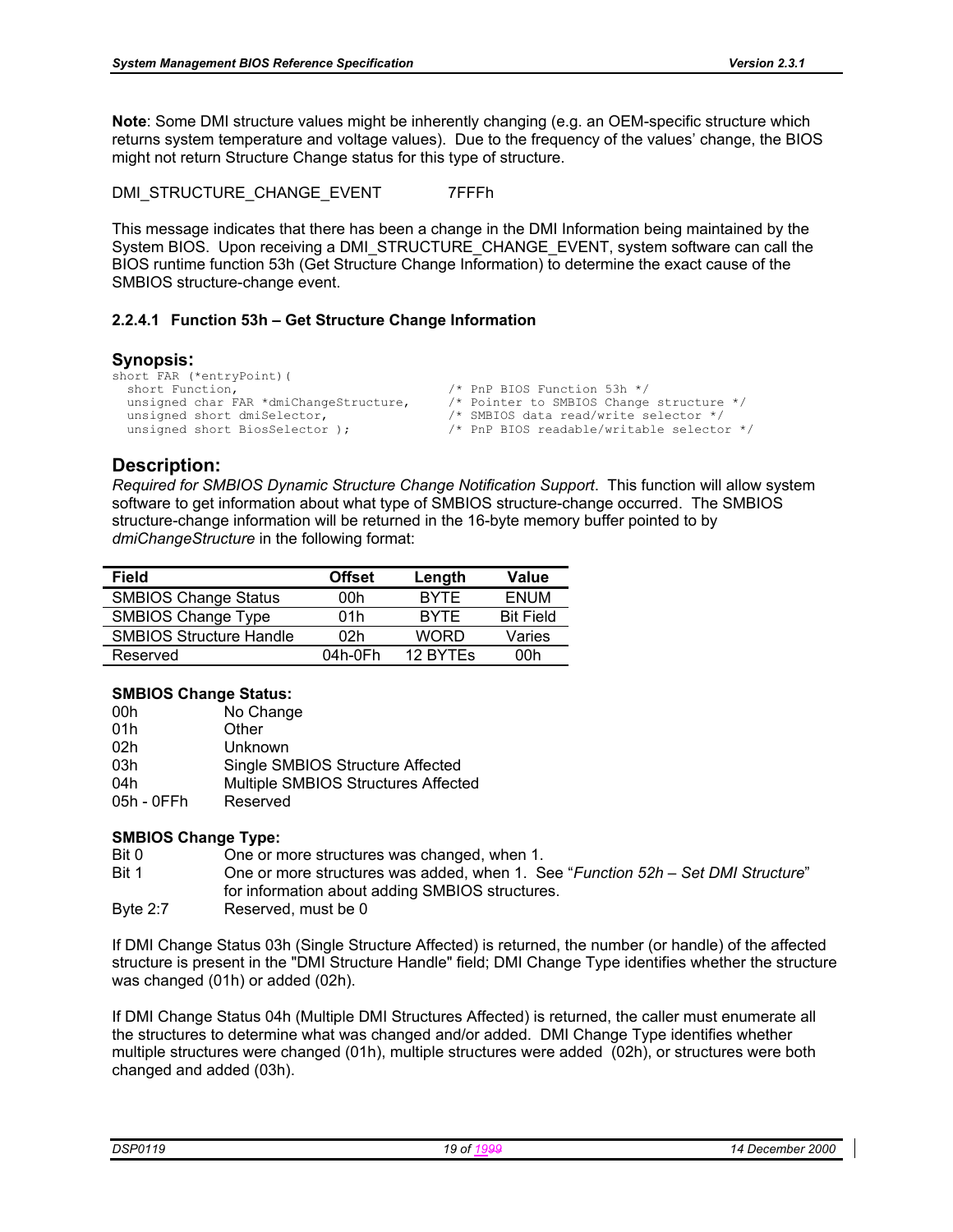The DMI Change Status Byte remains valid until Function 53h is called. The calling of Function 53h will reset the DMI Change Status Byte to zero. If the call is issued in the absence of a DMI event, the function returns error code 86h (DMI\_NO\_CHANGE).

The protected-mode read/write selector *dmiSelector* has base equal to *dmiStorageBase* and limit of at least *dmiStorageSize —* so long as the *dmiStorageBase* value returned from Function 50h was non-zero*.*

The *BiosSelector* parameter enables the system BIOS, if necessary, to update system variables that are contained in the system BIOS memory space. If this function is called from protected mode, the caller must create a data segment descriptor using the 16-bit Protected Mode data segment base address specified in the Plug and Play Installation Check data structure, a limit of 64KB, and the descriptor must be read/write capable. If this function is called from real mode, *BiosSelector* should be set to the Real mode 16-bit data segment address as specified in the Plug and Play Installation Check Structure. Refer to section 4.4 of the Plug and Play BIOS Specification revision 1.0a for more information on the Plug and Play Installation Check Structure and the elements that make up the structure.

This function is available in real mode and 16-bit protected mode.

#### **Returns:**

If successful - DMI\_SUCCESS If an Error (Bit 7 set) or a Warning occurred the Error Code will be returned in AX, the FLAGS and all other registers will be preserved

#### **Example:**

The following example illustrates how the 'C' style call interface could be made from an assembly language module:

| push | BiosSelector                           |  |                  |                                    |  |
|------|----------------------------------------|--|------------------|------------------------------------|--|
| push | dmiSelector                            |  |                  |                                    |  |
| push | segment/selector of dmiChangeStructure |  |                  |                                    |  |
| push | offset of dmiChangeStructure           |  |                  |                                    |  |
| push | GET DMI STRUCTURE CHANGE INFO          |  |                  | ; Function number, 53h             |  |
| call | FAR PTR entryPoint                     |  |                  |                                    |  |
| add  | sp, 10                                 |  | ; Clean up stack |                                    |  |
| cmp  | ax, DMI SUCCESS                        |  |                  | ; Function completed successfully? |  |
| ine  | error                                  |  |                  |                                    |  |

### **2.2.5 Control Interface**

#### **2.2.5.1 Function 54h – SMBIOS Control**

#### **Synopsis:**

```
short FAR (*entryPoint)(<br>short Function,
  short Function, \frac{1}{1} /* PnP BIOS Function 54h */<br>short SubFunction, \frac{1}{1} /* Defines the specific cont
  short SubFunction, \begin{array}{ccc} \n\star & \text{Defines the specific control operation } \star \\
\text{void FAR *Data.} \\
\end{array}void FAR *Data, \begin{array}{ccc} \gamma & \text{Input/output data buffer, SubFunction specific */} \\ \text{using the structure */} \end{array}\frac{1}{x} Conditions for setting the structure */
    unsigned short dmiSelector, /* SMBIOS data read/write selector */ 
  unsigned short BiosSelector ); \frac{1}{2} /* PnP BIOS readable/writeable selector \frac{x}{2}
```
#### **Description:**

*Optional.* This function provides the interface to perform implementation-specific functions for the system, as defined by the *SubFunction* parameter and its (optional) *Data* values.

| 0000h<br>DMI CLEAR EVENT LOG | SubFunction | <b>Name</b> | <b>Description</b>                                                                                                                                    |
|------------------------------|-------------|-------------|-------------------------------------------------------------------------------------------------------------------------------------------------------|
|                              |             |             | Clears the event log as described in System Event Log (Type 15)<br>on page 56 <del>5957</del> . The <i>Data</i> parameter is reserved and must be set |

| DSP01<br>7 G<br>, J<br>_____ | חר<br>() nt<br>∼ | 2000<br>-<br>nne<br>Jeuer<br>. |
|------------------------------|------------------|--------------------------------|
|                              |                  |                                |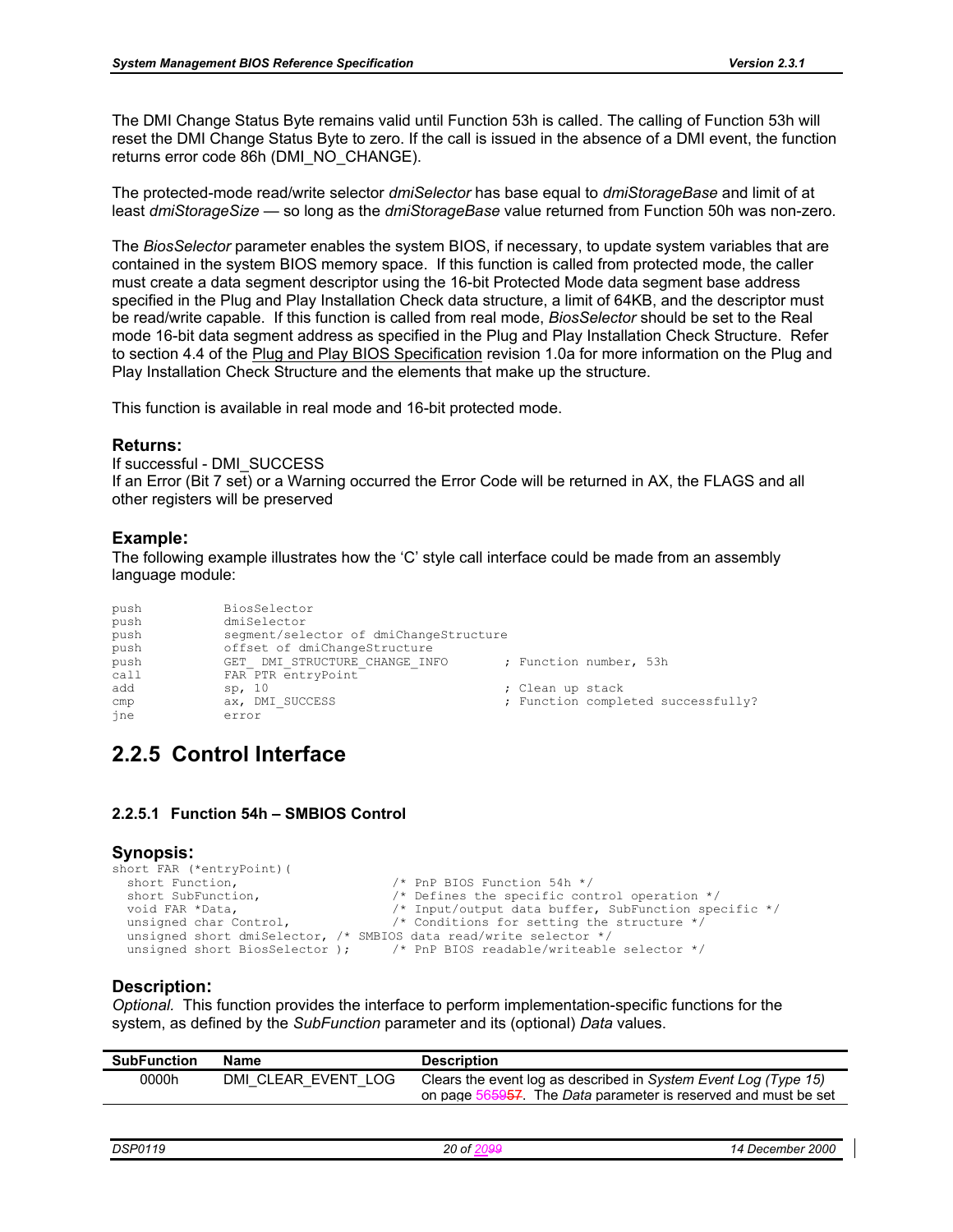| <b>SubFunction</b> | Name                       | <b>Description</b>                                                                                                                                                                                                                                                                                                                                                                                                                                                                                          |
|--------------------|----------------------------|-------------------------------------------------------------------------------------------------------------------------------------------------------------------------------------------------------------------------------------------------------------------------------------------------------------------------------------------------------------------------------------------------------------------------------------------------------------------------------------------------------------|
|                    |                            | to 0.                                                                                                                                                                                                                                                                                                                                                                                                                                                                                                       |
| 0001h              | DMI CONTROL LOGGING        | Data points to a 2-word (4-byte) buffer that describes how to control<br>event logging – see 2.2.5.1.1 for bit-wise definitions. The first word<br>(offset 0:1) identifies the ANDing mask to be applied to the existing<br>log-control value prior to ORing the second word (offset 2:3). The<br>second word is modified by the BIOS to contain the log-control<br>value on entry to this function.                                                                                                        |
| 0002h              | DMI CLEAR_EVENT_LOG2       | Clears the event log as described in System Event Log (Type 15)<br>on page 565957. The Data parameter is the 32-bit physical<br>address of a work buffer needed to perform this operation. The<br>buffer must be read/write and sized to hold dmiStorageSize bytes.<br>The contents of the buffer are destroyed by the BIOS' processing.<br>This sub-function is defined for v2.1 and later implementations of<br>this specification and is preferred over the<br>DMI CLEAR EVENT LOG (0000h) sub-function. |
| 0003h-3FFFh        | Reserved                   | Reserved for future definition by this specification.                                                                                                                                                                                                                                                                                                                                                                                                                                                       |
| 4000h-7FFFh        | Reserved for BIOS vendor   | Available for use by the BIOS vendor.                                                                                                                                                                                                                                                                                                                                                                                                                                                                       |
| 8000h-FFFFh        | Reserved for system vendor | Available for use by the system vendor.                                                                                                                                                                                                                                                                                                                                                                                                                                                                     |

**Note**: A BIOS might support the Log Control function but not support all the *SubFunction* values.

The *Control* flag provides a mechanism for indicating to the BIOS whether the operation is to be performed immediately, or if this is a check to validate the operation's availability and/or data.

*Control* is defined as:

Bit  $0 = 0$  = Do not perform the operation, but validate its parameters.

1 = Perform the operation immediately.

Bits 1:7 Reserved, must be 0.

If bit 0 of *Control* is 0, then the *SubFunction* and contents of *Data* are checked for validity. If any are not valid, then the function returns DMI\_BAD\_PARAMETER. Validity checking is useful to determine if the BIOS supports a specific DMI Control *SubFunction*.

The protected-mode read/write selector *dmiSelector* has base equal to *dmiStorageBase* and limit of at least *dmiStorageSize —* so long as the *dmiStorageBase* value returned from Function 50h was non-zero*.* 

The *BiosSelector* parameter enables the system BIOS, if necessary, to update system variables that are contained in the system BIOS memory space. If this function is called from protected mode, the caller must create a data segment descriptor using the 16-bit Protected Mode data segment base address specified in the Plug and Play Installation Check data structure, a limit of 64KB, and the descriptor must be read/write capable. If this function is called from real mode, BiosSelector should be set to the Real mode 16-bit data segment address as specified in the Plug and Play Installation Check Structure. Refer to section 4.4 of the Plug and Play BIOS Specification revision 1.0a for more information on the Plug and Play Installation Check Structure and the elements that make up the structure.

This function is available in real mode and 16-bit protected mode.

#### **Returns:**

If successful - DMI\_SUCCESS

If an error occurred, the Error Code will be returned in AX. The FLAGS and all other registers will be preserved.

#### **Errors:**

DMI\_BAD\_PARAMETER The *Data* contents were not valid for the requested SubFunction. DMI\_INVALID\_SUBFUNCTION The *SubFunction* requested is not supported by the system BIOS.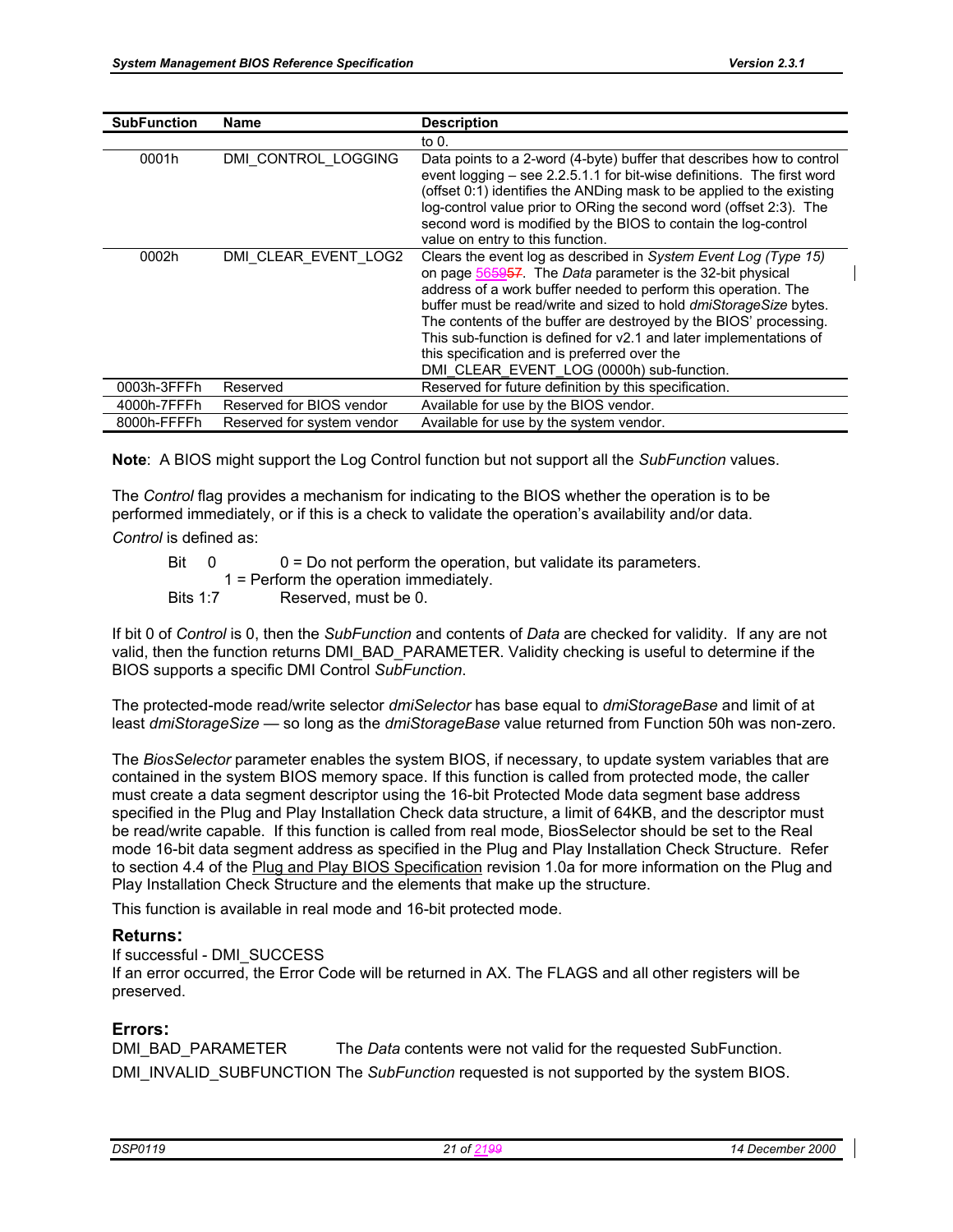#### **Example:**

The following example illustrates how the 'C' style call interface could be made from an assembly language module:

| push<br>push | BiosSelector<br>dmiSelector |                               |
|--------------|-----------------------------|-------------------------------|
| push         | Control                     |                               |
| push         | seqment/selector of Data    | ; pointer to SubFunction data |
| push         | offset of Data              |                               |
| push         | SubFunction                 |                               |
| push         | DMI CONTROL                 | ; Function number, 54h        |
| call         | FAR PTR entryPoint          |                               |
| add          | sp, 14                      | ; clean stack                 |
| cmp          | ax, DMI SUCCESS             | ; Successful?                 |
| ine          | error                       | ; No, go handle error         |
|              |                             |                               |

|  | 2.2.5.1.1 DMI CONTROL LOGGING Control Word |  |  |
|--|--------------------------------------------|--|--|
|  |                                            |  |  |

| <b>Word Bit Position</b> | <b>Meaning if Set</b>                                           |
|--------------------------|-----------------------------------------------------------------|
|                          | Enable Event Logging (overall)                                  |
|                          | Enable Correctable Memory Error Events' Logging                 |
|                          | Disable the logging of POST errors                              |
| $3 - 15$                 | Reserved for future assignment by this specification, set to 0. |
|                          |                                                                 |

### **2.2.6 General Purpose Nonvolatile Storage Interface**

A General-Purpose NonVolatile (GPNV) area is a persistent general-purpose storage area managed by the System Management BIOS. Multiple GPNV areas can be supported by a particular BIOS implementation. The size, format and location of a GPNV are not defined by this specification nor is the number of GPNV areas — these attributes are OEM-specific.

A GPNV storage area is not a requirement for a System Management BIOS. It is one method that might be used to store the System Event Log (see section 3.3.16, page 565957). A GPNV storage area is not necessarily dedicated to the System Management functions of the BIOS, it can also be used by other services which require non-volatile storage.

A *Handle* parameter is passed into the GPNV function calls to specify which GPNV area is to be accessed. The *Handle* for the first GPNV area is 0, with remaining GPNV areas identified by *Handle*  values 1, 2, 3... *n,* where (*n+1)* is the total number of GPNV areas supported by a particular BIOS implementation.

A *GPNVLock* parameter provides a mechanism for cooperative use of the GPNV. The *GPNVLock* value is set on a Read GPNV request (function 56h) and cleared on a Write GPNV request (function 57h). The BIOS compares the value of the *GPNVLock* which is set on a Read GPNV request with the value of the *GPNVLock* passed as a parameter into the GPNV Write request — if they match, the GPNV Write request succeeds and the GPNV data area will be updated on completion of the GPNV Write; if the lock values do not match, the BIOS does not update the GPNV area and DMI\_CURRENTLY\_LOCKED is returned. *Note*: GPNV locks are held until unlocked, even through system power and reboot cycles. The method used to preserve the GPNV Locks through boot cycles is left up to the system designer.

A BIOS might choose to "hide" a GPNV area by defining a special lock value which is required to access the area. In this case, the special *GPNVLock* value must be supplied with the GPNV read and write requests or the function is failed by the BIOS with DMI\_INVALID\_LOCK.

A lock set request *succeeds* when there is no outstanding lock set at the time that the Read GPNV request (Function 56h) is made. A lock set request *fails* when there is already a lock set as the result of a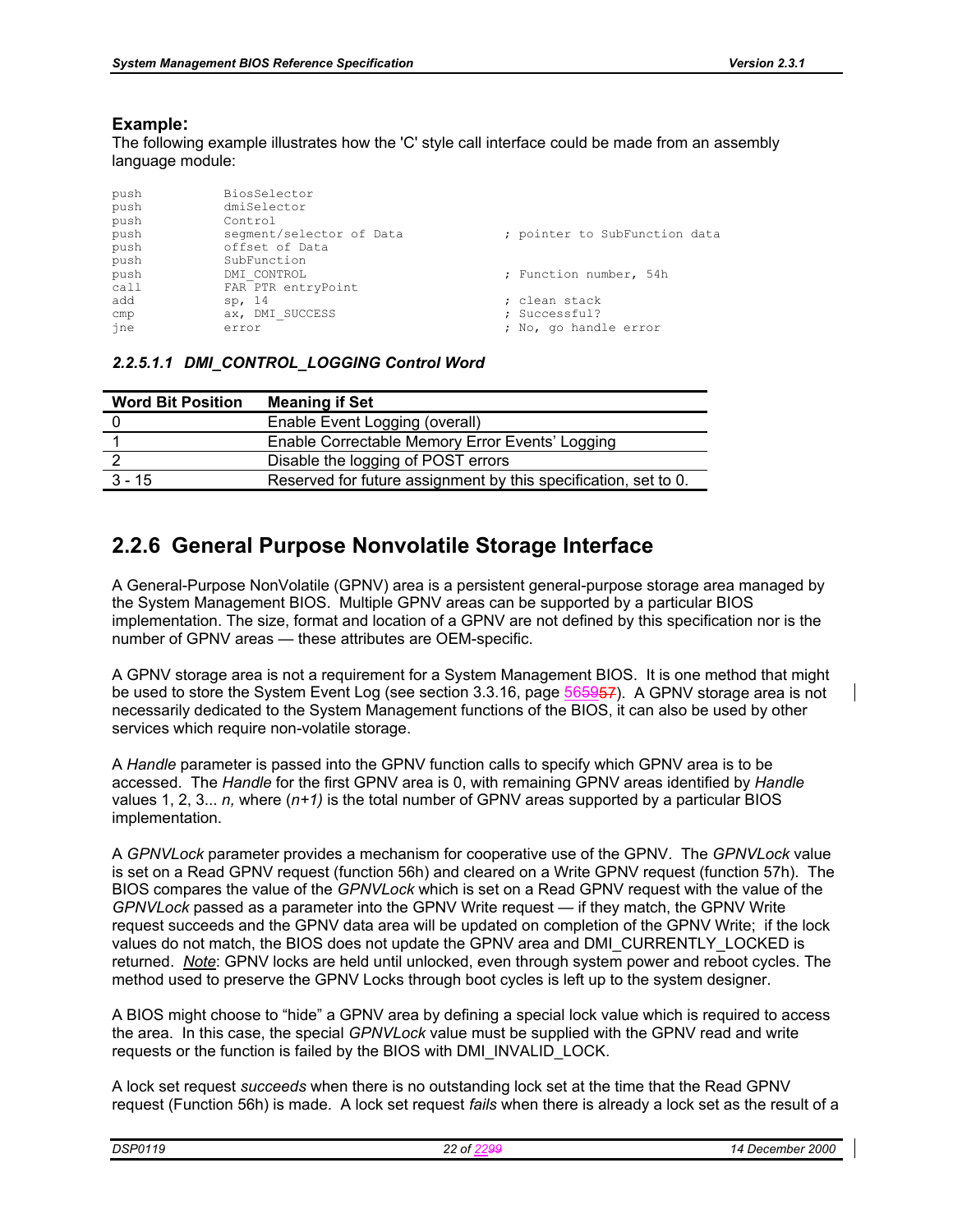previous Read GPNV request (which has not yet been cleared with a Function 57h Write GPNV request) or when a predefined lock value is required in order to access a particular GPNV area and the *GPNVLock* value provided by the caller does not match the required value.

The BIOS makes no attempt to enforce mutually-exclusive access to the GPNV — it is up to callers of GPNV Read to ensure unique *GPNVLock* values (e.g. process ID).

#### **2.2.6.1 Function 55H – Get General-Purpose NonVolatile Information**

#### **Synopsis:**

```
short FAR (*entryPoint) (<br>short Function.
   short Function, \overline{a} /* PnP BIOS Function 55h */<br>unsigned short FAR *Handle, \overline{a} /* Identifies which GPNV to acce
                                                      /* Identifies which GPNV to access */unsigned short FAR *MinGPNVRWSize, /* Minimum buffer size in bytes for GPNV access */<br>unsigned short FAR *GPNVSize, /* Size allocated for GPNV within the R/W Block
   unsigned short FAR *GPNVSize, \frac{1}{2} /* Size allocated for GPNV within the R/W Block */<br>unsigned long FAR *NVStorageBase, /* 32-bit physical base address for... */
                                                             /* 32-bit physical base address for... */
   \frac{1}{2} ... mem. mapped nonvolatile storage media */<br>unsigned short BiosSelector ); \frac{1}{2} PnP BIOS readable/writable selector */
                                                                 where the short Biole of the selector */
```
**Description:** *Required for GPNV support.* This function returns information about a General Purpose NonVolatile (GPNV) area. The *Handle* argument is a pointer to a number that identifies which GPNV's information is requested, a value of 0 accesses the first (or only) area. On return:

- *\*Handle* is updated either with the handle of the next GPNV area or, if there are no more areas, 0FFFFh. GPNV handles are assigned sequentially by the system, from 0 to the total number of areas (minus 1).
- \**MinGPNVRW Size* is updated with the minimum size, in bytes, of any buffer used to access this GPNV area. For a Flash based GPNV area, this would be the size of the Flash block containing the actual GPNV.
- \**GPNVSize* is updated with the size, in bytes, of this GPNV area (which is less than or equal to the *MinGPNVRWSize* value).
- \*NVStorageBase is updated with the paragraph-aligned, 32-bit absolute physical base address of this GPNV. If non-zero, this value allows the caller to construct a 16-bit data segment descriptor with a limit of MinGPNVRWSize and read/write access. If the value is 0, protected-mode mapping is not required for this GPNV.

#### **Returns:**

If successful - DMI\_SUCCESS If an Error (Bit 7 set) or a Warning occurred the Error Code will be returned in AX, the FLAGS and all other registers will be preserved

#### **Example:**

| push | BiosSelector                      |                                    |
|------|-----------------------------------|------------------------------------|
| push | segment/selector of NVStorageBase |                                    |
| push | offset of NVStorageBase           |                                    |
| push | segment/selector of GPNVSize      |                                    |
| push | offset of GPNVSize                |                                    |
| push | segment/selector of MinGPNVRWSize |                                    |
| push | offset of MinGPNVRWSize           |                                    |
| push | seqment/selector of Handle        |                                    |
| push | offset of Handle                  |                                    |
| push | GET GPNV INFORMATION              | ; Function number, 55h             |
| call | FAR PTR entryPoint                |                                    |
| add  | sp, $20$                          | ; Clean up stack                   |
| cmp  | ax, DMI SUCCESS                   | ; Function completed successfully? |
| ine  | error                             |                                    |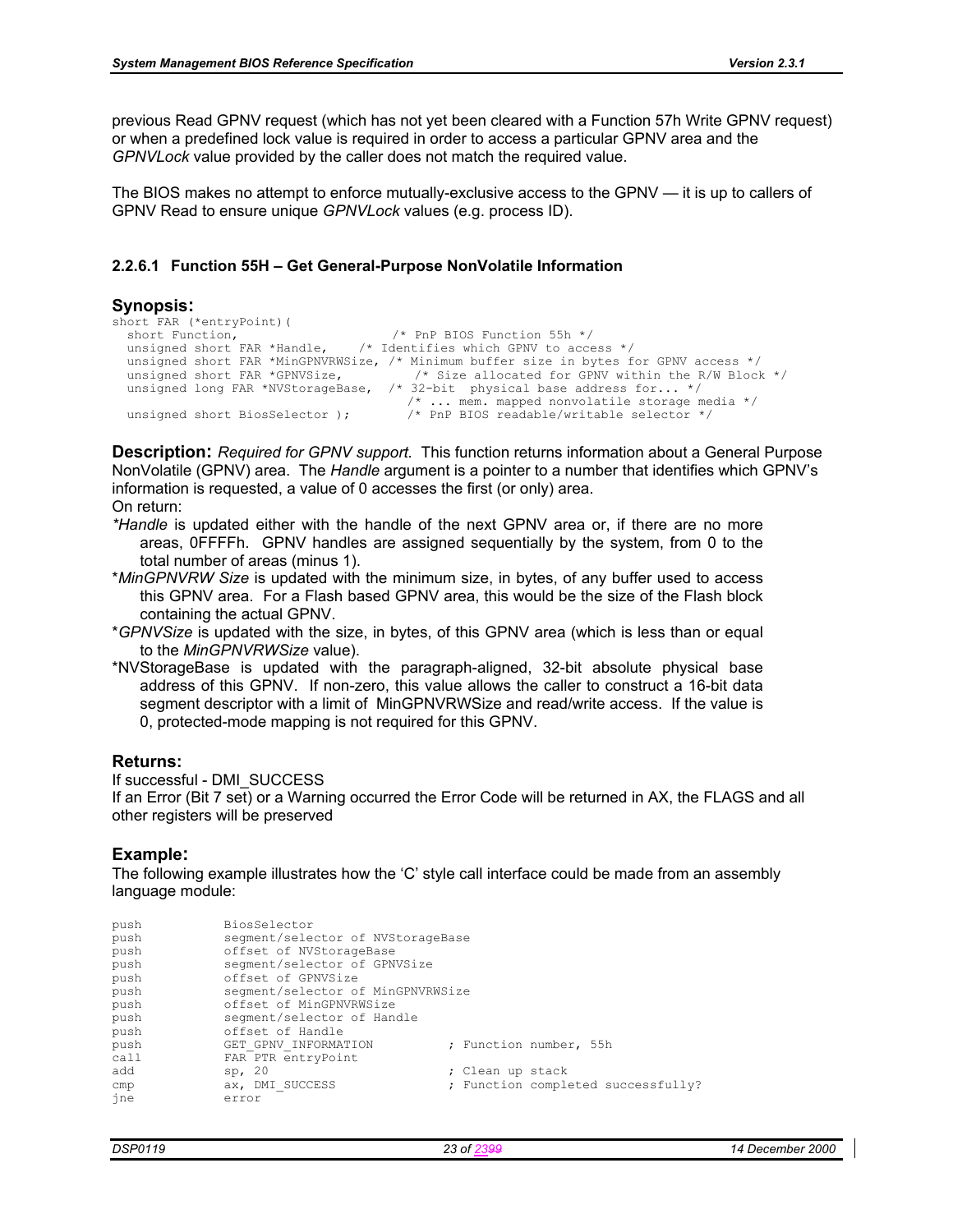#### **2.2.6.2 Function 56H – Read General-Purpose NonVolatile Data**

#### **Synopsis:**

| short FAR (*entryPoint) (      |                                                 |
|--------------------------------|-------------------------------------------------|
| short Function,                | $/*$ PnP BIOS Function 56h $*/$                 |
| unsigned short Handle,         | /* Identifies which GPNV is to be read */       |
| unsigned char FAR *GPNVBuffer, | /* Address of buffer in which to return GPNV */ |
| short FAR *GPNVLock,           | $/*$ Lock value $*/$                            |
| unsigned short GPNVSelector,   | /* Selector for GPNV Storage */                 |
| unsigned short BiosSelector ); | $/*$ PnP BIOS readable/writable selector $*/$   |
|                                |                                                 |

**Description:** *Required for GPNV support.* This function is used to read an entire GPNV area into the buffer specified by *GPNVBuffer.* It is the responsibility of the caller to ensure that *GPNVBuffer* is large enough to store the entire GPNV storage block - this buffer must be at least the *MinGPNVRWSize*  returned by Function 55h - Get GPNV Information*.* The *Handle* argument identifies the specific GPNV to be read*.* On a successful read of a GPNV area, that GPNV area will be placed in the *GPNVBuffer*  beginning at offset 0.The protected-mode selector *GPNVSelector* has base equal to *NVStorageBase*  and limit of at least *MinGPNVRWSize —* so long as the *NVStorageBase* value returned from Function 55h was non-zero*.*

Passing a *GPNVLock* value of -1 to the GPNV Read causes the *GPNVLock* value to be ignored — in this case the underlying logic makes no attempt to store a lock value for comparison with lock values passed into GPNV Write. Any value provided for *GPNVLock* besides -1 is accepted as a valid value for a lock request.

#### **Returns:**

If the GPNV lock is supported and the lock set request succeeds, the caller's *GPNVLock* is set to the value of the current lock and the function returns DMI\_SUCCESS.

If the GPNV request fails, one of the following values is returned:

- DMI\_LOCK\_NOT\_SUPPORTED
- DMI\_ INVALID\_LOCK
- DMI CURRENTLY LOCKED

For return status codes DMI\_SUCCESS, DMI\_LOCK\_NOT\_SUPPORTED and

DMI\_CURRENTLY\_LOCKED, the GPNV Read function returns the current contents of the GPNV associated with *Handle* as the first *GPNVSize* bytes within *GPNVBuffer*, starting at offset 0. If a lock request fails with DMI\_CURRENTLY\_LOCKED status, the caller's GPNVLock will be set to the value of the current lock*.* 

#### **Example:**

| push | BiosSelector                   |                                    |
|------|--------------------------------|------------------------------------|
| push | GPNVSelector                   |                                    |
| push | segment/selector of GPNVLock   |                                    |
| push | offset of GPNVLock             |                                    |
| push | segment/selector of GPNVBuffer |                                    |
| push | offset of GPNVBuffer           |                                    |
| push | Handle                         |                                    |
| push | READ GPNV DATA                 | ; Function number, 56h             |
| cal1 | FAR PTR entryPoint             |                                    |
| add  | sp, 16                         | ; Clean up stack                   |
| cmp  | ax, DMI SUCCESS                | ; Function completed successfully? |
| ine  | error                          |                                    |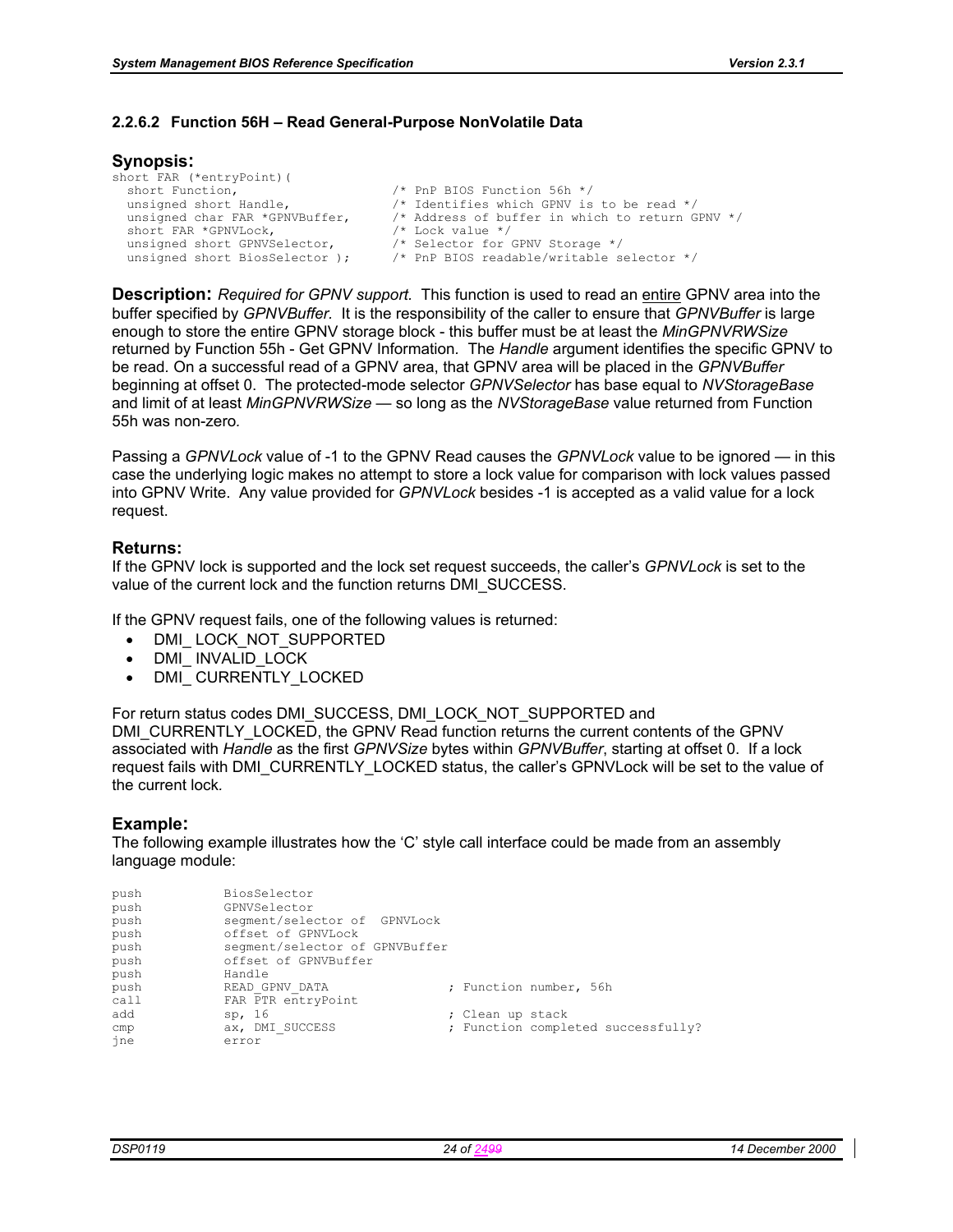#### **2.2.6.3 Function 57H – Write General-Purpose NonVolatile Data**

#### **Synopsis:**

| short FAR (*entryPoint) (      |                                                          |
|--------------------------------|----------------------------------------------------------|
| short Function,                | $/*$ PnP BIOS Function 57h $*/$                          |
| unsigned short Handle,         | /* Identifies which GPNV is to be written */             |
| unsigned char FAR *GPNVBuffer, | /* Address of buffer containing complete GPNV to write*/ |
| short GPNVLock,                | $/*$ Lock value $*/$                                     |
| unsigned short GPNVSelector,   | /* Selector for GPNV Storage */                          |
| unsigned short BiosSelector ); | /* PnP BIOS readable/writable selector */                |

**Description:** *Required for GPNV support.* This function is used to write an entire GPNV from the *GPNVBuffer* into the nonvolatile storage area*.* The *Handle* argument identifies the specific GPNV to be written*.* The protected-mode selector *GPNVSelector* has base equal to *NVStorageBase* and limit of at least *MinGPNVRWSize —* so long as the *NVStorageBase* value returned from *Get GPNV Information* was non-zero*.* The caller should first call *Read GPNV Data* (with a lock) to get the current area contents, modify the data, and pass it into this function — this ensures that the *GPNVBuffer* which is written contains a complete definition for the entire GPNV area. If the BIOS uses some form of block erase device, the caller must also allocate enough buffer space for the BIOS to store all data from the part during the reprogramming operation, not just the data of interest.

The data to be written to the GPNV selected by *Handle* must reside as the first *GPNVSize* bytes of the *GPNVBuffer*. *Note*: The remaining (*MinGPNVRWSize*-*GPNVSize)* bytes of the *GPNVBuffer* area are used as a scratch-area by the BIOS call in processing the write request; the contents of that area of the buffer are destroyed by this function call.

The *GPNVLock* provides a mechanism for cooperative use of the GPNV, and is set during a GPNV Read (Function 56h). If the input *GPNVLock* value is -1 the caller requests a forced write to the GPNV area, ignoring any outstanding *GPNVLock*. If the caller is not doing a forced write, the value passed in *GPNVLock* to the GPNV Write must be the same value as that (set and) returned by a previous GPNV Read (Function 56h).

#### **Returns:**

The GPNV Write function returns a value of DMI\_ LOCK\_NOT\_SUPPORTED when a *GPNVLock* value other than -1 is specified and locking is not supported. A return status of DMI\_ CURRENTLY\_LOCKED indicates that the call has failed due to an outstanding lock on the GPNV area which does not match the caller's *GPNVLock* value*.* Any outstanding *GPNVLock* value (which was set by a previous *Function 56H – Read General-Purpose NonVolatile Data*) gets cleared on a successful write of the GPNV.

#### **Example:**

| push | BiosSelector                   |                                    |
|------|--------------------------------|------------------------------------|
| push | GPNVSelector                   |                                    |
| push | GPNVLock                       |                                    |
| push | segment/selector of GPNVBuffer |                                    |
| push | offset of GPNVBuffer           |                                    |
| push | Handle                         |                                    |
| push | WRITE GPNV DATA                | ; Function number, 57h             |
| call | FAR PTR entryPoint             |                                    |
| add  | sp, 14                         | ; Clean up stack                   |
| cmp  | ax, DMI SUCCESS                | ; Function completed successfully? |
| ine  | error                          |                                    |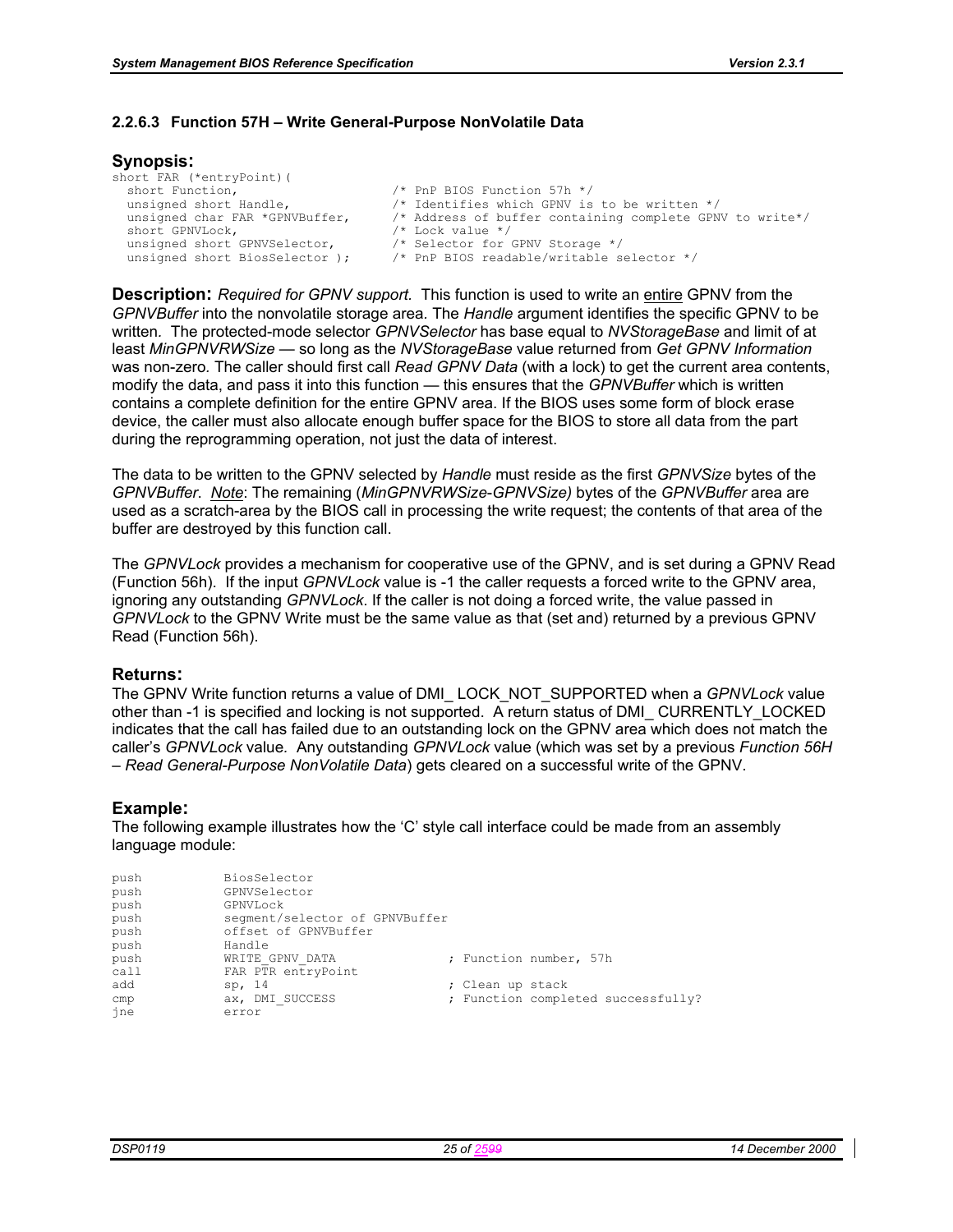# **3. SMBIOS Structures**

The total number of structures can be obtained either through the *Get SMBIOS Information* function (see 2.2.3.1 on page 131415) or from the SMBIOS Entry Point Structure (see 2.1 *Table Convention* on page 101112). The System Information is presented to an application as a set of structures that are obtained by either calling the *Get SMBIOS Structure* function once per structure (see 2.2.3.2 on page 151617) or by traversing the SMBIOS structure table referenced by the SMBIOS Entry Point Structure (see 2.1 *Table Convention* on page 104442).

### **3.1 Structure Standards**

Each SMBIOS structure has a formatted section and an optional unformed section. The formatted section of each structure begins with a 4-byte header. Remaining data in the formatted section is determined by the structure type, as is the overall length of the formatted section.

### **3.1.1 Structure Evolution and Usage Guidelines**

As the industry evolves, the structures defined in this specification will evolve. To ensure that the evolution occurs in a nondestructive fashion, the following guidelines must be followed:

- 1. If a new field is added to an existing structure, that field is added at the end of the formatted area of that structure and the structure's *Length* field is increased by the new field's size.
- 2. Any software which interprets a structure shall use the structure's *Length* field to determine the formatted area size for the structure rather than hard-coding or deriving the *Length* from a structure field.
- 3. Each structure shall be terminated by a double-null (0000h), either directly following the formatted area (if no strings are present) or directly following the last string. This includes system- and OEMspecific structures and allows upper-level software to easily traverse the structure table. See below for structure-termination examples.
- 4. The unformed section of the structure is used for passing variable data such as text strings, see *3.1.3 Text Strings* for more information.
- 5. When an enumerated field's values are controlled by the DMTF, new values can be used as soon as they are defined by the DMTF without requiring an update to this specification.
- 6. Starting with v2.3, each SMBIOS structure type has a *minimum* length enabling the addition of new, but optional, fields to SMBIOS structures. In no case shall a structure's length result in a field being less than fully populated. For example, a Voltage Probe structure with *Length* of 15h is invalid since the *Nominal Value* field would not be fully specified.
- Software that interprets a structure field must verify that the structure's length is sufficient to encompass the optional field; if the length is insufficient, the optional field's value as *Unknown*. For example, if a Voltage Probe structure has a *Length* field of 14h, the probe's *Nominal Value* is *Unknown*. A Voltage Probe structure with Length greater than 14h always includes a Nominal Value field.

*Example: BIOS Information with strings* 

|    | BIOS Info | LABEL BYTE |  |                                              |
|----|-----------|------------|--|----------------------------------------------|
| db |           |            |  | ; Indicates BIOS Structure Type              |
| db | 13h       |            |  | ; Length of information in bytes             |
| dw | ?         |            |  | ; Reserved for handle                        |
| db | 01h       |            |  | ; String 1 is the Vendor Name                |
| db | 02h       |            |  | ; String 2 is the BIOS version               |
| dw | 0E800h    |            |  | ; BIOS Starting Address                      |
| db | 03h       |            |  | ; String 3 is the BIOS Build Date            |
| db |           |            |  | ; Size of BIOS ROM is $128K (64K * (1 + 1))$ |
| da | BIOS Char |            |  | ; BIOS Characteristics                       |
|    |           |            |  |                                              |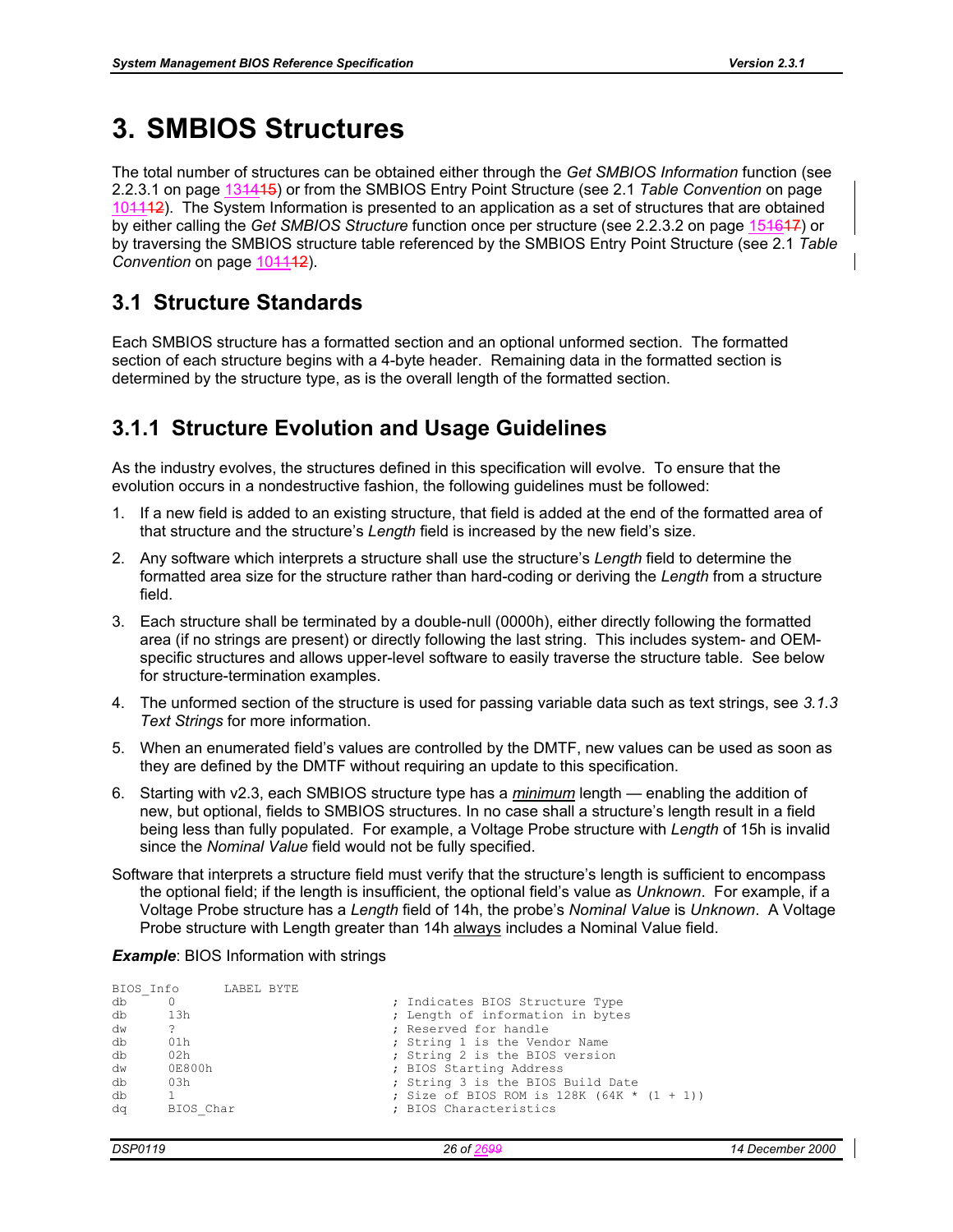```
db 0 ; BIOS Characteristics Extension Byte 1 <br>db 'System BIOS Vendor Name',0 ;
db \begin{array}{ccc} \n\text{System BIOS Vendor Name}', 0; \\
\text{db} & \text{14.04'.0}\n\end{array}db \begin{array}{ccc} \n\text{d} & \text{1.04} \n\text{d} & \text{2.04} \n\end{array} , \begin{array}{ccc} \n\text{d} & \text{3.04} \n\end{array} , \begin{array}{ccc} \n\text{d} & \text{4.04} \n\end{array}db \binom{00}{0000000}, 0
                                                                                    ; End of strings
```
#### **Example**: BIOS Information without strings (example-only)

```
BIOS_Info LABEL BYTE<br>db 0
db 0 0 ; Indicates BIOS Structure Type<br>db 13h : Length of information in byte
db 13h ; Length of information in bytes 
dw ? ; Reserved for handle 
                              ; No Vendor Name provided
db 00h ; No BIOS version provided 
dw 0E800h ; BIOS Starting Address 
db 00h ; No BIOS Build Date provided
      db 1 ; Size of BIOS ROM is 128K (64K * (1 + 1)) 
dq BIOS_Char ; BIOS Characteristics<br>db 0 0 1 1 100 1 200 1 2010 1 2010 1 2010 1
db 0 \overline{0} 0 \overline{1} ; BIOS Characteristics Extension Byte 1 dw 0000h
                              ; Structure terminator
```
### **3.1.2 Structure Header Format**

Each SMBIOS structure begins with a 4-byte header, as follows:

| Offset          | Name        | Length      | Description                                                                                                                                                                                                                                                                                                                                                                                                                      |
|-----------------|-------------|-------------|----------------------------------------------------------------------------------------------------------------------------------------------------------------------------------------------------------------------------------------------------------------------------------------------------------------------------------------------------------------------------------------------------------------------------------|
| 00h             | <b>Type</b> | <b>BYTE</b> | Specifies the type of structure. Types 0 through 127 (7Fh) are reserved for<br>and defined by this specification. Types 128 through 256 (80h to FFh) are                                                                                                                                                                                                                                                                         |
|                 |             |             | available for system- and OEM-specific information.                                                                                                                                                                                                                                                                                                                                                                              |
| 01h             | Length      | <b>BYTE</b> | Specifies the length of the formatted area of the structure, starting at the<br>Type field. The length of the structure's string-set is not included.                                                                                                                                                                                                                                                                            |
| 02 <sub>h</sub> | Handle      | <b>WORD</b> | Specifies the structure's handle, a unique 16-bit number in the range 0 to<br>OFFFEh (for version 2.0) or 0 to OFEFFh (for version 2.1 and later). The<br>handle can be used with the Get SMBIOS Structure function to retrieve a<br>specific structure; the handle numbers are not required to be contiguous.<br>For v2.1 and later, handle values in the range OFF00h to OFFFFh are<br>reserved for use by this specification. |
|                 |             |             | If the system configuration changes, a previously assigned handle might no<br>longer exist. However once a handle has been assigned by the BIOS, the<br>BIOS cannot re-assign that handle number to another structure.                                                                                                                                                                                                           |

### **3.1.3 Text Strings**

Text strings associated with a given SMBIOS structure are returned in the *dmiStrucBuffer*, appended directly after the formatted portion of the structure. This method of returning string information eliminates the need for application software to deal with pointers embedded in the SMBIOS structure. Each string is terminated with a null (00h) BYTE and the set of strings is terminated with an additional null (00h) BYTE. When the formatted portion of a SMBIOS structure references a string, it does so by specifying a nonzero string number within the structure's string-set. For example, if a string field contains 02h, it references the second string following the formatted portion of the SMBIOS structure. If a string field references no string, a null (0) is placed in that string field. If the formatted portion of the structure contains string-reference fields and all the string fields are set to 0 (no string references), the formatted section of the structure is followed by two null (00h) BYTES. See *3.1.1 Structure Evolution and Usage Guidelines* on page 262728 for a string-containing example.

**Note**: Each text string is limited to 64 significant characters due to system MIF limitations.

| DSP01 | റ്റ<br>. . | 2000<br>$\mathbf{u}$<br>ecempei<br>. |
|-------|------------|--------------------------------------|
|       |            |                                      |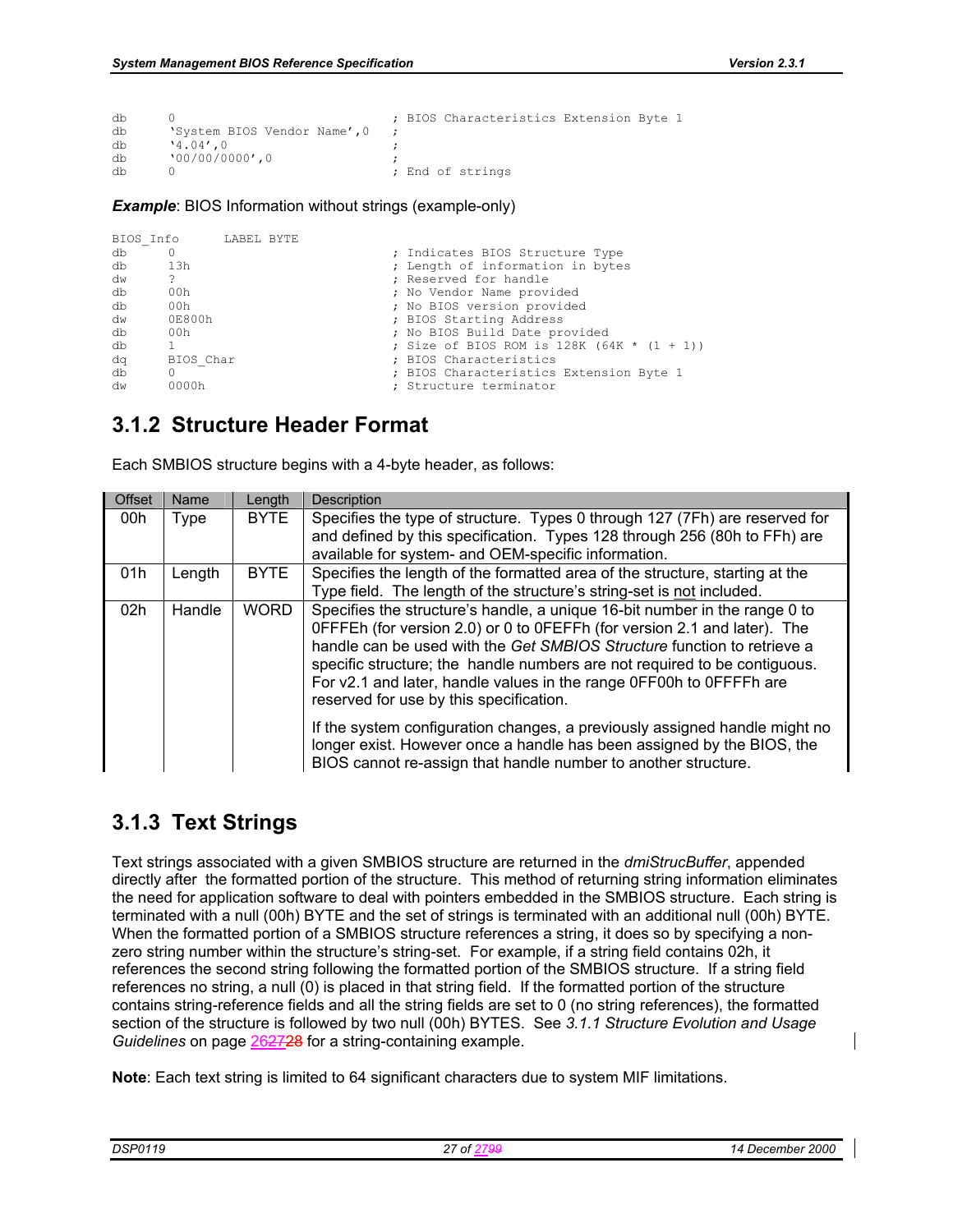## **3.2 Required Structures and Data**

Beginning with SMBIOS v2.3, compliant SMBIOS implementations include the following base set of required structures and data within those structures. For a detailed list of conformance guidelines, refer to *4.2 Conformance Guidelines* on page 959996.

| <b>Structure Name and Type</b>  | <b>Data Requirements</b>                                                                                                                                                                                                                                                                                                                                                                                                                                                                                                 |
|---------------------------------|--------------------------------------------------------------------------------------------------------------------------------------------------------------------------------------------------------------------------------------------------------------------------------------------------------------------------------------------------------------------------------------------------------------------------------------------------------------------------------------------------------------------------|
| BIOS Information (Type 0)       | One and only one structure is present in the structure-table. BIOS<br>Version and BIOS Release Date strings are non-null; the date<br>field uses a 4-digit year (e.g. 1999). All other fields reflect full<br><b>BIOS</b> support information                                                                                                                                                                                                                                                                            |
| System Information (Type 1)     | Manufacturer and Product Name strings are non-null. UUID field<br>identifies the system's non-zero UUID value. Wake-up Type field<br>identifies the wake-up source and cannot be Unknown.                                                                                                                                                                                                                                                                                                                                |
| System Enclosure (Type 3)       | Manufacturer string is non-null; the Type field identifies the type of<br>enclosure (Unknown is disallowed).                                                                                                                                                                                                                                                                                                                                                                                                             |
| Processor Information (Type 4)  | One structure is required for each system processor. The<br>presence of two structures with the Processor Type field set to<br>Central Processor, for instance, identifies that the system is<br>capable of dual-processor operations.                                                                                                                                                                                                                                                                                   |
|                                 | Socket Designation string is non-null. Processor Type, Max<br>Speed, and Processor Upgrade fields are all set to "known" values<br>- i.e. the Unknown value is disallowed for each field.<br>If the associated processor is present (i.e. the CPU Socket<br>Populated sub-field of the Status field indicates that the socket is<br>populated), the Processor Manufacturer string is non-null and the<br>Processor Family, Current Speed, and CPU Status sub-field of the<br>Status field are all set to "known" values. |
|                                 | Each of the Lx Cache Handle fields is either set to 0xFFFF (no<br>further cache description) or references a valid Cache Information<br>Structure.                                                                                                                                                                                                                                                                                                                                                                       |
| Cache Information (Type 7)      | One structure is required for each external-to-the-processor cache.<br>Socket Designation string is non-null if the cache is external to the<br>processor. If the cache is present (i.e. the Installed Size is non-<br>zero), the Cache Configuration field is set to a "known" value - i.e.<br>the Unknown value is disallowed.                                                                                                                                                                                         |
| System Slots (Type 9)           | One structure is required for each upgradeable system slot. A<br>structure is not required if the slot must be populated for proper<br>system operation (e.g. the system contains a single memory-card<br>slot).                                                                                                                                                                                                                                                                                                         |
|                                 | Slot Designation string is non-null. Slot Type, Slot Data Bus Width,<br>Slot ID, and Slot Characteristics 1 & 2 are all set to "known"<br>values.                                                                                                                                                                                                                                                                                                                                                                        |
|                                 | If device presence is detectable within the slot (e.g. PCI), the<br>Current Usage field must be set to either Available or In-use.<br>Otherwise (e.g. ISA), the Unknown value for the field is also<br>allowed.                                                                                                                                                                                                                                                                                                          |
| Physical Memory Array (Type 16) | One structure is required for the system memory.<br>Location, Use, Memory Error Correction, and Maximum Capacity<br>are all set to "known" values. Number of Memory Devices is non-<br>zero and identifies the number of Memory Device structures that<br>are associated with this Physical Memory Array.                                                                                                                                                                                                                |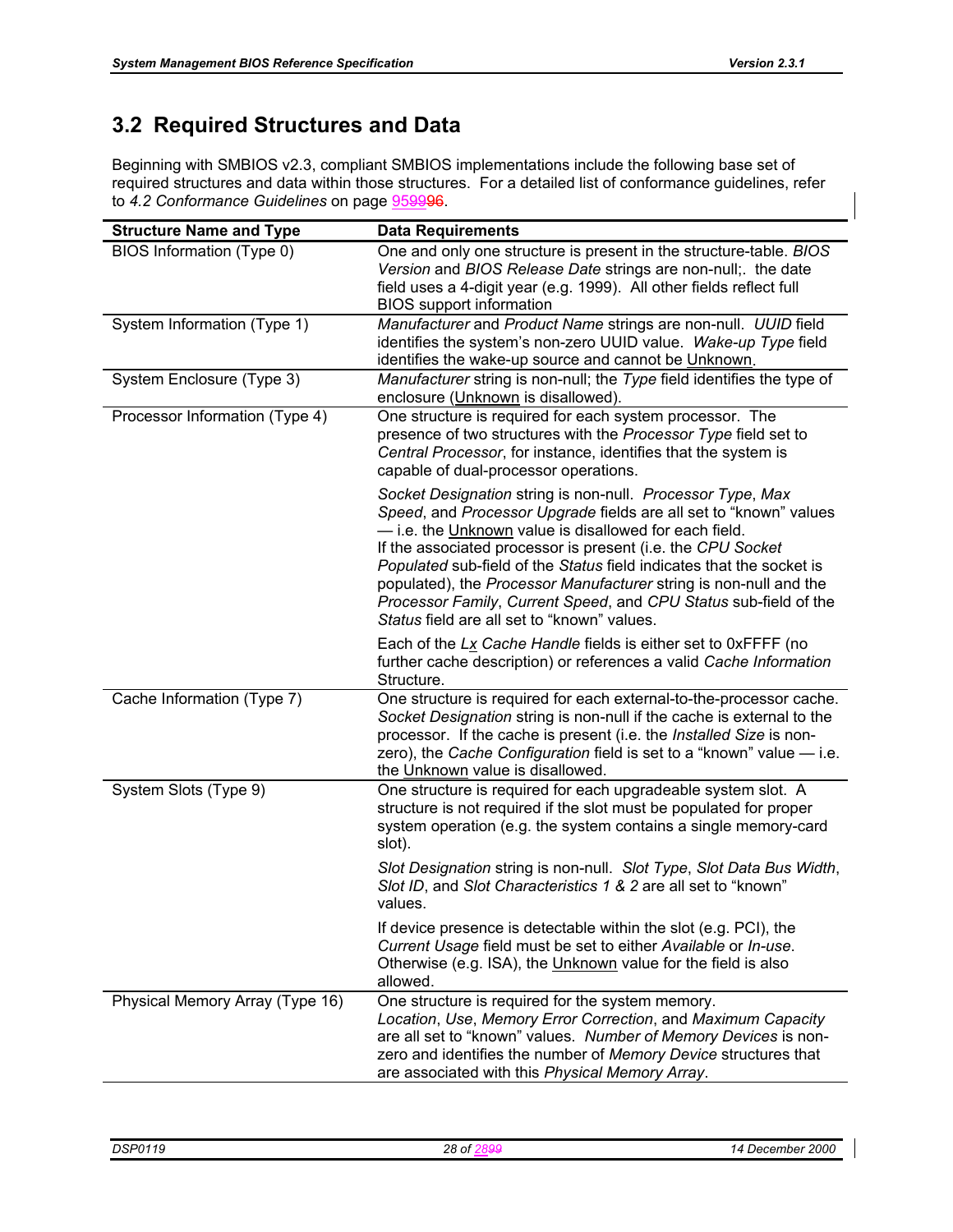| <b>Structure Name and Type</b>                   | <b>Data Requirements</b>                                                                                                                                                                                                                                                                                                                                                                                                                                                                                                                                                                                                            |
|--------------------------------------------------|-------------------------------------------------------------------------------------------------------------------------------------------------------------------------------------------------------------------------------------------------------------------------------------------------------------------------------------------------------------------------------------------------------------------------------------------------------------------------------------------------------------------------------------------------------------------------------------------------------------------------------------|
| Memory Device (Type 17)                          | One structure is required for each socketed system-memory<br>device, whether or not the socket is currently populated; if the<br>system includes soldered system-memory, one additional structure<br>is required to identify that memory device.<br>Device Locator string is set to a non-null value. Memory Array<br>Handle contains the handle associated with the Physical Memory<br>Array structure to which this device belongs. Data Width, Size,<br>Form Factor, and Device Set are all set to "known" values. If the<br>device is present (i.e. Size is non-zero), the Total Width field is not<br>set to 0xFFFF (Unknown). |
| Memory Array Mapped Address<br>(Type 19)         | One structure is required for each contiguous block of memory<br>addresses mapped to a Physical Memory Array.                                                                                                                                                                                                                                                                                                                                                                                                                                                                                                                       |
|                                                  | Ending Address is larger than Starting Address. Each structure's<br>address range is unique and non-overlapping. Memory Array<br>Handle references a Physical Memory Array structure. Partition<br>Width is non-zero.                                                                                                                                                                                                                                                                                                                                                                                                               |
| <b>Memory Device Mapped Address</b><br>(Type 20) | Sufficient structures are required to map all enabled memory<br>devices to their respective memory-array mapped addresses.                                                                                                                                                                                                                                                                                                                                                                                                                                                                                                          |
|                                                  | Ending Address is larger than Starting Address. Memory Device<br>Handle references a Memory Device structure. Memory Mapped<br>Address Handle references a Memory Array Mapped Address<br>structure. Partition Row Position is neither 0 nor 0xFF, nor is it<br>greater than the Partition Width of the referenced Memory Array<br>Mapped Address structure. Interleave Position and Interleaved<br>Data Depth are not set to 0xFF (Unknown).                                                                                                                                                                                       |
| System Boot Information (Type 32)                | The structure's length is at least 0x0B, i.e. at least one byte of<br>System Boot Status is provided                                                                                                                                                                                                                                                                                                                                                                                                                                                                                                                                |

# **3.3 Structure Definitions**

# **3.3.1 BIOS Information (Type 0)**

| Offset | Name                                              | Length      | Value         | Description                                                                                                                                                                                                                                                                                                                    |
|--------|---------------------------------------------------|-------------|---------------|--------------------------------------------------------------------------------------------------------------------------------------------------------------------------------------------------------------------------------------------------------------------------------------------------------------------------------|
| 00h    | Type                                              | <b>BYTE</b> | $\Omega$      | <b>BIOS Information Indicator</b>                                                                                                                                                                                                                                                                                              |
| 01h    | Length                                            | <b>BYTE</b> | Varies        | 12h + number of BIOS Characteristics Extension<br>Bytes. If no Extension Bytes are used the<br>Length will be 12h. For v2.1 and v2.2<br>implementations, the length is 13h since one<br>extension byte is defined. For v2.3 and later<br>implementations, the length is at least 14h since<br>two extension bytes are defined. |
| 02h    | Handle                                            | WORD        | Varies        |                                                                                                                                                                                                                                                                                                                                |
| 04h    | Vendor                                            | <b>BYTE</b> | <b>STRING</b> | String number of the BIOS Vendor's Name                                                                                                                                                                                                                                                                                        |
| 05h    | <b>BIOS Version</b>                               | <b>BYTE</b> | <b>STRING</b> | String number of the BIOS Version. This is a<br>free form string that may contain Core and OEM<br>version information.                                                                                                                                                                                                         |
| 06h    | <b>BIOS Starting</b><br><b>Address</b><br>Segment | <b>WORD</b> | Varies        | Segment location of BIOS starting address,<br>e.g.0E800h. Note: The size of the runtime BIOS<br>image can be computed by subtracting the<br>Starting Address Segment from 10000h and<br>multiplying the result by 16.                                                                                                          |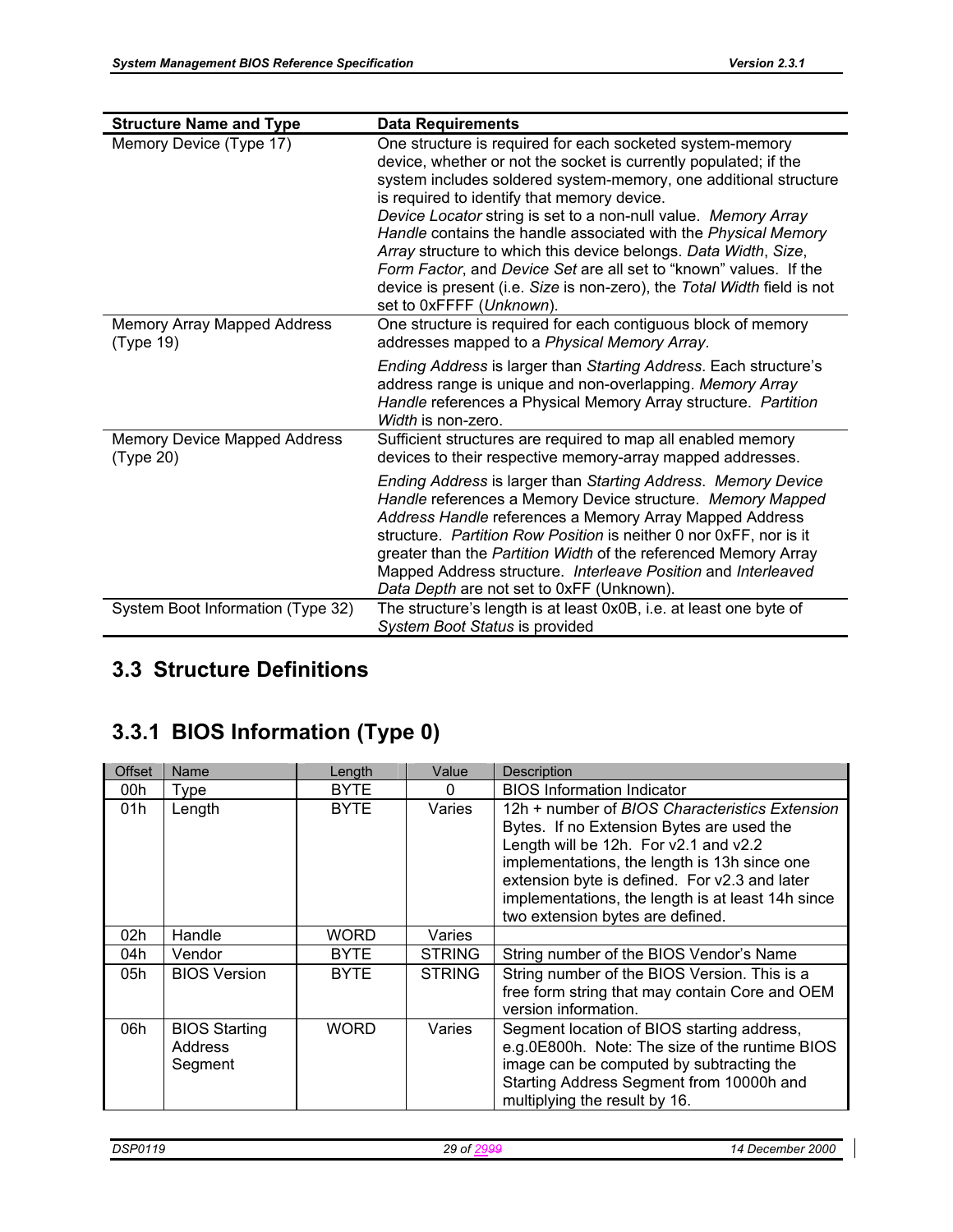| 08h | <b>BIOS Release</b><br>Date                              | <b>BYTE</b>                  | <b>STRING</b>    | String number of the BIOS release date. The<br>date string, if supplied, is in either mm/dd/yy or<br>mm/dd/yyyy format. If the year portion of the<br>string is two digits, the year is assumed to be<br>19yy.                              |
|-----|----------------------------------------------------------|------------------------------|------------------|---------------------------------------------------------------------------------------------------------------------------------------------------------------------------------------------------------------------------------------------|
|     |                                                          |                              |                  | <b>Note:</b> The mm/dd/yyyy format is required for<br>SMBIOS version 2.3 and later.                                                                                                                                                         |
| 09h | <b>BIOS ROM Size</b>                                     | <b>BYTE</b>                  | Varies (n)       | Size (n) where $64K * (n+1)$ is the size of the<br>physical device containing the BIOS, in bytes                                                                                                                                            |
| 0Ah | <b>BIOS</b><br>Characteristics                           | QWORD                        | <b>Bit Field</b> | Defines which functions the BIOS supports.<br>PCI, PCMCIA, Flash, etc. See 3.3.1.1.                                                                                                                                                         |
| 12h | <b>BIOS</b><br>Characteristics<br><b>Extension Bytes</b> | Zero or more<br><b>BYTEs</b> | <b>Bit Field</b> | Optional space reserved for future supported<br>functions. The number of Extension Bytes that<br>are present is indicated by the Length in offset 1<br>minus 12h. See 3.3.1.2 for extensions defined<br>for v2.1 and later implementations. |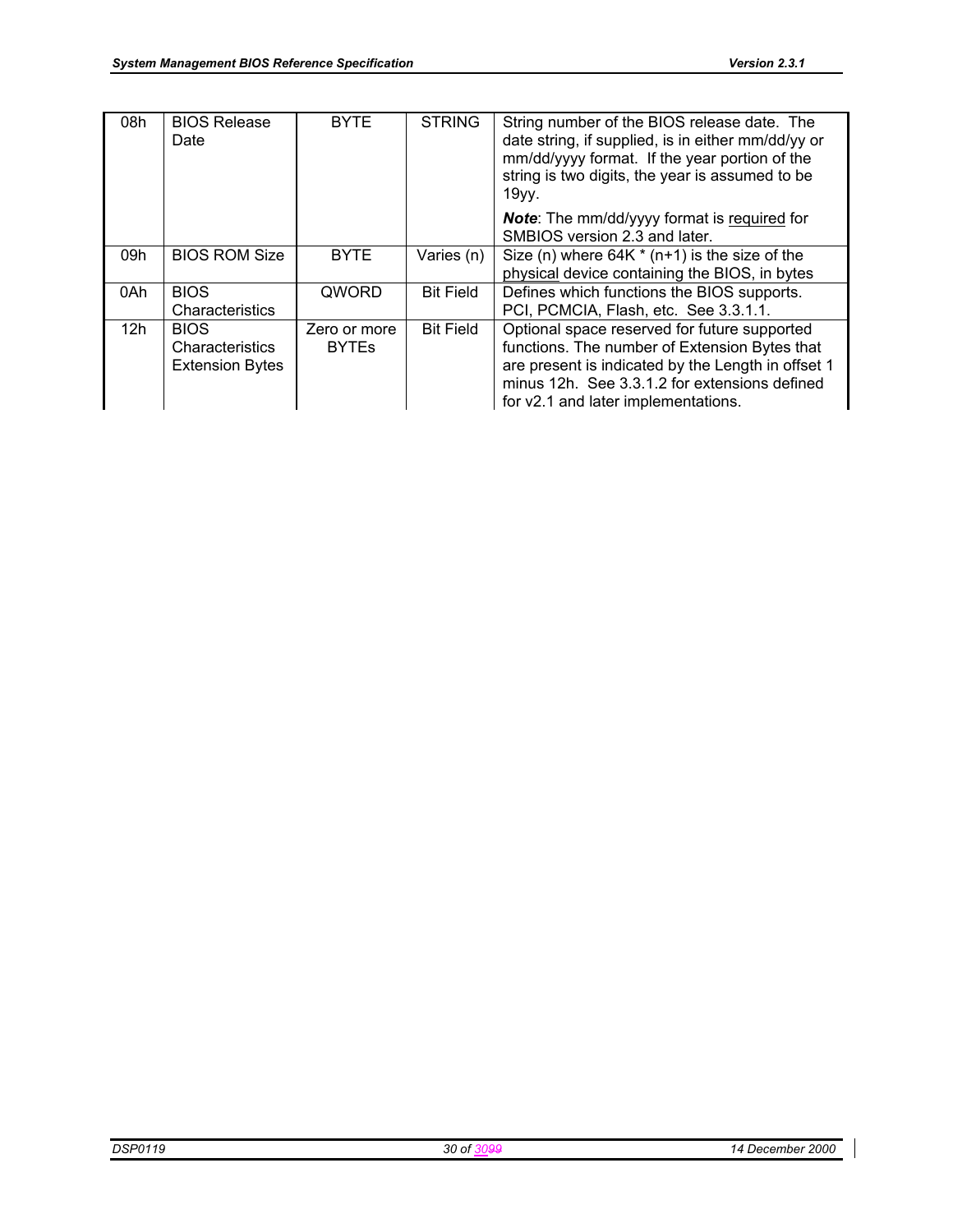#### **3.3.1.1 BIOS Characteristics**

| QWORD Bit<br><b>Position</b> | <b>Meaning if Set</b>                                                                      |
|------------------------------|--------------------------------------------------------------------------------------------|
| Bit 0                        | Reserved                                                                                   |
| Bit 1                        | Reserved                                                                                   |
| Bit 2                        | Unknown                                                                                    |
|                              |                                                                                            |
| Bit 3                        | <b>BIOS Characteristics Not Supported</b>                                                  |
| Bit 4<br>$\overline{Bit 5}$  | ISA is supported                                                                           |
|                              | MCA is supported                                                                           |
| Bit 6                        | EISA is supported                                                                          |
| Bit 7                        | PCI is supported                                                                           |
| Bit 8                        | PC Card (PCMCIA) is supported                                                              |
| Bit 9                        | Plug and Play is supported                                                                 |
| <b>Bit 10</b>                | APM is supported                                                                           |
| <b>Bit 11</b>                | BIOS is Upgradeable (Flash)                                                                |
| <b>Bit 12</b>                | BIOS shadowing is allowed                                                                  |
| <b>Bit 13</b>                | VL-VESA is supported                                                                       |
| <b>Bit 14</b>                | ESCD support is available                                                                  |
| <b>Bit 15</b>                | Boot from CD is supported                                                                  |
| <b>Bit 16</b>                | Selectable Boot is supported                                                               |
| <b>Bit 17</b>                | <b>BIOS ROM is socketed</b>                                                                |
| <b>Bit 18</b>                | Boot From PC Card (PCMCIA) is supported                                                    |
| <b>Bit 19</b>                | EDD (Enhanced Disk Drive) Specification is supported                                       |
| <b>Bit 20</b>                | Int 13h - Japanese Floppy for NEC 9800 1.2mb (3.5", 1k Bytes/Sector, 360 RPM) is supported |
| <b>Bit 21</b>                | Int 13h - Japanese Floppy for Toshiba 1.2mb (3.5", 360 RPM) is supported                   |
| <b>Bit 22</b>                | Int 13h - 5.25" / 360 KB Floppy Services are supported                                     |
| <b>Bit 23</b>                | Int 13h - 5.25" /1.2MB Floppy Services are supported                                       |
| <b>Bit 24</b>                | Int 13h - 3.5" / 720 KB Floppy Services are supported                                      |
| <b>Bit 25</b>                | Int 13h - 3.5" / 2.88 MB Floppy Services are supported                                     |
| <b>Bit 26</b>                | Int 5h, Print Screen Service is supported                                                  |
| <b>Bit 27</b>                | Int 9h, 8042 Keyboard services are supported                                               |
| <b>Bit 28</b>                | Int 14h, Serial Services are supported                                                     |
| <b>Bit 29</b>                | Int 17h, Printer Services are supported                                                    |
| <b>Bit 30</b>                | Int 10h, CGA/Mono Video Services are supported                                             |
| <b>Bit 31</b>                | NEC PC-98                                                                                  |
| Bits32:47                    | Reserved for BIOS Vendor                                                                   |
| Bits 48:63                   | Reserved for System Vendor                                                                 |

### **3.3.1.2 BIOS Characteristics Extension Bytes**

*Note*: All Characteristics Extension Bytes are reserved for assignment via this specification.

#### *3.3.1.2.1 BIOS Characteristics Extension Byte 1*

This information, available for SMBIOS version 2.1 and later, appears at offset 12h within the BIOS Information structure.

| <b>Byte Bit</b><br><b>Position</b> | <b>Meaning if Set</b>   |  |
|------------------------------------|-------------------------|--|
| Bit 0                              | <b>ACPI</b> supported   |  |
| Bit 1                              | USB Legacy is supported |  |
| Bit 2                              | AGP is supported        |  |
| Bit 3                              | I2O boot is supported   |  |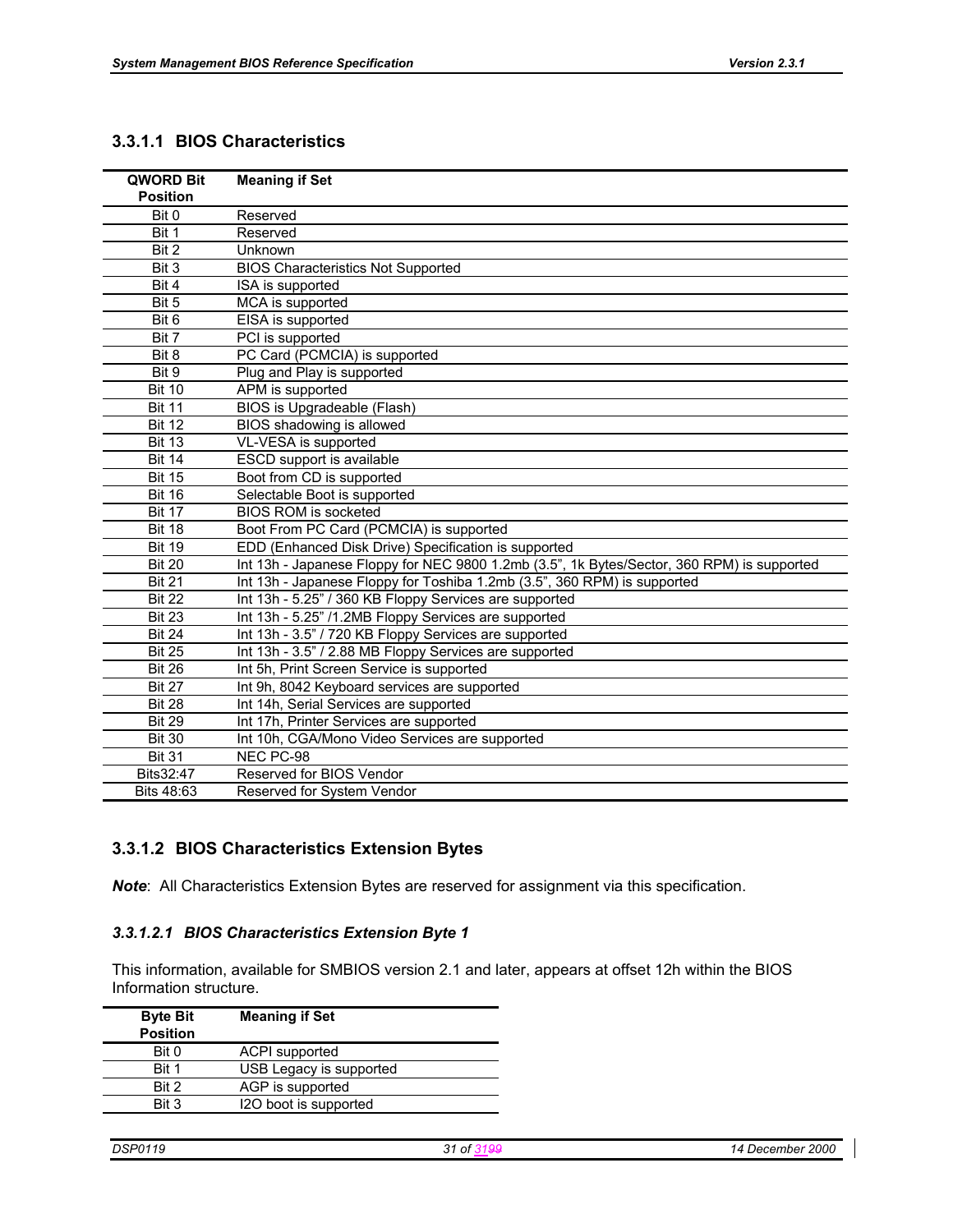| <b>Byte Bit</b><br><b>Position</b> | <b>Meaning if Set</b>             |  |
|------------------------------------|-----------------------------------|--|
| Bit 4                              | LS-120 boot is supported          |  |
| Bit 5                              | ATAPI ZIP Drive boot is supported |  |
| Bit 6                              | 1394 boot is supported            |  |
| Rit 7                              | Smart Battery supported           |  |

#### *3.3.1.2.2 BIOS Characteristics Extension Byte 2*

This information, available for SMBIOS version 2.3 and later, appears at offset 13h within the BIOS Information structure.

| <b>Byte Bit</b><br><b>Position</b> | <b>Meaning if Set</b>                                                                                                                                                                                                                                                                                                                                                 |
|------------------------------------|-----------------------------------------------------------------------------------------------------------------------------------------------------------------------------------------------------------------------------------------------------------------------------------------------------------------------------------------------------------------------|
| Bit 0                              | <b>BIOS Boot Specification supported</b>                                                                                                                                                                                                                                                                                                                              |
| Bit 1                              | Function key-initiated Network Service boot supported. When function key-uninitiated Network Service<br>Boot is not supported, a network adapter option ROM may choose to offer this functionality on its own,<br>thus offering this capability to legacy systems. When the function is supported, the network adapter<br>option ROM shall not offer this capability. |
| <b>Bits 2:7</b>                    | Reserved for future assignment via this specification.                                                                                                                                                                                                                                                                                                                |

### **3.3.2 System Information (Type 1)**

The information in this structure defines attributes of the overall system and is intended to be associated with the *Component ID* group of the system's MIF.

| <b>Offset</b> | <b>Spec</b><br>Version | Name                | Length      | Value         | Description                                    |
|---------------|------------------------|---------------------|-------------|---------------|------------------------------------------------|
| 00h           | $2.0+$                 | Type                | <b>BYTE</b> |               | System Information Indicator                   |
| 01h           | $2.0+$                 | Length              | <b>BYTE</b> | 08h or        | Length dependent on version supported,         |
|               |                        |                     |             | 19h           | 08h for 2.0 or 19h for 2.1 and later.          |
| 02h           | $2.0+$                 | Handle              | <b>WORD</b> | Varies        |                                                |
| 04h           | $2.0+$                 | Manufacturer        | <b>BYTE</b> | <b>STRING</b> | Number of Null terminated string               |
| 05h           | $2.0+$                 | <b>Product Name</b> | <b>BYTE</b> | <b>STRING</b> | Number of Null terminated string               |
| 06h           | $2.0+$                 | Version             | <b>BYTE</b> | <b>STRING</b> | Number of Null terminated string               |
| 07h           | $2.0+$                 | Serial Number       | <b>BYTE</b> | <b>STRING</b> | Number of Null terminated string               |
| 08h           | $2.1+$                 | <b>UUID</b>         | 16 BYTEs    | Varies        | Universal Unique ID number. If the value       |
|               |                        |                     |             |               | is all FFh, the ID is not currently present in |
|               |                        |                     |             |               | the system, but is settable. If the value is   |
|               |                        |                     |             |               | all 00h, the ID is not present in the system.  |
| 18h           | $2.1+$                 | Wake-up Type        | <b>BYTE</b> | <b>ENUM</b>   | Identifies the event that caused the system    |
|               |                        |                     |             |               | to power up. See 3.3.2.1.                      |

#### **3.3.2.1 System — Wake-up Type**

| <b>Byte Value</b> | <b>Meaning</b>      |
|-------------------|---------------------|
| 00h               | Reserved            |
| 01h               | Other               |
| 02h               | Unknown             |
| 03h               | <b>APM Timer</b>    |
| 04h               | Modem Ring          |
| 05h               | <b>LAN Remote</b>   |
| 06h               | <b>Power Switch</b> |
|                   |                     |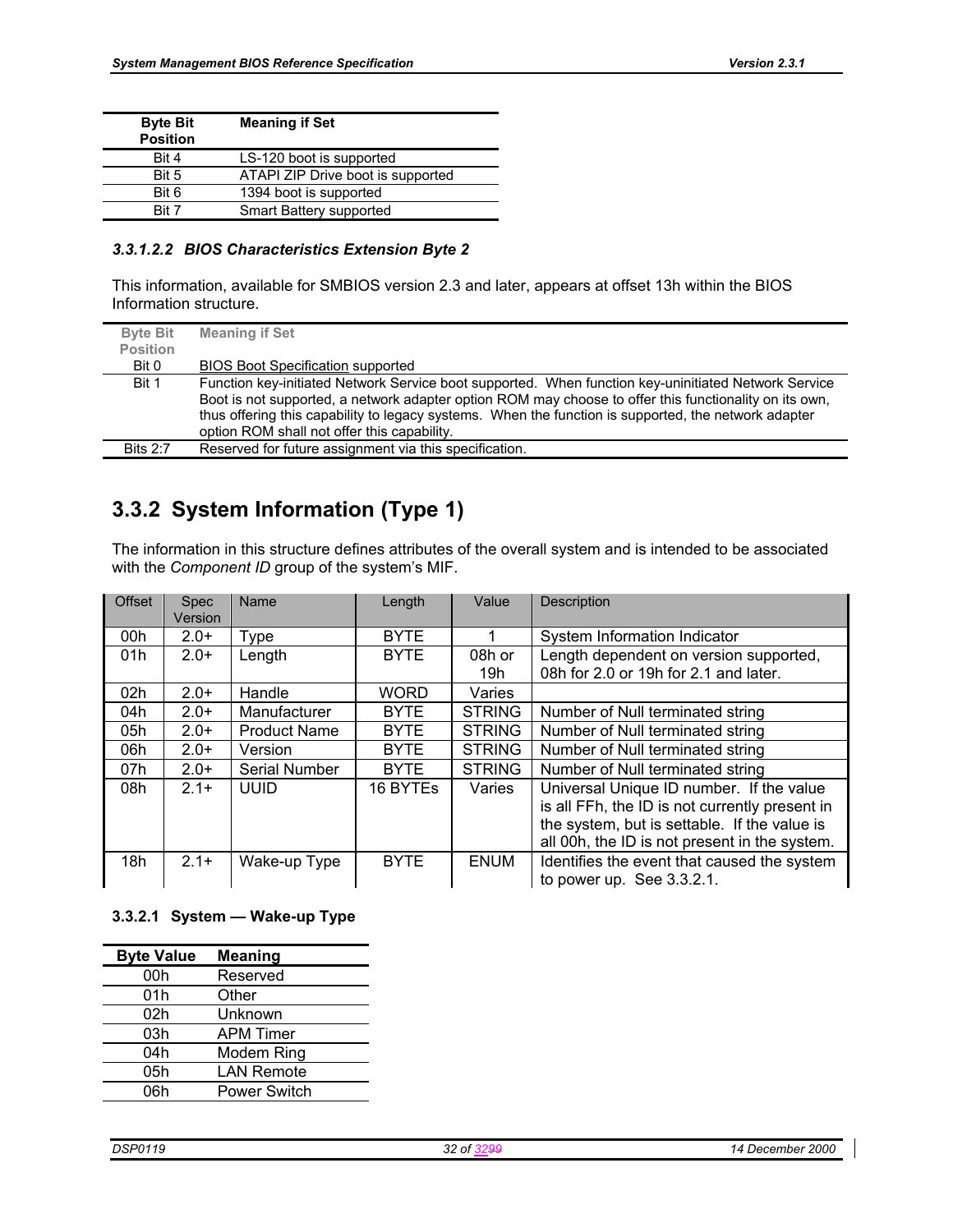| <b>Byte Value</b> | <b>Meaning</b>           |
|-------------------|--------------------------|
| 07h               | <b>PCI PME#</b>          |
| 08h               | <b>AC Power Restored</b> |

# **3.3.3 Base Board Information (Type 2)**

The information in this structure defines attributes of the system's baseboard (also known as the motherboard or planar).

| <b>Offset</b> | Name          | Length      | Value         | <b>Description</b>                      |
|---------------|---------------|-------------|---------------|-----------------------------------------|
| 00h           | Type          | <b>BYTE</b> | 2             | <b>Base Board Information Indicator</b> |
| 01h           | Length        | <b>BYTE</b> | 08h           |                                         |
| 02h           | Handle        | <b>WORD</b> | Varies        |                                         |
| 04h           | Manufacturer  | <b>BYTE</b> | <b>STRING</b> | Number of Null terminated string        |
| 05h           | Product       | <b>BYTE</b> | <b>STRING</b> | Number of Null terminated string        |
| 06h           | Version       | <b>BYTE</b> | <b>STRING</b> | Number of Null terminated string        |
| 07h           | Serial Number | <b>BYTE</b> | <b>STRING</b> | Number of Null terminated string        |

## **3.3.4 System Enclosure or Chassis (Type 3)**

The information in this structure defines attributes of the system's mechanical enclosure(s). For example, if a system included a separate enclosure for its peripheral devices, two structures would be returned: one for the main, system enclosure and the second for the peripheral device enclosure. The additions to this structure in v2.1 of this specification support the population of the **DMTF**|Physical Container Global Table group.

| Offset | Spec<br>Version | Name                         | Length      | Value         | Description                                                                                                                                                               |
|--------|-----------------|------------------------------|-------------|---------------|---------------------------------------------------------------------------------------------------------------------------------------------------------------------------|
| 00h    | $2.0+$          | <b>Type</b>                  | <b>BYTE</b> | 3             | System Enclosure Indicator                                                                                                                                                |
| 01h    | $2.0+$          | Length                       | <b>BYTE</b> | Varies        | 09h for v2.0 implementations or a minimum of<br>0Dh for v2.1 and later implementations.                                                                                   |
| 02h    | $2.0+$          | Handle                       | <b>WORD</b> | Varies        |                                                                                                                                                                           |
| 04h    | $2.0+$          | Manufacturer                 | <b>BYTE</b> | <b>STRING</b> | Number of Null terminated string                                                                                                                                          |
| 05h    | $2.0+$          | <b>Type</b>                  | <b>BYTE</b> | Varies        | Chassis lock present if 1. Otherwise,<br>Bit 7<br>either a lock is not present or it is<br>unknown if the enclosure has a lock.<br>Bits 6:0 Enumeration value, see below. |
| 06h    | $2.0+$          | Version                      | <b>BYTE</b> | <b>STRING</b> | Number of Null terminated string                                                                                                                                          |
| 07h    | $2.0+$          | Serial Number                | <b>BYTE</b> | <b>STRING</b> | Number of Null terminated string                                                                                                                                          |
| 08h    | $2.0+$          | Asset Tag<br><b>Number</b>   | <b>BYTE</b> | <b>STRING</b> | Number of Null terminated string                                                                                                                                          |
| 09h    | $2.1+$          | Boot-up State                | <b>BYTE</b> | <b>ENUM</b>   | Identifies the state of the enclosure when it<br>was last booted. See 3.3.4.2 for definitions.                                                                            |
| 0Ah    | $2.1 +$         | Power Supply<br><b>State</b> | <b>BYTE</b> | <b>ENUM</b>   | Identifies the state of the enclosure's power<br>supply (or supplies) when last booted. See<br>3.3.4.2 for definitions.                                                   |
| 0Bh    | $2.1 +$         | <b>Thermal State</b>         | <b>BYTE</b> | <b>ENUM</b>   | Identifies the enclosure's thermal state when<br>last booted. See 3.3.4.2 for definitions.                                                                                |
| 0Ch    | $2.1 +$         | Security<br><b>Status</b>    | <b>BYTE</b> | <b>ENUM</b>   | Identifies the enclosure's physical security<br>status when last booted. See 3.3.4.3 for<br>definitions.                                                                  |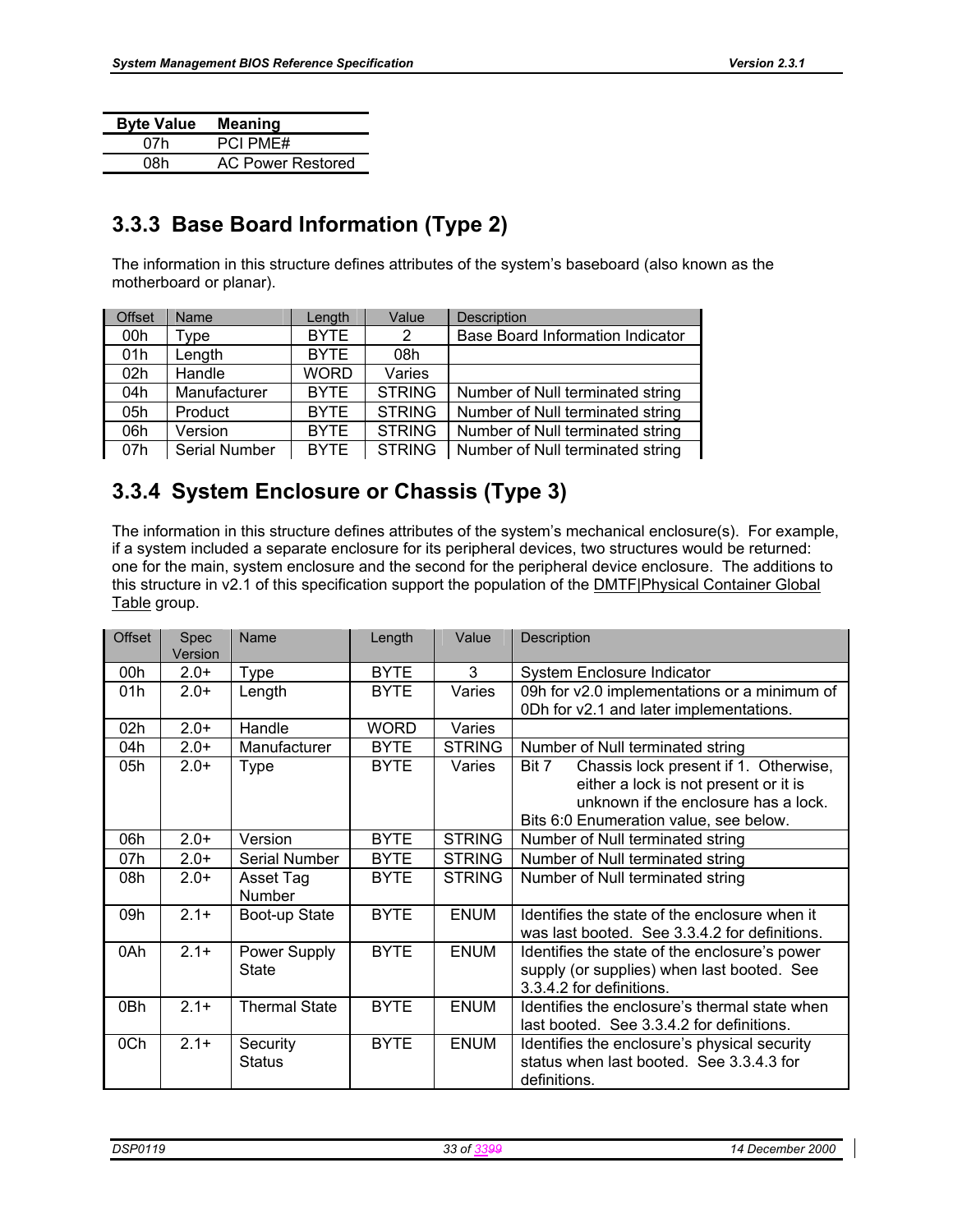| 0Dh | $2.3+$ |  | OEM-defined   DWORD   Varies   Contains OEM- or BIOS vendor-specific |
|-----|--------|--|----------------------------------------------------------------------|
|     |        |  | information.                                                         |

### **3.3.4.1 System Enclosure or Chassis Types**

**Important Note**: Enumerated values are controlled by the DMTF, not this specification.

| <b>Byte Value</b> | <b>Meaning</b>               |
|-------------------|------------------------------|
| 01h               | Other                        |
| 02h               | Unknown                      |
| 03h               | Desktop                      |
| 04h               | Low Profile Desktop          |
| 05h               | Pizza Box                    |
| 06h               | Mini Tower                   |
| 07h               | Tower                        |
| 08h               | Portable                     |
| 09h               | LapTop                       |
| 0Ah               | Notebook                     |
| 0Bh               | Hand Held                    |
| 0Ch               | Docking Station              |
| 0 <sub>Dh</sub>   | All in One                   |
| 0Eh               | Sub Notebook                 |
| 0Fh               | Space-saving                 |
| 10 <sub>h</sub>   | Lunch Box                    |
| 11h               | <b>Main Server Chassis</b>   |
| 12h               | <b>Expansion Chassis</b>     |
| 13h               | <b>SubChassis</b>            |
| 14h               | <b>Bus Expansion Chassis</b> |
| 15h               | Peripheral Chassis           |
| 16h               | <b>RAID Chassis</b>          |
| 17 <sub>h</sub>   | Rack Mount Chassis           |
| 18h               | Sealed-case PC               |

### **3.3.4.2 System Enclosure or Chassis States**

**Important Note**: Enumerated values are controlled by the DMTF, not this specification.

| <b>Byte Value</b> | <b>Meaning</b>  |
|-------------------|-----------------|
| 01h               | Other           |
| 02h               | Unknown         |
| 03h               | Safe            |
| 04h               | Warning         |
| 05h               | Critical        |
| 06h               | Non-recoverable |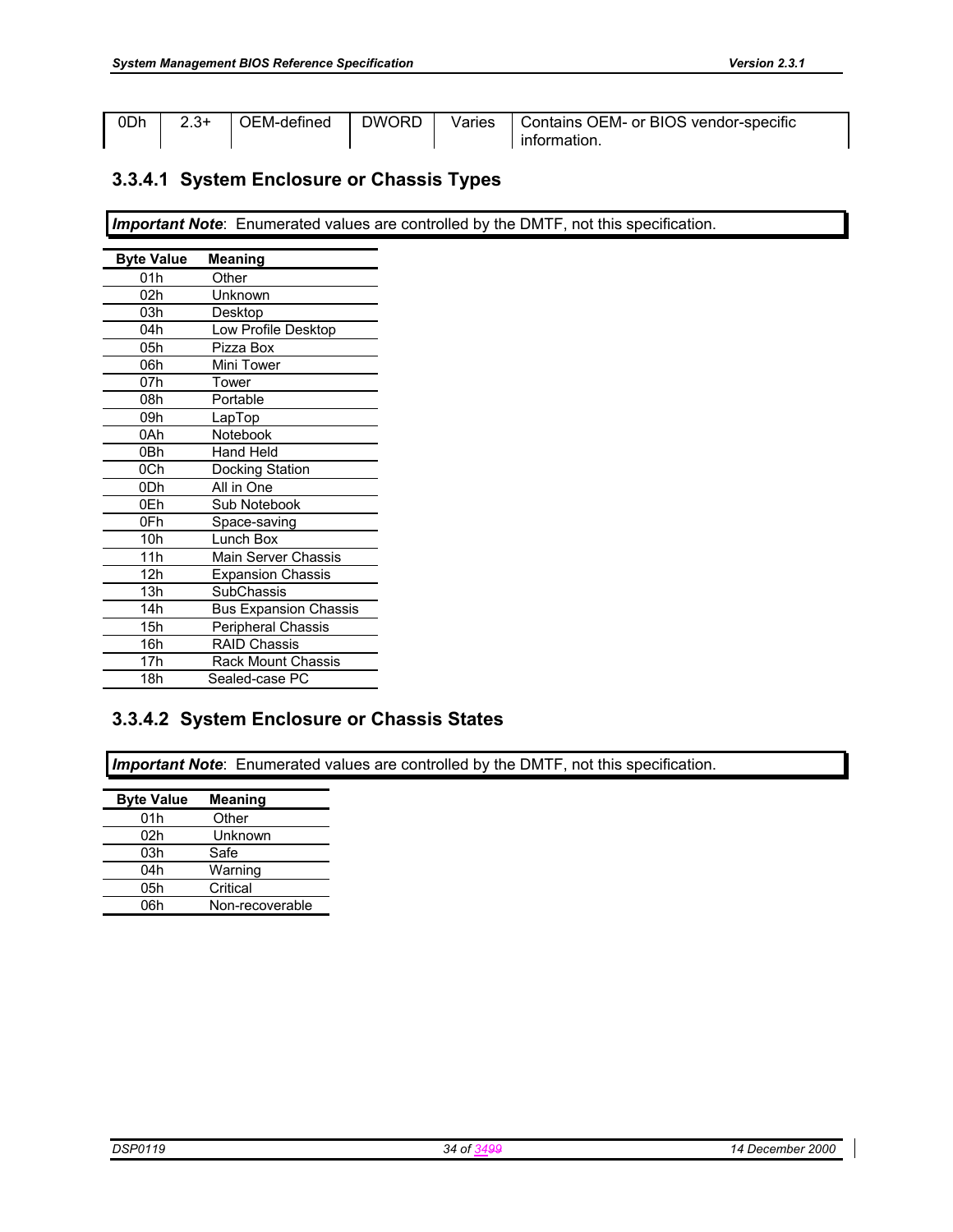### **3.3.4.3 System Enclosure or Chassis Security Status**

*Important Note*: Enumerated values are controlled by the DMTF, not this specification.

| <b>Byte Value</b> | <b>Meaning</b>                |
|-------------------|-------------------------------|
| 01h               | Other                         |
| 02h               | Unknown                       |
| 03h               | None                          |
| 04h               | External interface locked out |
| 05h               | External interface enabled    |

## **3.3.5 Processor Information (Type 4)**

The information in this structure defines the attributes of a single processor; a separate structure instance is provided for each system processor socket/slot. For example, a system with an IntelDX2™ processor would have a single structure instance while a system with an IntelSX2™ processor would have a structure to describe the main CPU and a second structure to describe the 80487 co-processor.

**Note:** One structure is provided for **each** processor instance in a system. For example, a system that supports up to two processors includes two *Processor Information* structures — even if only one processor is currently installed. Software that interprets the SMBIOS information can count the *Processor Information* structures to determine the maximum possible configuration of the system.

| <b>Offset</b>   | <b>Spec</b><br>Version | Name                      | Length      | Value         | Description                                                                                                                                         |
|-----------------|------------------------|---------------------------|-------------|---------------|-----------------------------------------------------------------------------------------------------------------------------------------------------|
| 00h             | $2.0+$                 | <b>Type</b>               | <b>BYTE</b> | 4             | Processor Information Indicator                                                                                                                     |
| 01h             | $2.0+$                 | Length                    | <b>BYTE</b> | Varies        | The Length is 1Ah for v2.0 implementations<br>or a minimum of 20h for v2.1 and later<br>implementations.                                            |
| 02h             | $2.0+$                 | Handle                    | <b>WORD</b> | Varies        |                                                                                                                                                     |
| 04h             | $2.0+$                 | Socket<br>Designation     | <b>BYTE</b> | <b>STRING</b> | String number for Reference Designation.<br>Example string 'J202',0                                                                                 |
| 05h             | $2.0+$                 | Processor Type            | <b>BYTE</b> | <b>ENUM</b>   | See 3.3.5.1 on page 373938                                                                                                                          |
| 06h             | $2.0+$                 | Processor<br>Family       | <b>BYTE</b> | <b>ENUM</b>   | See 3.3.5.2 on page 384039                                                                                                                          |
| 07h             | $2.0+$                 | Processor<br>Manufacturer | <b>BYTE</b> | <b>STRING</b> | String number of Processor Manufacturer                                                                                                             |
| 08h             | $2.0+$                 | Processor ID              | QWORD       | Varies        | Raw processor identification data. See<br>3.3.5.3 for details.                                                                                      |
| 10 <sub>h</sub> | $2.0+$                 | Processor<br>Version      | <b>BYTE</b> | <b>STRING</b> | String number describing the Processor                                                                                                              |
| 11h             | $2.0+$                 | Voltage                   | <b>BYTE</b> | Varies        | See 3.3.5.4.                                                                                                                                        |
| 12h             | $2.0+$                 | <b>External Clock</b>     | <b>WORD</b> | Varies        | External Clock Frequency, in MHz. If the<br>value is unknown, the field is set to 0.                                                                |
| 14h             | $2.0+$                 | Max Speed                 | <b>WORD</b> | Varies        | Maximum internal processor speed, as<br>supported by the system. 0E9h for a<br>233MHz processor. If the value is<br>unknown, the field is set to 0. |
| 16h             | $2.0+$                 | <b>Current Speed</b>      | <b>WORD</b> | Varies        | Same format as Max Speed                                                                                                                            |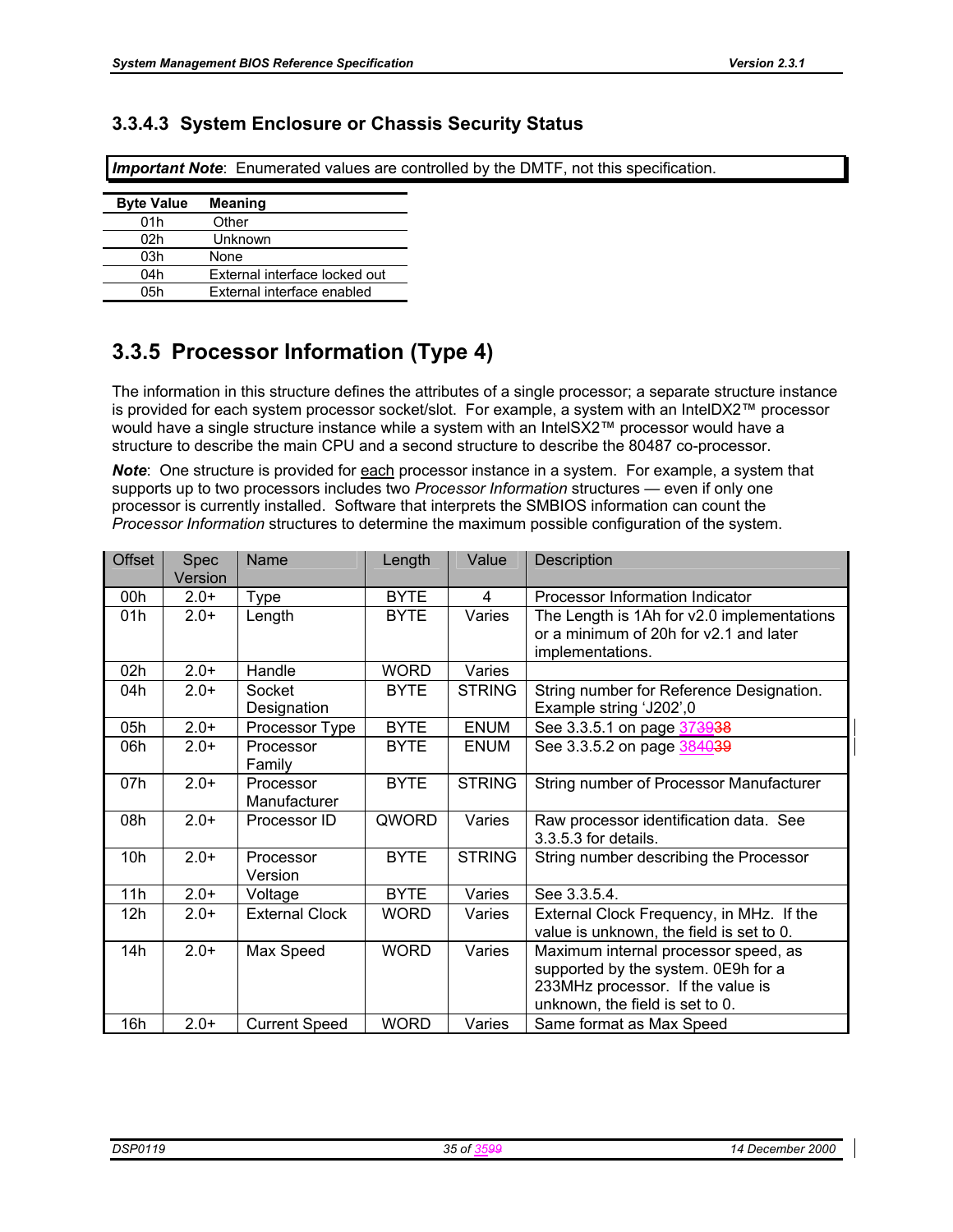| <b>Offset</b> | Spec<br>Version | Name                           | Length      | Value         | Description                                                                                                                                                                                                                                                                                                                                                                                                     |
|---------------|-----------------|--------------------------------|-------------|---------------|-----------------------------------------------------------------------------------------------------------------------------------------------------------------------------------------------------------------------------------------------------------------------------------------------------------------------------------------------------------------------------------------------------------------|
| 18h           | $2.0+$          | <b>Status</b>                  | <b>BYTE</b> | Varies        | Bit 7<br>Reserved, must be 0<br>Bit 6<br><b>CPU Socket Populated</b><br>1 - CPU Socket Populated<br>0 - CPU Socket Unpopulated<br>Bits 5:3 Reserved, must be zero<br>Bits 2:0 CPU Status<br>0h - Unknown<br>1h - CPU Enabled<br>2h - CPU Disabled by User via<br><b>BIOS Setup</b><br>3h - CPU Disabled By BIOS (POST<br>Error)<br>4h - CPU is Idle, waiting to be<br>enabled.<br>5-6h - Reserved<br>7h - Other |
| 19h           | $2.0+$          | Processor<br>Upgrade           | <b>BYTE</b> | <b>ENUM</b>   | See 3.3.5.5                                                                                                                                                                                                                                                                                                                                                                                                     |
| 1Ah           | $2.1 +$         | L1 Cache<br>Handle             | <b>WORD</b> | Varies        | The handle of a Cache Information structure<br>that defines the attributes of the primary<br>(Level 1) cache for this processor. For v2.1<br>and v2.2 implementations, the value is<br>OFFFFh if the processor has no L1 cache.<br>For v2.3 and later implementations, the<br>value is OFFFFh if the Cache Information<br>structure is not provided. <sup>1</sup>                                               |
| 1Ch           | $2.1 +$         | L <sub>2</sub> Cache<br>Handle | <b>WORD</b> | Varies        | The handle of a Cache Information structure<br>that defines the attributes of the secondary<br>(Level 2) cache for this processor. For v2.1<br>and v2.2 implementations, the value is<br>OFFFFh if the processor has no L2 cache.<br>For v2.3 and later implementations, the<br>value is OFFFFh if the Cache Information<br>structure is not provided. <sup>1</sup>                                             |
| 1Eh           | $2.1 +$         | L3 Cache<br>Handle             | <b>WORD</b> | Varies        | The handle of a Cache Information structure<br>that defines the attributes of the tertiary<br>(Level 3) cache for this processor. For v2.1<br>and v2.2 implementations, the value is<br>OFFFFh if the processor has no L3 cache.<br>For v2.3 and later implementations, the<br>value is OFFFFh if the Cache Information<br>structure is not provided. <sup>1</sup>                                              |
| 20h           | $2.3+$          | <b>Serial Number</b>           | <b>BYTE</b> | <b>STRING</b> | String number for the serial number of this<br>processor. This value is set by the<br>manufacturer and normally not changeable.                                                                                                                                                                                                                                                                                 |
| 21h           | $2.3+$          | Asset Tag                      | <b>BYTE</b> | <b>STRING</b> | String number for the asset tag of this<br>processor.                                                                                                                                                                                                                                                                                                                                                           |

<sup>1</sup> Beginning with v2.3 implementations, if the *Cache Handle* is 0FFFFh, management software must make no assumptions about the cache's attributes and should report all cache-related attributes as unknown. The definitive absence of a specific cache is identified by referencing a *Cache Information* structure and setting that structure's *Installed Size* field to 0.

l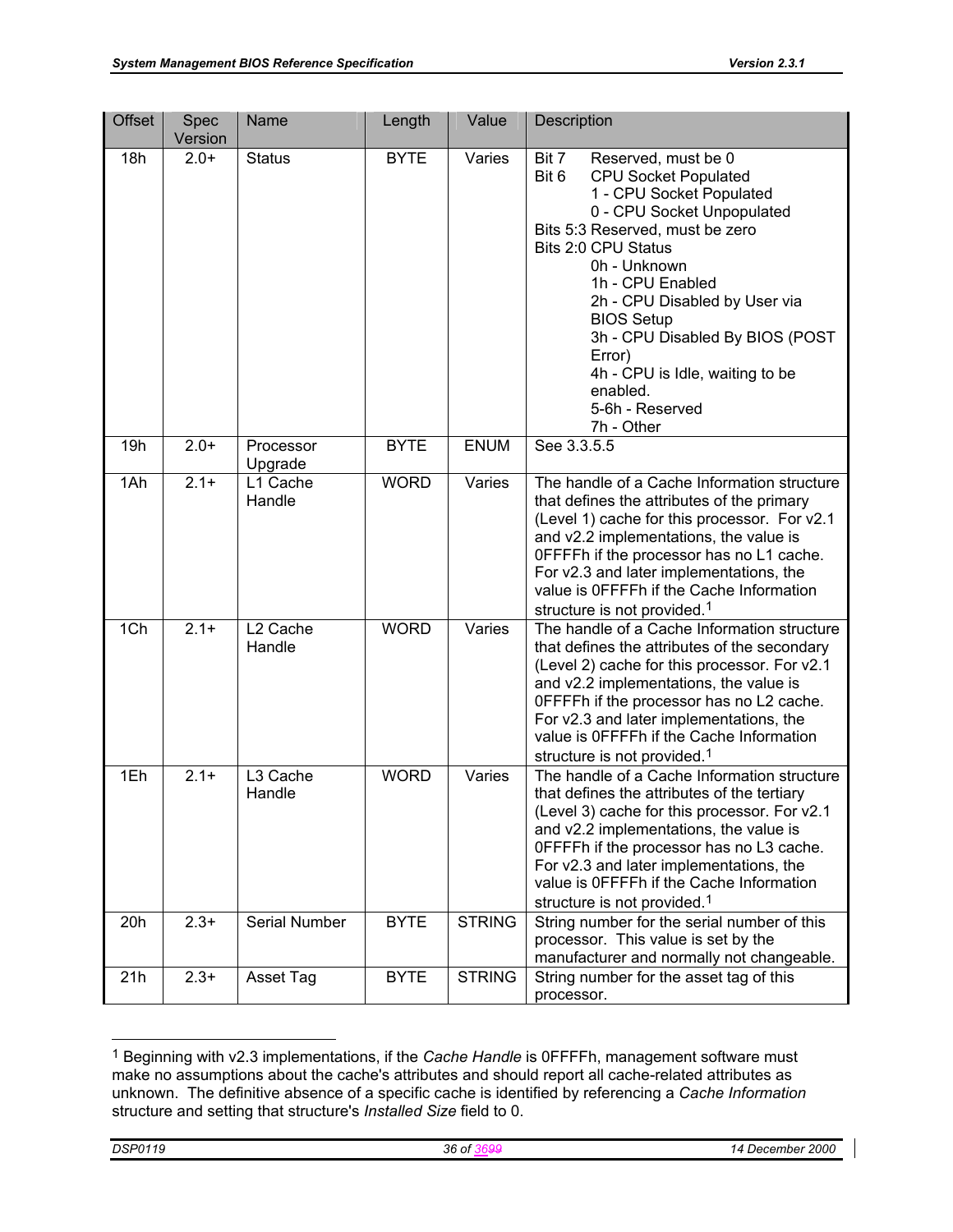| Offset | <b>Spec</b><br>Version | <b>Name</b> | Length      | Value | <b>Description</b>                                                                                                                   |
|--------|------------------------|-------------|-------------|-------|--------------------------------------------------------------------------------------------------------------------------------------|
| 22h    | $2.3+$                 | Part Number | <b>BYTE</b> |       | STRING String number for the part number of this<br>processor. This value is set by the<br>manufacturer and normally not changeable. |

# **3.3.5.1 Processor Information - Processor Type**

*Important Note*: Enumerated values are controlled by the DMTF, not this specification.

| <b>Byte Value</b> | <b>Meaning</b>           |
|-------------------|--------------------------|
| 01h               | Other                    |
| 02h               | Unknown                  |
| 03h               | <b>Central Processor</b> |
| 04h               | Math Processor           |
| 05h               | <b>DSP Processor</b>     |
| 06h               | Video Processor          |
|                   |                          |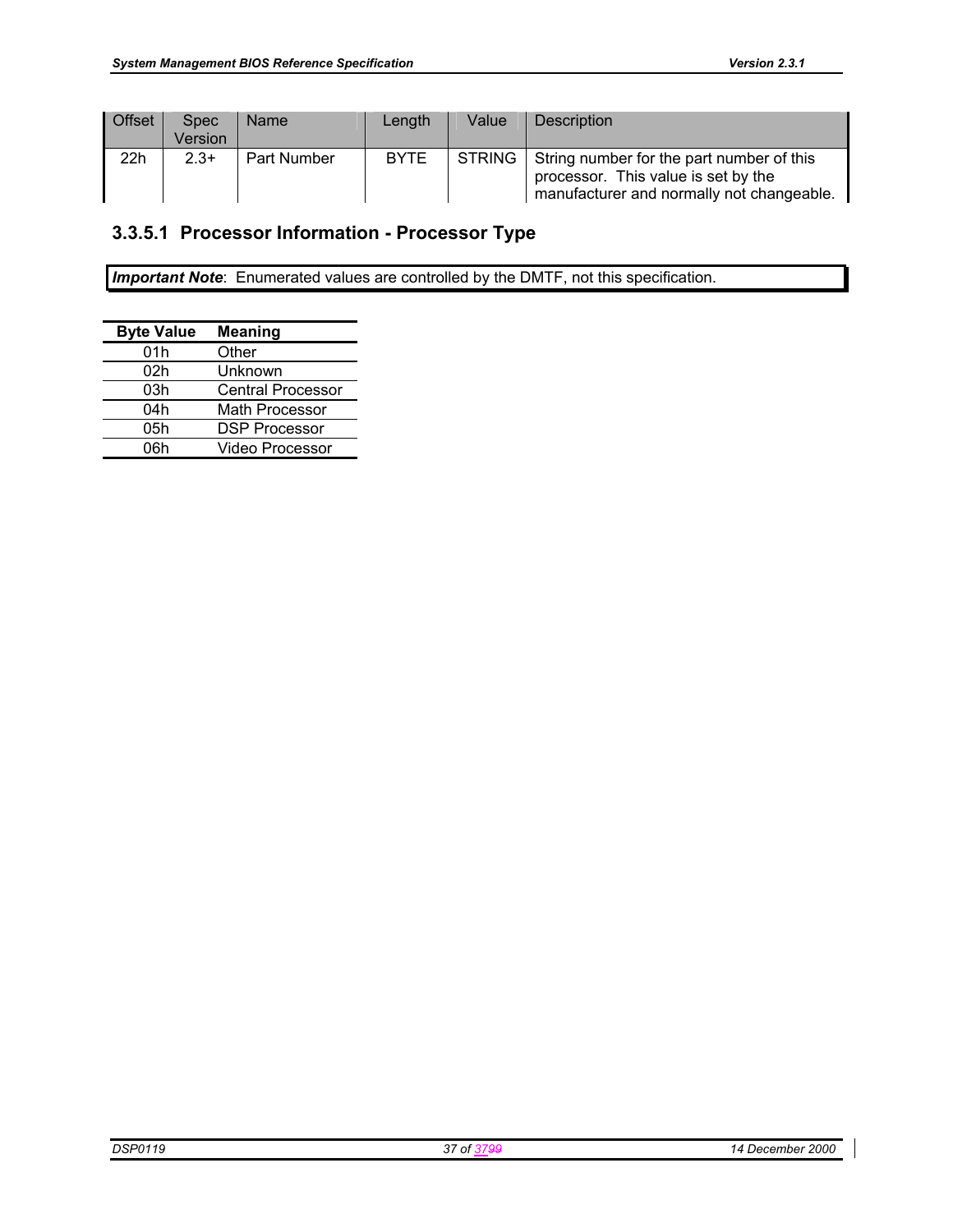# **3.3.5.2 Processor Information - Processor Family**

*Important Note*: Enumerated values are controlled by the DMTF, not this specification.

| <b>Byte Value</b> | <b>Meaning</b>                                    |
|-------------------|---------------------------------------------------|
| 01h               | Other                                             |
| 02h               | Unknown                                           |
| 03h               | 8086                                              |
| 04h               | 80286                                             |
| 05h               | Intel386™ processor                               |
| 06h               | Intel486™ processor                               |
| 07h               | 8087                                              |
| 08h               | 80287                                             |
| 09h               | 80387                                             |
| 0Ah               | 80487                                             |
| 0Bh               | Pentium® processor Family                         |
| 0Ch               | Pentium® Pro processor                            |
| 0Dh               | Pentium <sup>®</sup> Il processor                 |
| 0Eh               | Pentium® processor with MMX™ technology           |
| 0Fh               | Celeron <sup>™</sup> processor                    |
| 10h               | Pentium® II Xeon™ processor                       |
| 11h               | Pentium® III processor                            |
| 12h               | M1 Family                                         |
| 13h-18h           | Reserved for specific M1 versions                 |
| 19h               | K5 Family                                         |
| 1Ah-1Fh           | Reserved for specific K5 versions                 |
| 20h               | Power PC Family                                   |
| 21h               | Power PC 601                                      |
| 22h               | Power PC 603                                      |
| 23h               | Power PC 603+                                     |
| 24h               | Power PC 604                                      |
| 30h               | Alpha Family <sup>2</sup>                         |
| 40h               | <b>MIPS Family</b>                                |
| 50h               | <b>SPARC Family</b>                               |
| 60h               | 68040 Family                                      |
| 61h               | 68xxx                                             |
| 62h               | 68000                                             |
| 63h               | 68010                                             |
| 64h               | 68020                                             |
| 65h               | 68030                                             |
| 70h               | <b>Hobbit Family</b>                              |
| 80h               | Weitek                                            |
| 90h               | PA-RISC Family                                    |
| A <sub>0</sub> h  | V30 Family                                        |
| B <sub>0</sub> h  | Pentium® III Xeon™ processor                      |
| B1h to BFh        | Reserved for specific Pentium® processor versions |
|                   |                                                   |

<sup>2</sup> Some v2.0 specification implementations used *Processor Family* type value 30h to represent a Pentium ® Pro processor.

l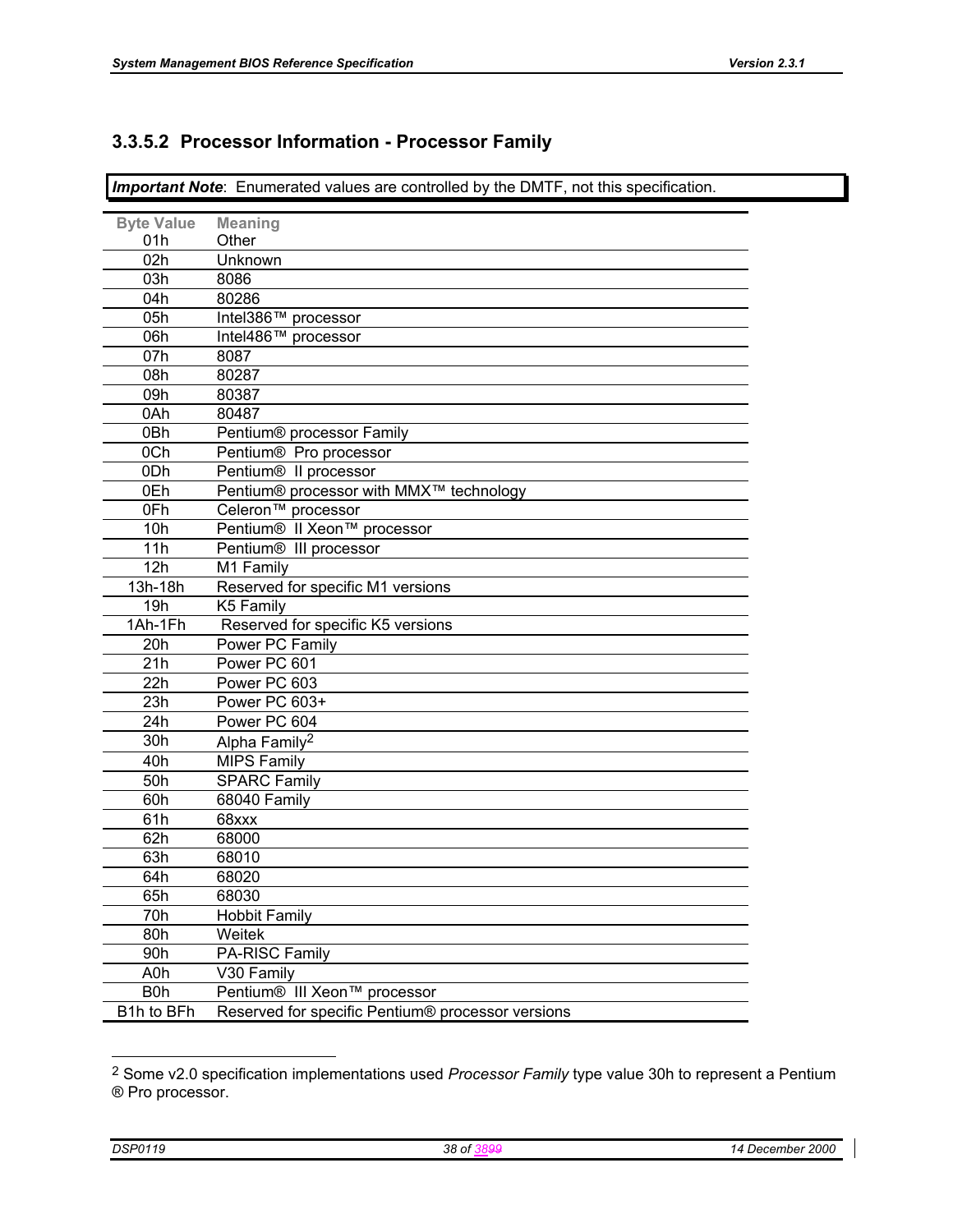# **3.3.5.3 Processor ID Field Format**

The Processor ID field contains processor-specific information that describes the processor's features.

## *3.3.5.3.1 X86-Class CPUs*

For x86 class CPUs, the field's format depends on the processor's support of the CPUID instruction. If the instruction is supported, the *Processor ID* field contains two DWORD-formatted values. The first (offsets 08h-0Bh) is the EAX value returned by a CPUID instruction with input EAX set to 1; the second (offsets 0Ch-0Fh) is the EDX value returned by that instruction.

Otherwise, only the first two bytes of the *Processor ID* field are significant (all others are set to 0) and contain (in WORD-format) the contents of the DX register at CPU reset.

## **3.3.5.4 Processor Information – Voltage**

Two forms of information can be specified by the SMBIOS in this field, dependent on the value present in bit 7 (the most-significant bit). If bit 7 is 0 (legacy mode), the remaining bits of the field represent the specific voltages that the processor socket can accept, as follows:

Bit 7 Set to 0, indicating 'legacy' mode for processor voltage

Bits 6:4 Reserved, must be zero

Bits 3:0 *Voltage Capability*. A Set bit indicates that the voltage is supported.

 Bit 0 - 5V Bit 1 - 3.3V Bit 2 - 2.9V Bit 3 - Reserved, must be zero. **Note**: Setting of multiple bits indicates the socket is configurable

If bit 7 is set to 1, the remaining seven bits of the field are set to contain the processor's current *voltage times 10.* For example, the field value for a processor voltage of 1.8 volts would be 92h = 80h + (1.8 \*  $10$ ) = 80h + 18 = 80h + 12h.

## **3.3.5.5 Processor Information - Processor Upgrade**

*Important Note*: Enumerated values are controlled by the DMTF, not this specification.

| <b>Byte Value</b> | <b>Meaning</b>         |
|-------------------|------------------------|
| 01h               | Other                  |
| 02h               | Unknown                |
| 03h               | Daughter Board         |
| 04h               | <b>ZIF Socket</b>      |
| 05h               | Replaceable Piggy Back |
| 06h               | None                   |
| 07h               | <b>LIF Socket</b>      |
| 08h               | Slot 1                 |
| 09h               | Slot 2                 |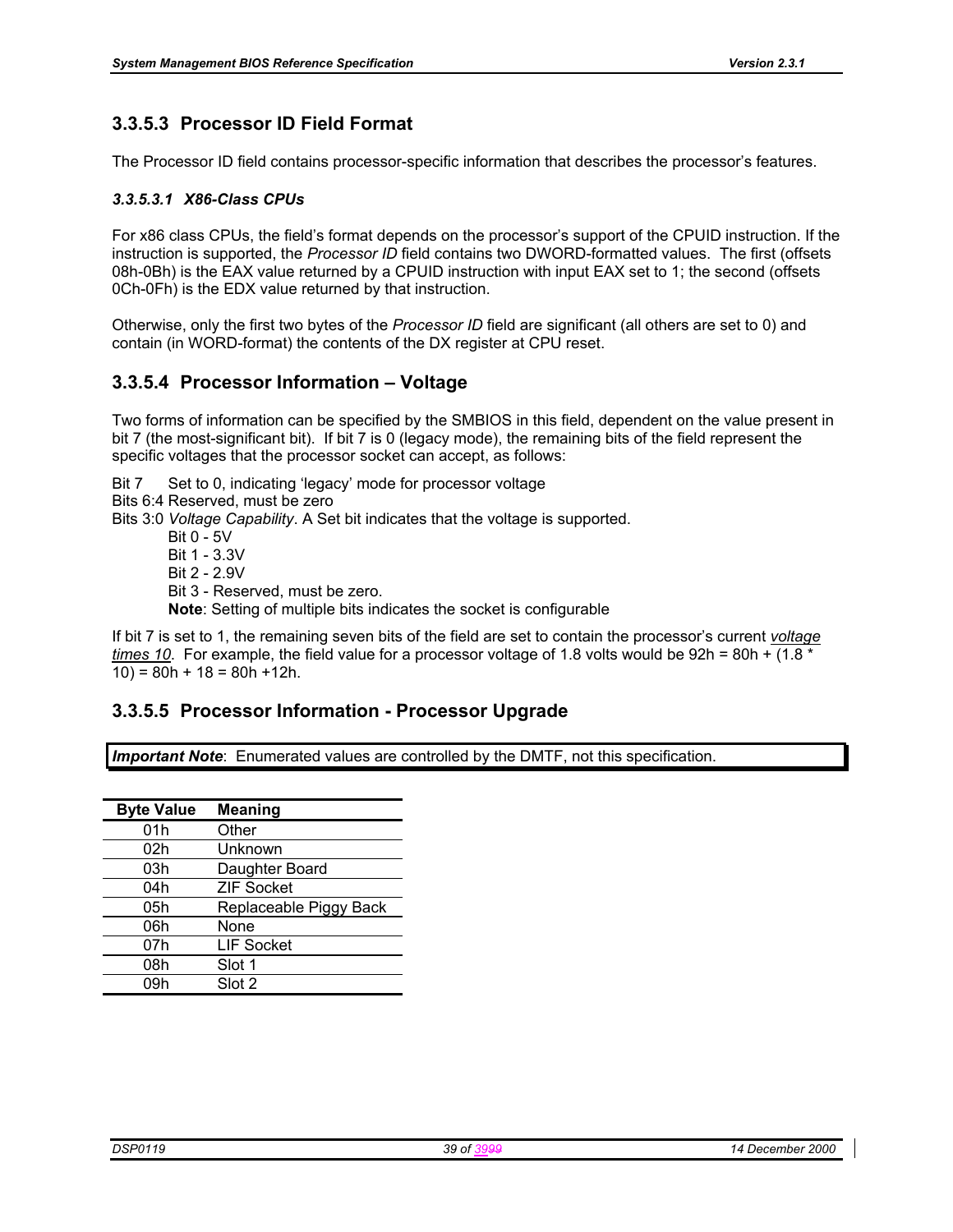# **3.3.6 Memory Controller Information (Type 5)**

The information in this structure defines the attributes of the system's memory controller(s) and the supported attributes of any memory-modules present in the sockets controlled by this controller.

*Note*: This structure, and its companion Memory Module Information (Type 6), are *obsolete* starting with version 2.1 of this specification; the Physical Memory Array (Type 16) and Memory Device (Type 17) structures should be used instead to allow proper population of the DMI 2.0 required groups. BIOS providers might choose to implement both memory description types to allow existing DMI browsers to properly display the system's memory attributes.

| <b>Offset</b> | Spec<br>Version | Name                                | Length      | Value            | Description                                                                                                                                                                                                                                                                           |
|---------------|-----------------|-------------------------------------|-------------|------------------|---------------------------------------------------------------------------------------------------------------------------------------------------------------------------------------------------------------------------------------------------------------------------------------|
| 00h           | $2.0+$          | <b>Type</b>                         | <b>BYTE</b> | 5                | Memory Controller Indicator                                                                                                                                                                                                                                                           |
| 01h           | $2.0+$          | Length                              | <b>BYTE</b> | Varies           | Computed by the BIOS as either 15 $+ (2 \times$<br>x) for v2.0 implementations or $16 + (2 \times x)$<br>for $v2.1$ and later implementations, where $x$<br>is the value present in offset 0Eh.                                                                                       |
| 02h           | $2.0+$          | Handle                              | <b>WORD</b> | Varies           |                                                                                                                                                                                                                                                                                       |
| 04h           | $2.0+$          | Error<br>Detecting<br>Method        | <b>BYTE</b> | <b>ENUM</b>      | See 3.3.6.1                                                                                                                                                                                                                                                                           |
| 05h           | $2.0+$          | Error<br>Correcting<br>Capability   | <b>BYTE</b> | <b>Bit Field</b> | See 3.3.6.2                                                                                                                                                                                                                                                                           |
| 06h           | $2.0+$          | Supported<br>Interleave             | <b>BYTE</b> | <b>ENUM</b>      | See 3.3.6.3                                                                                                                                                                                                                                                                           |
| 07h           | $2.0+$          | Current<br>Interleave               | <b>BYTE</b> | <b>ENUM</b>      | See 3.3.6.3                                                                                                                                                                                                                                                                           |
| 08h           | $2.0+$          | Maximum<br>Memory<br>Module Size    | <b>BYTE</b> | Varies (n)       | The size of the largest memory module<br>supported (per slot), specified as n, where<br>2**n is the maximum size in MB. The<br>maximum amount of memory supported by<br>this controller is that value times the number<br>of slots, as specified in offset 0Eh of this<br>structure.  |
| 09h           | $2.0+$          | Supported<br>Speeds                 | <b>WORD</b> | <b>Bit Field</b> | See 3.3.6.4 for bit-wise descriptions.                                                                                                                                                                                                                                                |
| 0Bh           | $2.0+$          | Supported<br>Memory<br><b>Types</b> | <b>WORD</b> | <b>Bit Field</b> | See 3.3.7.1 on page 434544 for bit-wise<br>descriptions.                                                                                                                                                                                                                              |
| 0Dh           | $2.0+$          | Memory<br>Module<br>Voltage         | <b>BYTE</b> | <b>Bit Field</b> | This field describes the required voltages for<br>each of the memory module sockets<br>controlled by this controller:<br>Bits 7:3 Reserved, must be zero<br>Bit 2<br>2.9V<br>3.3V<br>Bit 1<br>Bit 0<br>5V<br>Note: Setting of multiple bits indicates the<br>sockets are configurable |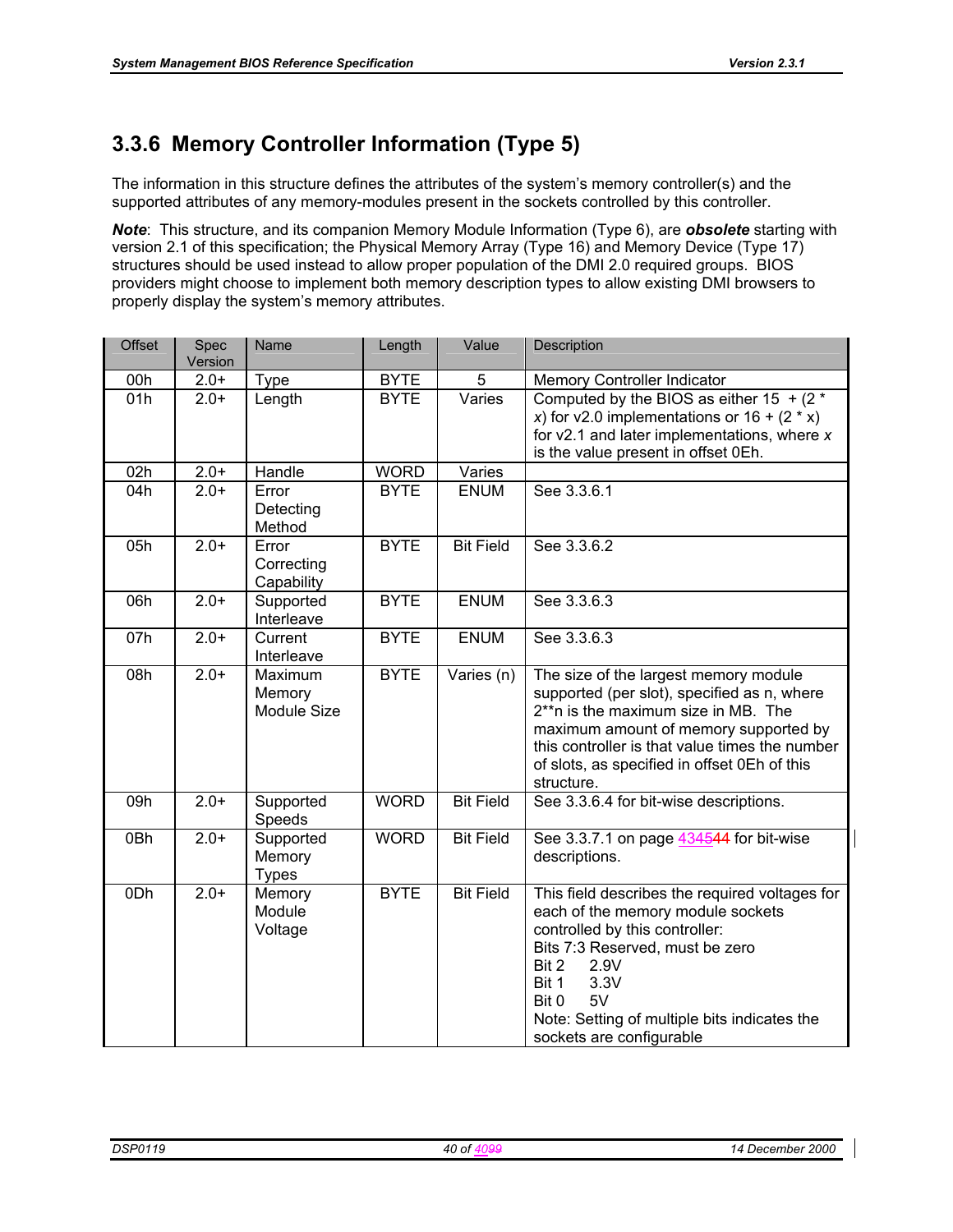| <b>Offset</b>                   | <b>Spec</b><br>Version | Name                                                  | Length            | Value            | Description                                                                                                                              |
|---------------------------------|------------------------|-------------------------------------------------------|-------------------|------------------|------------------------------------------------------------------------------------------------------------------------------------------|
| 0Eh                             | $2.0+$                 | Number of<br>Associated<br><b>Memory Slots</b><br>(x) | <b>BYTE</b>       | Varies           | Defines how many of the Memory Module<br>Information blocks are controlled by this<br>controller.                                        |
| 0Fh to<br>$0Fh +$<br>$(2^*x)$ - | $2.0+$                 | Memory<br>Module<br>Configuration<br>Handles          | x<br><b>WORDS</b> | Varies           | A list of memory information structure<br>handles controlled by this controller. Value<br>in offset 0Eh (x) defines the count.           |
| $OFh +$<br>$(2^*x)$             | $21+$                  | <b>Enabled Error</b><br>Correcting<br>Capabilities    | <b>BYTE</b>       | <b>Bit Field</b> | Identifies the error-correcting capabilities<br>that were enabled when the structure was<br>built. See 3.3.6.2 for bit-wise definitions. |

## **3.3.6.1 Memory Controller Error Detecting Method**

| <b>Byte Value</b> | <b>Meaning</b> |
|-------------------|----------------|
| 01h               | Other          |
| 02h               | Unknown        |
| 03h               | None           |
| 04h               | 8-bit Parity   |
| 05h               | 32-bit ECC     |
| 06h               | 64-bit ECC     |
| 07h               | 128-bit ECC    |
| 08h               | CRC            |

# **3.3.6.2 Memory Controller Error Correcting Capability**

| <b>Byte Bit Position</b> | <b>Meaning</b>                     |
|--------------------------|------------------------------------|
| Bit 0                    | Other                              |
| Bit 1                    | Unknown                            |
| Bit 2                    | None                               |
| Bit 3                    | <b>Single Bit Error Correcting</b> |
| Bit 4                    | Double Bit Error Correcting        |
| Bit 5                    | <b>Error Scrubbing</b>             |

## **3.3.6.3 Memory Controller Information - Interleave Support**

| <b>Byte Value</b> | <b>Meaning</b>         |
|-------------------|------------------------|
| 01h               | Other                  |
| 02h               | Unknown                |
| 03h               | One Way Interleave     |
| 04h               | Two Way Interleave     |
| 05h               | Four Way Interleave    |
| 06h               | Eight Way Interleave   |
| 07h               | Sixteen Way Interleave |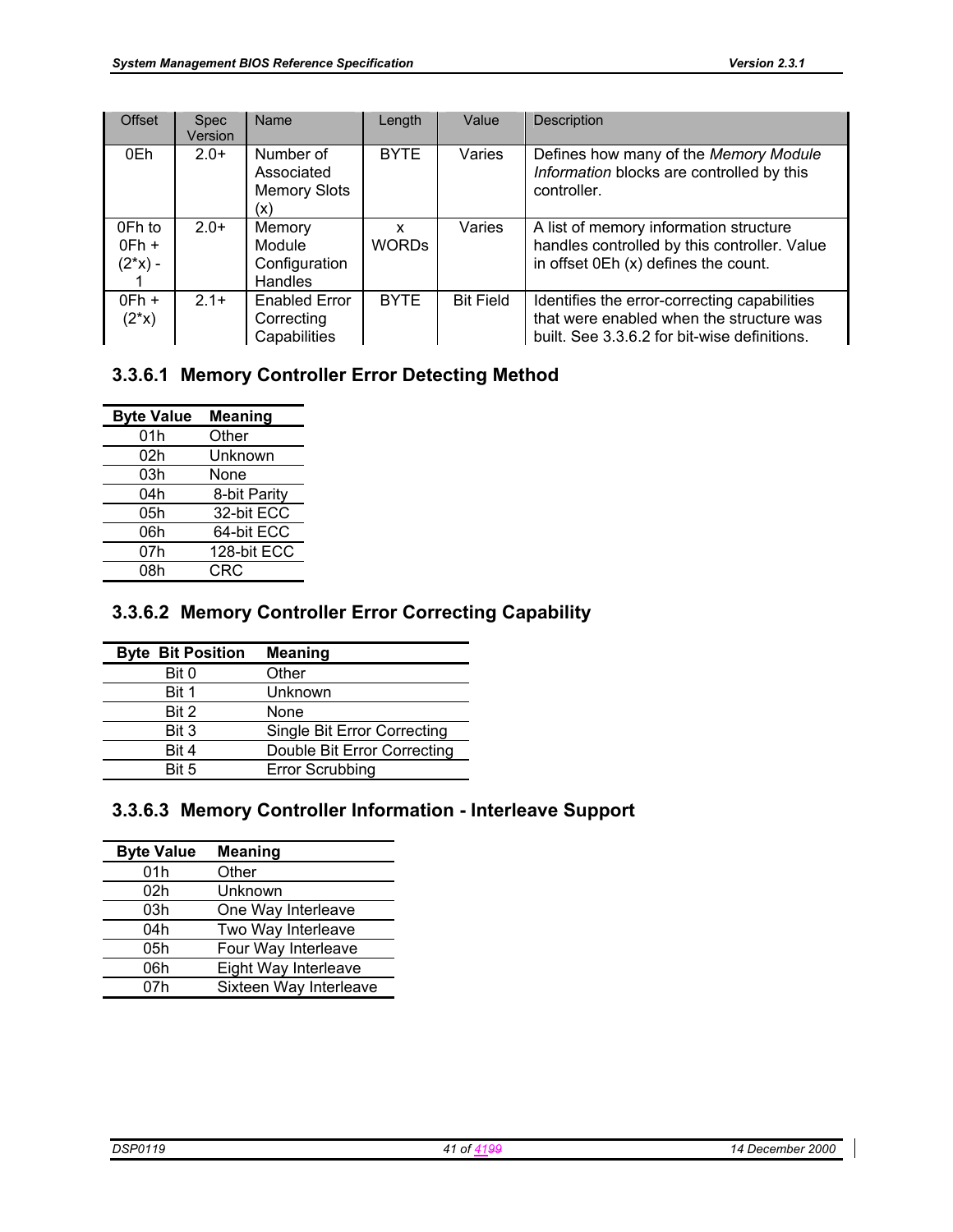# **3.3.6.4 Memory Controller Information - Memory Speeds**

This bit-field describes the speed of the memory modules supported by the system.

| <b>Word Bit Position</b> | <b>Meaning</b>         |
|--------------------------|------------------------|
| Bit 0                    | Other                  |
| Bit 1                    | Unknown                |
| Bit 2                    | 70ns                   |
| Bit 3                    | 60ns                   |
| Bit 4                    | 50ns                   |
| <b>Bits 5:15</b>         | Reserved, must be zero |

# **3.3.7 Memory Module Information (Type 6)**

One *Memory Module Information* structure is included for each memory-module socket in the system. The structure describes the speed, type, size, and error status of each system memory module. The supported attributes of each module are described by the "owning" *Memory Controller Information* structure.

*Note*: This structure, and its companion Memory Controller Information (Type 5), are *obsolete* starting with version 2.1 of this specification; the Physical Memory Array (Type 16) and Memory Device (Type 17) structures should be used instead to allow proper population of the DMI 2.0 required groups. BIOS providers might choose to implement both memory description types to allow existing DMI browsers to properly display the system's memory attributes.

| <b>Offset</b> | <b>Name</b>                   | Length      | Value            | Description                                                                                                                                                                                                                                                                      |
|---------------|-------------------------------|-------------|------------------|----------------------------------------------------------------------------------------------------------------------------------------------------------------------------------------------------------------------------------------------------------------------------------|
| 00h           | Type                          | <b>BYTE</b> | 6                | Memory Module Configuration Indicator                                                                                                                                                                                                                                            |
| 01h           | Length                        | <b>BYTE</b> | 0Ch              |                                                                                                                                                                                                                                                                                  |
| 02h           | Handle                        | WORD        | Varies           |                                                                                                                                                                                                                                                                                  |
| 04h           | Socket<br>Designation         | <b>BYTE</b> | <b>STRING</b>    | String Number for Reference Designation. Example<br>'J202',0                                                                                                                                                                                                                     |
| 05h           | <b>Bank Connections</b>       | <b>BYTE</b> | Varies           | Each nibble indicates a bank (RAS#) connection, 0xF<br>means no connection. Example: If banks 1 & 3<br>(RAS# 1 & 3) were connected to a SIMM socket the<br>byte for that socket would be 13h. If only bank 2<br>(RAS 2) were connected the byte for that socket<br>would be 2Fh. |
| 06h           | <b>Current Speed</b>          | <b>BYTE</b> | Varies           | The speed of the memory module, in ns (e.g. 70d for<br>a 70ns module). If the speed is unknown, the field is<br>set to 0.                                                                                                                                                        |
| 07h           | <b>Current Memory</b><br>Type | WORD        | <b>Bit Field</b> | See 3.3.7.1                                                                                                                                                                                                                                                                      |
| 09h           | Installed Size                | <b>BYTE</b> | Varies           | See 3.3.7.2                                                                                                                                                                                                                                                                      |
| 0Ah           | Enabled Size                  | <b>BYTE</b> | Varies           | See 3.3.7.2                                                                                                                                                                                                                                                                      |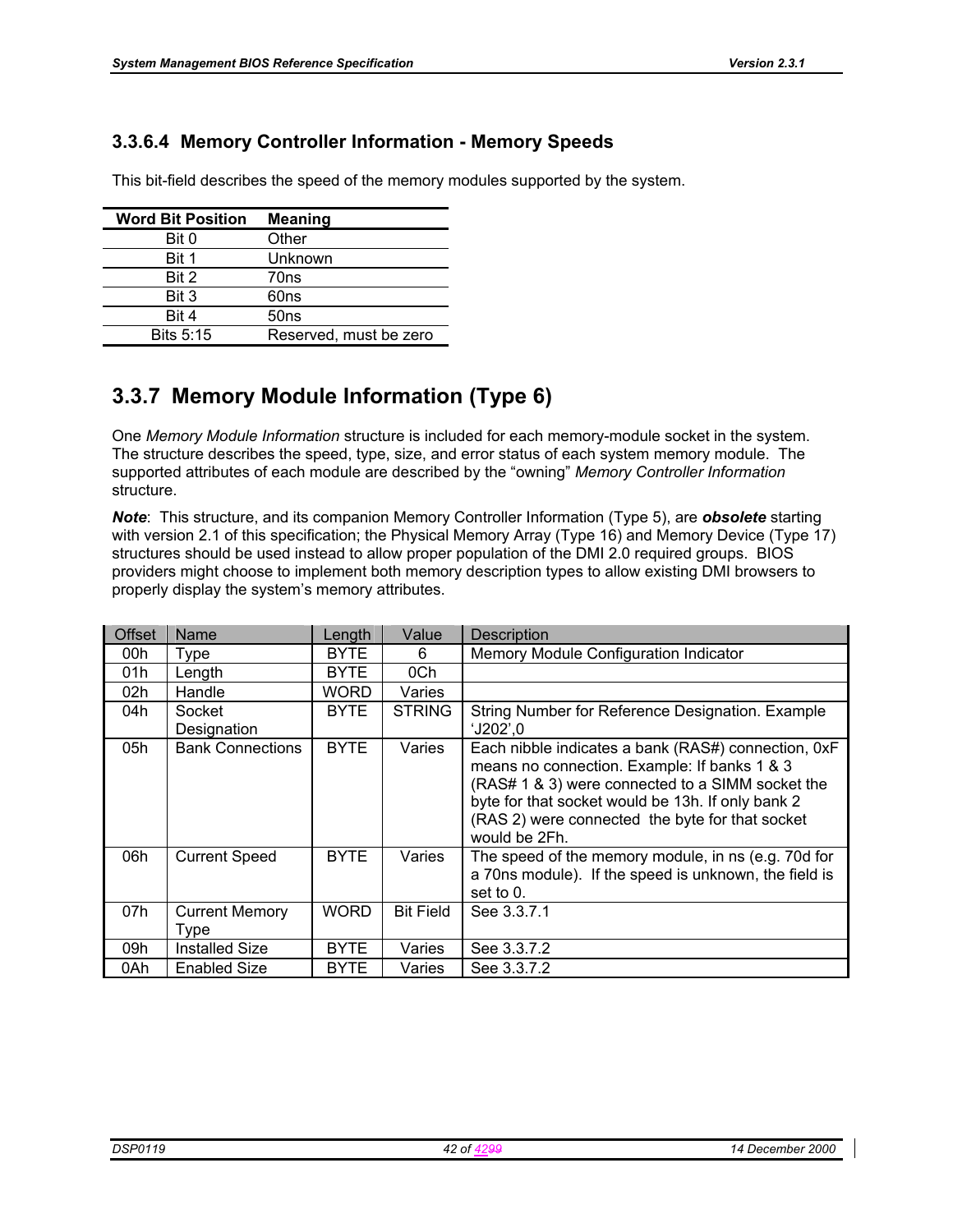| <b>Offset</b> | <b>Name</b>         | Length      | Value  | <b>Description</b>                                                                                                                                                                                                                                                                                                                                                                                                                               |
|---------------|---------------------|-------------|--------|--------------------------------------------------------------------------------------------------------------------------------------------------------------------------------------------------------------------------------------------------------------------------------------------------------------------------------------------------------------------------------------------------------------------------------------------------|
| 0Bh           | <b>Error Status</b> | <b>BYTE</b> | Varies | Bits 7:3 Reserved, set to 0's<br>If set, the Error Status information should be<br>Bit 2<br>obtained from the event log; bits 1 and 0 are<br>reserved.<br>Correctable errors received for the module, if<br>Bit 1<br>set. This bit will only be reset during a<br>system reset.<br>Uncorrectable errors received for the<br>Bit 0<br>module, if set. All or a portion of the module<br>has been disabled. This bit is only reset on<br>power-on. |

# **3.3.7.1 Memory Module Information - Memory Types**

This bit-field describes the physical characteristics of the memory modules that are supported by (and currently installed in) the system.

| <b>Word Bit Position</b> | <b>Meaning</b>         |
|--------------------------|------------------------|
| Bit 0                    | Other                  |
| Bit 1                    | Unknown                |
| Bit 2                    | Standard               |
| Bit 3                    | Fast Page Mode         |
| Bit 4                    | EDO                    |
| Bit 5                    | Parity                 |
| Bit 6                    | ECC                    |
| Bit 7                    | <b>SIMM</b>            |
| Bit 8                    | <b>DIMM</b>            |
| Bit 9                    | <b>Burst EDO</b>       |
| <b>Bit 10</b>            | <b>SDRAM</b>           |
| Bits 11:15               | Reserved, must be zero |

## **3.3.7.2 Memory Module Information - Memory Size**

The Size fields of the Memory Module Configuration Information structure define the amount of memory currently installed (and enabled) in a memory-module connector.

The *Installed Size* fields identify the size of the memory module that is installed in the socket, as determined by reading and correlating the module's presence-detect information. If the system does not support presence-detect mechanisms, the *Installed Size* field is set to 7Dh to indicate that the installed size is not determinable. The *Enabled Size* field identifies the amount of memory currently enabled for the system's use from the module. If a module is known to be installed in a connector, but all memory in the module has been disabled due to error, the *Enabled Size* field is set to 7Eh.

| <b>Byte Bit</b><br>Range | <b>Meaning</b>                                                                                                                                                                                                  |
|--------------------------|-----------------------------------------------------------------------------------------------------------------------------------------------------------------------------------------------------------------|
| Bits 0:6                 | Size (n), where 2**n is the size in MB with three special-case values:<br>Not determinable (Installed Size only)<br>7Dh.<br>Module is installed, but no memory has been enabled<br>7Eh.<br>Not installed<br>7Fh |
| Bit 7                    | Defines whether the memory module has a single- (0) or double-bank (1)<br>connection.                                                                                                                           |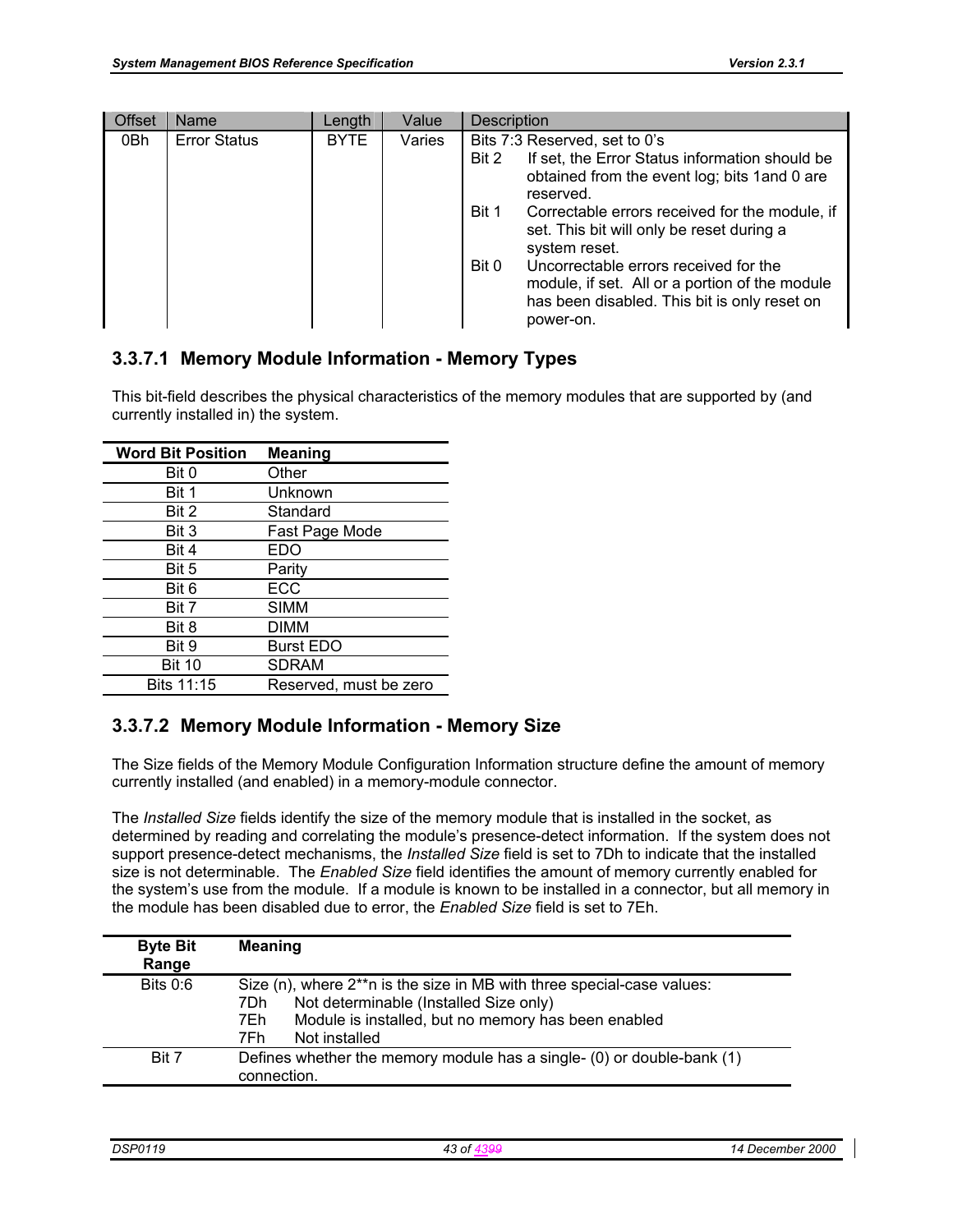## **3.3.7.3 Memory Subsystem Example**

A system utilizes a memory controller that supports up to 4-32MB 5V 70ns parity SIMMs. The memory module sockets are used in pairs A1/A2 and B1/B2 to provide a 64-bit data path to the CPU. No mechanism is provided by the system to read the SIMM IDs. RAS-0 and -1 are connected to the frontand back-size banks of the SIMMs in the A1/A2 sockets and RAS-2 and -3 are similarly connected to the B1/B2 sockets. The current installation is an 8MB SIMM in sockets A1 and A2, 16MB total.

| db       | 5                  | ; Memory Controller Information                       |
|----------|--------------------|-------------------------------------------------------|
| db       | 23                 | ; Length = $15 + 2*4$                                 |
| dw       | 14                 | ; Memory Controller Handle                            |
| db       | 4                  | ; 8-bit parity error detection                        |
| db       | 00000100b          | ; No error correction provided                        |
| db       | 03h                | ; 1-way interleave supported                          |
| db       | 03h                | ; 1-way interleave currently used                     |
| db       | 5                  | ; Maximum memory-module size supported is 32MB (2**5) |
| dw       | 00000100b          | ; Only 70ns SIMMs supported                           |
| dw       | 00A4h              | ; Standard, parity SIMMs supported                    |
| db       | 00000001b          | ; 5V provided to each socket                          |
| db       | 4                  | ; 4 memory-module sockets supported                   |
| dw       | 15                 | ; 1st Memory Module Handle                            |
| dw       | 16                 |                                                       |
| dw       | 17                 |                                                       |
| dw       | 18                 | ; 4th                                                 |
| dw       | 0000h              | ; End-of-structure termination                        |
| db       | 6                  | ; Memory Module Information                           |
| db       | 0Ch                |                                                       |
| dw       | 15                 | ; Handle                                              |
| db       | 1                  | ; Reference Designation string #1                     |
| db       | 01h                | ; Socket connected to RAS-0 and RAS-1                 |
| db       | 00000010b          | ; Current speed is Unknown, since can't read SIMM IDs |
| db       | 00000100b          | ; Upgrade speed is 70ns, since that's all that's      |
|          |                    | ; supported                                           |
| dw       | 00A4h              | ; Current SIMM must be standard parity                |
| db       | 7Dh                | ; Installed size indeterminable (no SIMM IDs)         |
|          | 83h                | ; Enabled size is double-bank 8MB (2**3)              |
| db       |                    |                                                       |
| db       | 0                  | ; No errors                                           |
| db       | ``A1'',0"          | ; String#1: Reference Designator                      |
| db       | 0                  | ; End-of-strings                                      |
| db       | 6                  | ; Memory Module Information                           |
| db       | 0Ch                |                                                       |
| dw       | 16                 | ; Handle                                              |
| db       | $\mathbf{1}$       | ; Reference Designation string #1                     |
| db       | 01h                | ; Socket connected to RAS-0 and RAS-1                 |
| db       | 0                  | ; Current speed is Unknown, since can't read SIMM IDs |
| dw       | 00A4h              | ; Current SIMM must be standard parity                |
| db       | 7Dh                | ; Installed size indeterminable (no SIMM IDs)         |
| db       | 83h                | ; Enabled size is double-bank 8MB (2**3)              |
| db       | 0                  | ; No errors                                           |
| db       | "A2",0             | ; String#1: Reference Designator                      |
| db       | 0                  | ; End-of-strings                                      |
| db       | 6                  | ; Memory Module Information                           |
| db       | 0Ch                |                                                       |
| dw       | 17                 | ; Handle                                              |
| db       | 1<br>23h           | ; Reference Designation string #1                     |
| db       | 0                  | ; Socket connected to RAS-2 and RAS-3                 |
| db       |                    | ; Current speed is Unknown, since can't read SIMM IDs |
| dw<br>db | 0001h<br>7Dh       | ; Nothing appears to be installed (Other)             |
|          | 7Fh                | ; Installed size indeterminable (no SIMM IDs)         |
| db       |                    | ; Enabled size is 0 (nothing installed)               |
| db<br>db | 0                  | ; No errors                                           |
| db       | "B1",0<br>$\Omega$ | ; String#1: Reference Designator<br>; End-of-strings  |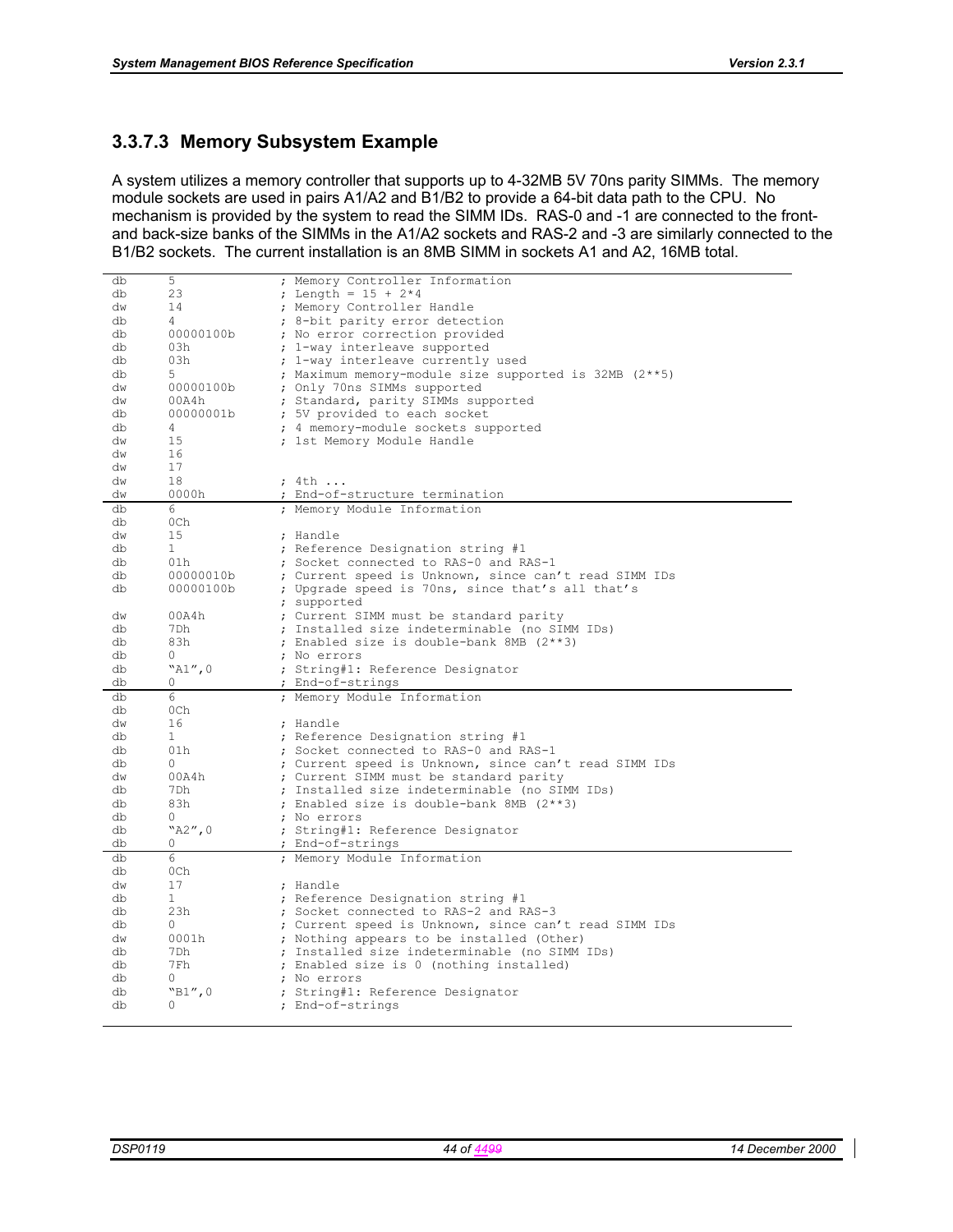| db | 6                | ; Memory Module Information                           |
|----|------------------|-------------------------------------------------------|
| db | 0 <sub>Ch</sub>  |                                                       |
| dw | 18               | ; Handle                                              |
| db |                  | ; Reference Designation string #1                     |
| db | 2.3 <sub>h</sub> | : Socket connected to RAS-2 and RAS-3                 |
| db | 0                | ; Current speed is Unknown, since can't read SIMM IDs |
| dw | 0001h            | ; Nothing appears to be installed (Other)             |
| db | 7Dh              | ; Installed size indeterminable (no SIMM IDs)         |
| db | 7Fh              | ; Enabled size is 0 (nothing installed)               |
| db | 0                | : No errors                                           |
| db | WB2''.0          | ; String#1: Reference Designator                      |
| db |                  | ; End-of-strings                                      |
|    |                  |                                                       |

# **3.3.8 Cache Information (Type 7)**

The information in this structure defines the attributes of CPU cache device in the system. One structure is specified for each such device, whether the device is internal to or external to the CPU module. Cache modules can be associated with a processor structure in one or two ways depending on the SMBIOS version, see *3.3.5 Processor Information (Type 4)* on page 3537 and *3.3.15 Group Associations (Type*  14) on page 555856 for more information.

| <b>Offset</b> | Spec<br>Version | Name                      | Length      | Value          | Description                                                                                                                                                                                                                                                                                                                                                                                                                                                                                                                                                                            |
|---------------|-----------------|---------------------------|-------------|----------------|----------------------------------------------------------------------------------------------------------------------------------------------------------------------------------------------------------------------------------------------------------------------------------------------------------------------------------------------------------------------------------------------------------------------------------------------------------------------------------------------------------------------------------------------------------------------------------------|
| 00h           | $2.0+$          | <b>Type</b>               | <b>BYTE</b> | $\overline{7}$ | Cache Information Indicator                                                                                                                                                                                                                                                                                                                                                                                                                                                                                                                                                            |
| 01h           | $2.0+$          | Length                    | <b>BYTE</b> | Varies         | The value is 0Fh for v2.0<br>implementations, or 13h for v2.1<br>implementations.                                                                                                                                                                                                                                                                                                                                                                                                                                                                                                      |
| 02h           | $2.0+$          | Handle                    | <b>WORD</b> | Varies         |                                                                                                                                                                                                                                                                                                                                                                                                                                                                                                                                                                                        |
| 04h           | $2.0+$          | <b>Socket Designation</b> | <b>BYTE</b> | <b>STRING</b>  | <b>String Number for Reference</b><br>Designation<br>Example: "CACHE1", 0                                                                                                                                                                                                                                                                                                                                                                                                                                                                                                              |
| 05h           | $2.0+$          | Cache Configuration       | <b>WORD</b> | Varies         | Bits 15:10 Reserved, must be zero<br><b>Bits 9:8 Operational Mode</b><br>00b Write Through<br>01b Write Back<br>10b Varies with Memory Address<br>11b Unknown<br>Bit 7<br>Enabled/Disabled (at boot time)<br>Enabled<br>1b<br>0b<br>Disabled<br>Bits 6:5 Location, relative to the CPU<br>module:<br>00b Internal<br>01b External<br>10b Reserved<br>11b Unknown<br>Bit 4<br>Reserved, must be zero<br>Cache Socketed<br>Bit 3<br>1b Socketed<br>0b Not Socketed<br>Bits 2:0 Cache Level - 1 through 8, e.g.<br>an L1 cache would use value<br>000b and an L3 cache would<br>use 010b. |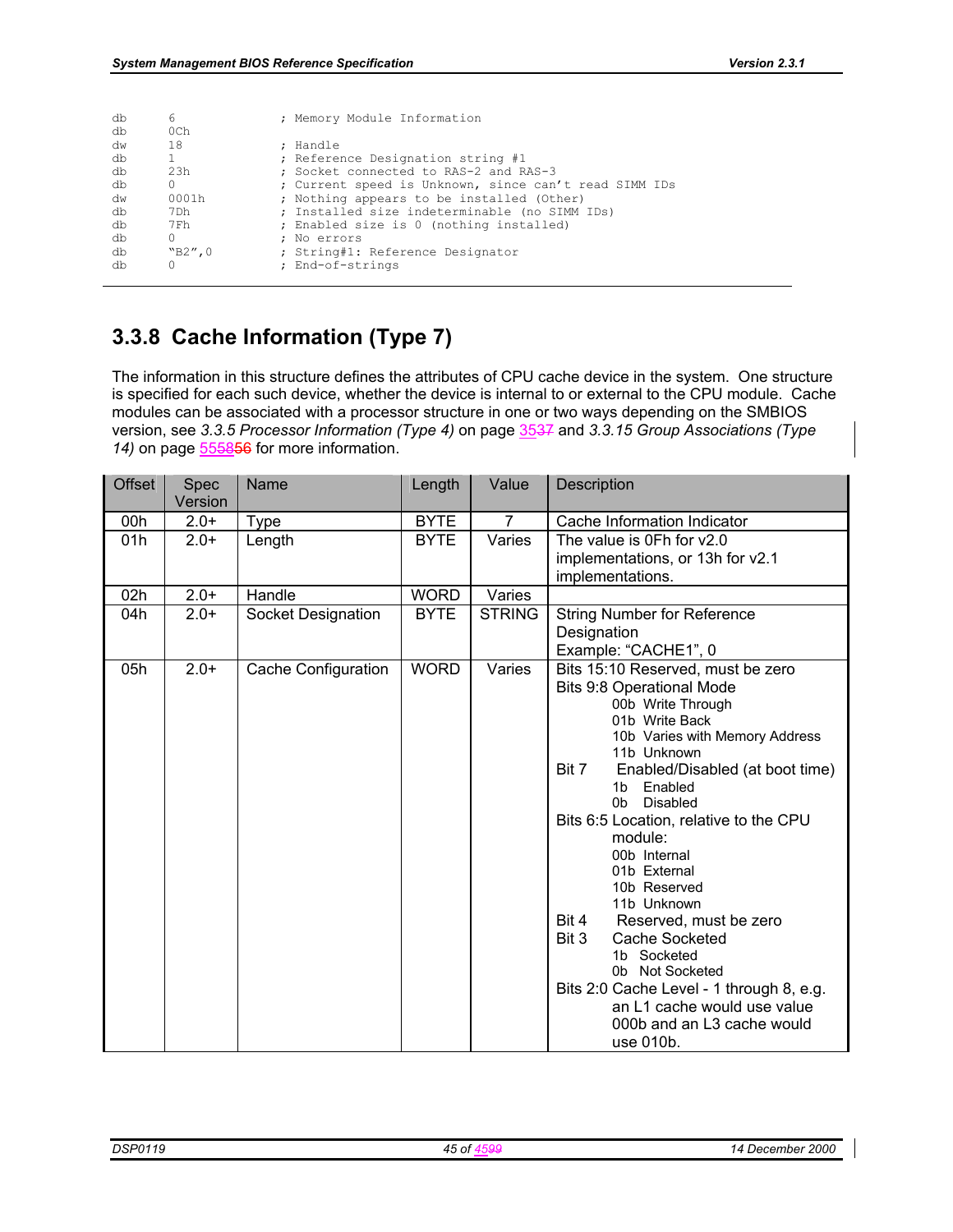| <b>Offset</b> | <b>Spec</b><br>Version | Name                            | Length      | Value            | <b>Description</b>                                                                                                                                         |
|---------------|------------------------|---------------------------------|-------------|------------------|------------------------------------------------------------------------------------------------------------------------------------------------------------|
| 07h           | $2.0+$                 | Maximum Cache<br>Size           | <b>WORD</b> | Varies           | Maximum size that can be installed<br><b>Bit 15</b><br>Granularity<br>0 - 1K granularity<br>1 - 64K granularity<br>Bits 14:0 Max size in given granularity |
| 09h           | $2.0+$                 | <b>Installed Size</b>           | <b>WORD</b> | Varies           | Same format as Max Cache Size field,<br>set to 0 if no cache is installed.                                                                                 |
| 0Bh           | $2.0+$                 | Supported SRAM<br>Type          | <b>WORD</b> | <b>Bit Field</b> | See 3.3.8.1                                                                                                                                                |
| 0Dh           | $2.0+$                 | <b>Current SRAM Type</b>        | <b>WORD</b> | <b>Bit Field</b> | See 3.3.8.1                                                                                                                                                |
| 0Fh           | $2.1+$                 | Cache Speed                     | <b>BYTE</b> | Varies           | The cache module speed, in<br>nanoseconds. The value is 0 if the<br>speed is unknown.                                                                      |
| 10h           | $2.1+$                 | <b>Error Correction</b><br>Type | <b>BYTE</b> | ENUM             | The error-correction scheme supported<br>by this cache component, see 3.3.8.2.                                                                             |
| 11h           | $2.1+$                 | System Cache Type               | <b>BYTE</b> | ENUM             | The logical type of cache, see 3.3.8.3.                                                                                                                    |
| 12h           | $2.1+$                 | Associativity                   | <b>BYTE</b> | ENUM             | The associativity of the cache, see<br>3.3.8.4.                                                                                                            |

# **3.3.8.1 Cache Information - SRAM Type**

| <b>Word Bit Position</b> | <b>Meaning</b>         |
|--------------------------|------------------------|
| Bit 0                    | Other                  |
| Bit 1                    | Unknown                |
| Bit 2                    | Non-Burst              |
| Bit 3                    | <b>Burst</b>           |
| Bit 4                    | <b>Pipeline Burst</b>  |
| Bit 5                    | Synchronous            |
| Bit 6                    | Asynchronous           |
| <b>Bits 7:15</b>         | Reserved, must be zero |

# **3.3.8.2 Cache Information — Error Correction Type**

**Important Note**: Enumerated values are controlled by the DMTF, not this specification.

| <b>Byte Value</b> | <b>Meaning</b> |
|-------------------|----------------|
| 01h               | Other          |
| 02h               | Unknown        |
| 03h               | None           |
| 04h               | Parity         |
| 05h               | Single-bit ECC |
| 06h               | Multi-bit ECC  |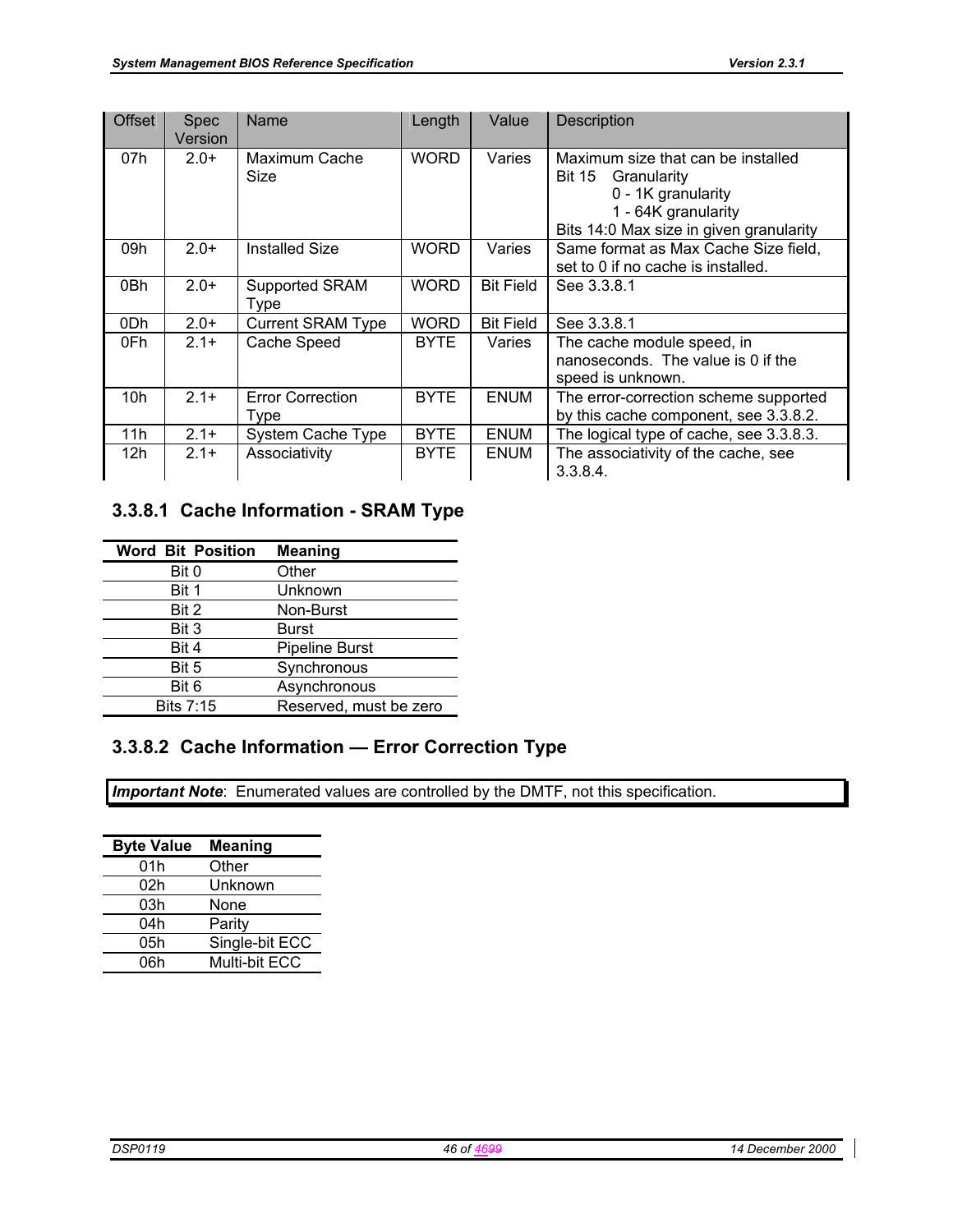## **3.3.8.3 Cache Information — System Cache Type**

*Important Note*: Enumerated values are controlled by the DMTF, not this specification.

| <b>Byte Value</b> | <b>Meaning</b> |
|-------------------|----------------|
| 01h               | Other          |
| 02h               | Unknown        |
| 03h               | Instruction    |
| 04h               | Data           |
| 05h               | Unified        |

## **3.3.8.4 Cache Information — Associativity**

**Important Note**: Enumerated values are controlled by the DMTF, not this specification.

| <b>Byte Value</b> | <b>Meaning</b>           |
|-------------------|--------------------------|
| 01h               | Other                    |
| 02h               | Unknown                  |
| 03h               | Direct Mapped            |
| 04h               | 2-way Set-Associative    |
| 05h               | 4-way Set-Associative    |
| 06h               | <b>Fully Associative</b> |

# **3.3.9 Port Connector Information (Type 8)**

The information in this structure defines the attributes of a system port connector, e.g. parallel, serial, keyboard, or mouse ports. The port's type and connector information are provided. One structure is present for each port provided by the system.

| Offset | Name                  | Length      | Value         | Description                                           |
|--------|-----------------------|-------------|---------------|-------------------------------------------------------|
| 00h    | Type                  | <b>BYTE</b> | 8             | Connector Information Indicator                       |
| 01h    | Length                | <b>BYTE</b> | 9h            |                                                       |
| 02h    | Handle                | <b>WORD</b> | Varies        |                                                       |
| 04h    | Internal Reference    | <b>BYTE</b> | <b>STRING</b> | String number for Internal Reference Designator, i.e. |
|        | Designator            |             |               | internal to the system enclosure, e.g. 'J101', 0      |
|        |                       |             |               |                                                       |
| 05h    | Internal              | <b>BYTE</b> | <b>ENUM</b>   | Internal Connector type. See 3.3.9.2                  |
|        | Connector Type        |             |               |                                                       |
| 06h    | External              | <b>BYTE</b> | <b>STRING</b> | String number for the External Reference Designation  |
|        | Reference             |             |               | external to the system enclosure, e.g. 'COM A', 0     |
|        | Designator            |             |               |                                                       |
| 07h    | External              | <b>BYTE</b> | <b>ENUM</b>   | External Connector type. See 3.3.9.2                  |
|        | <b>Connector Type</b> |             |               |                                                       |
| 08h    | Port Type             | <b>BYTE</b> | <b>ENUM</b>   | Describes the function of the port. See 3.3.9.3       |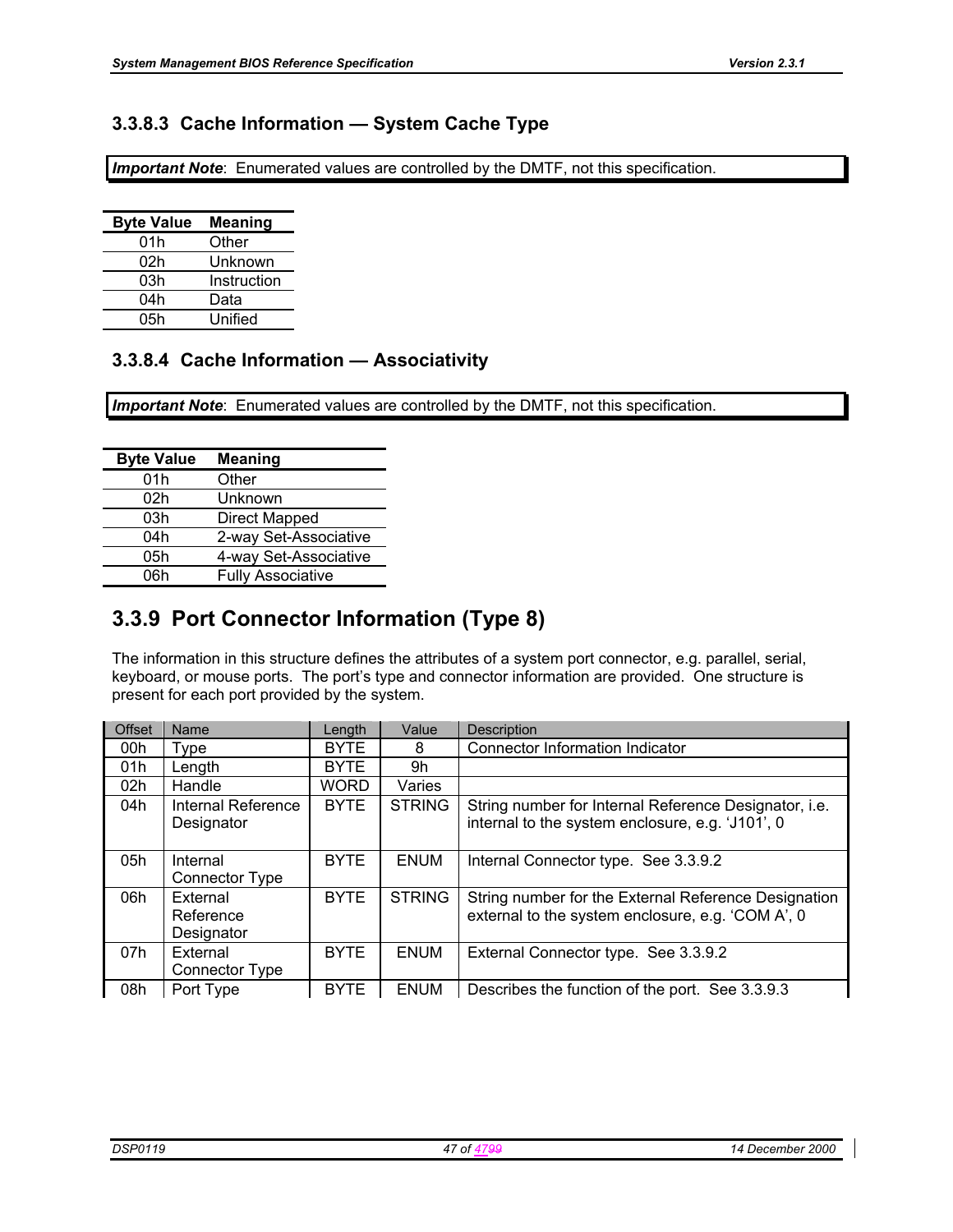## **3.3.9.1 Port Information Example**

The following structure shows an example where a DB-9 Pin Male connector on the System Backpanel (COM A) is connected to the System Board via a 9 Pin Dual Inline connector (J101).

| db | 8                 | ; Indicates Connector Type                  |  |
|----|-------------------|---------------------------------------------|--|
| db | 9h                | ; Length                                    |  |
| dw | ?                 | ; Reserved for handle                       |  |
| db | 01h               | ; String 1 - Internal Reference Designation |  |
| db | 18h               | ; 9 Pin Dual Inline                         |  |
| db | 02h               | ; String 2 - External Reference Designation |  |
| db | 08h               | ; DB-9 Pin Male                             |  |
| db | 09h               | ; 16550A Compatible                         |  |
| db | $'J101'$ , 0      | ; Internal reference                        |  |
| db | $'$ COM A $'$ , 0 | ; External reference                        |  |
| db | 0                 |                                             |  |

If an External Connector is not used (as in the case of a CD-ROM Sound connector) then the External Reference Designator and the External Connector type should be set to zero. If an Internal Connector is not used (as in the case of a soldered on Parallel Port connector which extends outside of the chassis) then the Internal Reference Designation and Connector Type should be set to zero.

## **3.3.9.2 Port Information - Connector Types**

| <b>Byte Value</b> | <b>Meaning</b>                   |
|-------------------|----------------------------------|
| 00h               | None                             |
| 01h               | Centronics                       |
| 02h               | Mini Centronics                  |
| 03h               | Proprietary                      |
| 04h               | DB-25 pin male                   |
| 05h               | DB-25 pin female                 |
| 06h               | DB-15 pin male                   |
| 07h               | DB-15 pin female                 |
| 08h               | DB-9 pin male                    |
| 09h               | DB-9 pin female                  |
| 0Ah               | <b>RJ-11</b>                     |
| 0 <sub>Bh</sub>   | <b>RJ-45</b>                     |
| 0Ch               | 50 Pin MiniSCSI                  |
| 0 <sub>Dh</sub>   | Mini-DIN                         |
| 0Eh               | Micro-DIN                        |
| 0Fh               | PS/2                             |
| 10h               | Infrared                         |
| 11h               | <b>HP-HIL</b>                    |
| 12h               | Access Bus (USB)                 |
| 13h               | <b>SSA SCSI</b>                  |
| 14h               | Circular DIN-8 male              |
| 15h               | Circular DIN-8 female            |
| 16h               | On Board IDE                     |
| 17h               | On Board Floppy                  |
| 18h               | 9 Pin Dual Inline (pin 10 cut)   |
| 19h               | 25 Pin Dual Inline (pin 26 cut)  |
| 1Ah               | 50 Pin Dual Inline               |
| 1Bh               | 68 Pin Dual Inline               |
| 1Ch               | On Board Sound Input from CD-ROM |
| 1Dh               | Mini-Centronics Type-14          |
| 1Eh               | Mini-Centronics Type-26          |
|                   |                                  |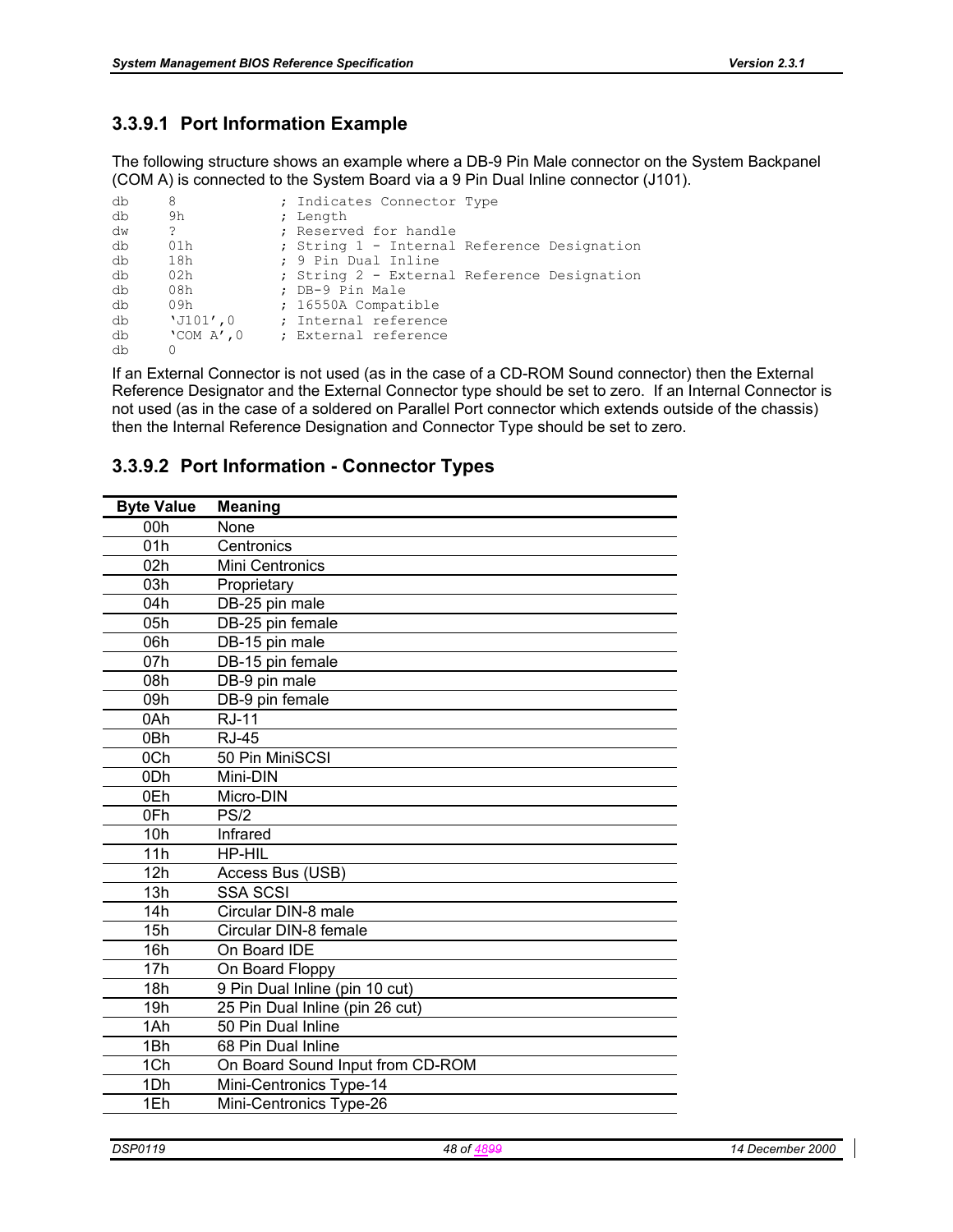| <b>Byte Value</b> | <b>Meaning</b>                                                  |
|-------------------|-----------------------------------------------------------------|
| 1Fh               | Mini-jack (headphones)                                          |
| 20h               | <b>BNC</b>                                                      |
| 21h               | 1394                                                            |
| A0h               | PC-98                                                           |
| A <sub>1</sub> h  | PC-98Hireso                                                     |
| A2h               | <b>PC-H98</b>                                                   |
| A3h               | PC-98Note                                                       |
| A4h               | PC-98Full                                                       |
| FFh               | Other - Use Reference Designator Strings to supply information. |

# **3.3.9.3 Port Types**

| <b>Byte Value</b> | Meaning                        |
|-------------------|--------------------------------|
| 00h               | None                           |
| 01h               | Parallel Port XT/AT Compatible |
| 02h               | Parallel Port PS/2             |
| 03h               | Parallel Port ECP              |
| 04h               | Parallel Port EPP              |
| 05h               | Parallel Port ECP/EPP          |
| 06h               | Serial Port XT/AT Compatible   |
| 07h               | Serial Port 16450 Compatible   |
| 08h               | Serial Port 16550 Compatible   |
| 09h               | Serial Port 16550A Compatible  |
| 0Ah               | <b>SCSI Port</b>               |
| 0Bh               | <b>MIDI Port</b>               |
| 0Ch               | Joy Stick Port                 |
| 0 <sub>Dh</sub>   | <b>Keyboard Port</b>           |
| 0Eh               | <b>Mouse Port</b>              |
| 0Fh               | <b>SSA SCSI</b>                |
| 10h               | <b>USB</b>                     |
| 11h               | FireWire (IEEE P1394)          |
| 12h               | PCMCIA Type II                 |
| 13h               | PCMCIA Type II                 |
| 14h               | PCMCIA Type III                |
| 15h               | Cardbus                        |
| 16h               | <b>Access Bus Port</b>         |
| 17h               | <b>SCSI II</b>                 |
| 18h               | <b>SCSI Wide</b>               |
| 19h               | $PC-98$                        |
| 1Ah               | PC-98-Hireso                   |
| 1Bh               | PC-H98                         |
| 1Ch               | <b>Video Port</b>              |
| 1Dh               | <b>Audio Port</b>              |
| 1Eh               | <b>Modem Port</b>              |
| 1Fh               | <b>Network Port</b>            |
| A0h               | 8251 Compatible                |
| A <sub>1</sub> h  | 8251 FIFO Compatible           |
| 0FFh              | Other                          |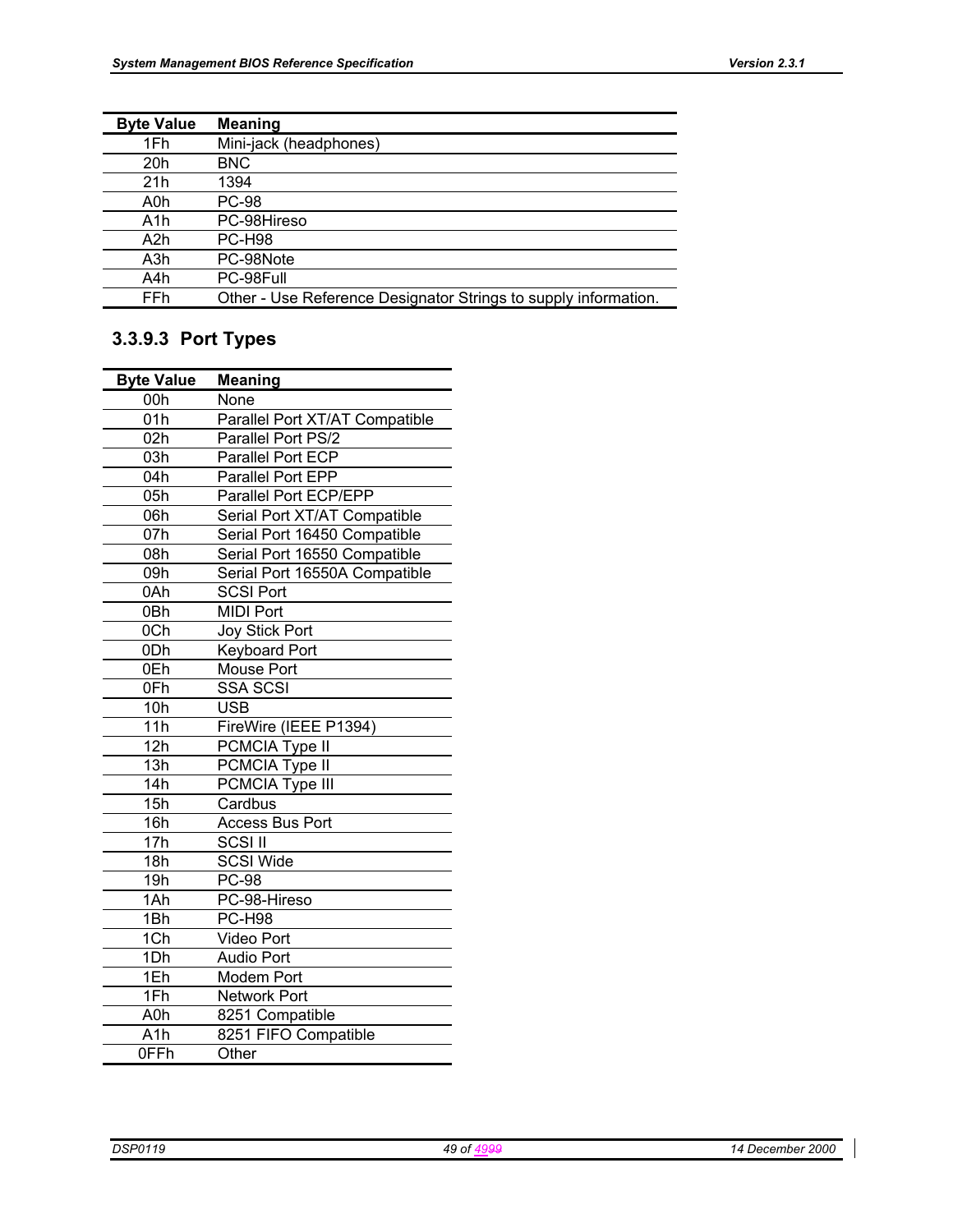# **3.3.10 System Slots (Type 9)**

The information in this structure defines the attributes of a system slot. One structure is provided for each slot in the system.

| <b>Offset</b> | <b>Spec</b><br>Version | Name                    | Length      | Value            | Description                             |
|---------------|------------------------|-------------------------|-------------|------------------|-----------------------------------------|
| 00h           | $2.0+$                 | Type                    | <b>BYTE</b> | 9                | System Slot Structure Indicator         |
| 01h           | $2.0+$                 | Length                  | <b>BYTE</b> | Varies           | 0Ch for v2.0 implementations; 0Dh for   |
|               |                        |                         |             |                  | v <sub>2.1</sub> and later.             |
| 02h           | $2.0+$                 | Handle                  | <b>WORD</b> | Varies           |                                         |
| 04h           | $2.0+$                 | <b>Slot Designation</b> | <b>BYTE</b> | <b>STRING</b>    | String number for reference designation |
|               |                        |                         |             |                  | e.g. 'PCI-1',0                          |
| 05h           | $2.0+$                 | Slot Type               | <b>BYTE</b> | <b>ENUM</b>      | See 3.3.10.1                            |
| 06h           | $2.0+$                 | Slot Data Bus Width     | <b>BYTE</b> | <b>ENUM</b>      | See 3.3.10.2                            |
| 07h           | $2.0+$                 | <b>Current Usage</b>    | <b>BYTE</b> | <b>ENUM</b>      | See 3.3.10.3                            |
|               |                        |                         |             |                  |                                         |
| 08h           | $2.0+$                 | Slot Length             | <b>BYTE</b> | <b>ENUM</b>      | See 3.3.10.4                            |
| 09h           | $2.0+$                 | Slot ID                 | WORD.       | Varies           | See 3.3.10.5                            |
| 0Bh           | $2.0+$                 | Slot Characteristics 1  | <b>BYTE</b> | <b>Bit Field</b> | See 3.3.10.6                            |
| 0Ch           | $2.1+$                 | Slot Characteristics 2  | <b>BYTE</b> | <b>Bit Field</b> | See 3.3.10.7                            |

## **3.3.10.1 System Slots - Slot Type**

| <b>Byte Value</b> | Meaning                             |
|-------------------|-------------------------------------|
| 01h               | Other                               |
| 02h               | Unknown                             |
| 03h               | ISA                                 |
| 04h               | MCA                                 |
| 05h               | <b>EISA</b>                         |
| 06h               | PCI                                 |
| 07h               | PC Card (PCMCIA)                    |
| 08h               | <b>VL-VESA</b>                      |
| 09h               | Proprietary                         |
| 0Ah               | <b>Processor Card Slot</b>          |
| 0Bh               | <b>Proprietary Memory Card Slot</b> |
| 0Ch               | I/O Riser Card Slot                 |
| 0Dh               | <b>NuBus</b>                        |
| 0Eh               | PCI - 66MHz Capable                 |
| 0Fh               | AGP                                 |
| 10 <sub>h</sub>   | AGP 2X                              |
| 11h               | AGP <sub>4X</sub>                   |
| 12h               | PCI-X                               |
| A0h               | PC-98/C20                           |
| A1h               | PC-98/C24                           |
| A2h               | <b>PC-98/E</b>                      |
| A3h               | PC-98/Local Bus                     |
| A4h               | PC-98/Card                          |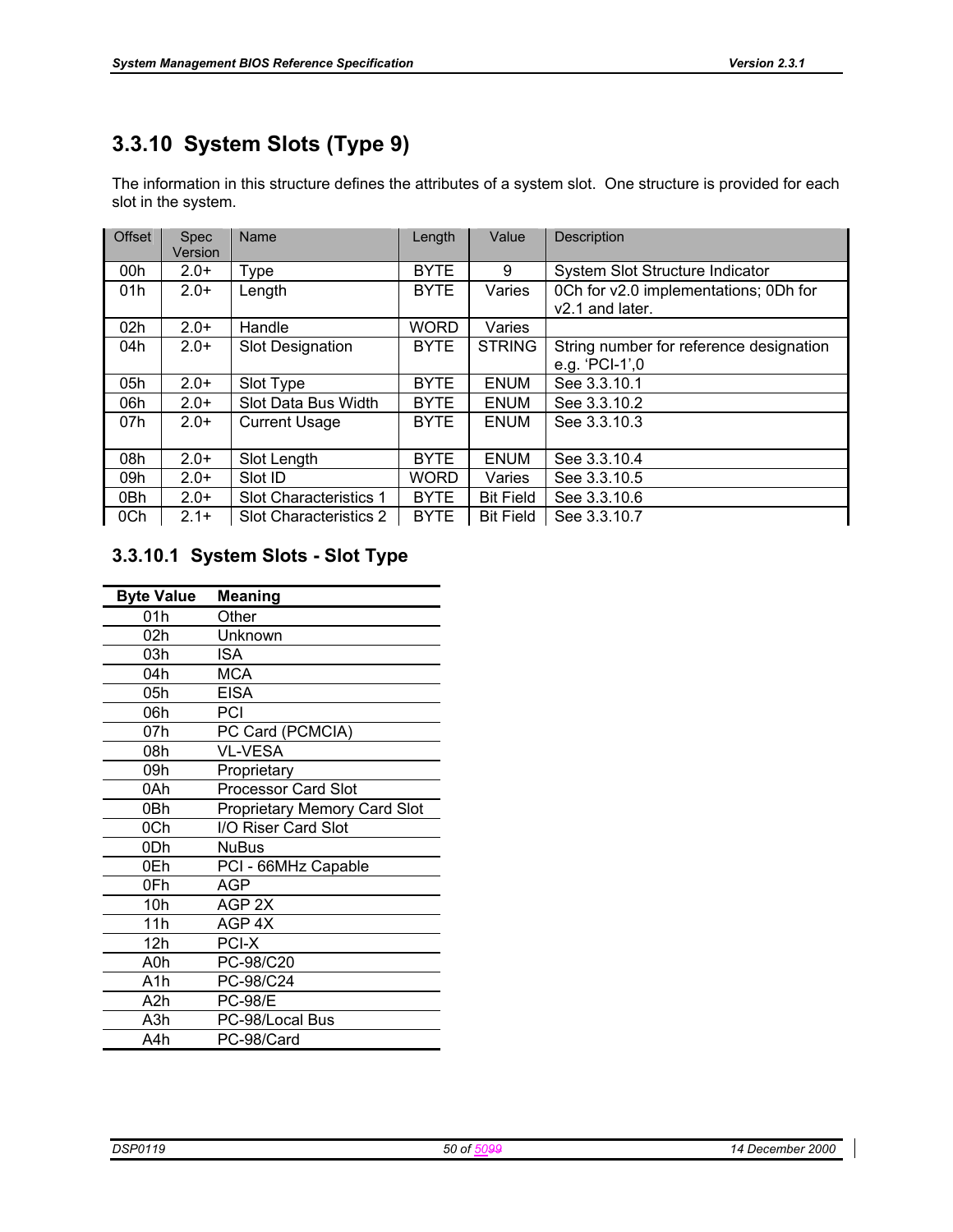## **3.3.10.2 System Slots - Slot Data Bus Width**

*Important Note*: Enumerated values are controlled by the DMTF, not this specification.

| <b>Byte Value</b> | Meaning |
|-------------------|---------|
| 01h               | Other   |
| 02h               | Unknown |
| 03h               | 8 bit   |
| 04h               | 16 bit  |
| 05h               | 32 bit  |
| 06h               | 64 bit  |
| 07h               | 128 bit |

## **3.3.10.3 System Slots - Current Usage**

*Important Note*: Enumerated values are controlled by the DMTF, not this specification.

| <b>Byte Value</b> | <b>Meaning</b> |
|-------------------|----------------|
| 01h               | Other          |
| 02h               | Unknown        |
| 03h               | Available      |
| 04h               | In use         |

## **3.3.10.4 System Slots - Slot Length**

| <b>Byte Value</b> | <b>Meaning</b>      |
|-------------------|---------------------|
| 01h               | Other               |
| 02h               | Unknown             |
| 03h               | <b>Short Length</b> |
| 04h               | Long Length         |

## **3.3.10.5 System Slots — Slot ID**

The *Slot ID* field of the System Slot structure provides a mechanism to correlate the physical attributes of the slot to its logical access method (which varies based on the *Slot Type* field). The Slot ID field has meaning only for the slot types described below:

| <b>Slot Type</b> | <b>Slot ID Field Meaning</b>                                                                     |
|------------------|--------------------------------------------------------------------------------------------------|
| <b>MCA</b>       | Identifies the logical Micro Channel slot number, in the range 1 to 15, in offset 09h. Offset    |
|                  | 0Ah is set to 0.                                                                                 |
| <b>EISA</b>      | Identifies the logical EISA slot number, in the range 1 to 15, in offset 09h. Offset 0Ah is set  |
|                  | to $01$                                                                                          |
| PCI/AGP/         | Identifies the value present in the Slot Number field of the PCI Interrupt Routing table entry   |
| PCI-X            | that is associated with this slot, in offset 09h — offset 0Ah is set to 0. The table is returned |
|                  | by the "Get PCI Interrupt Routing Options" PCI BIOS function call and provided directly in the   |
|                  | PCI IRQ Routing Table Specification (\$PIRQ). Software can determine the PCI bus number          |
|                  | and device associated with the slot by matching the "Slot ID" to an entry in the routing-table   |
|                  | and ultimately determine what device is present in that slot.                                    |
|                  |                                                                                                  |
|                  | Note: This definition also applies to the 66MHz-capable PCI slots.                               |

*Note*: This definition also applies to the 66MHz-capable PCI slots.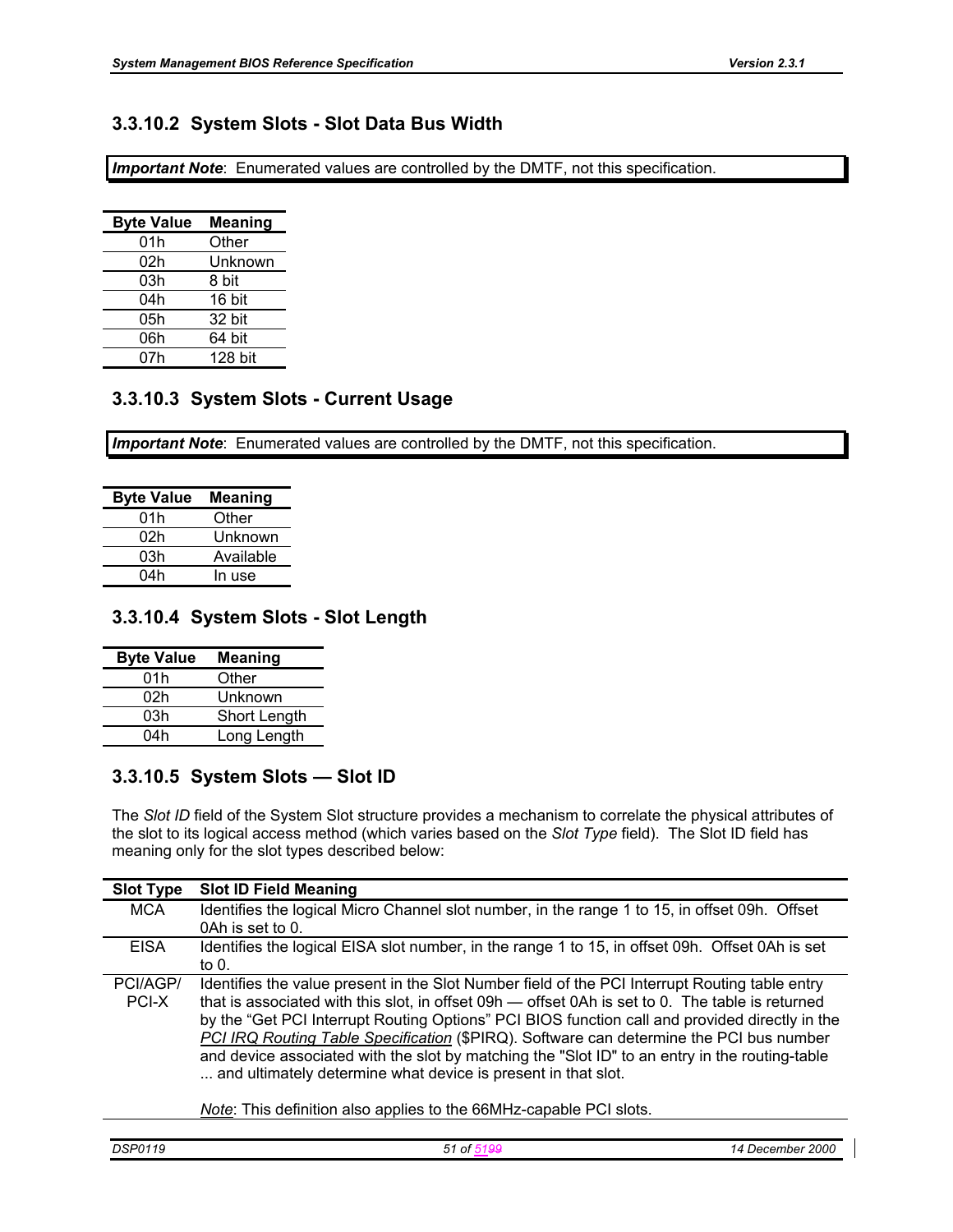|               | Slot Type Slot ID Field Meaning                                                           |
|---------------|-------------------------------------------------------------------------------------------|
| <b>PCMCIA</b> | Identifies the Adapter Number (offset 09h) and Socket Number (offset 0Ah) to be passed to |
|               | PCMCIA Socket Services to identify this slot.                                             |

# **3.3.10.6 Slot Characteristics 1**

| <b>BYTE</b>         | <b>Meaning if Set</b>                                                  |
|---------------------|------------------------------------------------------------------------|
| <b>Bit Position</b> |                                                                        |
| Bit 0               | <b>Characteristics Unknown</b>                                         |
| Bit 1               | Provides 5.0 Volts                                                     |
| Bit 2               | Provides 3.3 Volts                                                     |
| Bit 3               | Slot's opening is shared with another slot, e.g. PCI/EISA shared slot. |
| Bit 4               | PC Card slot supports PC Card-16                                       |
| Bit 5               | PC Card slot supports CardBus                                          |
| Bit 6               | PC Card slot supports Zoom Video                                       |
| Bit 7               | PC Card slot supports Modem Ring Resume                                |

# **3.3.10.7 Slot Characteristics 2**

| <b>BYTE</b>         | <b>Meaning if Set</b>                                   |
|---------------------|---------------------------------------------------------|
| <b>Bit Position</b> |                                                         |
| Bit 0               | PCI slot supports Power Management Enable (PME#) signal |
| Bit 1               | Slot supports hot-plug devices                          |
| Bit 2               | PCI slot supports SMBus signal                          |
| <b>Bits 3:7</b>     | Reserved, set to 0                                      |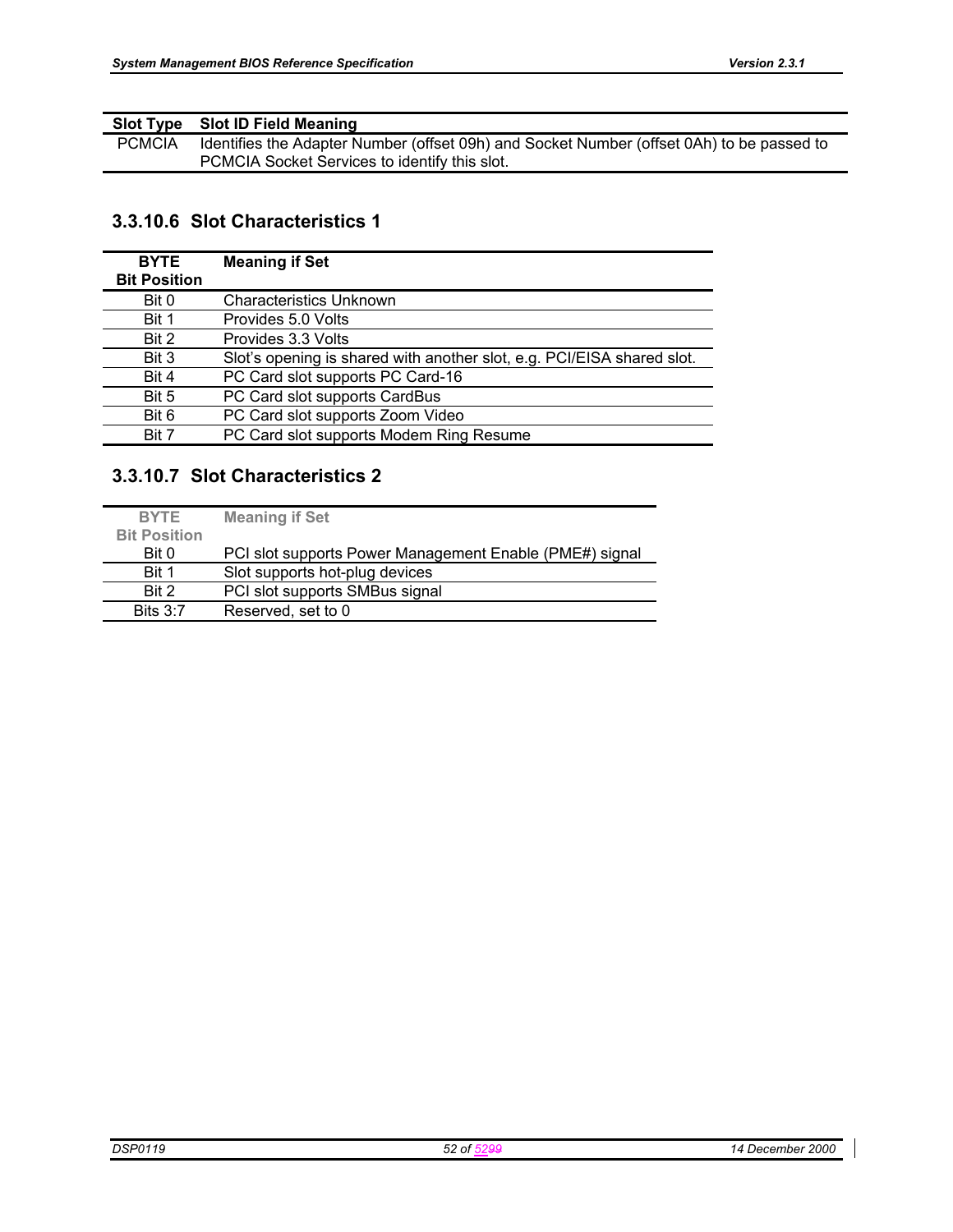# **3.3.11 On Board Devices Information (Type 10)**

The information in this structure defines the attributes of devices that are onboard (soldered onto) a system element, usually the baseboard. In general, an entry in this table implies that the BIOS has some level of control over the enabling of the associated device for use by the system.

*Important Note*: Since this structure was originally defined with the *Length* implicitly defining the number of devices present, no further fields can be added to this structure without adversely affecting existing software's ability to properly parse the data. Thus, if additional fields are required for this structure type a brand new structure must be defined to add a device count field, carry over the existing fields, and add the new information.

| <b>Offset</b>   | Name                        | Length      | Value         | <b>Description</b>                              |
|-----------------|-----------------------------|-------------|---------------|-------------------------------------------------|
| 00h             | ⊺ype                        | <b>BYTE</b> | 10            | On Board Devices Information Indicator          |
| 01h             | Length                      | <b>BYTE</b> | Varies        | Computed by the BIOS as $4 + 2$ * (Number of    |
|                 |                             |             |               | Devices). The user of this structure determines |
|                 |                             |             |               | the number of devices as (Length - 4) / 2.      |
| 02 <sub>h</sub> | Handle                      | <b>WORD</b> | Varies        |                                                 |
| $4+2*(n-1)$     | Device <sub>n</sub> Type, n | <b>BYTE</b> | Varies        | Bit 7<br>Device <sub>n</sub> Status             |
|                 | ranges from 1 to            |             |               | 1 - Device Enabled                              |
|                 | Number of                   |             |               | 0 - Device Disabled                             |
|                 | <b>Devices</b>              |             |               | Bits 6:0 Type of Device (See 3.3.11.1)          |
| $5+2*(n-1)$     | Description                 | <b>BYTE</b> | <b>STRING</b> | String number of device description             |
|                 | String                      |             |               |                                                 |

**Note**: There may be a single structure instance containing the information for all onboard devices or there may be a unique structure instance for each onboard device.

## **3.3.11.1 Onboard Device Types**

| <b>Byte Value</b> | <b>Meaning</b>         |
|-------------------|------------------------|
| 01h               | Other                  |
| 02h               | Unknown                |
| 03h               | Video                  |
| 04h               | <b>SCSI Controller</b> |
| 05h               | Ethernet               |
| 06h               | <b>Token Ring</b>      |
| 07h               | Sound                  |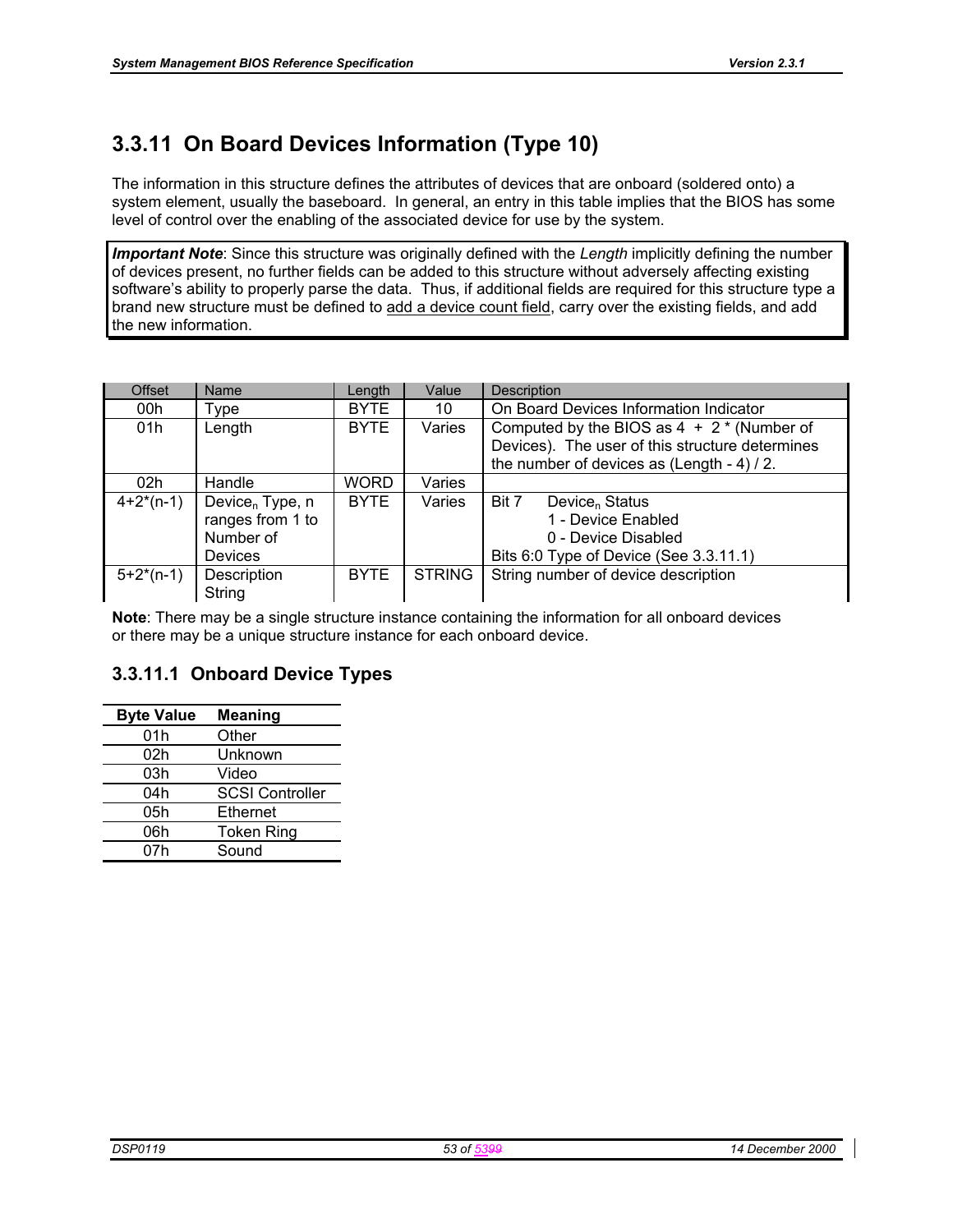# **3.3.12 OEM Strings (Type 11)**

| <b>Offset</b> | <b>Name</b> | Length      | Value  | Description                  |
|---------------|-------------|-------------|--------|------------------------------|
| 00h           | Tvpe        | <b>BYTE</b> | 11     | <b>OEM Strings Indicator</b> |
| 01h           | Length      | <b>BYTE</b> | 5h     |                              |
| 02h           | Handle      | <b>WORD</b> | Varies |                              |
| 04h           | Count       | <b>BYTE</b> | Varies | Number of strings            |

This structure contains free form strings defined by the OEM. Examples of this are: Part Numbers for Reference Documents for the system, contact information for the manufacturer, etc.

# **3.3.13 System Configuration Options (Type 12)**

| Offset | Name   | Lenath      | Value  | <b>Description</b>                  |
|--------|--------|-------------|--------|-------------------------------------|
| 00h    | Tvpe   | <b>BYTE</b> | 12     | Configuration Information Indicator |
| 01h    | Lenath | <b>BYTE</b> | 5h     |                                     |
| 02h    | Handle | <b>WORD</b> | Varies |                                     |
| 04h    | Count  | <b>BYTE</b> | Varies | Number of strings                   |

This structure contains information required to configure the base board's Jumpers and Switches. Examples of this are: "JP2: 1-2 Cache Size is 256K, 2-3 Cache Size is 512K" "SW1-1: Close to Disable On Board Video"

# **3.3.14 BIOS Language Information (Type 13)**

The information in this structure defines the installable language attributes of the BIOS.

| <b>Offset</b> | <b>Spec</b><br><b>Version</b> | Name                     | Length      | Value            | <b>Description</b>                                                                                                                                                                            |
|---------------|-------------------------------|--------------------------|-------------|------------------|-----------------------------------------------------------------------------------------------------------------------------------------------------------------------------------------------|
| 00h           | $2.0+$                        | Type                     | <b>BYTE</b> | 13               | Language Information Indicator                                                                                                                                                                |
| 01h           | $2.0+$                        | Length                   | <b>BYTE</b> | 16h              |                                                                                                                                                                                               |
| 02h           | $2.0+$                        | Handle                   | WORD        | Varies           |                                                                                                                                                                                               |
| 04h           | $2.0+$                        | Installable<br>Languages | <b>BYTE</b> | Varies           | Number of languages available. Each<br>available language will have a description<br>string. This field contains the number of<br>strings that follow the formatted area of the<br>structure. |
| 05h           | $2.1+$                        | Flags                    | <b>BYTE</b> | <b>Bit Field</b> | Bits 7:1 Reserved<br>Bit 0<br>If set to 1, the Current Language<br>strings use the abbreviated format.<br>Otherwise, the strings use the long<br>format. See below for details.               |
| 06h           | $2.0+$                        | Reserved                 | 15 BYTEs    | $\Omega$         | Reserved for future use                                                                                                                                                                       |
| 015h          | $2.0+$                        | Current<br>Language      | <b>BYTE</b> | <b>STRING</b>    | String number (one-based) of the currently<br>installed language.                                                                                                                             |

The strings describing the languages follow the *Current Language* byte. The format of the strings depends on the value present in bit 0 of the byte at offset 05h in the structure.

If the bit is 0, each language string is in the form "ISO 639 Language Name | ISO 3166 Territory Name | Encoding Method". See the Example 1 below.

If the bit is 1, each language string consists of the 2-character ISO 639 Language Name directly followed by the 2-character ISO 3166 Territory Name. See Example 2 below.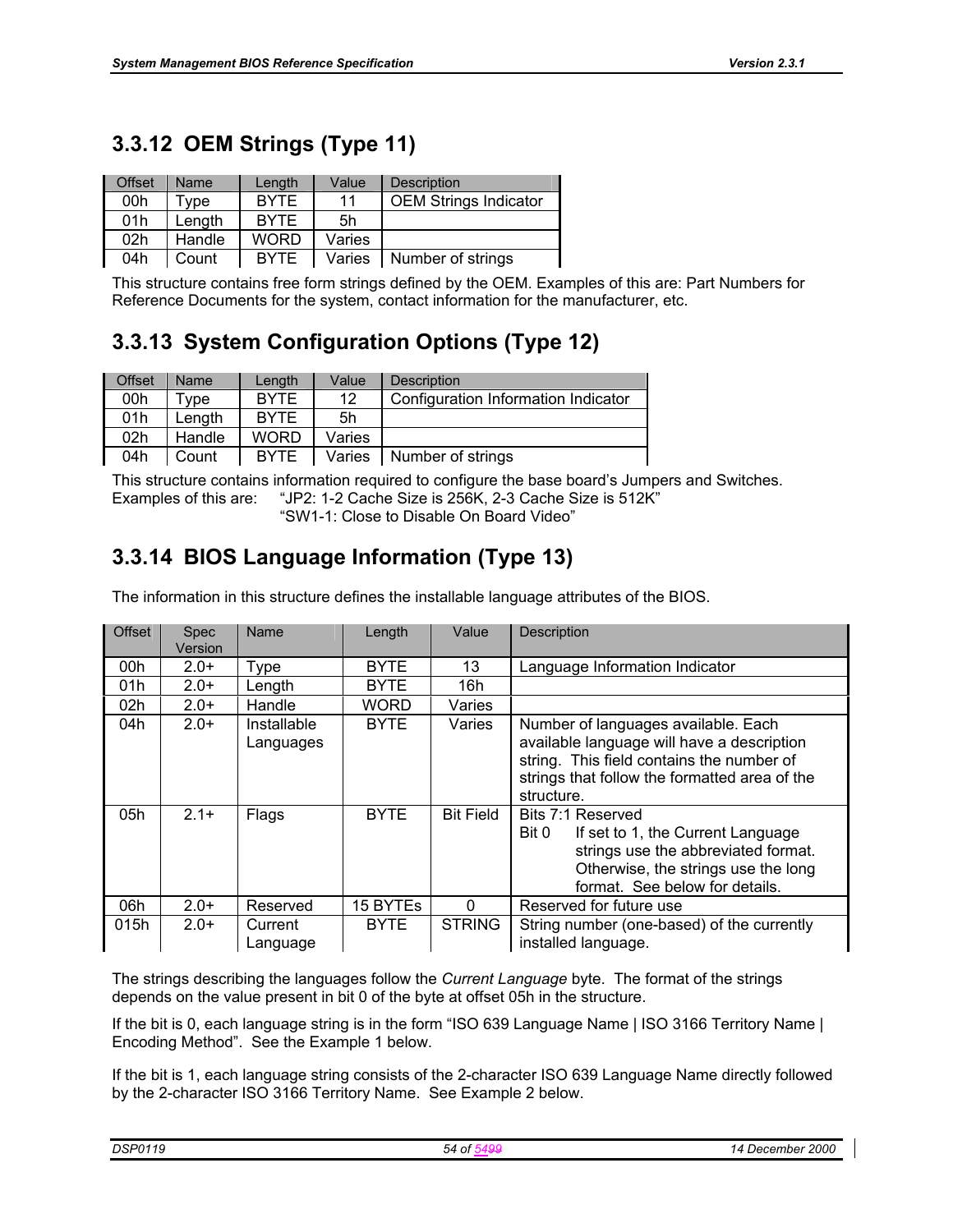*Note*: Refer to the Desktop Management Interface Specification, V1.0, Appendix A (ISO 639) and Appendix B (ISO 3166) for additional information.

#### **Example 1: BIOS Language Information (Long Format)**

| db<br>db<br>dw<br>db<br>db<br>db<br>db<br>db | 13<br>16h<br>-22<br>3<br>$15 \text{ dup } (0)$<br>$'en US iso8859-1',0$ | ; language information<br>; length<br>; handle<br>; three languages available<br>; use long-format for language strings<br>; reserved<br>; current language is French Canadian<br>; language 1 is US English |
|----------------------------------------------|-------------------------------------------------------------------------|--------------------------------------------------------------------------------------------------------------------------------------------------------------------------------------------------------------|
|                                              |                                                                         |                                                                                                                                                                                                              |
| db<br>db<br>db                               | $'fr CA $ iso8859-1', 0<br>'ialJP unicode', 0                           | ; language 2 is French Canadian<br>; language 3 is Japanese<br>; Structure termination                                                                                                                       |

#### **Example 2: BIOS Language Information (Abbreviated Format)**

| db | 13                    | ; language information                        |
|----|-----------------------|-----------------------------------------------|
| db | 16h                   | ; length                                      |
| dw | ??                    | ; handle                                      |
| db | 3                     | ; three languages available                   |
| db | 01h                   | ; use abbreviated format for language strings |
| db | $15 \text{ dup } (0)$ | ; reserved                                    |
| db |                       | ; current language is French Canadian         |
| db | 'enUS',0              | ; language 1 is US English                    |
| db | $\text{TrCA}'$ , 0    | ; language 2 is French Canadian               |
| db | $'\$ iaJ $P'$ ,0      | ; language 3 is Japanese                      |
| db |                       | ; Structure termination                       |

# **3.3.15 Group Associations (Type 14)**

*Important Note*: Since this structure was originally defined with the Length implicitly defining the number of items present, no further fields can be added to this structure without adversely affecting existing software's ability to properly parse the data. Thus, if additional fields are required for this structure type a brand new structure must be defined to add an item count field, carry over the existing fields, and add the new information.

| Offset          | Name                  | Length      | Value         | <b>Description</b>                                                                                                                                                   |
|-----------------|-----------------------|-------------|---------------|----------------------------------------------------------------------------------------------------------------------------------------------------------------------|
| 00h             | $\tau$ <sub>ype</sub> | <b>BYTE</b> | 14            | <b>Group Associations Indicator</b>                                                                                                                                  |
| 01h             | Length                | <b>BYTE</b> | Varies        | Computed by the BIOS as $5 + (3 \text{ bytes for each item in the})$<br>group). The user of this structure determines the number<br>of items as $(Length - 5) / 3$ . |
| 02 <sub>h</sub> | Handle                | <b>WORD</b> | Varies        |                                                                                                                                                                      |
| 04h             | <b>Group Name</b>     | <b>BYTE</b> | <b>STRING</b> | String number of string describing the group                                                                                                                         |
| 05h             | Item Type             | <b>BYTE</b> | Varies        | Item (Structure) Type of this member                                                                                                                                 |
| 06h             | Item Handle           | <b>WORD</b> | Varies        | Handle corresponding to this structure                                                                                                                               |

The Group Associations structure is provided for OEMs who want to specify the arrangement or hierarchy of certain components (including other Group Associations) within the system. For example, you can use the Group Associations structure to indicate that two CPU's share a common external cache system. These structures might look as follows: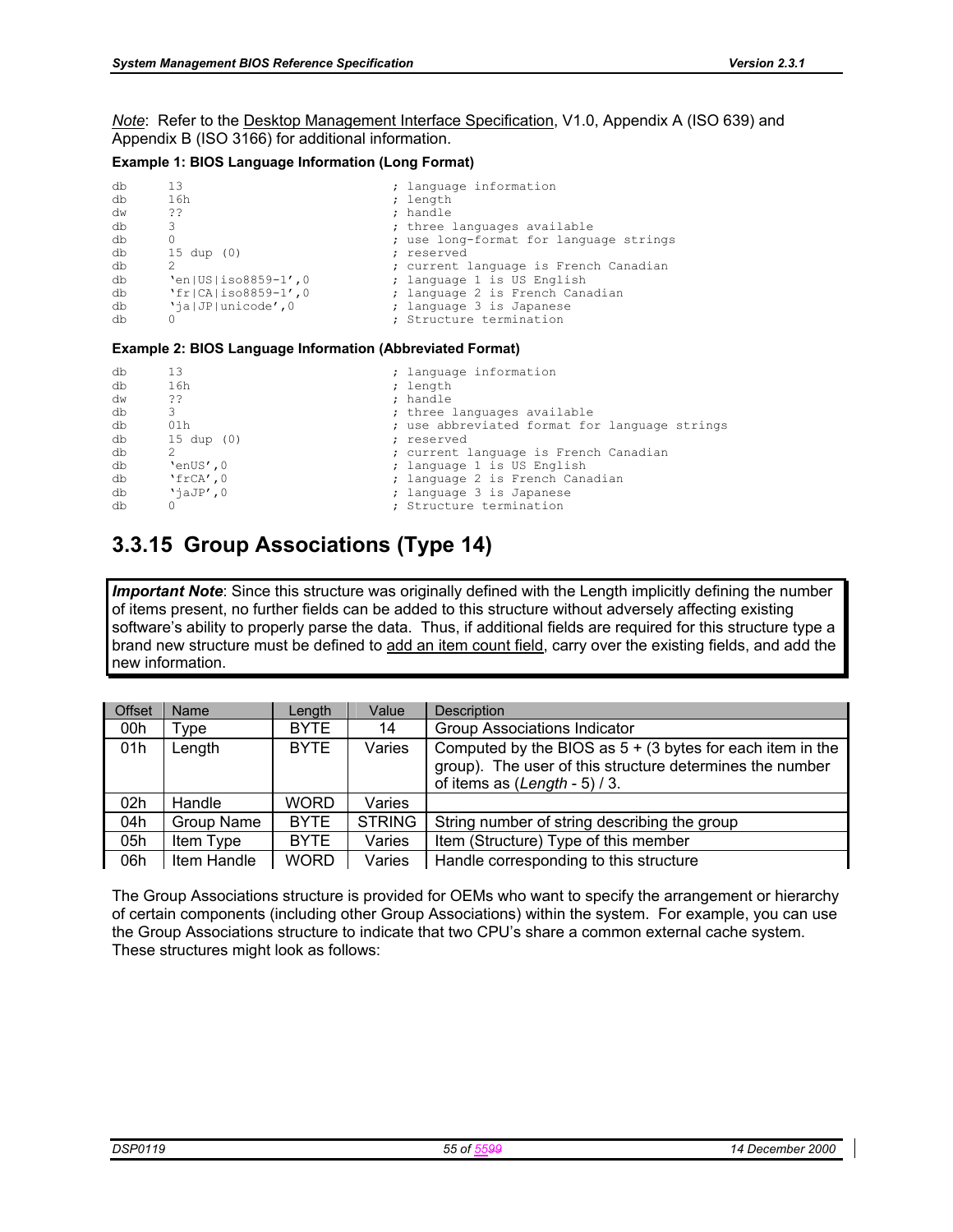#### **First Group Association Structure:**

| db | 14    | ; Group Association structure                                               |
|----|-------|-----------------------------------------------------------------------------|
| db | 11    | ; Length                                                                    |
| dw | 28h   | ; Handle                                                                    |
| db | 01h   | ; String Number (First String)                                              |
| db | 04    | : CPU Structure                                                             |
| dw | 08h   | ; CPU Structure's Handle                                                    |
| db | 07    | : Cache Structure                                                           |
| dw | 09h   | ; Cache Structure's Handle                                                  |
| db |       | 'Primary CPU Module', 0                                                     |
| db | O     |                                                                             |
|    |       |                                                                             |
|    |       |                                                                             |
| db | 14    | <b>Second Group Association Structure:</b><br>; Group Association structure |
| db | 11    | ; Length                                                                    |
| dw | 29h   | ; Handle                                                                    |
| db | 01h — | ; String Number (First String)                                              |
| db | 04    | : CPU Structure                                                             |
| dw | 0 A h | : CPU Structure's Handle                                                    |
| db | 07    | ; Cache Structure                                                           |
| dw | 09h   | ; Cache Structure's Handle                                                  |
| db |       | 'Secondary CPU Module', 0                                                   |

```
db
```
In the examples above, CPU structures 08h and 0Ah are associated with the same cache, 09h. This relationship could also be specified as a single group:

```
db 14 ; Group Association structure<br>db 14 ; Length (5 + 3 * 3); Length (5 + 3 * 3)dw 28h ; Structure handle for Group Association<br>db 1 : String Number (First string)
db 1 ; String Number (First string)<br>db 4 : 1st CPU
db  4 ; 1st CPU<br>dw  08h ; CPU stru
dw 08h ; CPU structure handle<br>db 4 : 2nd CPU
db 4 ; 2nd CPU<br>dw 0Ah ; CPU stru
dw 0Ah ; CPU structure handle<br>db 7 : Shared cache
db 7 ; Shared cache<br>dw 09h ; Cache structu
dw 09h ; Cache structure handle 
         'Dual-Processor CPU Complex', 0dh
```
# **3.3.16 System Event Log (Type 15)**

The presence of this structure within the SMBIOS data returned for a system indicates that the system supports an event log. An event log is a fixed-length area within a non-volatile storage element, starting with a fixed-length (and vendor-specific) header record, followed by one or more variable-length log records. See *3.3.16.4 Event Log Organization* on page 616462 for more information. Refer also to *2.2.5 Function 54h – SMBIOS Control* on page 202122 for interfaces that can be used to control the event-log.

An application can implement event-log change notification by periodically reading the System Event Log structure (via its assigned handle) looking for a change in the *Log Change Token*. This token uniquely identifies the last time the event log was updated. When it sees the token changed, the application can retrieve the entire event log and determine the changes since the last time it read the event log.

| Offset | <b>Spec</b><br>Version | Name   | Length      | Value | <b>Description</b>                                                                                                                                                                                                                                                                              |
|--------|------------------------|--------|-------------|-------|-------------------------------------------------------------------------------------------------------------------------------------------------------------------------------------------------------------------------------------------------------------------------------------------------|
| 00h    | $2.0+$                 | Type   | <b>BYTE</b> | 15    | Event Log Type Indicator                                                                                                                                                                                                                                                                        |
| 01h    | $2.0+$                 | Length | <b>BYTE</b> | Var   | Length of the structure, including the Type<br>and Length fields. The Length is 14h for<br>v2.0 implementations or computed by the<br>BIOS as $17h+(x*y)$ for v2.1 and higher<br>implementations $-$ where x is the value<br>present at offset 15h and y is the value<br>present at offset 16h. |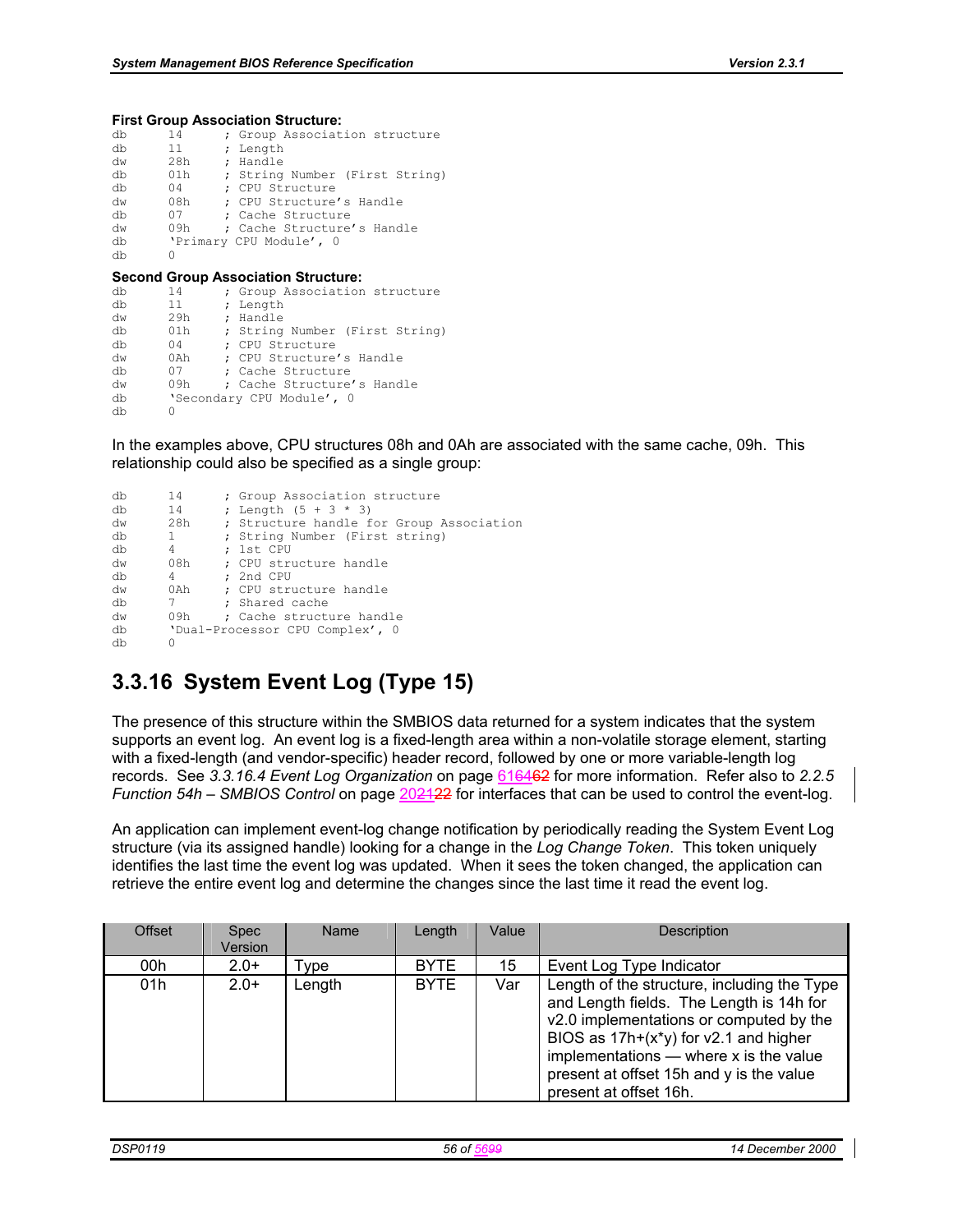| <b>Offset</b> | Spec<br>Version | Name                              | Length      | Value | Description                                                                                                                                                                                                                                                 |
|---------------|-----------------|-----------------------------------|-------------|-------|-------------------------------------------------------------------------------------------------------------------------------------------------------------------------------------------------------------------------------------------------------------|
| 02h           | $2.0+$          | Handle                            | <b>WORD</b> | Var   | The handle, or instance number,<br>associated with the structure.                                                                                                                                                                                           |
| 04h           | $2.0+$          | Log Area<br>Length                | <b>WORD</b> | Var   | The length, in bytes, of the overall event<br>log area, from the first byte of header to<br>the last byte of data.                                                                                                                                          |
| 06h           | $2.0+$          | Log Header<br><b>Start Offset</b> | <b>WORD</b> | Var   | Defines the starting offset (or index) within<br>the nonvolatile storage of the event-log's<br>header, from the Access Method Address.<br>For single-byte indexed I/O accesses, the<br>most-significant byte of the start offset is<br>set to 00h.          |
| 08h           | $2.0+$          | Log Data<br><b>Start Offset</b>   | <b>WORD</b> | Var   | Defines the starting offset (or index) within<br>the nonvolatile storage of the event-log's<br>first data byte, from the Access Method<br>Address. For single-byte indexed I/O<br>accesses, the most-significant byte of the<br>start offset is set to 00h. |
|               |                 |                                   |             |       | <b>Note:</b> The data directly follows any<br>header information. Therefore, the<br>header length can be determined by<br>subtracting the Header Start Offset from<br>the Data Start Offset.                                                                |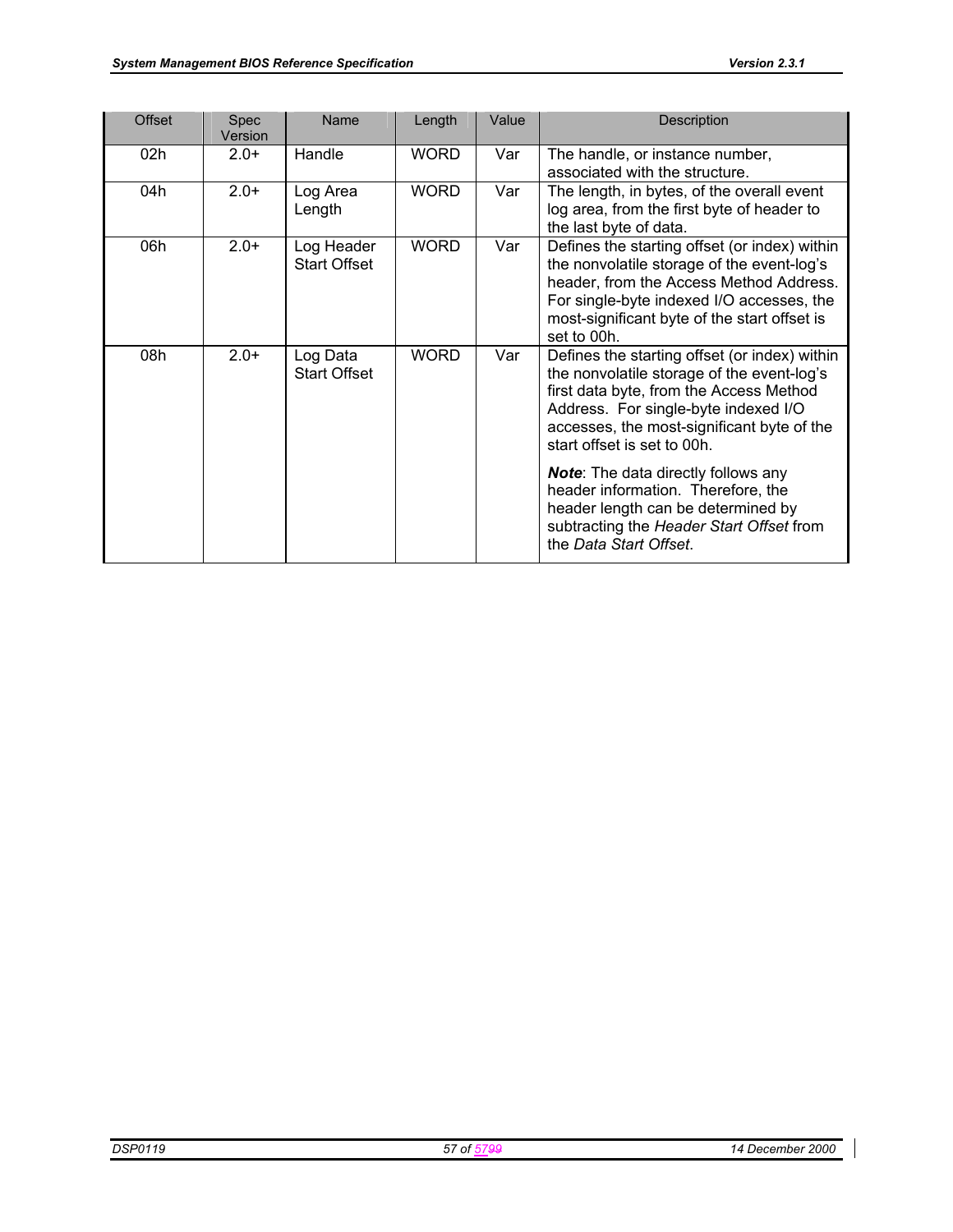| Offset | Spec              | Name                             | Length       | Value | Description                                                                                                                                                                                                                                                                                                                                                                                                                                                                                                                                                                                                                                                                                                                                                   |
|--------|-------------------|----------------------------------|--------------|-------|---------------------------------------------------------------------------------------------------------------------------------------------------------------------------------------------------------------------------------------------------------------------------------------------------------------------------------------------------------------------------------------------------------------------------------------------------------------------------------------------------------------------------------------------------------------------------------------------------------------------------------------------------------------------------------------------------------------------------------------------------------------|
| 0Ah    | Version<br>$2.0+$ | Access<br>Method                 | <b>BYTE</b>  | Var   | Defines the Location and Method used by<br>higher-level software to access the log<br>area, one of:<br>00h<br>Indexed I/O: 1 8-bit index port, 1<br>8-bit data port. The Access<br>Method Address field contains the<br>16-bit I/O addresses for the index<br>and data ports. See 3.3.16.2.1<br>for usage details.<br>01h<br>Indexed I/O: 2 8-bit index ports, 1<br>8-bit data port. The Access<br>Method Address field contains the<br>16-bit I/O address for the index<br>and data ports. See 3.3.16.2.2 for<br>usage details.                                                                                                                                                                                                                              |
| 0Bh    | $2.0+$            | Log Status $3$                   | <b>BYTE</b>  | Var   | 02h<br>Indexed I/O: 1 16-bit index port, 1<br>8-bit data port. The Access<br>Method Address field contains the<br>16-bit I/O address for the index<br>and data ports. See 3.3.16.2.3 for<br>usage details.<br>03h<br>Memory-mapped physical 32-bit<br>address. The Access Method<br>Address field contains the 4-byte<br>(Intel DWORD format) starting<br>physical address.<br>04h<br>Available via General-Purpose<br>NonVolatile Data functions, see<br>2.2.6 on page 222324 for more<br>information.<br>The Access Method Address field<br>contains the 2-byte (Intel WORD<br>format) GPNV handle.<br>05h-7Fh Available for future assignment<br>via this specification<br>80h-FFh BIOS Vendor/OEM-specific<br>This bit-field describes the current status |
|        |                   |                                  |              |       | of the system event-log:<br>Bits 7:2 Reserved, set to 0's<br>Log area full, if 1<br>Bit 1<br>Bit 0<br>Log area valid, if 1                                                                                                                                                                                                                                                                                                                                                                                                                                                                                                                                                                                                                                    |
| 0Ch    | $2.0+$            | Log Change <sup>3</sup><br>Token | <b>DWORD</b> | Var   | Unique token that is reassigned every<br>time the event log changes. Can be used<br>to determine if additional events have<br>occurred since the last time the log was<br>read.                                                                                                                                                                                                                                                                                                                                                                                                                                                                                                                                                                               |

l

<sup>3</sup> The *Log Status* and *Log Change Token* fields might not be up-to-date (dynamic) when the structure is accessed using the table interface.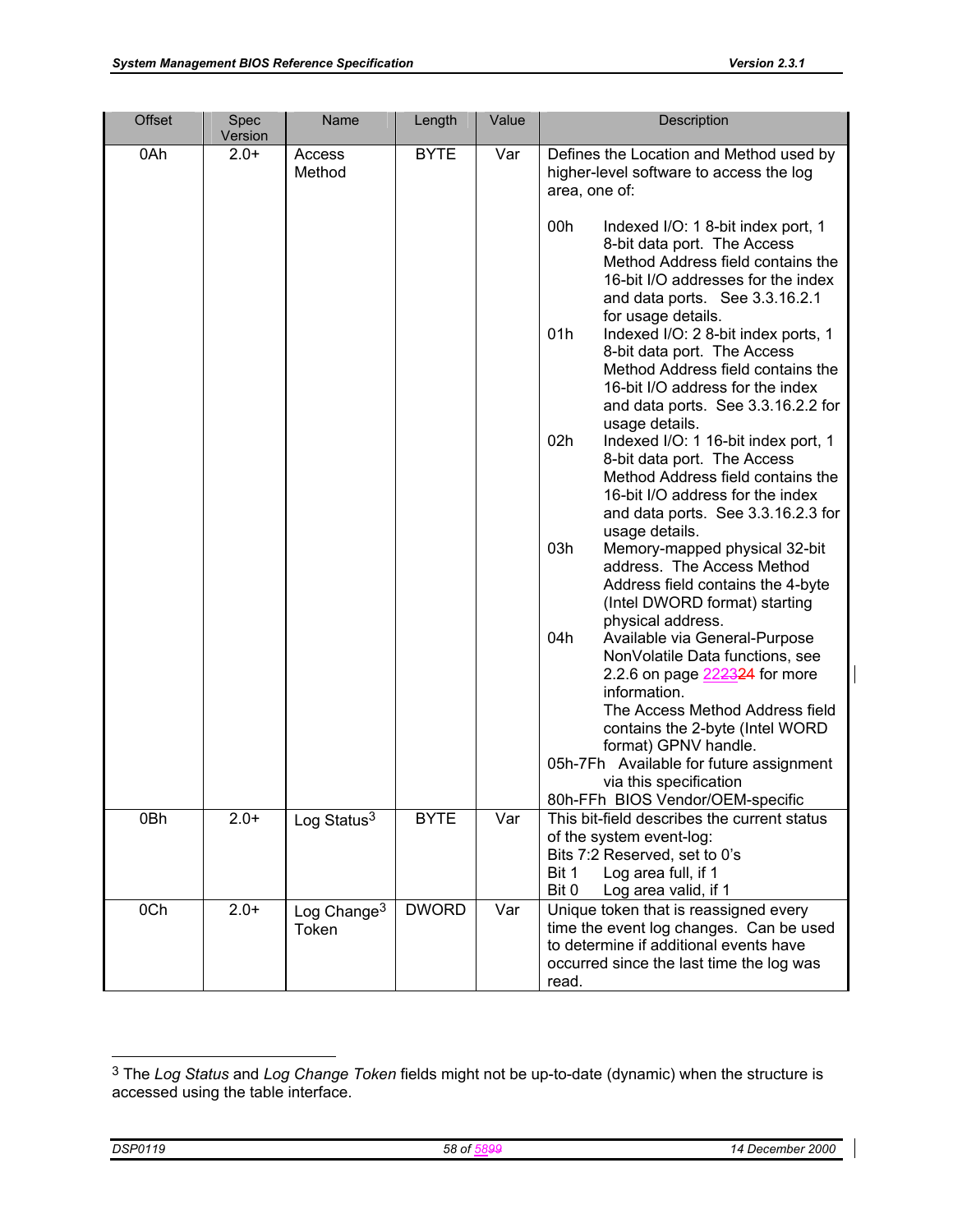| <b>Offset</b>                    | Spec<br>Version | Name                                                                   | Length       | Value          | <b>Description</b>                                                                                                                                                                                                                                                                                                                                                  |
|----------------------------------|-----------------|------------------------------------------------------------------------|--------------|----------------|---------------------------------------------------------------------------------------------------------------------------------------------------------------------------------------------------------------------------------------------------------------------------------------------------------------------------------------------------------------------|
| 10h                              | $2.0+$          | Access<br>Method<br>Address                                            | <b>DWORD</b> | Var            | The address associated with the access<br>method; the data present depends on the<br>Access Method field value. The area's<br>format can be described by the following<br>1-byte-packed 'C' union:<br>union<br>$\left\{ \right.$<br>struct<br>IndexAddr;<br>short<br>short<br>DataAddr;<br>IO;<br>long PhysicalAddr32;<br>short GPNVHandle;<br>AccessMethodAddress; |
| 14h                              | $2.1+$          | Log Header<br>Format                                                   | <b>BYTE</b>  | <b>ENUM</b>    | Identifies the format of the log header<br>area, see 3.3.16.5 for details.                                                                                                                                                                                                                                                                                          |
| 15h                              | $2.1+$          | Number of<br>Supported<br>Log Type<br>Descriptors<br>(x)               | <b>BYTE</b>  | Varies         | Number of supported event log type<br>descriptors that follow. If the value is 0,<br>the list that starts at offset 17h is not<br>present.                                                                                                                                                                                                                          |
| 16h                              | $2.1 +$         | Length of<br>each Log<br><b>Type</b><br>Descriptor<br>(y)              | <b>BYTE</b>  | $\overline{2}$ | Identifies the number of bytes associated<br>with each type entry in the list below. The<br>value is currently "hard-coded" as 2, since<br>each entry consists of two bytes. This<br>field's presence allows future additions to<br>the type list. Software that interprets the<br>following list should not assume a list<br>entry's length.                       |
| 17h to<br>$17h+(x^{*}y)$ )-<br>1 | $2.1 +$         | List of<br>Supported<br>Event Log<br><b>Type</b><br><b>Descriptors</b> | Varies       | Var            | Contains a list of Event Log Type<br>Descriptors (see 3.3.16.1), so long as the<br>value specified in offset 15h is non-zero.                                                                                                                                                                                                                                       |

## **3.3.16.1 Supported Event Log Type Descriptors**

Each entry consists of a 1-byte type field and a 1-byte data-format descriptor, as defined by the following table. The presence of an entry identifies that the Log Type is supported by the system and the format of any variable data that accompanies the first bytes of the log's variable data — a specific log record might have more variable data than specified by its Variable Data Format Type.

| <b>Offset</b> | <b>Name</b>               | Length      | <b>Value</b> | <b>Description</b>                        |
|---------------|---------------------------|-------------|--------------|-------------------------------------------|
| 00h           | Log Type                  | <b>BYTE</b> | ENUM         | See 3.3.16.6.1 on page 636664 for<br>list |
| 01h           | Variable Data Format Type | <b>BYTE</b> | ENUM         | See 3.3.16.6.2 on page 646765 for<br>list |

# **3.3.16.2 Indexed I/O Access Method**

This section contains examples (in x86 assembly language) which detail the code required to access the "indexed I/O" event-log information.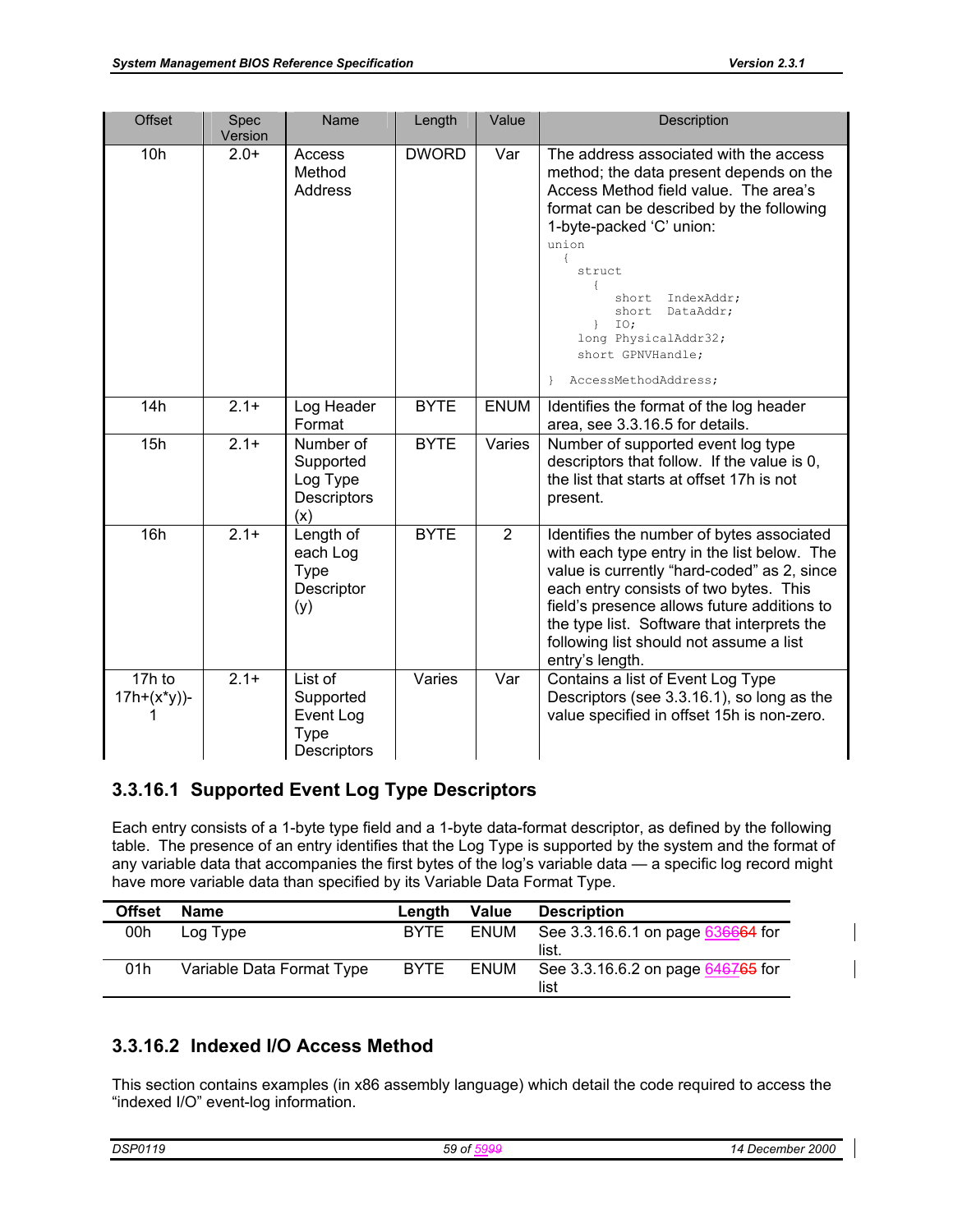### *3.3.16.2.1 1 8-bit Index, 1 8-bit Data (00h)*

To access the event-log, the caller selects 1 of 256 unique data bytes by

- 1) Writing the byte data-selection value (index) to the *IndexAddr* I/O address
- 2) Reading or writing the byte data value to (or from) the *DataAddr* I/O address

```
mov dx, IndexAddr ;Value from event-log structure 
mov al, WhichLoc ;Identify offset to be accessed 
out dx, al 
mov dx, DataAddr ;Value from event-log structure
in al, dx ; Read current value
```
### *3.3.16.2.2 2 8-bit Index, 1 8-bit Data (01h)*

To access the event-log, the caller selects 1 of 65536 unique data bytes by

- 1) Writing the least-significant byte data-selection value (index) to the *IndexAddr* I/O address
- 2) Writing the most-significant byte data-selection value (index) to the (*IndexAddr+1*) I/O address
- 3) Reading or writing the byte data value to (or from) the *DataAddr* I/O address

```
mov dx, IndexAddr ;Value from event-log structure 
mov ax, WhichLoc ;Identify offset to be accessed 
out dx, al ;Select LSB offset 
inc
xchg ah, al<br>out dx, al
out dx, al ; Select MSB offset
mov dx, DataAddr ;Value from event-log structure<br>in al, dx ;Read current value
in al, dx ;Read current value
```
### *3.3.16.2.3 1 16-bit Index, 1 8-bit Data (02h)*

To access the event-log, the caller selects 1 of 65536 unique data bytes by

- 1) Writing the word data-selection value (index) to the *IndexAddr* I/O address
- 2) Reading or writing the byte data value to (or from) the *DataAddr* I/O address

```
mov dx, IndexAddr;Value from event-log structure<br>mov ax, WhichLoc ;Identify offset to be a
mov ax, WhichLoc ;Identify offset to be accessed
out dx, ax 
mov dx, DataAddr ;Value from event-log structure
in al, dx ;Read current value
```
### **3.3.16.3 Access Method Address — DWORD Layout**

| Access Type           | BYTE 3   | BYTE <sub>2</sub> | BYTE 1     | BYTE 0     |
|-----------------------|----------|-------------------|------------|------------|
| $00:02$ — Indexed I/O | Data MSB | Data LSB          | Index MSB  | Index LSB  |
| 03- Absolute Address  | Byte 3   | Byte 2            | Byte 1     | Byte 0     |
| 04 - Use GPNV         |          |                   | Handle MSB | Handle LSB |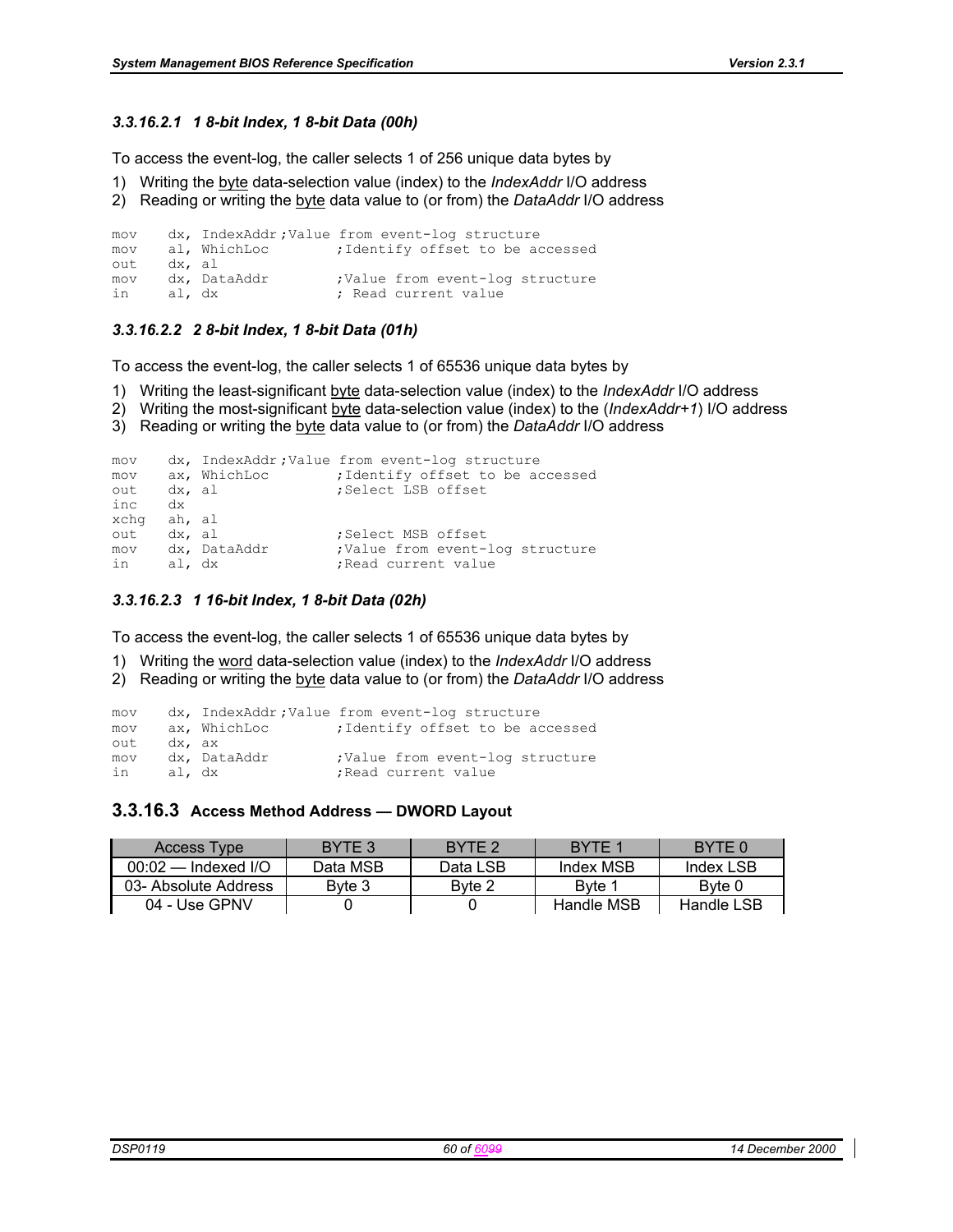## **3.3.16.4 Event Log Organization**

The event log is organized as an optional (and implementation-specific) fixed-length header, followed by one or more variable-length event records, as illustrated below. From one implementation to the next, the format of the log header and the size of the overall log area might change; all other required fields of the event log area will be consistent across all systems.

| Log Header (Optional) |        |      |       |      |      |        |        |                   |
|-----------------------|--------|------|-------|------|------|--------|--------|-------------------|
| Type                  | Length | Year | Month | Dav  | Hour | Minute | Second | Log Variable Data |
| Read                  | Regd   | Read | Read  | Read | Read | Read   | Read   | Optional          |

### **3.3.16.5 Log Header Format**

The following table contains the byte enumeration values (available for SMBIOS v2.1 and later) that identify the standard formats of the event log headers.

| <b>Byte Value</b> | <b>Meaning</b>                                         | See        |
|-------------------|--------------------------------------------------------|------------|
| 00h               | No header, e.g. the header is 0 bytes in length.       |            |
| 01h               | Type 1 log header                                      | 3.3.16.5.1 |
| 02h-7Fh           | Available for future assignment via this specification |            |
| 80h-FFh           | BIOS Vendor or OEM-specific format                     |            |

## *3.3.16.5.1 Log Header Type 1 Format*

The type 1 event log header consists of the following fields:

| <b>Offset</b> | Name                                          | Length            | Value  | Description                                                                                                                                                                                                                         |
|---------------|-----------------------------------------------|-------------------|--------|-------------------------------------------------------------------------------------------------------------------------------------------------------------------------------------------------------------------------------------|
| 00h           | <b>OEM Reserved</b>                           | 5<br><b>BYTES</b> | Varies | Reserved area for OEM customization, not<br>assignable by this specification.                                                                                                                                                       |
| 05h           | <b>Multiple Event Time</b><br>Window          | <b>BYTE</b>       | Varies | The number of minutes which must pass<br>between duplicate log entries which utilize a<br>multiple-event counter, specified in BCD. The<br>value ranges from 00h to 99h to represent 0 to<br>99 minutes.                            |
|               |                                               |                   |        | See 3.3.16.6.3 Multiple-Event Counter on page<br>646765 for usage details.                                                                                                                                                          |
| 06h           | <b>Multiple Event Count</b><br>Increment      | <b>BYTE</b>       | Varies | The number of occurrences of a duplicate event<br>that must pass before the multiple-event counter<br>associated with the log entry is updated,<br>specified as a numeric value in the range 1 to<br>255 (the value 0 is reserved). |
|               |                                               |                   |        | See 3.3.16.6.3 Multiple-Event Counter on page<br>646765 for usage details.                                                                                                                                                          |
| 07h           | Pre-boot Event Log<br>Reset — CMOS<br>Address | <b>BYTE</b>       | Varies | Identifies the CMOS RAM address (in the range<br>10h - FFh) associated with the Pre-boot Event<br>Log Reset; the value is 00h if the feature is not<br>supported. See below for usage details.                                      |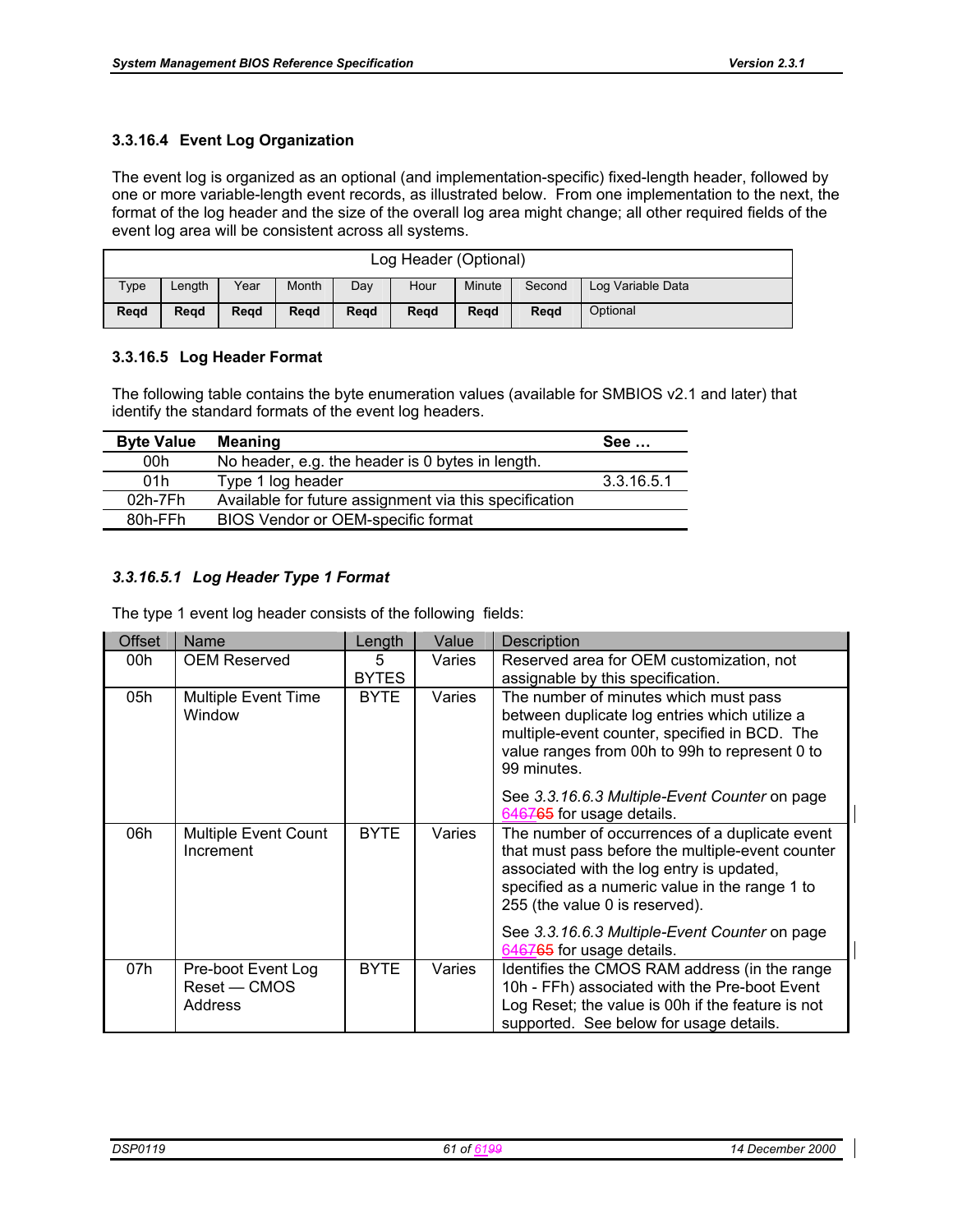| <b>Offset</b>  | Name                                            | Length            | Value   | Description                                                                                                                                                                                                                                                 |
|----------------|-------------------------------------------------|-------------------|---------|-------------------------------------------------------------------------------------------------------------------------------------------------------------------------------------------------------------------------------------------------------------|
| 08h            | Pre-boot Event Log<br>Reset - CMOS Bit<br>Index | <b>BYTE</b>       | Varies  | Identifies the bit within the above CMOS RAM<br>location that is set to indicate that the log should<br>be cleared. The value is specified in the range 0<br>to 7, where 0 specifies the LSB and 7 specified<br>the MSB. See below for usage details.       |
| 09h            | CMOS Checksum —<br><b>Starting Offset</b>       | <b>BYTE</b>       | Varies  | Identifies the CMOS RAM address associated<br>with the start of the area that is to be<br>checksummed, if the value is non-0. If the value<br>is 0, the CMOS Address field lies outside of a<br>checksummed region in CMOS. See below for<br>usage details. |
| 0Ah            | CMOS Checksum -<br><b>Byte Count</b>            | <b>BYTE</b>       | Varies  | Identifies the number of consecutive CMOS<br>RAM addresses, starting at the Starting Offset,<br>that participate in the CMOS Checksum region<br>associated with the pre-boot event log reset.<br>See below for usage details.                               |
| 0Bh            | CMOS Checksum -<br>Checksum Offset              | <b>BYTE</b>       | Varies  | Identifies the CMOS RAM address associated<br>with the start of two consecutive bytes into which<br>the calculated checksum value is stored. See<br>below for usage details.                                                                                |
| $0Ch$ -<br>0Eh | Reserved                                        | 3<br><b>BYTEs</b> | 000000h | Available for future assignment via this<br>specification.                                                                                                                                                                                                  |
| 0Fh            | <b>Header Revision</b>                          | <b>BYTE</b>       | 01h     | Identifies the version of Type 1 header<br>implemented.                                                                                                                                                                                                     |

The Type 1 Log Header also provides pre-boot event log reset support. Application software can set a system-specific location of CMOS RAM memory (accessible via I/O ports 70h and 71h) to cause the event log to be cleared by the BIOS on the next reboot of the system.

To perform the field setting, application software follows these steps, so long as the *Pre-boot Event Log Reset — CMOS Address* field of the header is non-zero:

- Read the address specified from CMOS RAM set the bit specified by the *CMOS Bit Index* field to 1. Rewrite the CMOS RAM address with the updated data.
- If the *CMOS Checksum Starting Offset* field is non-zero, recalculate the CMOS RAM checksum value for the range starting at the *Starting Offset* field for *Byte Count* bytes into a 2-byte value. Subtract that value from 0 to create the checksum value for the range and store that 2-byte value into the CMOS RAM; the least-significant byte of the value is stored at the CMOS RAM *Checksum Offset* and the most-significant byte of the value is stored at (*Checksum Offset*)+1.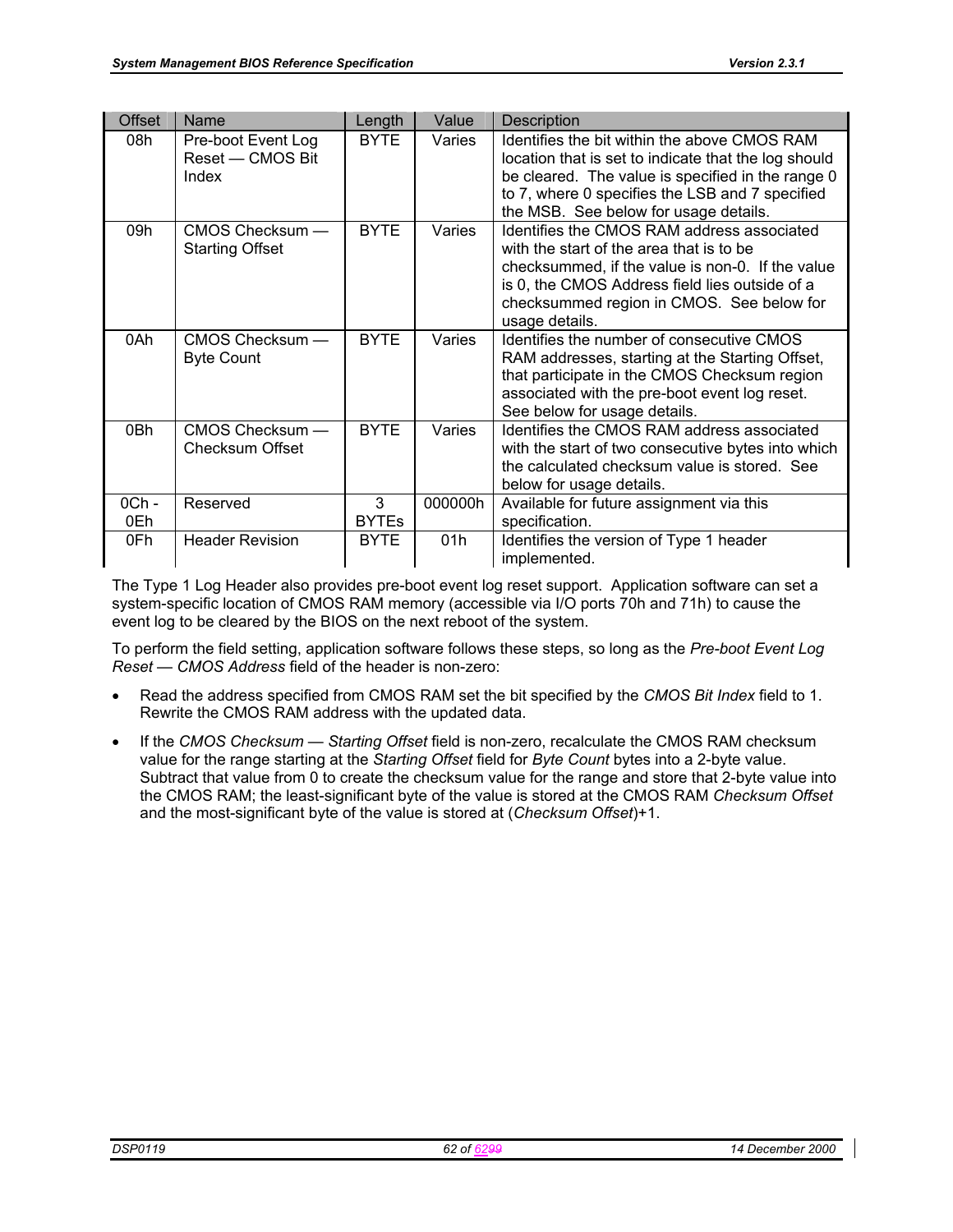### **3.3.16.6 Log Record Format**

Each log record consists of a *required* fixed-length record header, followed by (optional) additional data which is defined by the event type. The fixed-length log record header is present as the first 8-bytes of each log record, regardless of event type, and consists of:

| <b>Offset</b> | Name                 | Format      | <b>Description</b>                                                                                                                                                                                                                                                                                                                                    |
|---------------|----------------------|-------------|-------------------------------------------------------------------------------------------------------------------------------------------------------------------------------------------------------------------------------------------------------------------------------------------------------------------------------------------------------|
| 00h           | Event Type           | <b>BYTE</b> | Specifies the "Type" of event noted in an event-log entry as<br>defined in 3.3.16.6.1                                                                                                                                                                                                                                                                 |
| 01h           | Length               | <b>BYTE</b> | Specifies the byte length of the event record, including the<br>record's Type and Length fields. The most-significant bit of the<br>field specifies whether (0) or not (1) the record has been read.<br>The implication of the record having been read is that the<br>information in the log record has been processed by a higher<br>software layer. |
| 02h-07h       | Date/Time Fields     | <b>BYTE</b> | These fields contain the BCD representation of the date and<br>time (as read from CMOS) of the occurrence of the event. The<br>information is present in year, month, day, hour, minute, and<br>second order.                                                                                                                                         |
|               |                      |             | <b>Note:</b> The century portion of the two-digit year is implied as '19'<br>for year values in the range 80h to 99h and '20' for year values<br>in the range 00h to 79h.                                                                                                                                                                             |
| $08h+$        | Log Variable<br>Data | Var         | This field contains the (optional) event-specific additional status<br>information.                                                                                                                                                                                                                                                                   |

### *3.3.16.6.1 Event Log Types*

| Value           | <b>Description</b>                                                                                        |
|-----------------|-----------------------------------------------------------------------------------------------------------|
| 00h             | Reserved.                                                                                                 |
| 01h             | Single-bit ECC memory error                                                                               |
| 02 <sub>h</sub> | Multi-bit ECC memory error                                                                                |
| 03h             | Parity memory error                                                                                       |
| 04h             | Bus time-out                                                                                              |
| 05h             | I/O Channel Check                                                                                         |
| 06h             | Software NMI                                                                                              |
| 07h             | POST Memory Resize                                                                                        |
| 08h             | POST Error                                                                                                |
| 09h             | <b>PCI Parity Error</b>                                                                                   |
| 0Ah             | PCI System Error                                                                                          |
| 0 <sub>Bh</sub> | <b>CPU Failure</b>                                                                                        |
| 0Ch             | EISA FailSafe Timer time-out                                                                              |
| 0Dh             | Correctable memory log disabled                                                                           |
| 0Eh             | Logging disabled for a specific Event Type – too many errors of the same type received in a short         |
|                 | amount of time.                                                                                           |
| 0Fh             | Reserved                                                                                                  |
| 10 <sub>h</sub> | System Limit Exceeded (e.g. voltage or temperature threshold exceeded).                                   |
| 11h             | Asynchronous hardware timer expired and issued a system reset.                                            |
| 12 <sub>h</sub> | System configuration information                                                                          |
| 13h             | Hard-disk information                                                                                     |
| 14h             | System reconfigured                                                                                       |
| 15h             | Uncorrectable CPU-complex error                                                                           |
| 16h             | Log Area Reset/Cleared                                                                                    |
| 17h             | System boot. If implemented, this log entry is guaranteed to be the first one written on any system boot. |
| 18h-7Fh         | Unused, available for assignment by this specification.                                                   |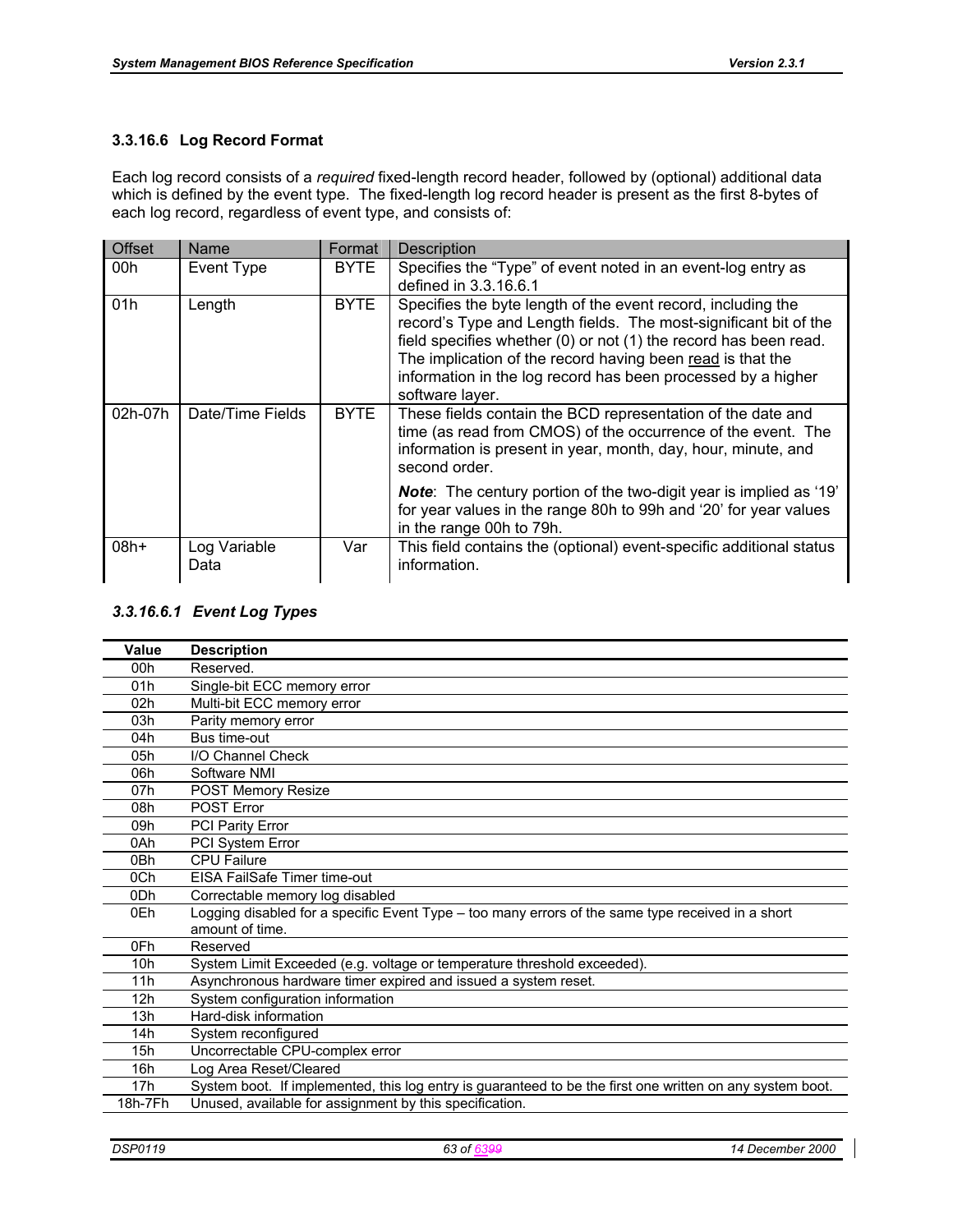| Value   | <b>Description</b>                                                                                       |
|---------|----------------------------------------------------------------------------------------------------------|
| 80h-FEh | Available for system- and OEM-specific assignments.                                                      |
| FFh.    | End-of-log. When an application searches through the event-log records, the end of the log is identified |
|         | when a log record with this type is found.                                                               |

## *3.3.16.6.2 Event Log Variable Data Format Types*

The Variable Data Format Type, specified in the Event Log structure's Supported Event Type fields, identifies the standard-format that application software can apply to the first *n* bytes of the associated Log Type's variable data. Additional, OEM-specific, data might follow in the log's variable data field.

| Value       | <b>Name</b>                                    | <b>Description</b>                                                                                                                                                                                                                                                                        |
|-------------|------------------------------------------------|-------------------------------------------------------------------------------------------------------------------------------------------------------------------------------------------------------------------------------------------------------------------------------------------|
| 00h         | None                                           | No standard format data is available; the first byte of the variable data (if<br>present) contains OEM-specific unformatted information.                                                                                                                                                  |
| 01h         | Handle                                         | The first WORD of the variable data contains the handle of the SMBIOS<br>structure associated with the hardware element that failed.                                                                                                                                                      |
| 02h         | Multiple-Event                                 | The first DWORD of the variable data contains a multiple-event counter<br>(see 3.3.16.6.3 for details).                                                                                                                                                                                   |
| 03h         | Multiple-Event<br>Handle                       | The first WORD of the variable data contains the handle of the SMBIOS<br>structure associated with the hardware element that failed; it is followed by<br>a DWORD containing a multiple-event counter (see 3.3.16.6.3 for details).                                                       |
| 04h         | <b>POST Results</b><br><b>Bitmap</b>           | The first 2 DWORDs of the variable data contain the POST Results Bitmap,<br>as described in 3.3.16.6.3.1 on page 656866.                                                                                                                                                                  |
| 05h         | System<br>Management<br>Type                   | The first DWORD of the variable data contains a value that identifies a<br>system-management condition. See 3.3.16.6.3.2on page 656966 for the<br>enumerated values.                                                                                                                      |
| 06h         | Multiple-Event<br>System<br>Management<br>Type | The first DWORD of the variable data contains a value that identifies a<br>system-management condition (see 3.3.16.6.3.2 on page 656966 for the<br>enumerated values). This DWORD is directly followed by a DWORD that<br>contains a multiple-event counter (see 3.3.16.6.3 for details). |
| 07h-<br>7Fh | Unused                                         | Unused, available for assignment by this specification.                                                                                                                                                                                                                                   |
| 80h-<br>FFh | OEM assigned                                   | Available for system- and OEM-specific assignments.                                                                                                                                                                                                                                       |

## *3.3.16.6.3 Multiple-Event Counter*

Some system events can be persistent; once they occur, it is possible to quickly fill the log with redundant multiple logs. The Multiple Event Count Increment (*MECI*) and Multiple Event Time Window (*METW*) values can be used to reduce the occurrence of these multiple logs while providing multiple event counts.

*Note*: These values are normally specified within the event log header, see *3.3.16.5.1 Log Header Type 1 Format* on page 616462 for an example; if the values aren't specified in the header, the application software can assume that the *MECI* value is 1 and the *METW* value is 60 (minutes).

The multiple-event counter is a DWORD (32-bit) value that tracks the number of logs of the same type that have occurred within *METW* minutes. The counter value is initialized (in the log entry) to FFFFFFFFh, implying that only a single event of that type has been detected, and the internal BIOS counter4 specific to that log type is reset to 0. When the BIOS receives the next event of that type, it increments its internal counter and checks to see what recording of the error is to be performed:

l

<sup>&</sup>lt;sup>4</sup> All BIOS counters which support the Multiple-Event Counters are reset to zero each time the system boots.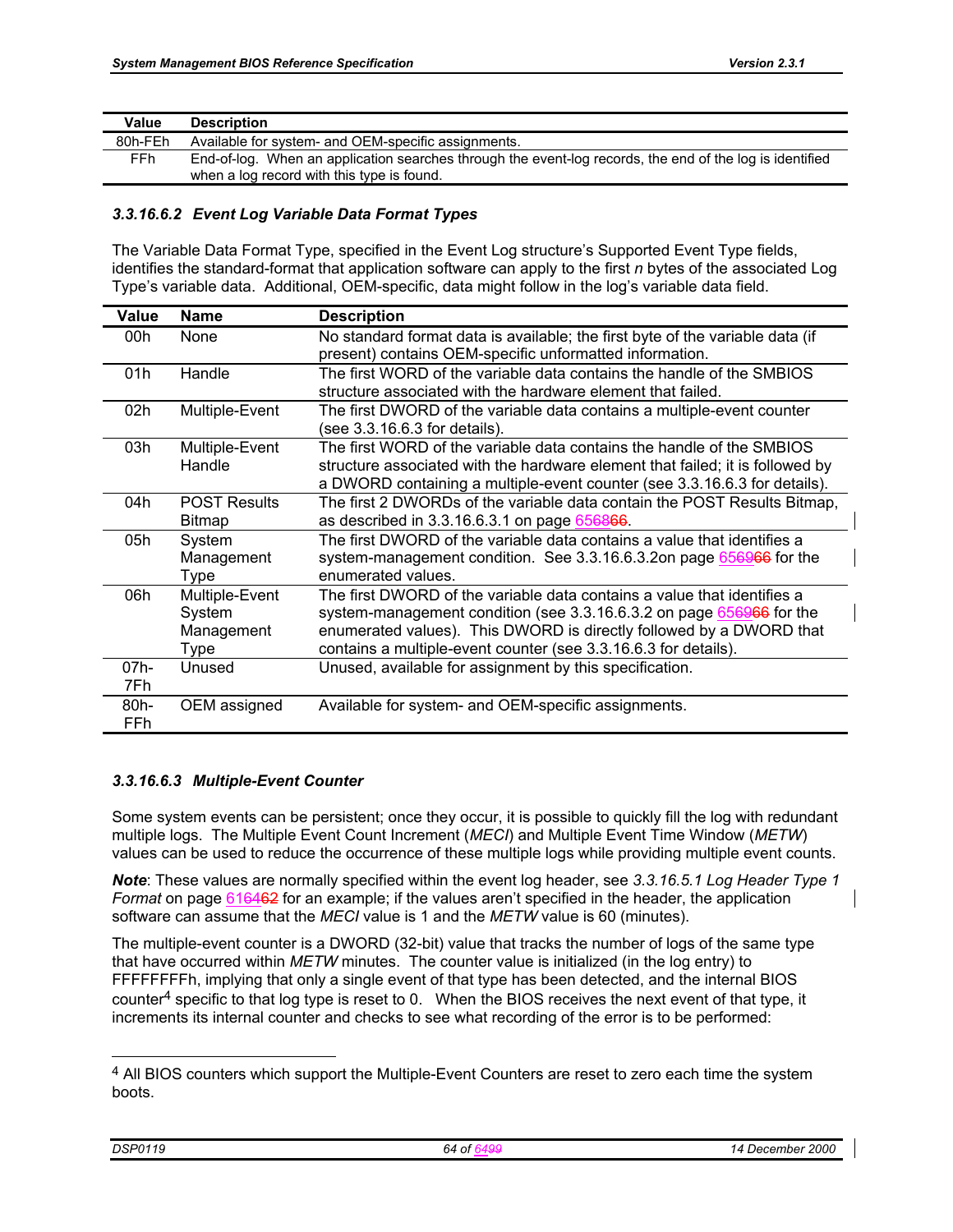- 1. *A new log entry is written* … and the internal BIOS counter reset to 0, if the date/time of the original log entry is outside of *METW* minutes.
- 2. *No recording* … (other than the internal counter increment) if the log's current multiple-event counter is 00000000h or if the internal BIOS counter is less than *MECI*.
- 3. *The next non-zero bit of the multiple-event counter is set to 0* … otherwise.

### **3.3.16.6.3.1 POST Results Bitmap**

This variable data type, when present, is expected to be associated with the POST Error (08h) event log type and identifies that one or more error types have occurred. The bitmap consists of two DWORD values, described in the table below. Any bit within the DWORD pair that is specified as Reserved is set to 0 within the log data and is available for assignment via this specification. A set bit ('1'b) at a DWORD bit position implies that the error associated with that position has occurred.

| <b>Bit</b>      | <b>First DWORD</b>                       | <b>Second DWORD</b>                        |
|-----------------|------------------------------------------|--------------------------------------------|
| <b>Position</b> |                                          |                                            |
| 0               | Channel 2 Timer error                    | Normally 0; available for OEM assignment   |
| 1               | Master PIC (8259 #1) error               | Normally 0; available for OEM assignment   |
| $\overline{2}$  | Slave PIC (8259 #2) error                | Normally 0; available for OEM assignment   |
| 3               | <b>CMOS Battery Failure</b>              | Normally 0; available for OEM assignment   |
| 4               | CMOS System Options Not Set              | Normally 0; available for OEM assignment   |
| 5               | <b>CMOS Checksum Error</b>               | Normally 0; available for OEM assignment   |
| $\overline{6}$  | <b>CMOS Configuration Error</b>          | Normally 0; available for OEM assignment   |
| 7               | Mouse and Keyboard Swapped               | PCI Memory Conflict                        |
| 8               | Keyboard Locked                          | PCI I/O Conflict                           |
| $\overline{9}$  | Keyboard Not Functional                  | PCI IRQ Conflict                           |
| 10              | Keyboard Controller Not Functional       | <b>PNP Memory Conflict</b>                 |
| 11              | <b>CMOS Memory Size Different</b>        | PNP 32 bit Memory Conflict                 |
| 12              | Memory Decreased in Size                 | PNP I/O Conflict                           |
| 13              | Cache Memory Error                       | PNP IRQ Conflict                           |
| 14              | Floppy Drive 0 Error                     | <b>PNP DMA Conflict</b>                    |
| 15              | Floppy Drive 1 Error                     | <b>Bad PNP Serial ID Checksum</b>          |
| 16              | <b>Floppy Controller Failure</b>         | Bad PNP Resource Data Checksum             |
| 17              | Number of ATA Drives Reduced Error       | <b>Static Resource Conflict</b>            |
| 18              | <b>CMOS Time Not Set</b>                 | NVRAM Checksum Error, NVRAM Cleared        |
| 19              | DDC Monitor Configuration Change         | System Board Device Resource Conflict      |
| 20              | Reserved, set to 0                       | Primary Output Device Not Found            |
| 21              | Reserved, set to 0                       | Primary Input Device Not Found             |
| 22              | Reserved, set to 0                       | Primary Boot Device Not Found              |
| 23              | Reserved, set to 0                       | NVRAM Cleared By Jumper                    |
| 24              | Second DWORD has valid data              | NVRAM Data Invalid, NVRAM Cleared          |
| 25              | Reserved, set to 0                       | <b>FDC Resource Conflict</b>               |
| 26              | Reserved, set to 0                       | Primary ATA Controller Resource Conflict   |
| 27              | Reserved, set to 0                       | Secondary ATA Controller Resource Conflict |
| 28              | Normally 0; available for OEM assignment | <b>Parallel Port Resource Conflict</b>     |
| 29              | Normally 0; available for OEM assignment | Serial Port 1 Resource Conflict            |
| 30              | Normally 0; available for OEM assignment | Serial Port 2 Resource Conflict            |
| $\overline{31}$ | Normally 0; available for OEM assignment | Audio Resource Conflict                    |

### **3.3.16.6.3.2 System Management Types**

The following table defines the system management types present in event log record's variable data. In general, each type is associated with a management event that occurred within the system.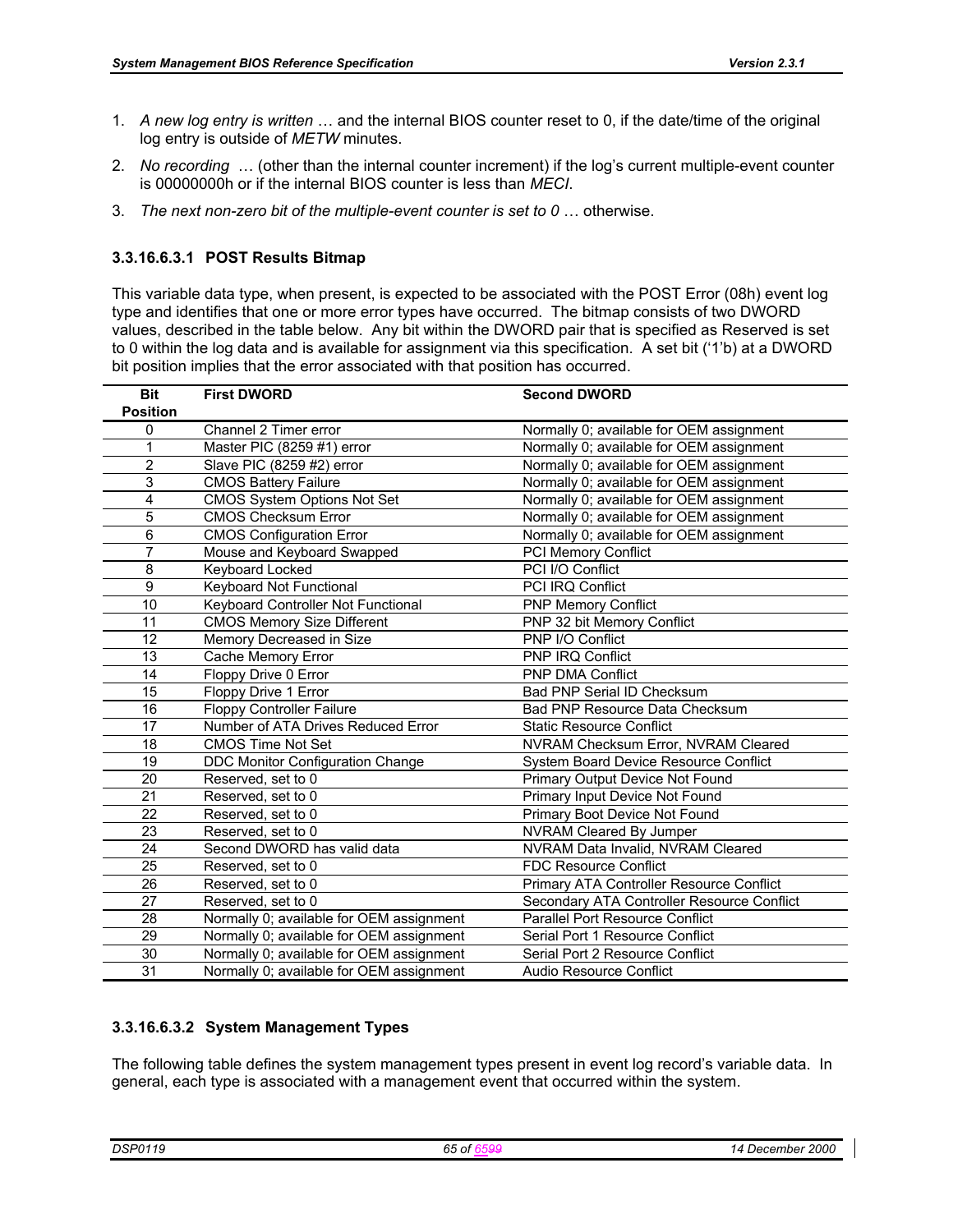| Value                 | <b>Name</b>                                                                      |
|-----------------------|----------------------------------------------------------------------------------|
| 00000000h             | +2.5V Out of range, #1                                                           |
| 00000001h             | +2.5V Out of range, #2                                                           |
| 00000002h             | +3.3V Out of range                                                               |
| 00000003h             | +5V Out of range                                                                 |
| 00000004h             | -5V Out of range                                                                 |
| 00000005h             | +12V Out of range                                                                |
| 00000006h             | -12V Out of range                                                                |
| 00000007h - 0000000Fh | Reserved for future out-of-range voltage levels, assigned via this specification |
| 00000010h             | System board temperature out of range                                            |
| 00000011h             | Processor #1 temperature out of range                                            |
| 00000012h             | Processor #2 temperature out of range                                            |
| 00000013h             | Processor #3 temperature out of range                                            |
| 00000014h             | Processor #4 temperature out of range                                            |
| 00000015h - 0000001Fh | Reserved for future out-of-range temperatures, assigned via this specification   |
| 00000020h - 00000027h | Fan $n(n = 0 to 7)$ Out of range                                                 |
| 00000028h - 0000002Fh | Reserved for future assignment via this specification                            |
| 00000030h             | Chassis secure switch activated                                                  |
| 00000031h - 0000FFFFh | Reserved for future assignment via this specification                            |
| 0001xxxxh             | A system-management probe or cooling device is out-of-range. The xxxx portion of |
|                       | the value contains the handle of the SMBIOS structure associated with the errant |
|                       | device.                                                                          |
| 00020000h - 7FFFFFFFh | Reserved for future assignment via this specification                            |
| 80000000h - FFFFFFFFh | OEM assigned                                                                     |

# **3.3.17 Physical Memory Array (Type 16)**

This structure supports the population of the **DMTF**<sup>[Physical Memory Array group, as defined in the</sup> DMTF's MASTER.MIF.

| <b>Note:</b> The DMTF's System Standard Groups Definition contains examples of this implementation. Refer |  |  |  |  |  |
|-----------------------------------------------------------------------------------------------------------|--|--|--|--|--|
| to the section titled Enhanced Physical Memory.                                                           |  |  |  |  |  |

| <b>Offset</b>   | <b>Spec</b><br>Version | Name                              | Length       | Value       | <b>Description</b>                                                                                                             |
|-----------------|------------------------|-----------------------------------|--------------|-------------|--------------------------------------------------------------------------------------------------------------------------------|
| 00h             | $2.1+$                 | Type                              | <b>BYTE</b>  | 16          | Physical Memory Array type                                                                                                     |
| 01h             | $2.1+$                 | Length                            | <b>BYTE</b>  | 0Fh         | Length of the structure.                                                                                                       |
| 02 <sub>h</sub> | $2.1+$                 | Handle                            | <b>WORD</b>  | Varies      | The handle, or instance number, associated<br>with the structure.                                                              |
| 04h             | $2.1+$                 | Location                          | <b>BYTE</b>  | <b>ENUM</b> | The physical location of the Memory Array,<br>whether on the system board or an add-in<br>board. See 3.3.17.1 for definitions. |
| 05h             | $2.1+$                 | Use                               | <b>BYTE</b>  | <b>ENUM</b> | Identifies the function for which the array is<br>used. See 3.3.17.2 for definitions.                                          |
| 06h             | $2.1+$                 | <b>Memory Error</b><br>Correction | <b>BYTE</b>  | <b>ENUM</b> | The primary hardware error correction or<br>detection method supported by this memory<br>array. See 3.3.17.3 for definitions.  |
| 07h             | $2.1+$                 | Maximum<br>Capacity               | <b>DWORD</b> | Varies      | The maximum memory capacity, in kilobytes,<br>for this array. If the capacity is unknown, this<br>field contains 8000 0000h.   |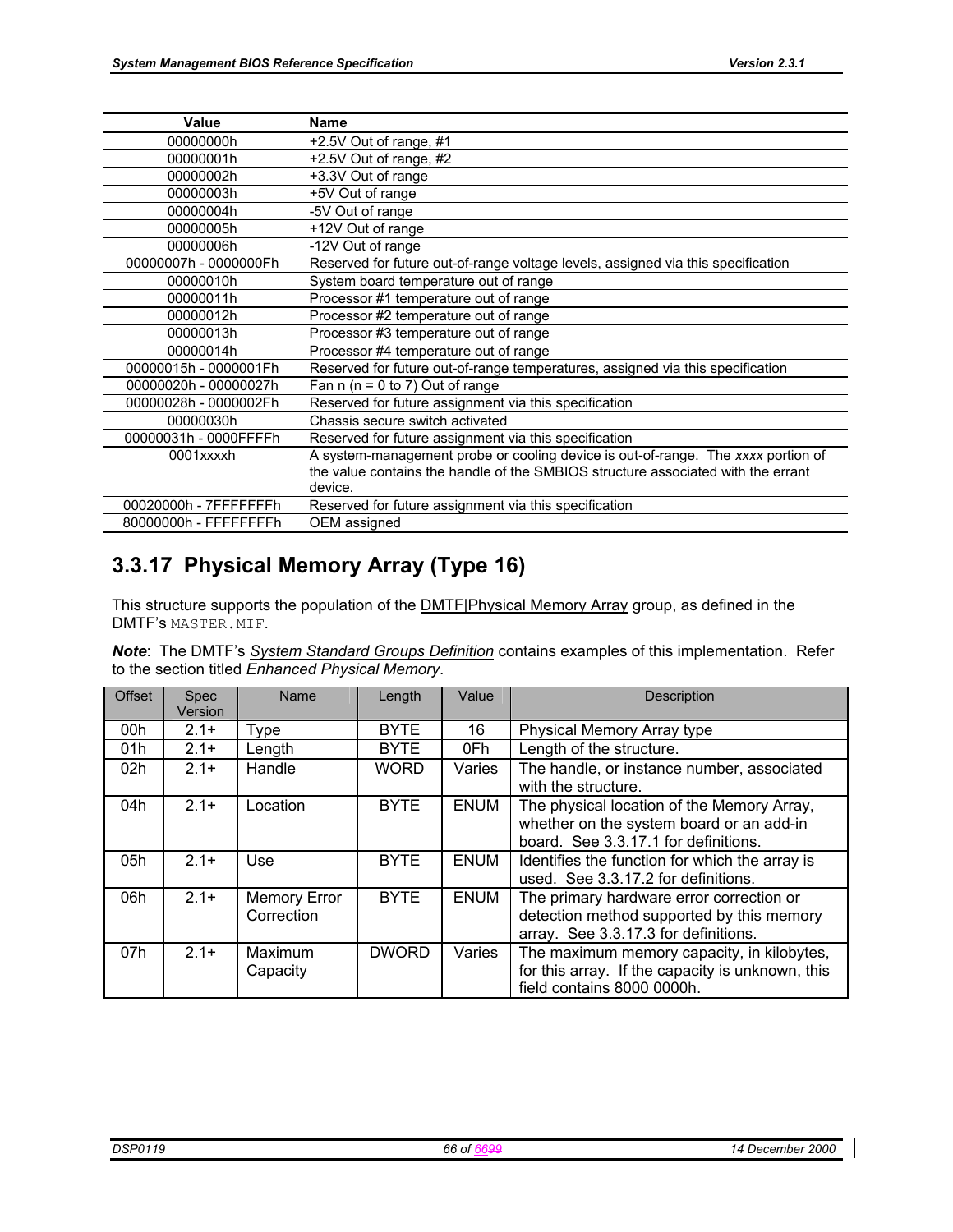| <b>Offset</b> | <b>Spec</b><br>Version | Name                                         | Length      | Value  | Description                                                                                                                                                                                                                                                                                                                                                                                                                                                                                                                                                              |
|---------------|------------------------|----------------------------------------------|-------------|--------|--------------------------------------------------------------------------------------------------------------------------------------------------------------------------------------------------------------------------------------------------------------------------------------------------------------------------------------------------------------------------------------------------------------------------------------------------------------------------------------------------------------------------------------------------------------------------|
| 0Bh           | $2.1+$                 | <b>Memory Error</b><br>Information<br>Handle | <b>WORD</b> | Varies | The handle, or instance number, associated<br>with any error that was previously detected for<br>the array. If the system does not provide the<br>error information structure, the field contains<br>FFFEh; otherwise, the field contains either<br>FFFFh (if no error was detected) or the handle<br>of the error-information structure. See also<br>3.3.19 32-bit Memory Error Information (Type<br>Jamony Frror Intormation<br>18)32-bit Memory Error Information (Type 18)<br>on page 717472 and 3.3.34 64-bit Memory<br>Error Information (Type 33) on page 869087. |
| 0Dh           | $2.1+$                 | Number of<br>Memory<br>Devices               | <b>WORD</b> | Varies | The number of slots or sockets available for<br>Memory Devices in this array. This value<br>represents the number of Memory Device<br>structures that comprise this Memory Array.<br>Each Memory Device has a reference to the<br>'owning' Memory Array.                                                                                                                                                                                                                                                                                                                 |

## **3.3.17.1 Memory Array — Location**

*Important Note*: Enumerated values are controlled by the DMTF, not this specification.

| <b>Byte Value</b> | <b>Meaning</b>              |
|-------------------|-----------------------------|
| 01h               | Other                       |
| 02h               | Unknown                     |
| 03h               | System board or motherboard |
| 04h               | ISA add-on card             |
| 05h               | EISA add-on card            |
| 06h               | PCI add-on card             |
| 07h               | MCA add-on card             |
| 08h               | PCMCIA add-on card          |
| 09h               | Proprietary add-on card     |
| 0Ah               | <b>NuBus</b>                |
| A0h               | PC-98/C20 add-on card       |
| A1h               | PC-98/C24 add-on card       |
| A2h               | PC-98/E add-on card         |
| A3h               | PC-98/Local bus add-on card |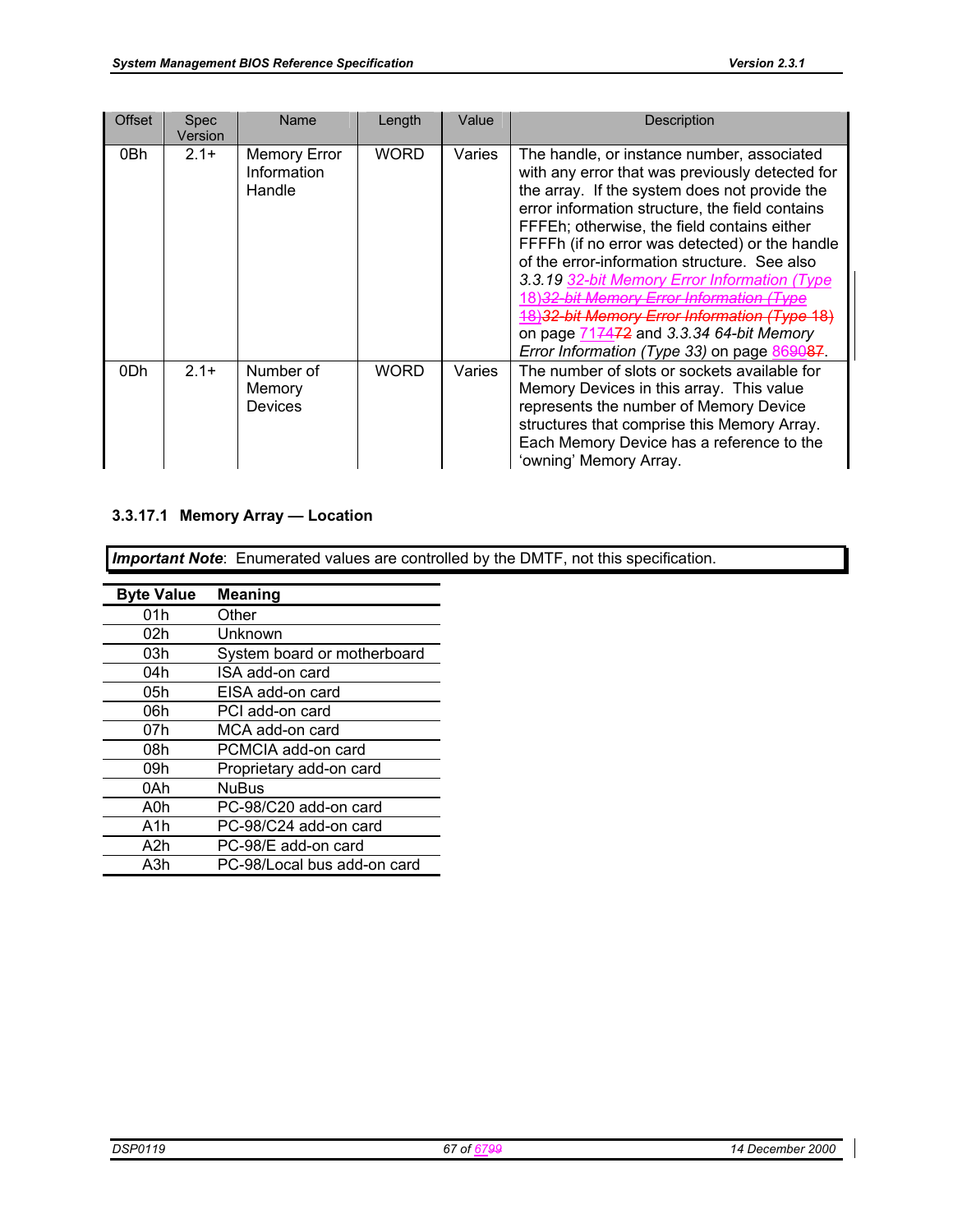### **3.3.17.2 Memory Array — Use**

*Important Note*: Enumerated values are controlled by the DMTF, not this specification.

| <b>Byte Value</b> | <b>Meaning</b>   |
|-------------------|------------------|
| 01h               | Other            |
| 02h               | Unknown          |
| 03h               | System memory    |
| 04h               | Video memory     |
| 05h               | Flash memory     |
| 06h               | Non-volatile RAM |
| 07h               | Cache memory     |

### **3.3.17.3 Memory Array — Error Correction Types**

*Important Note*: Enumerated values are controlled by the DMTF, not this specification.

| <b>Byte Value</b> | <b>Meaning</b> |
|-------------------|----------------|
| 01h               | Other          |
| 02h               | Unknown        |
| 03h               | None           |
| 04h               | Parity         |
| 05h               | Single-bit ECC |
| 06h               | Multi-bit ECC  |
| 07h               | CRC            |

# **3.3.18 Memory Device (Type 17)**

This structure supports the population of the **DMTF**|Memory Device group, as defined in the DMTF's MASTER.MIF.

*Note*: If a system includes memory-device sockets, the SMBIOS implementation includes a *Memory Device* structure instance for each slot whether or not the socket is currently populated.

| <b>Offset</b> | <b>Spec</b> | Name         | Length      | Value  | Description                                |
|---------------|-------------|--------------|-------------|--------|--------------------------------------------|
|               | Version     |              |             |        |                                            |
| 00h           | $2.1+$      | vpe:         | <b>BYTE</b> | 17     | Memory Device type                         |
| 01h           | $2.1+$      | Length       | <b>BYTE</b> | Varies | Length of the structure, a minimum of 15h. |
| 02h           | $2.1+$      | Handle       | <b>WORD</b> | Varies | The handle, or instance number, associated |
|               |             |              |             |        | with the structure.                        |
| 04h           | $2.1+$      | Memory       | <b>WORD</b> | Varies | The handle, or instance number, associated |
|               |             | Array Handle |             |        | with the Memory Array to which this device |
|               |             |              |             |        | belongs.                                   |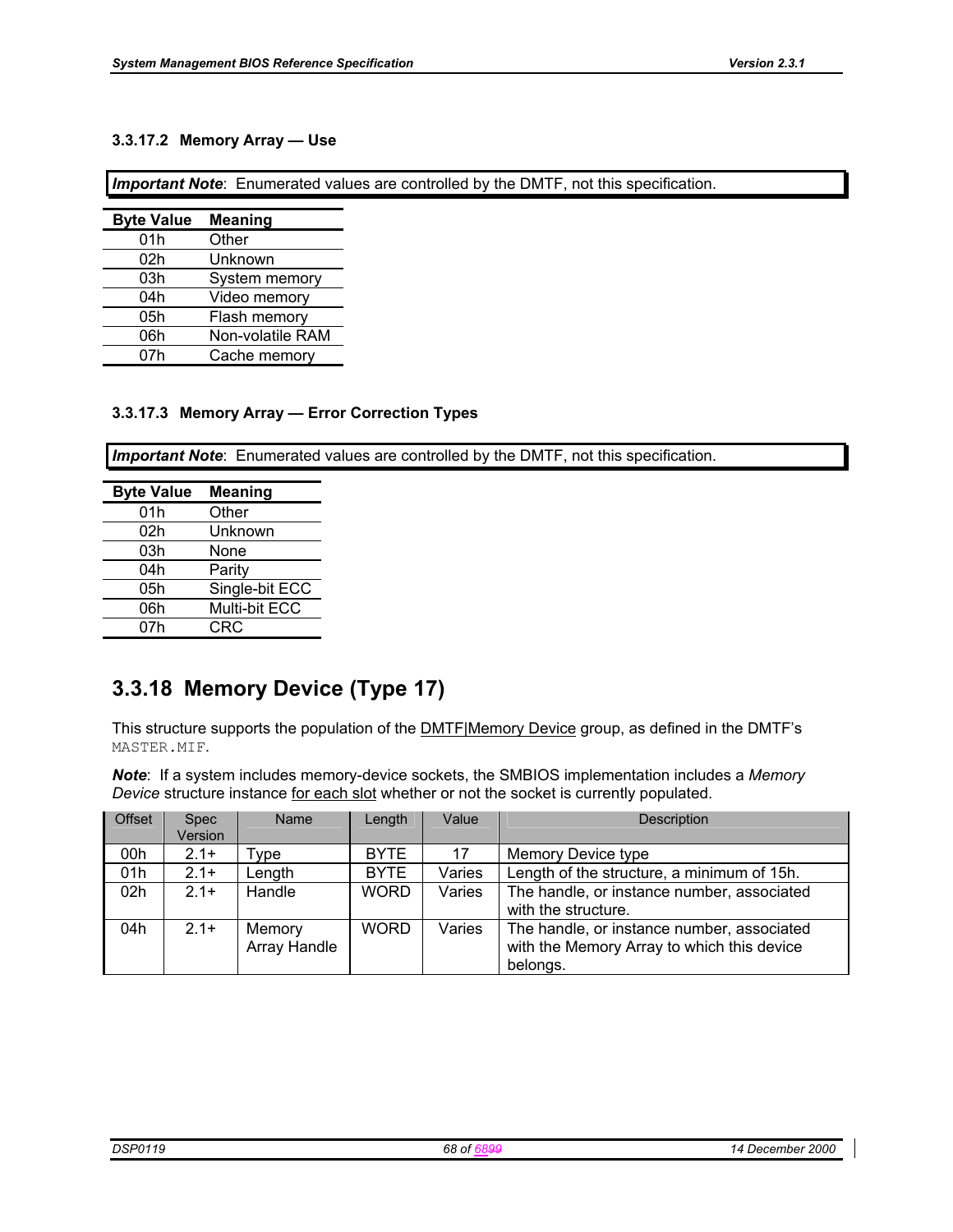| <b>Offset</b> | Spec<br>Version   | Name                                     | Length      | Value         | Description                                                                                                                                                                                                                                                                                                                                                                                                                                                                                                                                                                          |
|---------------|-------------------|------------------------------------------|-------------|---------------|--------------------------------------------------------------------------------------------------------------------------------------------------------------------------------------------------------------------------------------------------------------------------------------------------------------------------------------------------------------------------------------------------------------------------------------------------------------------------------------------------------------------------------------------------------------------------------------|
| 06h           | $2.1 +$           | Memory<br>Error<br>Information<br>Handle | <b>WORD</b> | Varies        | The handle, or instance number, associated<br>with any error that was previously detected for<br>the device. If the system does not provide the<br>error information structure, the field contains<br>FFFEh; otherwise, the field contains either<br>FFFFh (if no error was detected) or the handle<br>of the error-information structure. See 3.3.19<br>32-bit Memory Error Information (Type 18)32-bit<br>Memory Error Information (Type 18)32-bit<br>Memory Error Information (Type 18) on page<br>717472 and 3.3.34 64-bit Memory Error<br>Information (Type 33) on page 869087. |
| 08h           | $2.1 +$           | <b>Total Width</b>                       | <b>WORD</b> | Varies        | The total width, in bits, of this memory device,<br>including any check or error-correction bits. If<br>there are no error-correction bits, this value<br>should be equal to Data Width. If the width is<br>unknown, the field is set to FFFFh.                                                                                                                                                                                                                                                                                                                                      |
| 0Ah           | $2.1 +$           | Data Width                               | <b>WORD</b> | Varies        | The data width, in bits, of this memory device.<br>A Data Width of 0 and a Total Width of 8<br>indicates that the device is being used solely to<br>provide 8 error-correction bits. If the width is<br>unknown, the field is set to FFFFh.                                                                                                                                                                                                                                                                                                                                          |
| 0Ch           | $2.1 +$           | <b>Size</b>                              | <b>WORD</b> | Varies        | The size of the memory device. If the value is<br>0, no memory device is installed in the socket; if<br>the size is unknown, the field value is FFFFh.<br>The granularity in which the value is specified<br>depends on the setting of the most-significant<br>bit (bit 15). If the bit is 0, the value is specified<br>in megabyte units; if the bit is 1, the value is<br>specified in kilobyte units. For example, the<br>value 8100h identifies a 256KB memory device<br>and 0100h identifies a 256MB memory device.                                                             |
| 0Eh           | $2.1 +$           | Form Factor                              | <b>BYTE</b> | <b>ENUM</b>   | The implementation form factor for this memory<br>device. See 3.3.18.1 for definitions.                                                                                                                                                                                                                                                                                                                                                                                                                                                                                              |
| 0Fh           | $\overline{2}.1+$ | Device Set                               | <b>BYTE</b> | Varies        | Identifies when the Memory Device is one of a<br>set of Memory Devices that must be populated<br>with all devices of the same type and size, and<br>the set to which this device belongs. A value of<br>0 indicates that the device is not part of a set; a<br>value of FFh indicates that the attribute is<br>unknown.<br><b>Note:</b> A Device Set number must be unique                                                                                                                                                                                                           |
|               |                   |                                          |             |               | within the context of the Memory Array<br>containing this Memory Device.                                                                                                                                                                                                                                                                                                                                                                                                                                                                                                             |
| 10h           | $2.1 +$           | Device<br>Locator                        | <b>BYTE</b> | <b>STRING</b> | The string number of the string that identifies<br>the physically-labeled socket or board position<br>where the memory device is located, e.g.<br>"SIMM 3".                                                                                                                                                                                                                                                                                                                                                                                                                          |
| 11h           | $2.1 +$           | <b>Bank Locator</b>                      | <b>BYTE</b> | <b>STRING</b> | The string number of the string that identifies<br>the physically labeled bank where the memory<br>device is located, e.g. "Bank 0" or "A".                                                                                                                                                                                                                                                                                                                                                                                                                                          |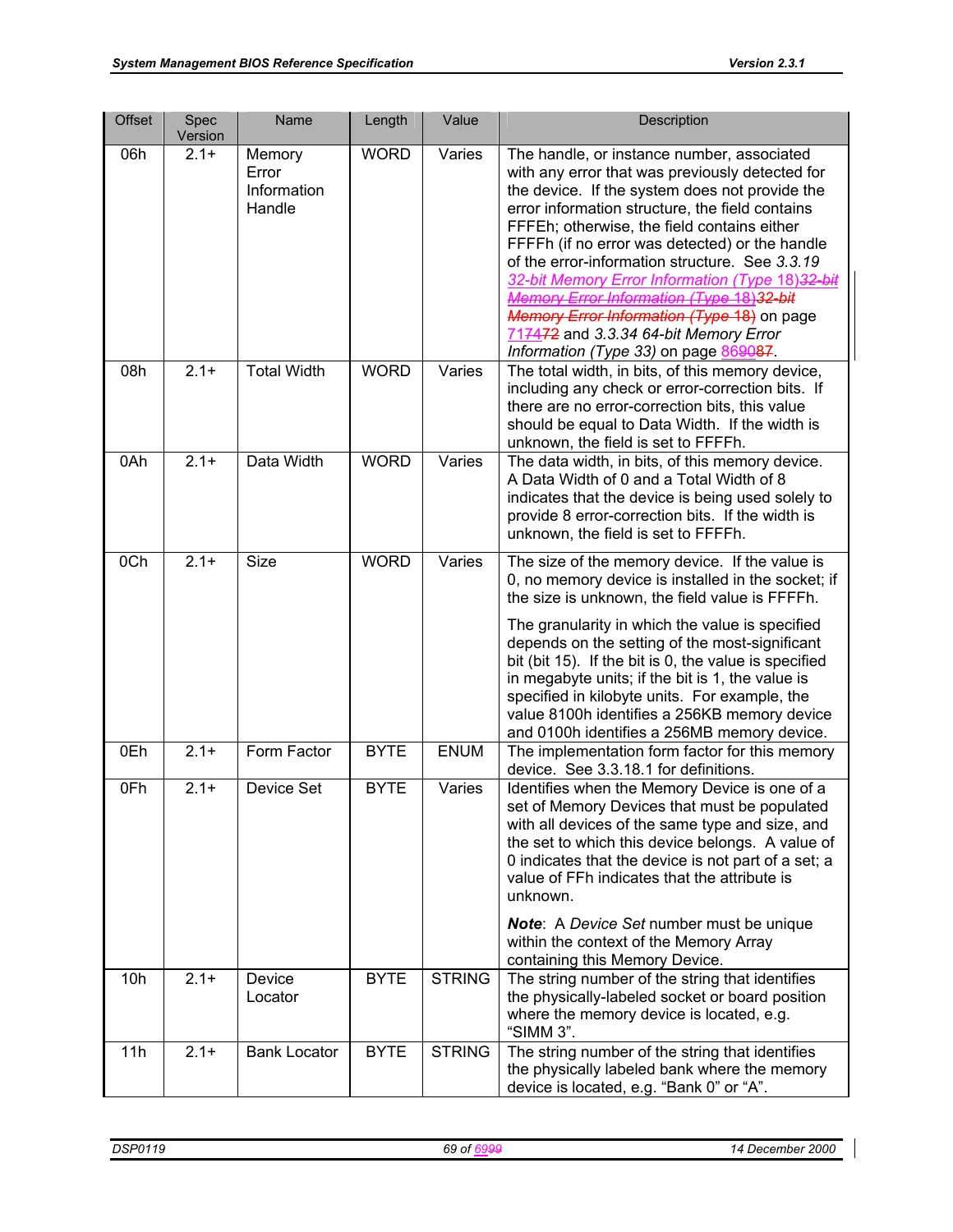| <b>Offset</b> | <b>Spec</b><br>Version | Name                    | Length      | Value            | <b>Description</b>                                                                                                                                        |
|---------------|------------------------|-------------------------|-------------|------------------|-----------------------------------------------------------------------------------------------------------------------------------------------------------|
| 12h           | $2.1+$                 | Memory Type             | <b>BYTE</b> | <b>ENUM</b>      | The type of memory used in this device, see<br>3.3.18.2 for definitions.                                                                                  |
| 13h           | $2.1+$                 | <b>Type Detail</b>      | <b>WORD</b> | <b>Bit Field</b> | Additional detail on the memory device type,<br>see 3.3.18.3 for definitions.                                                                             |
| 15h           | $2.3+$                 | Speed                   | <b>WORD</b> | Varies           | Identifies the speed of the device, in megahertz<br>(MHz). If the value is 0, the speed is unknown.<br><b>Note:</b> $n$ MHz = $(1000/n)$ nanoseconds (ns) |
| 17h           | $2.3+$                 | Manufacturer            | <b>BYTE</b> | <b>STRING</b>    | String number for the manufacturer of this<br>memory device.                                                                                              |
| 18h           | $2.3+$                 | Serial<br><b>Number</b> | <b>BYTE</b> | <b>STRING</b>    | String number for the serial number of this<br>memory device. This value is set by the<br>manufacturer and normally not changeable.                       |
| 19h           | $2.3+$                 | Asset Tag               | <b>BYTE</b> | <b>STRING</b>    | String number for the asset tag of this memory<br>device.                                                                                                 |
| 1Ah           | $2.3+$                 | Part Number             | <b>BYTE</b> | <b>STRING</b>    | String number for the part number of this<br>memory device. This value is set by the<br>manufacturer and normally not changeable.                         |

### **3.3.18.1 Memory Device — Form Factor**

*Important Note*: Enumerated values are controlled by the DMTF, not this specification.

| <b>Byte Value</b> | Meaning                 |
|-------------------|-------------------------|
| 01h               | Other                   |
| 02h               | Unknown                 |
| 03h               | SIMM                    |
| 04h               | SIP                     |
| 05h               | Chip                    |
| 06h               | DIP                     |
| 07h               | ZIP                     |
| 08h               | <b>Proprietary Card</b> |
| 09h               | DIMM                    |
| 0Ah               | TSOP                    |
| 0Bh               | Row of chips            |
| 0Ch               | RIMM                    |
| 0Dh               | SODIMM                  |
| 0Eh               | SRIMM                   |

### **3.3.18.2 Memory Device — Type**

*Important Note*: Enumerated values are controlled by the DMTF, not this specification.

| <b>Byte Value</b> | <b>Meaning</b> |
|-------------------|----------------|
| 01h               | Other          |
| 02h               | Unknown        |
| 03h               | <b>DRAM</b>    |
| 04h               | <b>EDRAM</b>   |
| 05h               | VRAM           |
| 06h               | <b>SRAM</b>    |
| 07h               | RAM            |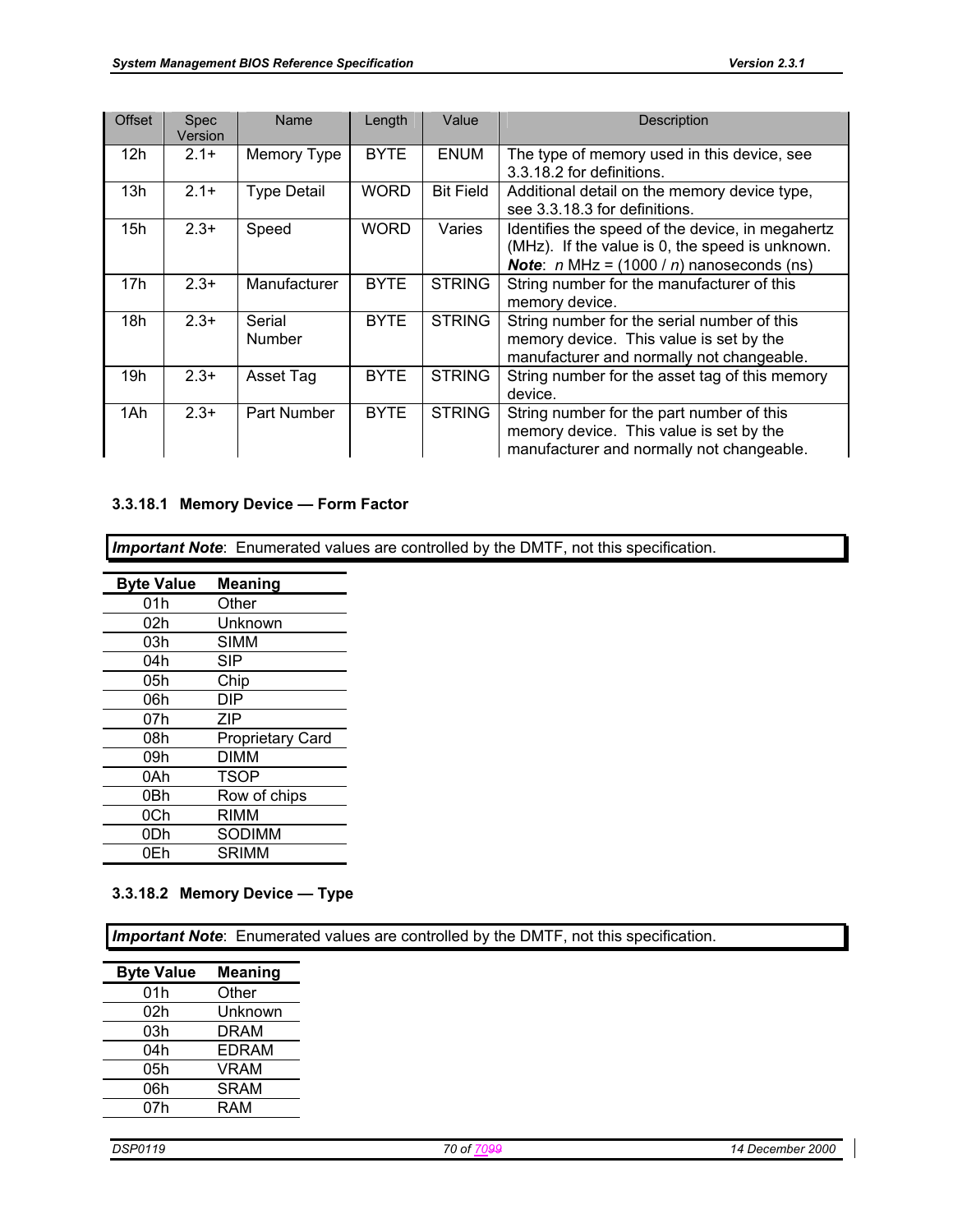| ROM           |
|---------------|
| <b>FLASH</b>  |
| <b>EEPROM</b> |
| <b>FEPROM</b> |
| <b>EPROM</b>  |
| <b>CDRAM</b>  |
| 3DRAM         |
| <b>SDRAM</b>  |
| <b>SGRAM</b>  |
| <b>RDRAM</b>  |
|               |

## **3.3.18.3 Memory Device — Type Detail**

*Important Note*: Bit-field values are controlled by the DMTF, not this specification.

*Note*: Multiple bits are set if more than one attribute applies.

| <b>Word Bit Position</b> | <b>Meaning</b>      |
|--------------------------|---------------------|
| Bit 0                    | Reserved, set to 0. |
| Bit 1                    | Other               |
| Bit 2                    | Unknown             |
| Bit 3                    | Fast-paged          |
| Bit 4                    | Static column       |
| Bit 5                    | Pseudo-static       |
| Bit 6                    | <b>RAMBUS</b>       |
| Bit 7                    | Synchronous         |
| Bit 8                    | <b>CMOS</b>         |
| Bit 9                    | EDO                 |
| <b>Bit 10</b>            | Window DRAM         |
| <b>Bit 11</b>            | Cache DRAM          |
| <b>Bit 12</b>            | Non-volatile        |
| Bits 13:15               | Reserved, set to 0. |

# **3.3.19 32-bit Memory Error Information (Type 18)**

This structure supports the population of the DMTF|Physical Memory Array and DMTF|Memory Device groups, as defined in the DMTF's MASTER.MIF. The *Last Error Update* field, present in those groups, is not supplied in this structure since that field's attribute is known at the system-management application layer, not the BIOS.

| <b>Offset</b> | <b>Spec</b><br>Version | Name       | Length      | Value       | <b>Description</b>                                                                                                                       |
|---------------|------------------------|------------|-------------|-------------|------------------------------------------------------------------------------------------------------------------------------------------|
| 00h           | $2.1+$                 | Type       | <b>BYTE</b> | 18          | 32-bit Memory Error Information type                                                                                                     |
| 01h           | $2.1+$                 | Length     | <b>BYTE</b> | 17h         | Length of the structure.                                                                                                                 |
| 02h           | $21+$                  | Handle     | <b>WORD</b> | Varies      | The handle, or instance number, associated<br>with the structure.                                                                        |
| 04h           | $2.1+$                 | Error Type | <b>BYTE</b> | <b>ENUM</b> | The type of error that is associated with the<br>current status reported for the memory array or<br>device. See 3.3.19.1 for definitions |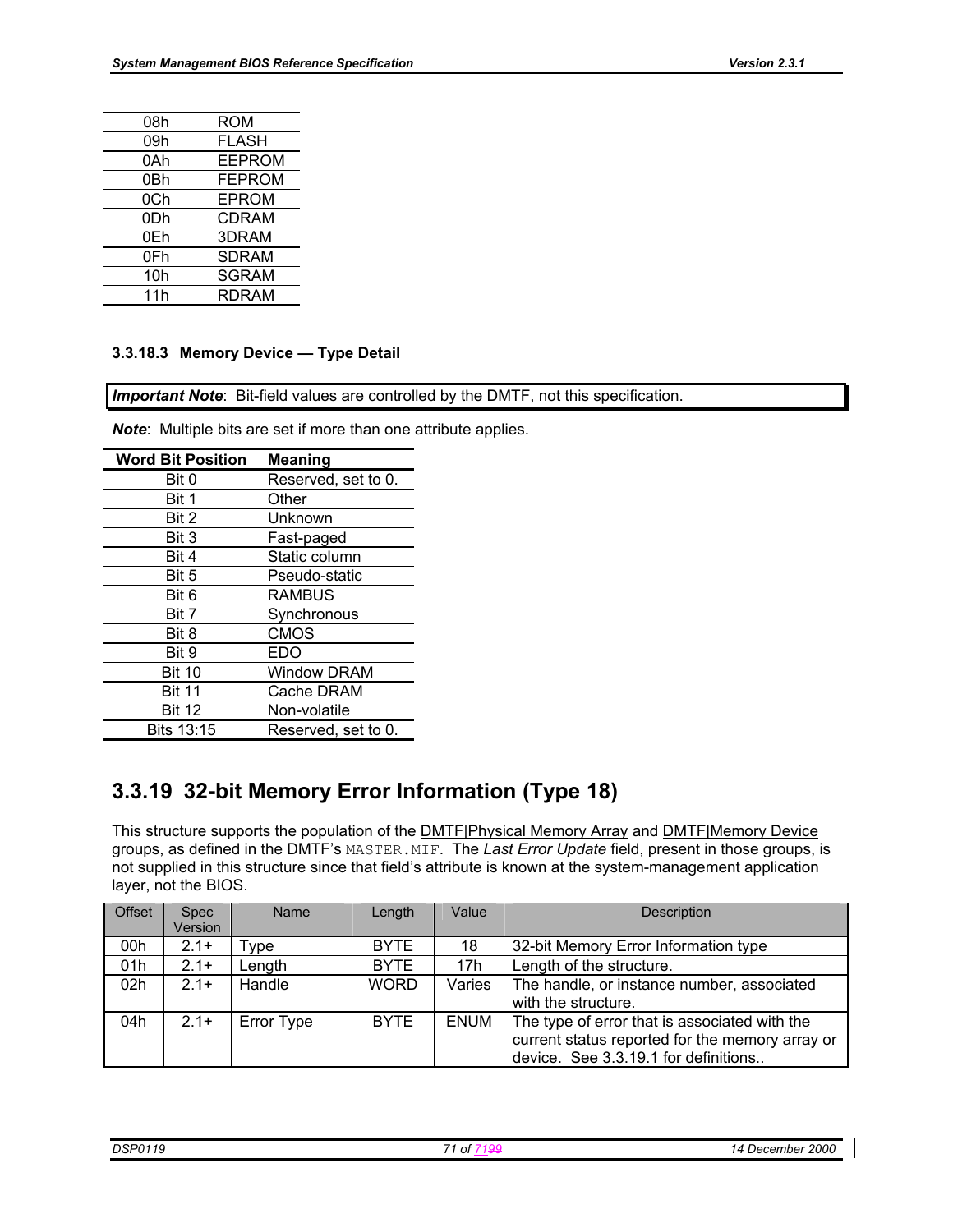| <b>Offset</b> | Spec<br>Version | Name                                        | Length       | Value       | Description                                                                                                                                                                             |
|---------------|-----------------|---------------------------------------------|--------------|-------------|-----------------------------------------------------------------------------------------------------------------------------------------------------------------------------------------|
| 05h           | $2.1+$          | Error<br>Granularity                        | <b>BYTE</b>  | <b>ENUM</b> | Identifies the granularity, e.g. device vs.<br>Partition, to which the error can be resolved.<br>See 3.3.19.2 for definitions.                                                          |
| 06h           | $2.1+$          | Error<br>Operation                          | <b>BYTE</b>  | <b>ENUM</b> | The memory access operation that caused the<br>error. See 3.3.19.3 for definitions.                                                                                                     |
| 07h           | $2.1 +$         | Vendor<br>Syndrome                          | <b>DWORD</b> | Varies      | The vendor-specific ECC syndrome or CRC<br>data associated with the erroneous access. If<br>the value is unknown, this field contains 0000<br>$0000h$ .                                 |
| 0Bh           | $2.1+$          | <b>Memory Array</b><br><b>Error Address</b> | <b>DWORD</b> | Varies      | The 32-bit physical address of the error based<br>on the addressing of the bus to which the<br>memory array is connected. If the address is<br>unknown, this field contains 8000 0000h. |
| 0Fh           | $2.1+$          | Device Error<br>Address                     | <b>DWORD</b> | Varies      | The 32-bit physical address of the error relative<br>to the start of the failing memory device, in<br>bytes. If the address is unknown, this field<br>contains 8000 0000h.              |
| 13h           | $2.1+$          | Error<br>Resolution                         | <b>DWORD</b> | Varies      | The range, in bytes, within which the error can<br>be determined, when an error address is given.<br>If the range is unknown, this field contains<br>8000 0000h.                        |

### **3.3.19.1 Memory Error — Error Type**

*Important Note*: Enumerated values are controlled by the DMTF, not this specification.

| <b>Byte Value</b> | <b>Meaning</b>             |
|-------------------|----------------------------|
| 01h               | Other                      |
| 02h               | Unknown                    |
| 03h               | ΟK                         |
| 04h               | Bad read                   |
| 05h               | Parity error               |
| 06h               | Single-bit error           |
| 07h               | Double-bit error           |
| 08h               | Multi-bit error            |
| 09h               | Nibble error               |
| 0Ah               | Checksum error             |
| 0Bh               | <b>CRC</b> error           |
| 0Ch               | Corrected single-bit error |
| 0Dh               | Corrected error            |
| 0Fh               | Uncorrectable error        |

#### **3.3.19.2 Memory Error — Error Granularity**

**Important Note**: Enumerated values are controlled by the DMTF, not this specification.

| <b>Byte Value</b> | <b>Meaning</b> |
|-------------------|----------------|
| 01h               | Other          |
| 02h               | Unknown        |
| 03h               | Device level   |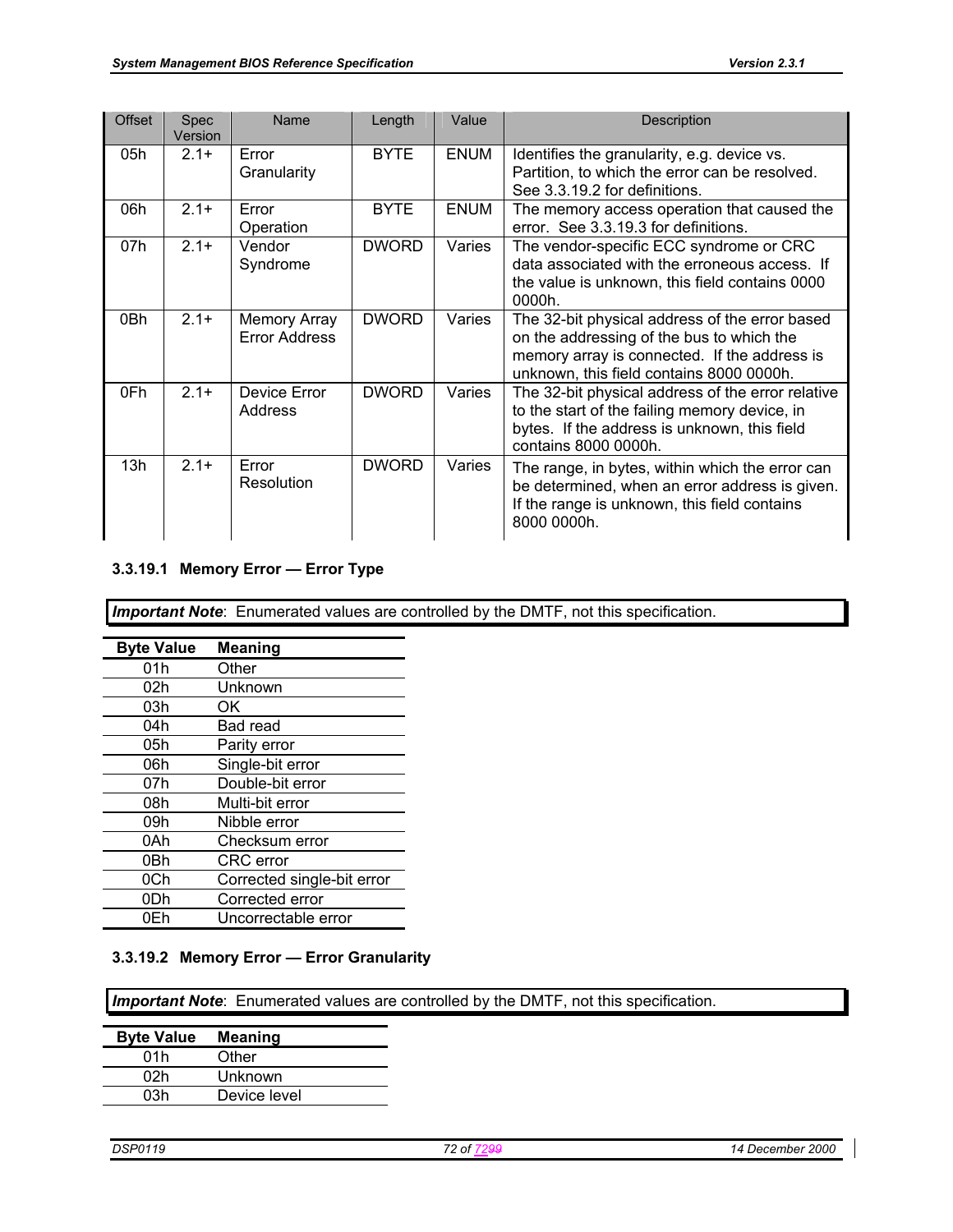04h Memory partition level

#### **3.3.19.3 Memory Error — Error Operation**

*Important Note*: Enumerated values are controlled by the DMTF, not this specification.

| <b>Byte Value</b> | <b>Meaning</b> |
|-------------------|----------------|
| 01h               | Other          |
| 02h               | Unknown        |
| 03h               | Read           |
| 04h               | Write          |
| 05h               | Partial write  |

## **3.3.20 Memory Array Mapped Address (Type 19)**

This structure supports the population of the DMTF|Memory Array Mapped Addresses group, as defined in the DMTF's MASTER.MIF. One structure is present for each contiguous address range described.

See also *3.3.17 Physical Memory Array (Type 16)* on page 666967, *3.3.18 Memory Device (Type 17)* on page 687169, and *3.3.21 Memory Device Mapped Address (Type* 20)*Memory Device Mapped Address (Type* 20)*Memory Device Mapped Address (Type* 20) on page 737774.

| <b>Offset</b> | <b>Spec</b><br>Version | Name                          | Length       | Value  | Description                                                                                                                                                                                           |
|---------------|------------------------|-------------------------------|--------------|--------|-------------------------------------------------------------------------------------------------------------------------------------------------------------------------------------------------------|
| 00h           | $2.1+$                 | Type                          | BYTE         | 19     | Memory Array Mapped Address indicator                                                                                                                                                                 |
| 01h           | $2.1 +$                | Length                        | <b>BYTE</b>  | 0Fh    | Length of the structure.                                                                                                                                                                              |
| 02h           | $2.1+$                 | Handle                        | WORD.        | Varies | The handle, or instance number, associated<br>with the structure.                                                                                                                                     |
| 04h           | $2.1+$                 | Starting<br>Address           | <b>DWORD</b> | Varies | The physical address, in kilobytes, of a range<br>of memory mapped to the specified Physical<br>Memory Array.                                                                                         |
| 08h           | $2.1+$                 | Ending<br><b>Address</b>      | <b>DWORD</b> | Varies | The physical ending address of the last<br>kilobyte of a range of addresses mapped to<br>the specified Physical Memory Array.                                                                         |
| 0Ch           | $2.1+$                 | <b>Memory Array</b><br>Handle | WORD         | Varies | The handle, or instance number, associated<br>with the Physical Memory Array to which this<br>address range is mapped. Multiple address<br>ranges can be mapped to a single Physical<br>Memory Array. |
| 0Eh           | $2.1+$                 | <b>Partition Width</b>        | <b>BYTE</b>  | Varies | Identifies the number of Memory Devices that<br>form a single row of memory for the address<br>partition defined by this structure.                                                                   |

### **3.3.21 Memory Device Mapped Address (Type 20)**

This structure supports the population of the **DMTF**|Memory Device Mapped Addresses group, as defined in the DMTF's MASTER.MIF. One structure is present for each contiguous address range described.

See also *3.3.17 Physical Memory Array (Type 16)* on page 666967, *3.3.18 Memory Device (Type 17)* on page 687169, and *3.3.20 Memory Array Mapped Address (Type* 19)*Memory Array Mapped Address (Type* 19)*Memory Array Mapped Address (Type* 19) on page 737674.

| Offset | Spec<br>∨ersion | Name | _ength | Value | <b>Description</b>                     |
|--------|-----------------|------|--------|-------|----------------------------------------|
| 00h    | つイエ             | vpe  | RVTE   | 20    | Memory Device Mapped Address indicator |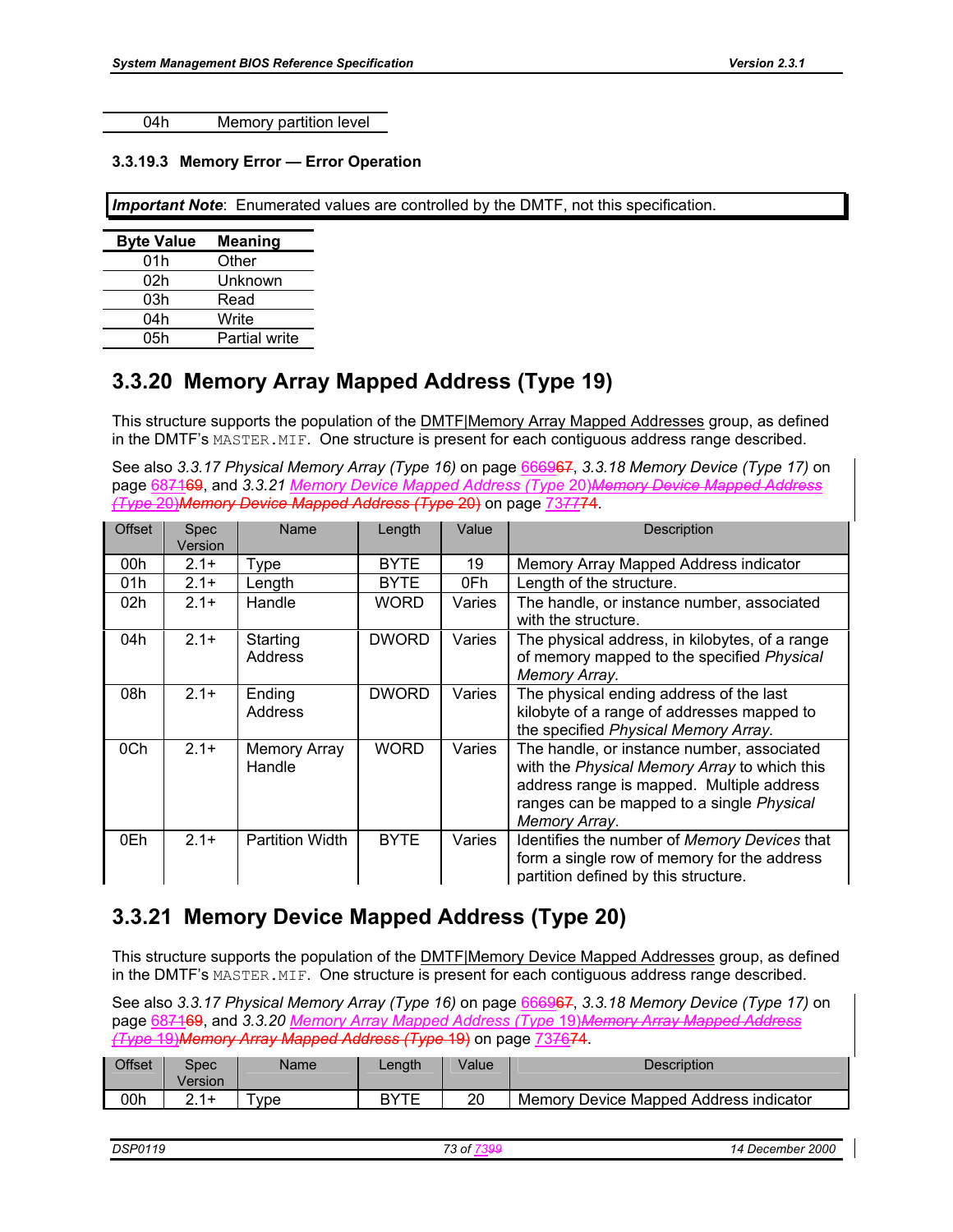| <b>Offset</b> | Spec<br>Version | Name                                               | Length       | Value  | Description                                                                                                                                                                                                                                                                 |
|---------------|-----------------|----------------------------------------------------|--------------|--------|-----------------------------------------------------------------------------------------------------------------------------------------------------------------------------------------------------------------------------------------------------------------------------|
| 01h           | $2.1 +$         | Length                                             | <b>BYTE</b>  | 13h    | Length of the structure.                                                                                                                                                                                                                                                    |
| 02h           | $2.1 +$         | Handle                                             | <b>WORD</b>  | Varies | The handle, or instance number, associated<br>with the structure.                                                                                                                                                                                                           |
| 04h           | $2.1 +$         | Starting<br>Address                                | <b>DWORD</b> | Varies | The physical address, in kilobytes, of a range<br>of memory mapped to the referenced Memory<br>Device.                                                                                                                                                                      |
| 08h           | $2.1 +$         | Ending<br>Address                                  | <b>DWORD</b> | Varies | The physical ending address of the last<br>kilobyte of a range of addresses mapped to<br>the referenced Memory Device.                                                                                                                                                      |
| 0Ch           | $2.1 +$         | Memory<br>Device Handle                            | <b>WORD</b>  | Varies | The handle, or instance number, associated<br>with the Memory Device structure to which this<br>address range is mapped. Multiple address<br>ranges can be mapped to a single Memory<br>Device.                                                                             |
| 0Eh           | $2.1 +$         | <b>Memory Array</b><br>Mapped<br>Address<br>Handle | <b>WORD</b>  | Varies | The handle, or instance number, associated<br>with the Memory Array Mapped Address<br>structure to which this device address range is<br>mapped. Multiple address ranges can be<br>mapped to a single Memory Array Mapped<br>Address.                                       |
| 10h           | $2.1 +$         | <b>Partition Row</b><br>Position                   | <b>BYTE</b>  | Varies | Identifies the position of the referenced<br>Memory Device in a row of the address<br>partition. For example, if two 8-bit devices<br>form a 16-bit row, this field's value will be<br>either 1 or 2.                                                                       |
|               |                 |                                                    |              |        | The value 0 is reserved; if the position is<br>unknown, the field contains FFh.                                                                                                                                                                                             |
| 11h           | $2.1 +$         | Interleave<br>Position                             | <b>BYTE</b>  | Varies | The position of the referenced Memory Device<br>in an interleave. The value 0 indicates non-<br>interleaved, 1 indicates first interleave<br>position, 2 the second, and so on. If the<br>position is unknown, the field contains FFh.                                      |
|               |                 |                                                    |              |        | For example: in a 2:1 interleave, the value 1<br>indicates the device in the 'even' position; in a<br>4:1 interleave, the value 1 indicates the first of<br>four possible positions.                                                                                        |
| 12h           | $2.1 +$         | Interleaved<br>Data Depth                          | <b>BYTE</b>  | Varies | The maximum number of consecutive rows<br>from the referenced Memory Device that are<br>accessed in a single interleaved transfer. If<br>the device is not part of an interleave, the field<br>contains 0; if the interleave configuration is<br>unknown, the value is FFh. |
|               |                 |                                                    |              |        | For example, if a device transfers two rows<br>each time it is read, its Interleaved Data Depth<br>is set to 2. If that device is 2:1 interleaved and<br>in Interleave Position 1, the rows mapped to<br>that device are 1, 2, 5, 6, 9, 10, etc.                            |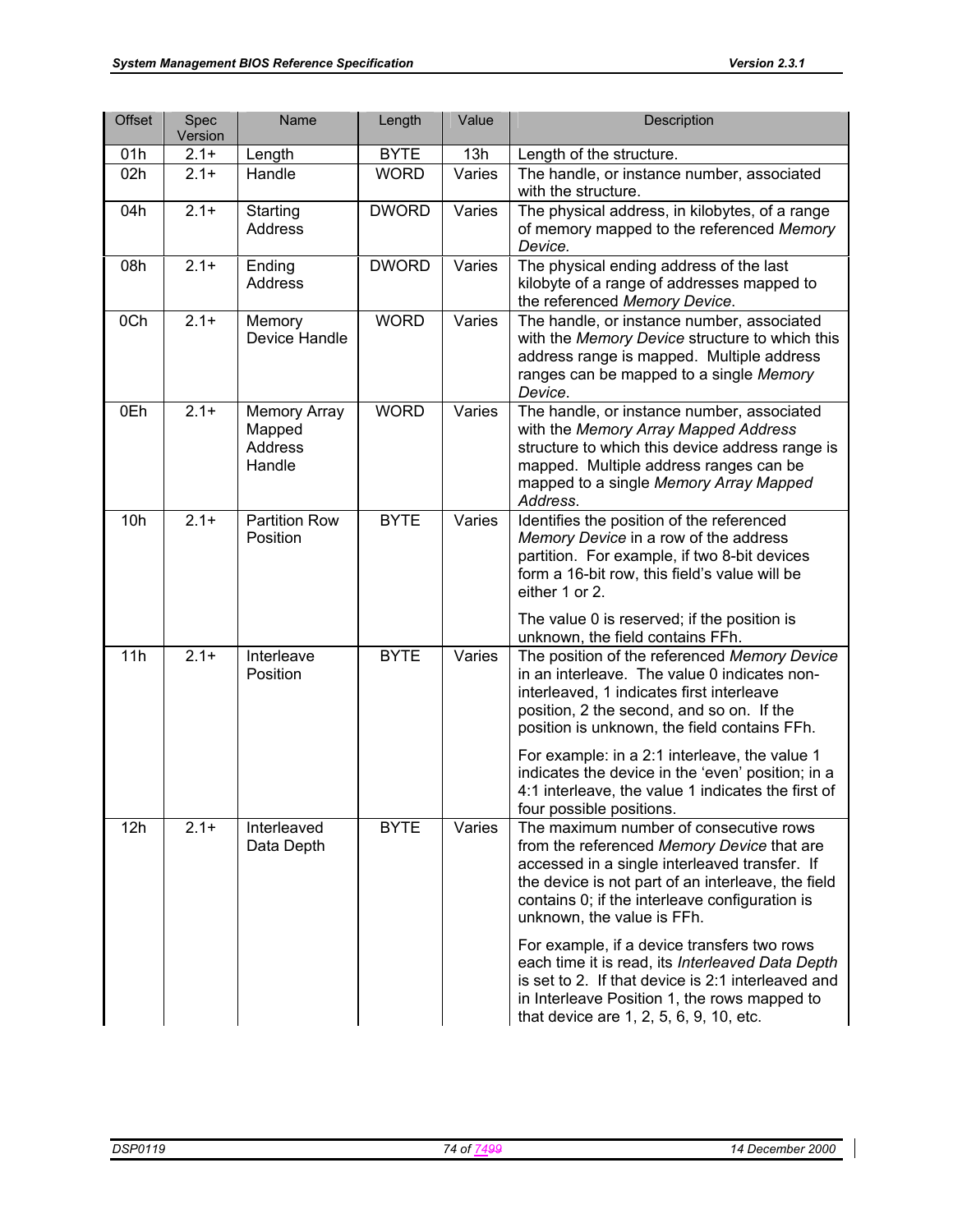# **3.3.22 Built-in Pointing Device (Type 21)**

This structure supports the population of the DMTF|Pointing Device group, as defined in the *DMTF Mobile Supplement to Standard Groups, v1.0* and describes the attributes of the built-in pointing device for the system — the presence of this structure does not imply that the built-in pointing device is active for the system's use!

| <b>Offset</b>   | <b>Spec</b><br>Version | Name                        | Length      | Value       | Description                                                                                                  |
|-----------------|------------------------|-----------------------------|-------------|-------------|--------------------------------------------------------------------------------------------------------------|
| 00h             | $2.1+$                 | Type                        | <b>BYTE</b> | 21          | <b>Built-in Pointing Device indicator</b>                                                                    |
| 01h             | $2.1+$                 | Length                      | <b>BYTE</b> | 07h         | Length of the structure.                                                                                     |
| 02 <sub>h</sub> | $2.1+$                 | Handle                      | <b>WORD</b> | Varies      | The handle, or instance number, associated<br>with the structure.                                            |
| 04h             | $2.1+$                 | Type                        | <b>BYTE</b> | <b>ENUM</b> | The type of pointing device, see 3.3.22.1.                                                                   |
| 05h             | $2.1+$                 | Interface                   | <b>BYTE</b> | <b>ENUM</b> | The interface type for the pointing device, see<br>3.3.22.2.                                                 |
| 06h             | $2.1+$                 | Number of<br><b>Buttons</b> | <b>BYTE</b> | Varies      | The number of buttons on the pointing device.<br>If the device has three buttons, the field value<br>is 03h. |

#### **3.3.22.1 Pointing Device — Type**

*Important Note*: Enumerated values are controlled by the DMTF, not this specification.

| <b>Byte Value</b> | <b>Meaning</b>     |
|-------------------|--------------------|
| 01h               | Other              |
| 02h               | Unknown            |
| 03h               | Mouse              |
| 04h               | <b>Track Ball</b>  |
| 05h               | <b>Track Point</b> |
| 06h               | <b>Glide Point</b> |
| 07h               | <b>Touch Pad</b>   |

#### **3.3.22.2 Pointing Device — Interface**

*Important Note*: Enumerated values are controlled by the DMTF, not this specification.

| <b>Byte Value</b> | <b>Meaning</b>          |
|-------------------|-------------------------|
| 01h               | Other                   |
| 02h               | Unknown                 |
| 03h               | Serial                  |
| 04h               | PS/2                    |
| 05h               | Infrared                |
| 06h               | HP-HIL                  |
| 07h               | Bus mouse               |
| 08h               | ADB (Apple Desktop Bus) |
| A0h               | Bus mouse DB-9          |
| A1h               | Bus mouse micro-DIN     |
| A2h               | USB                     |

## **3.3.23 Portable Battery (Type 22)**

This structure supports the population of the DMTF|Portable Battery group, as defined in the *DMTF Mobile Supplement to Standard Groups, v1.0* and describes the attributes of the portable battery(s) for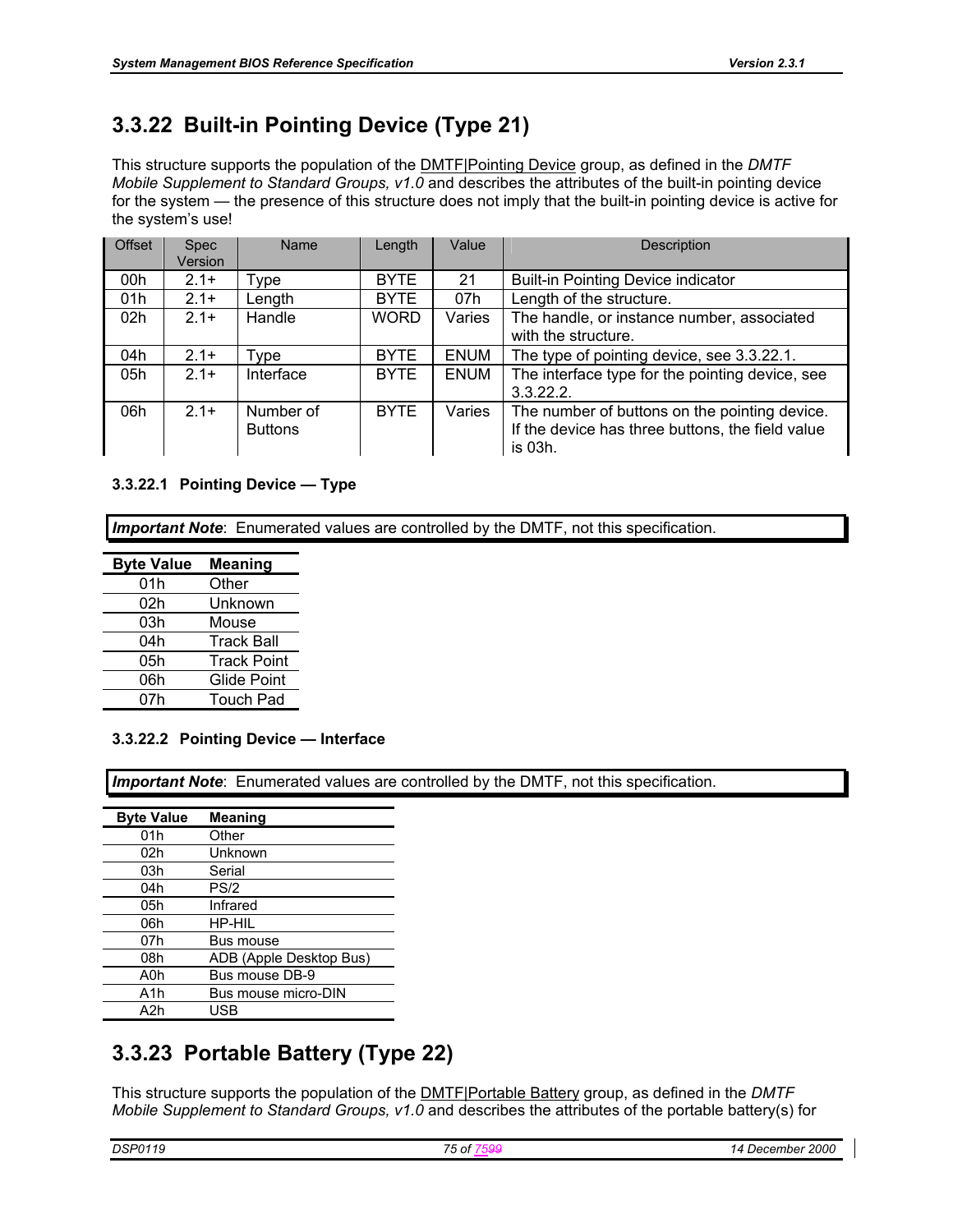the system. The structure contains the static attributes for the group. Each structure describes a single battery pack's attributes.

| Offset | Spec<br>Version | Name                                       | Length      | Value         | Description                                                                                                                                                                                                                                                                                    |
|--------|-----------------|--------------------------------------------|-------------|---------------|------------------------------------------------------------------------------------------------------------------------------------------------------------------------------------------------------------------------------------------------------------------------------------------------|
| 00h    | $2.1 +$         | <b>Type</b>                                | <b>BYTE</b> | 22            | Portable Battery indicator                                                                                                                                                                                                                                                                     |
| 01h    | $2.1 +$         | Length                                     | <b>BYTE</b> | 1Ah           | Length of the structure.                                                                                                                                                                                                                                                                       |
| 02h    | $2.1+$          | Handle                                     | <b>WORD</b> | Varies        | The handle, or instance number, associated<br>with the structure.                                                                                                                                                                                                                              |
| 04h    | $2.1+$          | Location                                   | <b>BYTE</b> | <b>STRING</b> | The number of the string that identifies the<br>location of the battery, e.g. "in the back, on<br>the left-hand side."                                                                                                                                                                         |
| 05h    | $2.1 +$         | Manufacturer                               | <b>BYTE</b> | <b>STRING</b> | The number of the string that names the<br>company that manufactured the battery.                                                                                                                                                                                                              |
| 06h    | $2.1 +$         | Manufacture<br>Date                        | <b>BYTE</b> | <b>STRING</b> | The number of the string that identifies the<br>date on which the battery was manufactured.<br>V2.2+ implementations that use a Smart<br>Battery will set this field to 0 (no string) to<br>indicate that the SBDS Manufacture Date<br>field contains the information.                         |
| 07h    | $2.1 +$         | Serial Number                              | <b>BYTE</b> | <b>STRING</b> | The number of the string that contains the<br>serial number for the battery. V2.2+<br>implementations that use a Smart Battery will<br>set this field to 0 (no string) to indicate that<br>the SBDS Serial Number field contains the<br>information.                                           |
| 08h    | $2.1 +$         | Device Name                                | <b>BYTE</b> | <b>STRING</b> | The number of the string that names the<br>battery device, e.g. "DR-36".                                                                                                                                                                                                                       |
| 09h    | $2.1 +$         | Device<br>Chemistry                        | <b>BYTE</b> | <b>ENUM</b>   | Identifies the battery chemistry, see 3.3.23.1.<br>V2.2+ implementations that use a Smart<br>Battery will set this field to 02h (Unknown) to<br>indicate that the SBDS Device Chemistry<br>field contains the information.                                                                     |
| 0Ah    | $2.1 +$         | Design<br>Capacity                         | <b>WORD</b> | Varies        | The design capacity of the battery in mWatt-<br>hours. If the value is unknown, the field<br>contains 0. For v2.2+ implementations, this<br>value is multiplied by the Design Capacity<br>Multiplier to produce the actual value.                                                              |
| 0Ch    | $2.1 +$         | Design<br>Voltage                          | <b>WORD</b> | Varies        | The design voltage of the battery, in mVolts.<br>If the value is unknown, the field contains 0.                                                                                                                                                                                                |
| 0Eh    | $2.1 +$         | <b>SBDS Version</b><br>Number              | <b>BYTE</b> | <b>STRING</b> | The number of the string that contains the<br>Smart Battery Data Specification version<br>number supported by this battery. If the<br>battery does not support the function, no<br>string is supplied.                                                                                         |
| 0Fh    | $2.1 +$         | Maximum<br>Error in<br><b>Battery Data</b> | <b>BYTE</b> | Varies        | The maximum error (as a percentage in the<br>range 0 to 100) in the Watt-hour data<br>reported by the battery, indicating an upper<br>bound on how much additional energy the<br>battery might have above the energy it<br>reports having. If the value is unknown, the<br>field contains FFh. |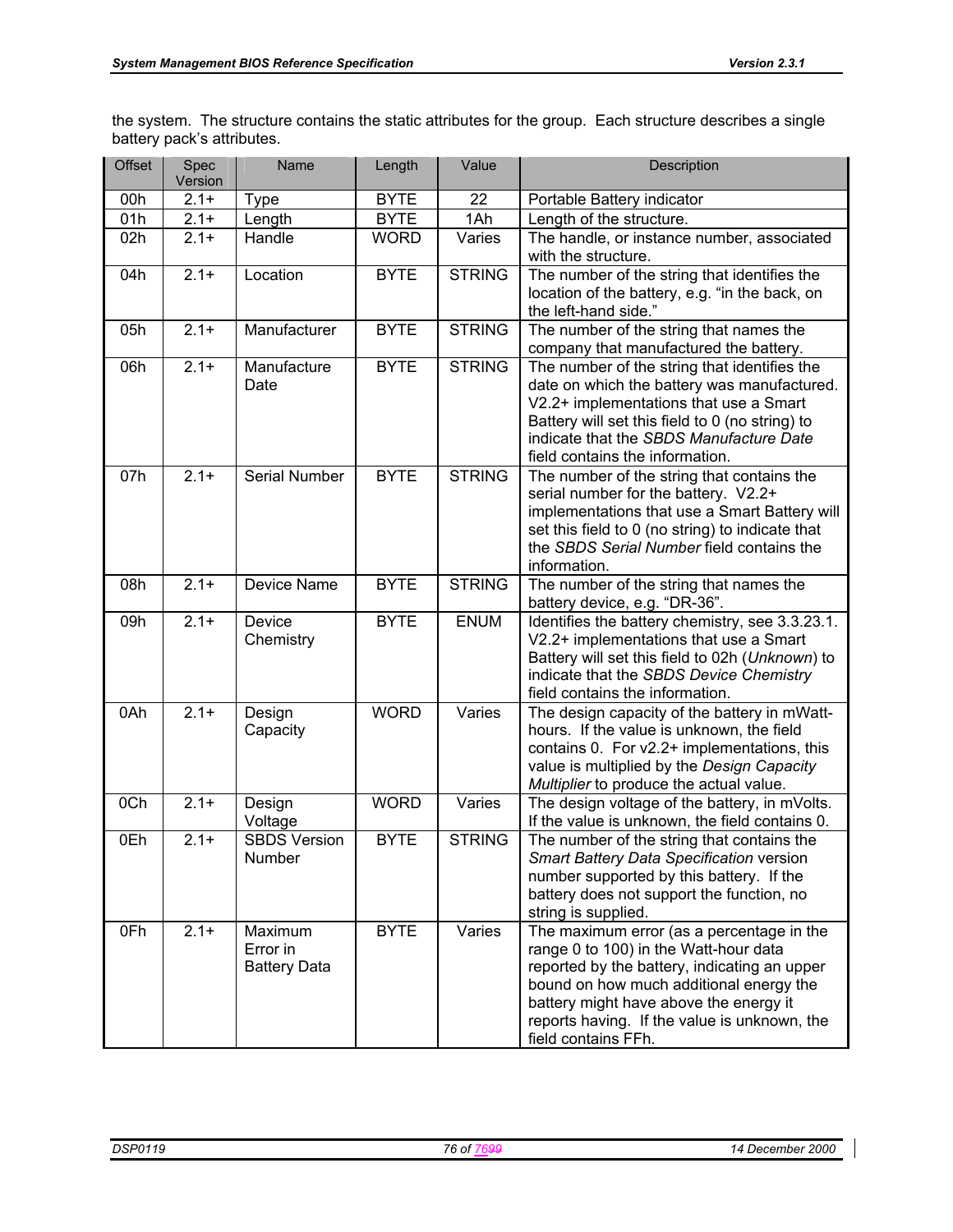| <b>Offset</b>   | Spec<br>Version | Name                               | Length       | Value         | Description                                                                                                                                                                                                                                                                                      |
|-----------------|-----------------|------------------------------------|--------------|---------------|--------------------------------------------------------------------------------------------------------------------------------------------------------------------------------------------------------------------------------------------------------------------------------------------------|
| 10 <sub>h</sub> | $2.2+$          | <b>SBDS Serial</b><br>Number       | <b>WORD</b>  | Varies        | The 16-bit value that identifies the battery's<br>serial number. This value, when combined<br>with the Manufacturer, Device Name, and<br>Manufacture Date will uniquely identify the<br>battery. The Serial Number field must be set<br>to 0 (no string) for this field to be valid.             |
| 12h             | $2.2+$          | <b>SBDS</b><br>Manufacture<br>Date | <b>WORD</b>  | Varies        | The date the cell pack was manufactured, in<br>packed format:                                                                                                                                                                                                                                    |
|                 |                 |                                    |              |               | <b>Bits 15:9</b><br>Year, biased by 1980, in the<br>range 0 to 127.<br><b>Bits 8:5</b><br>Month, in the range 1 to 12.<br><b>Bits 4:0</b><br>Date, in the range 1 to 31.                                                                                                                         |
|                 |                 |                                    |              |               | For example, 01 February 2000 would be<br>identified as 0010 1000 0100 0001b<br>(0x2841). The Manufacture Date field must<br>be set to 0 (no string) to for this field to be<br>valid.                                                                                                           |
| 14h             | $2.2+$          | <b>SBDS Device</b><br>Chemistry    | <b>BYTE</b>  | <b>STRING</b> | The number of the string that identifies the<br>battery chemistry, e.g. "PbAc". The Device<br>Chemistry field must be set to 02h<br>(Unknown) for this field to be valid.                                                                                                                        |
| 15h             | $2.2+$          | Design<br>Capacity<br>Multiplier   | <b>BYTE</b>  | Varies        | The multiplication factor of the Design<br>Capacity value and assures that the mWatt<br>hours value does not overflow for SBDS<br>implementations. The multiplier default is 1,<br>SBDS implementations use the value 10 to<br>correspond to the data as returned from the<br>SBDS Function 18h. |
| 16h             | $2.2+$          | OEM-specific                       | <b>DWORD</b> | Varies        | Contains OEM- or BIOS vendor-specific<br>information.                                                                                                                                                                                                                                            |

#### **3.3.23.1 Portable Battery — Device Chemistry**

**Important Note**: Enumerated values are controlled by the DMTF, not this specification.

| <b>Meaning</b>        |
|-----------------------|
| Other                 |
| Unknown               |
| <b>Lead Acid</b>      |
| <b>Nickel Cadmium</b> |
| Nickel metal hydride  |
| Lithium-ion           |
| Zinc air              |
| Lithium Polymer       |
|                       |

# **3.3.24 System Reset (Type 23)**

This structure supports the population of the **DMTF** System Reset group, as defined in the DMTF's MASTER.MIF and describes whether Automatic System Reset functions enabled (*Status*). If the system has a watchdog Timer and the timer is not reset (*Timer Reset*) before the *Interval* elapses, an automatic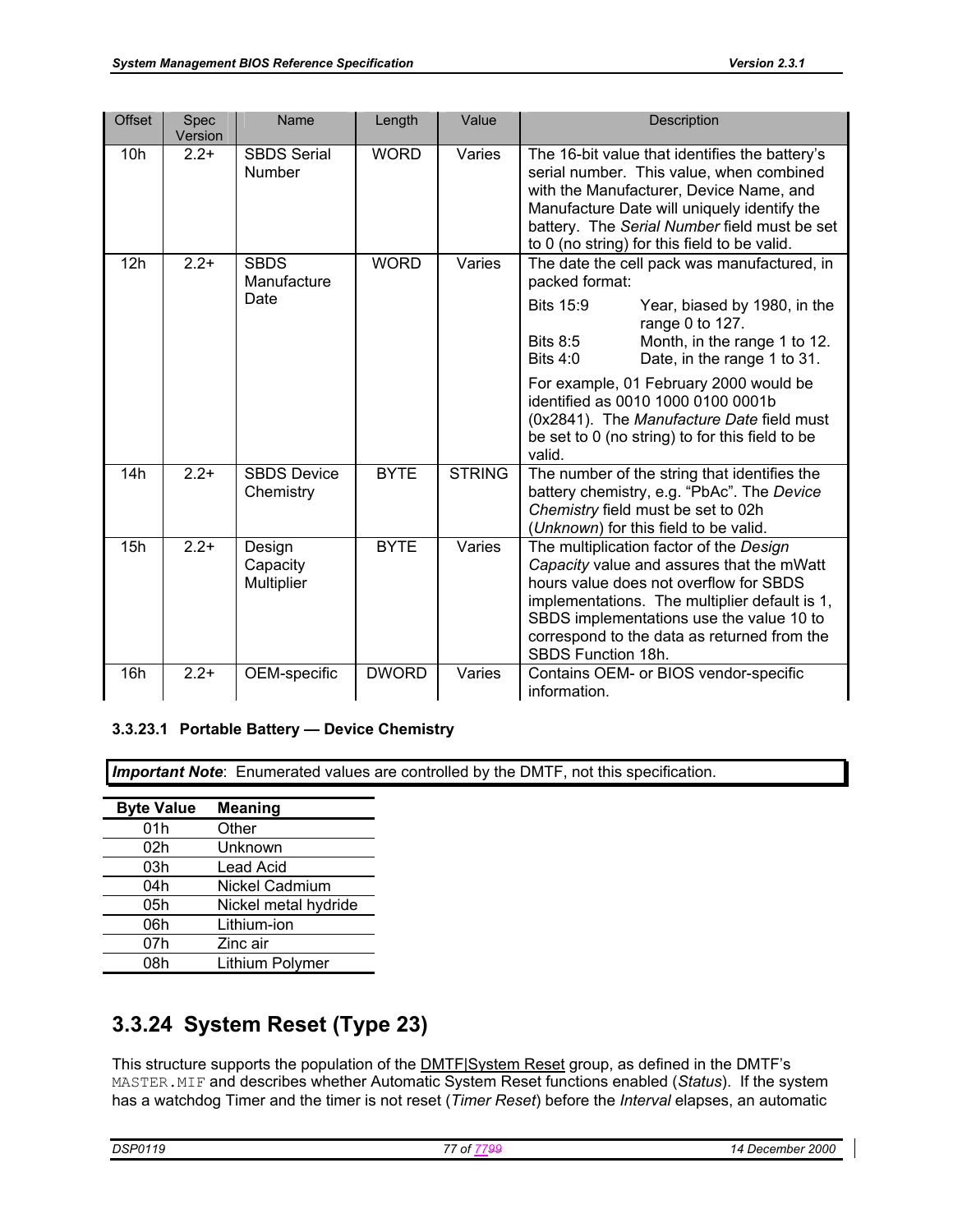system reset will occur. The system will re-boot according to the *Boot Option*. This function may repeat until the *Limit* is reached, at which time the system will re-boot according to the *Boot Option at Limit*.

| Offset | Name                  | Length      | Value            | Description                                                                                                                                                                                                                                                                                                                                                                                                                                                                                                                                                                                                                                                                                                                                                                         |  |
|--------|-----------------------|-------------|------------------|-------------------------------------------------------------------------------------------------------------------------------------------------------------------------------------------------------------------------------------------------------------------------------------------------------------------------------------------------------------------------------------------------------------------------------------------------------------------------------------------------------------------------------------------------------------------------------------------------------------------------------------------------------------------------------------------------------------------------------------------------------------------------------------|--|
| 00h    | Type                  | <b>BYTE</b> | 23               | System Reset indicator                                                                                                                                                                                                                                                                                                                                                                                                                                                                                                                                                                                                                                                                                                                                                              |  |
| 01h    | Length                | <b>BYTE</b> | 0Dh              | Length of the structure.                                                                                                                                                                                                                                                                                                                                                                                                                                                                                                                                                                                                                                                                                                                                                            |  |
| 02h    | Handle                | <b>WORD</b> | Varies           | The handle, or instance number, associated with the                                                                                                                                                                                                                                                                                                                                                                                                                                                                                                                                                                                                                                                                                                                                 |  |
|        |                       |             |                  | structure.                                                                                                                                                                                                                                                                                                                                                                                                                                                                                                                                                                                                                                                                                                                                                                          |  |
| 04h    | Capabilities          | <b>BYTE</b> | <b>Bit-field</b> | Identifies the system-reset capabilities for the system.                                                                                                                                                                                                                                                                                                                                                                                                                                                                                                                                                                                                                                                                                                                            |  |
|        |                       |             |                  | Bits 7:6 Reserved for future assignment via this<br>specification, set to 00b.<br>Bit 5<br>System contains a watchdog timer, either True<br>$(1)$ or False $(0)$ .<br>Bits 4:3 Boot Option on Limit. Identifies the system<br>action to be taken when the Reset Limit is<br>reached, one of:<br>00 <sub>b</sub><br>Reserved, do not use.<br>01 <sub>b</sub><br>Operating system<br>System utilities<br>10 <sub>b</sub><br>11 <sub>b</sub><br>Do not reboot<br>Bits 2:1 Boot Option. Indicates the action to be taken<br>following a watchdog reset, one of:<br>00 <sub>b</sub><br>Reserved, do not use.<br>01 <sub>b</sub><br>Operating system<br>10 <sub>b</sub><br>System utilities<br>11 <sub>b</sub><br>Do not reboot<br>Bit 0<br>Status. Identifies whether (1) or not (0) the |  |
|        |                       |             |                  | system reset is enabled by the user.                                                                                                                                                                                                                                                                                                                                                                                                                                                                                                                                                                                                                                                                                                                                                |  |
| 05h    | <b>Reset Count</b>    | <b>WORD</b> | Varies           | The number of automatic system resets since the last<br>intentional reset. A value of OFFFFh indicates unknown.                                                                                                                                                                                                                                                                                                                                                                                                                                                                                                                                                                                                                                                                     |  |
| 07h    | <b>Reset Limit</b>    | <b>WORD</b> | Varies           | The number of consecutive times the system reset will be<br>attempted. A value of OFFFFh indicates unknown.                                                                                                                                                                                                                                                                                                                                                                                                                                                                                                                                                                                                                                                                         |  |
| 09h    | <b>Timer Interval</b> | <b>WORD</b> | Varies           | The number of minutes to use for the watchdog timer. If<br>the timer is not reset within this interval, the system reset<br>timeout will begin. A value of OFFFFh indicates<br>unknown.                                                                                                                                                                                                                                                                                                                                                                                                                                                                                                                                                                                             |  |
| 0Bh    | Timeout               | <b>WORD</b> | Varies           | Identifies the number of minutes before the reboot is<br>initiated. It is used after a system power cycle, system<br>reset (local or remote), and automatic system reset. A<br>value of OFFFFh indicates unknown.                                                                                                                                                                                                                                                                                                                                                                                                                                                                                                                                                                   |  |

|  |  | <b>Note:</b> This structure type was added for specification v2.2. |  |
|--|--|--------------------------------------------------------------------|--|
|  |  |                                                                    |  |

# **3.3.25 Hardware Security (Type 24)**

This structure supports the population of the **DMTF**|Hardware Security group, as defined in the DMTF's MASTER.MIF and describes the system-wide hardware security settings.

| Offset | <b>Name</b> | Length      | Value  | <b>Description</b>                                                |
|--------|-------------|-------------|--------|-------------------------------------------------------------------|
| 00h    | $\tau$ vpe  | <b>BYTE</b> | 24     | Hardware Security indicator                                       |
| 01h    | Lenath      | <b>BYTE</b> | 05h    | Length of the structure.                                          |
| 02h    | Handle      | <b>WORD</b> | Varies | The handle, or instance number, associated with the<br>structure. |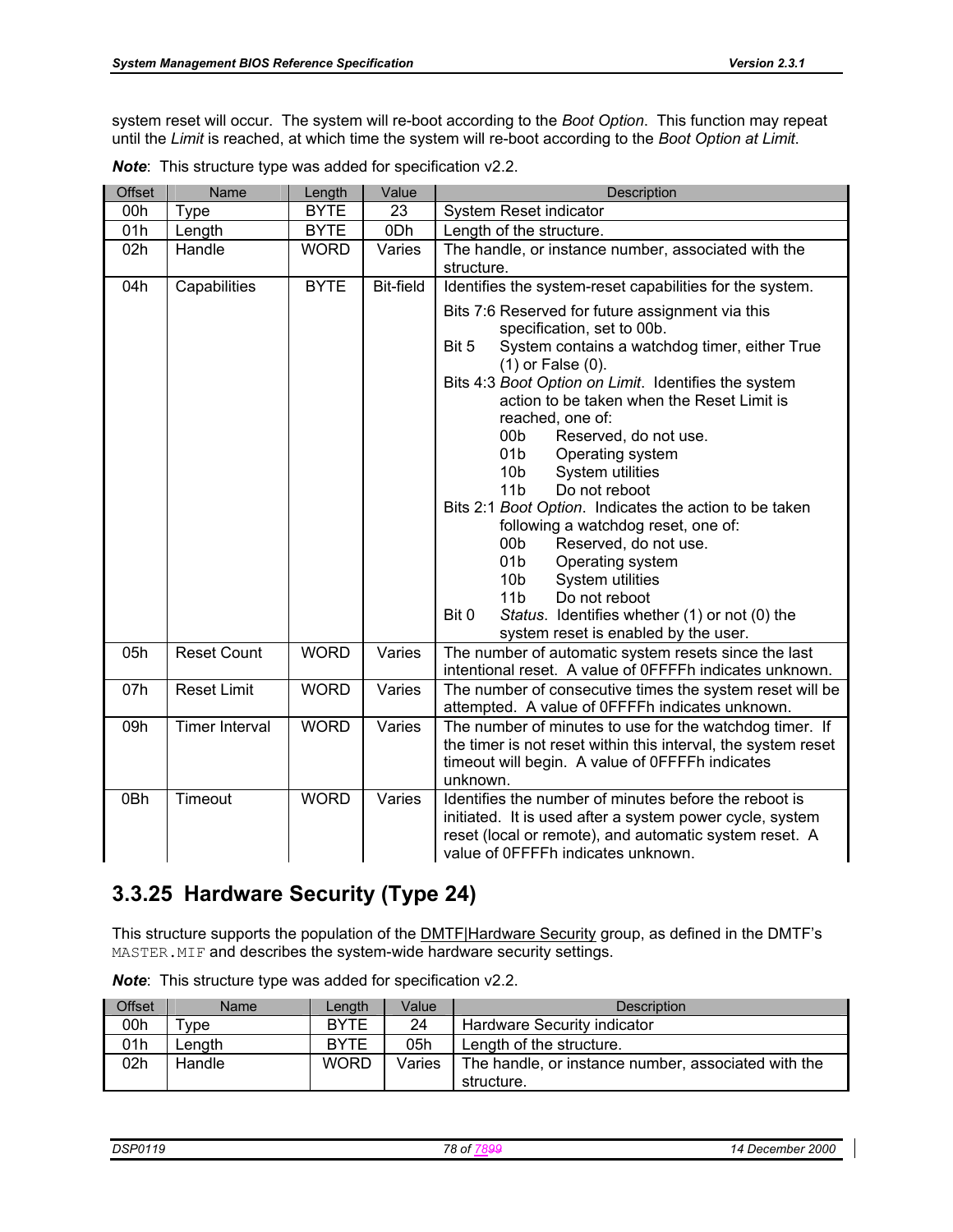| <b>Offset</b> | Name                                 | Length | Value     | Description                                                 |
|---------------|--------------------------------------|--------|-----------|-------------------------------------------------------------|
| 04h           | Hardware<br><b>Security Settings</b> | BYTE   | Bit-field | Identifies the password and reset status for the<br>system: |
|               |                                      |        |           | Bits 7:6<br>Power-on Password Status, one of:               |
|               |                                      |        |           | 00b<br><b>Disabled</b>                                      |
|               |                                      |        |           | Enabled<br>01b                                              |
|               |                                      |        |           | 10b<br>Not Implemented                                      |
|               |                                      |        |           | Unknown<br>11b                                              |
|               |                                      |        |           | <b>Bits 5:4</b><br>Keyboard Password Status, one of:        |
|               |                                      |        |           | 00b<br><b>Disabled</b>                                      |
|               |                                      |        |           | 01b<br>Enabled                                              |
|               |                                      |        |           | 10b<br>Not Implemented                                      |
|               |                                      |        |           | Unknown<br>11b                                              |
|               |                                      |        |           | <b>Bits 3:2</b><br>Administrator Password Status, one       |
|               |                                      |        |           | of:                                                         |
|               |                                      |        |           | 00 <sub>b</sub><br><b>Disabled</b>                          |
|               |                                      |        |           | 01b<br>Enabled                                              |
|               |                                      |        |           | 10 <sub>b</sub><br>Not Implemented                          |
|               |                                      |        |           | Unknown<br>11b                                              |
|               |                                      |        |           | <b>Bits 1:0</b><br>Front Panel Reset Status, one of:        |
|               |                                      |        |           | 00 <sub>b</sub><br><b>Disabled</b>                          |
|               |                                      |        |           | Enabled<br>01b                                              |
|               |                                      |        |           | 10b<br>Not Implemented                                      |
|               |                                      |        |           | Unknown<br>11b                                              |

## **3.3.26 System Power Controls (Type 25)**

This structure supports the population of the **DMTF** System Power Controls group, as defined in the DMTF's MASTER. MIF and describes the attributes for controlling the main power supply to the system. Software that interprets this structure uses the month, day, hour, minute, and second values to determine the number of seconds until the next power-on of the system. The presence of this structure implies that a timed power-on facility is available for the system.

| <b>Offset</b> | Name                                        | Length      | Value  | <b>Description</b>                                                                                                                        |
|---------------|---------------------------------------------|-------------|--------|-------------------------------------------------------------------------------------------------------------------------------------------|
| 00h           | Type                                        | BYTE        | 25     | System Power Controls indicator                                                                                                           |
| 01h           | Length                                      | <b>BYTE</b> | 09h    | Length of the structure.                                                                                                                  |
| 02h           | Handle                                      | <b>WORD</b> | Varies | The handle, or instance number, associated with the<br>structure.                                                                         |
| 04h           | Next Scheduled<br>Power-on Month            | <b>BYTE</b> | Varies | Contains the BCD value of the month on which the<br>next scheduled power-on is to occur, in the range 01h<br>to 12h. See 3.3.26.1.        |
| 05h           | Next Scheduled<br>Power-on Day-of-<br>month | <b>BYTE</b> | Varies | Contains the BCD value of the day-of-month on which<br>the next scheduled power-on is to occur, in the range<br>01h to 31h, See 3.3.26.1. |
| 06h           | Next Scheduled<br>Power-on Hour             | <b>BYTE</b> | Varies | Contains the BCD value of the hour on which the next<br>scheduled power-on is to occur, in the range 00h to<br>23h, See 3.3.26.1.         |
| 07h           | Next Scheduled<br>Power-on Minute           | <b>BYTE</b> | Varies | Contains the BCD value of the minute on which the<br>next scheduled power-on is to occur, in the range 00h<br>to 59h, See 3.3.26.1.       |
| 08h           | Next Scheduled<br>Power-on Second           | <b>BYTE</b> | Varies | Contains the BCD value of the second on which the<br>next scheduled power-on is to occur, in the range 00h<br>to 59h. See 3.3.26.1.       |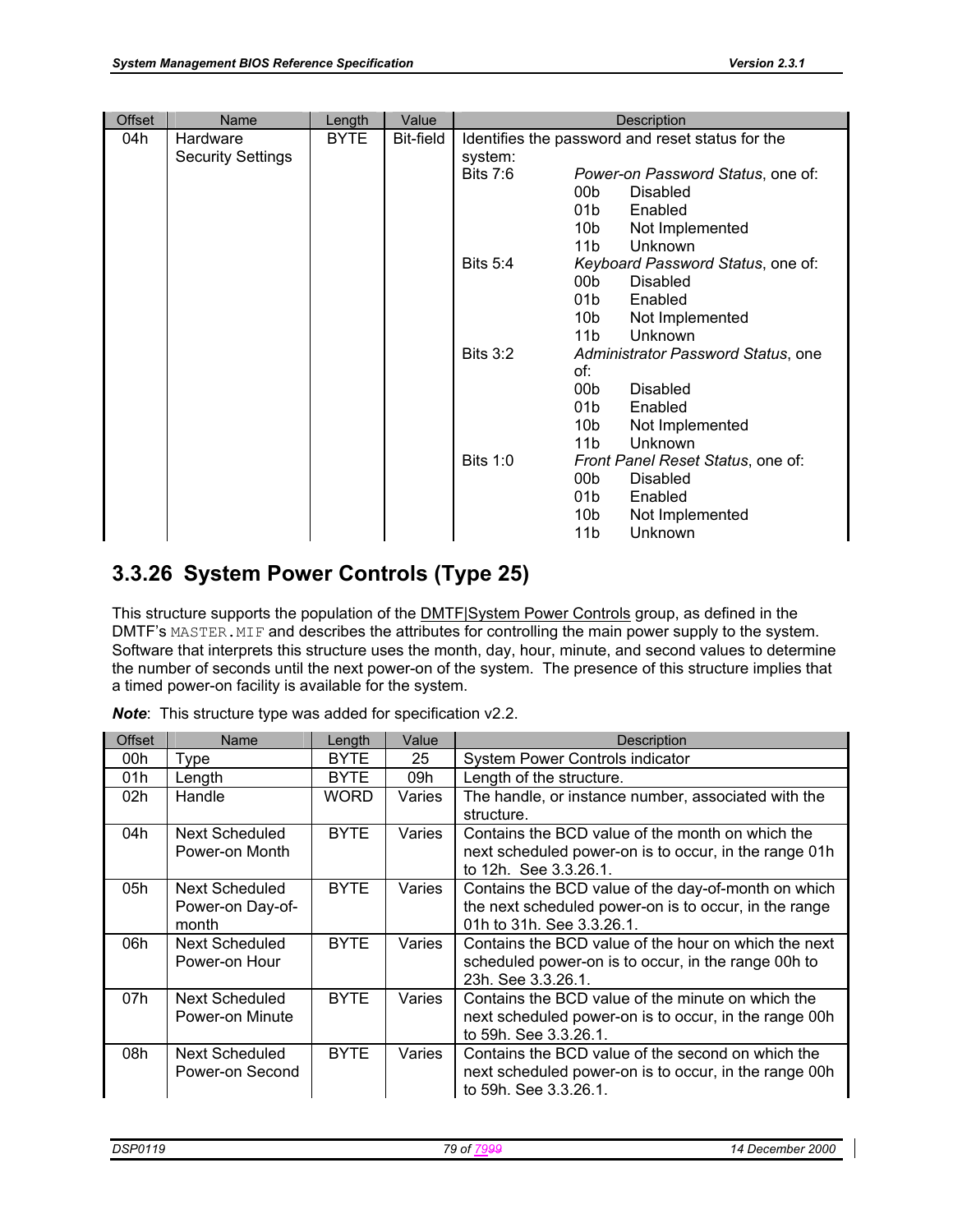#### **3.3.26.1 System Power Controls — Calculating the Next Scheduled Power-on Time**

The DMTF *System Power Controls* group contains a *Next Scheduled Power-on Time*, specified as the number of seconds until the next scheduled power-on of the system. Management software uses the date and time information specified in the associated SMBIOS structure to calculate the total number of seconds.

Any date or time field in the structure whose value is outside of the field's specified range does not contribute to the total-seconds count. For example, if the Month field contains the value 0xFF the next power-on is scheduled to fall within the next month, perhaps on a specific day-of-month and time.

# **3.3.27 Voltage Probe (Type 26)**

This structure supports the population of the DMTF|Voltage Probe group, as defined in the DMTF's MASTER. MIF and describes the attributes for a voltage probe in the system. Each structure describes a single voltage probe.

| Offset | Name                   | Length       | Value            | <b>Description</b>                                                                                                                                                                                               |
|--------|------------------------|--------------|------------------|------------------------------------------------------------------------------------------------------------------------------------------------------------------------------------------------------------------|
| 00h    | Type                   | <b>BYTE</b>  | 26               | Voltage Probe indicator                                                                                                                                                                                          |
| 01h    | Length                 | <b>BYTE</b>  | Varies           | Length of the structure, at least 14h.                                                                                                                                                                           |
| 02h    | Handle                 | <b>WORD</b>  | Varies           | The handle, or instance number, associated with the<br>structure.                                                                                                                                                |
| 04h    | Description            | <b>BYTE</b>  | <b>STRING</b>    | The number of the string that contains additional<br>descriptive information about the probe or its<br>location.                                                                                                 |
| 05h    | Location and<br>Status | <b>BYTE</b>  | <b>Bit-field</b> | Defines the probe's physical location and status of<br>the voltage monitored by this voltage probe. See<br>$3.3.27.1$ .                                                                                          |
| 06h    | <b>Maximum Value</b>   | <b>WORD</b>  | Varies           | The maximum voltage level readable by this probe,<br>in millivolts. If the value is unknown, the field is set to<br>0x8000.                                                                                      |
| 08h    | Minimum Value          | <b>WORD</b>  | Varies           | The minimum voltage level readable by this probe, in<br>millivolts. If the value is unknown, the field is set to<br>0x8000.                                                                                      |
| 0Ah    | Resolution             | <b>WORD</b>  | Varies           | The resolution for the probe's reading, in tenths of<br>millivolts. If the value is unknown, the field is set to<br>0x8000.                                                                                      |
| 0Ch    | Tolerance              | <b>WORD</b>  | Varies           | The tolerance for reading from this probe, in<br>plus/minus millivolts. If the value is unknown, the<br>field is set to 0x8000.                                                                                  |
| 0Eh    | Accuracy               | <b>WORD</b>  | Varies           | The accuracy for reading from this probe, in<br>plus/minus $1/100th$ of a percent. If the value is<br>unknown, the field is set to 0x8000.                                                                       |
| 10h    | OEM-defined            | <b>DWORD</b> | Varies           | Contains OEM- or BIOS vendor-specific information.                                                                                                                                                               |
| 14h    | <b>Nominal Value</b>   | <b>WORD</b>  | Varies           | The nominal value for the probe's reading in<br>millivolts. If the value is unknown, the field is set to<br>0x8000. This field is present in the structure only if<br>the structure's Length is larger than 14h. |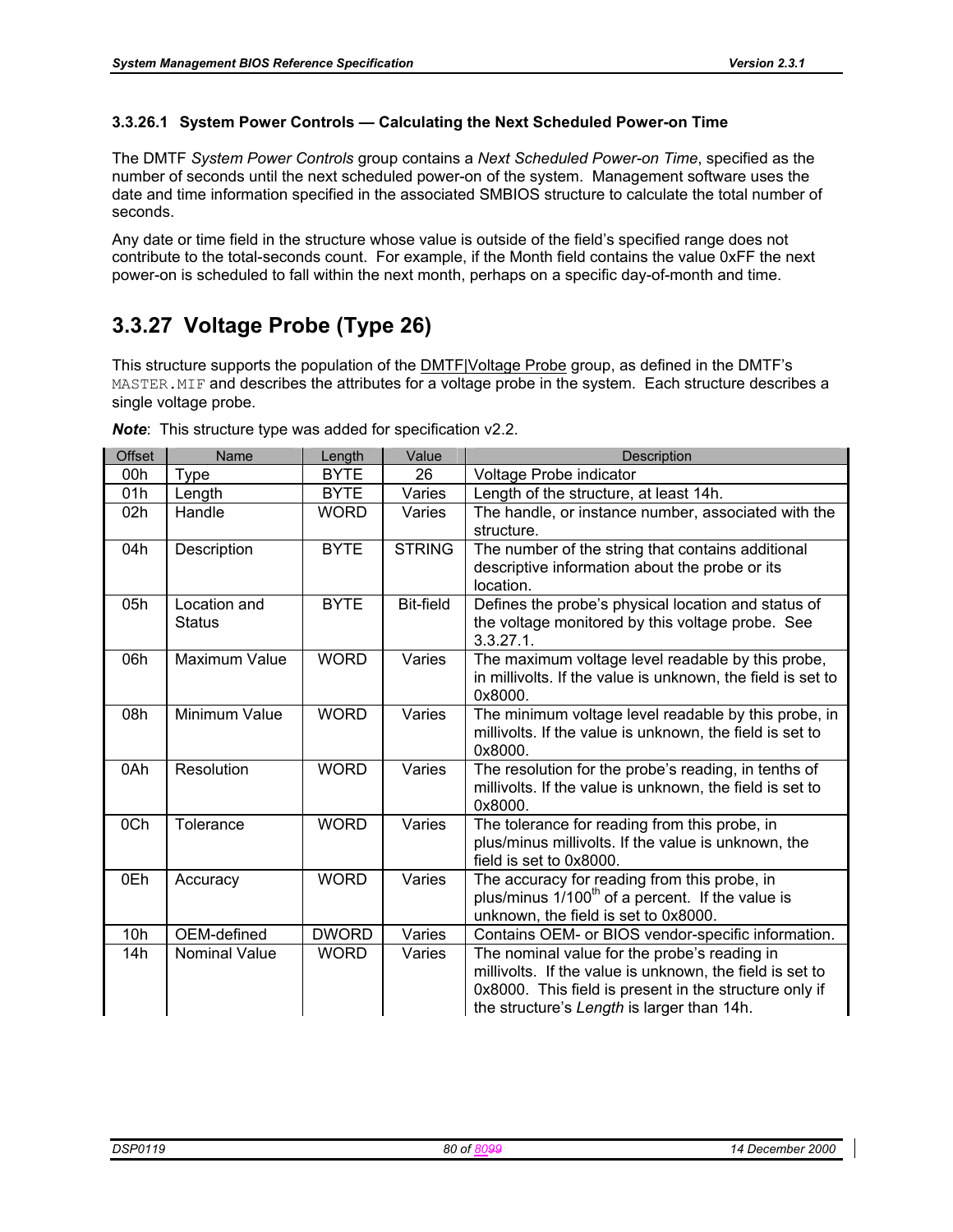#### **3.3.27.1 Voltage Probe — Location and Status**

*Important Note*: Each of the bit-field values map to enumerated values that are controlled by the DMTF, not this specification.

| <b>Bit Range</b> | <b>Field Name</b> | Value          | Meaning                  |
|------------------|-------------------|----------------|--------------------------|
| 7:5              | Status            | 001            | Other                    |
|                  |                   | 010            | Unknown                  |
|                  |                   | 011            | OK                       |
|                  |                   | 100            | Non-critical             |
|                  |                   | 101            | Critical                 |
|                  |                   | 110            | Non-recoverable          |
| 4:0              | Location          | $\ldots$ 00001 | Other                    |
|                  |                   | $\ldots$ 00010 | Unknown                  |
|                  |                   | $\ldots$ 00011 | Processor                |
|                  |                   | $\ldots$ 00100 | Disk                     |
|                  |                   | $\ldots$ 00101 | Peripheral Bay           |
|                  |                   | $\ldots$ 00110 | System Management Module |
|                  |                   | $\ldots$ 00111 | Motherboard              |
|                  |                   | $\ldots$ 01000 | <b>Memory Module</b>     |
|                  |                   | $\ldots$ 01001 | <b>Processor Module</b>  |
|                  |                   | $\ldots$ 01010 | Power Unit               |
|                  |                   | 01011          | Add-in Card              |

## **3.3.28 Cooling Device (Type 27)**

This structure supports the population of the **DMTF**|Cooling Device group, as defined in the DMTF's MASTER.MIF and describes the attributes for a cooling device in the system. Each structure describes a single cooling device.

|  |  | <b>Note:</b> This structure type was added for specification v2.2. |
|--|--|--------------------------------------------------------------------|
|  |  |                                                                    |

| <b>Offset</b> | Name                             | Length       | Value     | <b>Description</b>                                                                                                                                                                                                                                                                                                                                                                           |
|---------------|----------------------------------|--------------|-----------|----------------------------------------------------------------------------------------------------------------------------------------------------------------------------------------------------------------------------------------------------------------------------------------------------------------------------------------------------------------------------------------------|
| 00h           | Type                             | <b>BYTE</b>  | 27        | Cooling Device indicator                                                                                                                                                                                                                                                                                                                                                                     |
| 01h           | Length                           | <b>BYTE</b>  | Varies    | Length of the structure, at least 0Ch.                                                                                                                                                                                                                                                                                                                                                       |
| 02h           | Handle                           | WORD         | Varies    | The handle, or instance number, associated with the<br>structure.                                                                                                                                                                                                                                                                                                                            |
| 04h           | Temperature<br>Probe Handle      | WORD         | Varies    | The handle, or instance number, of the temperature<br>probe (see 3.3.29 Temperature Probe (Type 28) on<br>page 828683) monitoring this cooling device. A<br>value of 0xFFFF indicates that no probe is provided.                                                                                                                                                                             |
| 06h           | Device Type and<br><b>Status</b> | <b>BYTE</b>  | Bit-field | Identifies the cooling device type and the status of<br>this cooling device, see 3.3.28.1.                                                                                                                                                                                                                                                                                                   |
| 07h           | <b>Cooling Unit</b><br>Group     | <b>BYTE</b>  | Varies    | Identifies the cooling unit group to which this cooling<br>device is associated. Multiple cooling devices in the<br>same cooling unit implies a redundant configuration.<br>The value is 00h if the cooling device is not a<br>member of a redundant cooling unit, non-zero values<br>imply redundancy and that at least one other cooling<br>device will be enumerated with the same value. |
| 08h           | OEM-defined                      | <b>DWORD</b> | Varies    | Contains OEM- or BIOS vendor-specific information.                                                                                                                                                                                                                                                                                                                                           |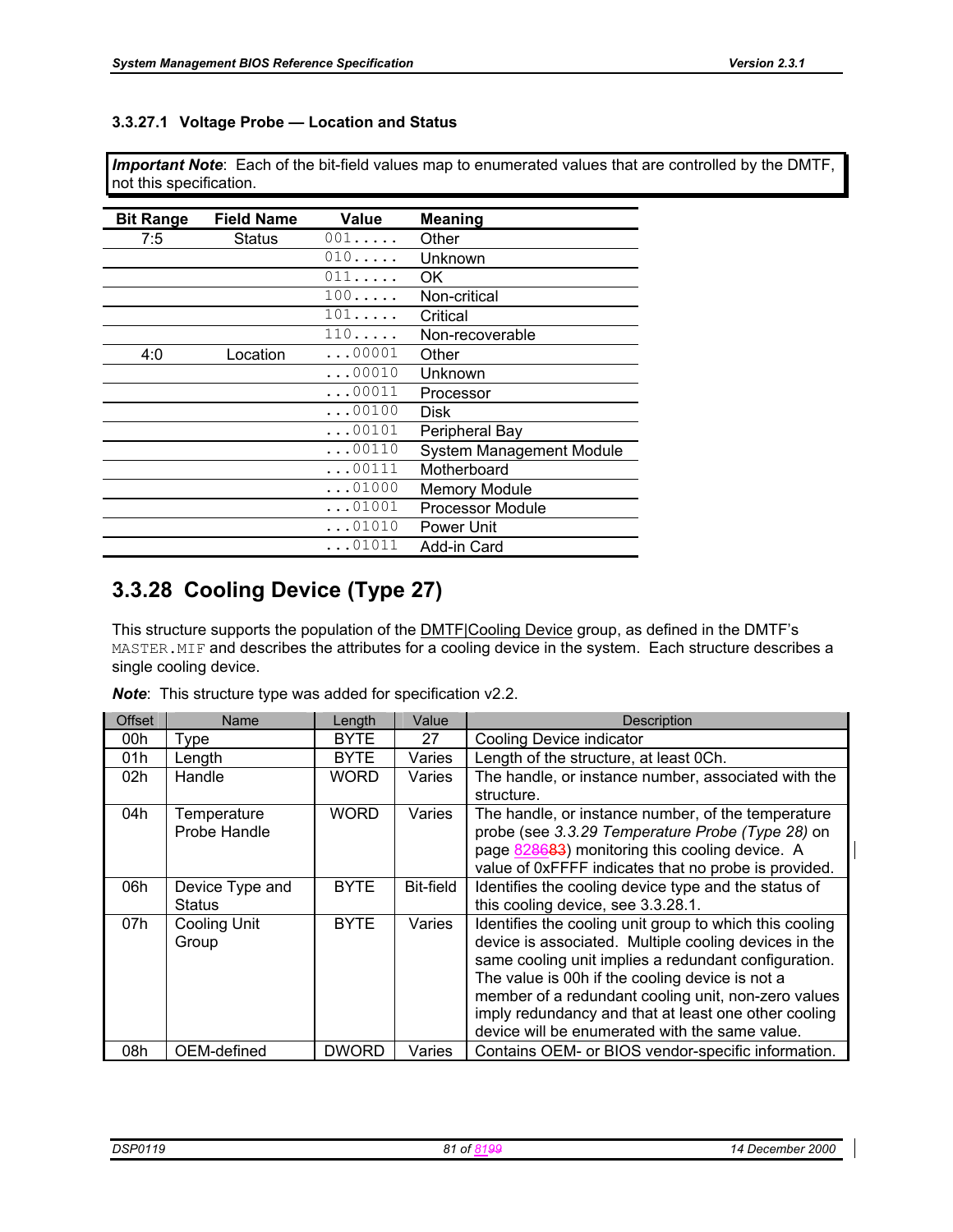| <b>Offset</b> | <b>Name</b>   | Length      | Value  | <b>Description</b>                                                                                                                                                                                                                                                                                |
|---------------|---------------|-------------|--------|---------------------------------------------------------------------------------------------------------------------------------------------------------------------------------------------------------------------------------------------------------------------------------------------------|
| 0Ch           | Nominal Speed | <b>WORD</b> | Varies | The nominal value for the cooling device's rotational<br>speed, in revolutions-per-minute (rpm). If the value<br>is unknown or the cooling device is non-rotating, the<br>field is set to 0x8000. This field is present in the<br>structure only if the structure's Length is larger than<br>OCh. |

#### **3.3.28.1 Cooling Device —Device Type and Status**

*Important Note*: Each of the bit-field values map to enumerated values that are controlled by the DMTF, not this specification.

| <b>Bit Range</b> | <b>Field Name</b> | Value          | <b>Meaning</b>           |
|------------------|-------------------|----------------|--------------------------|
| 7:5              | Status            | 001            | Other                    |
|                  |                   | 010            | Unknown                  |
|                  |                   | 011            | OK.                      |
|                  |                   | 100            | Non-critical             |
|                  |                   | 101            | Critical                 |
|                  |                   | 110            | Non-recoverable          |
| 4:0              | Device Type       | $\ldots$ 00001 | Other                    |
|                  |                   | $\ldots$ 00010 | Unknown                  |
|                  |                   | $\ldots$ 00011 | Fan                      |
|                  |                   | $\ldots$ 00100 | Centrifugal Blower       |
|                  |                   | $\ldots$ 00101 | Chip Fan                 |
|                  |                   | $\ldots$ 00110 | <b>Cabinet Fan</b>       |
|                  |                   | $\ldots$ 00111 | Power Supply Fan         |
|                  |                   | $\ldots$ 01000 | <b>Heat Pipe</b>         |
|                  |                   | $\ldots$ 01001 | Integrated Refrigeration |
|                  |                   | $\ldots$ 10100 | <b>Active Cooling</b>    |
|                  |                   | 10101          | Passive Cooling          |

# **3.3.29 Temperature Probe (Type 28)**

This structure supports the population of the **DMTF**|Temperature Probe group, as defined in the DMTF's MASTER.MIF and describes the attributes for a temperature probe in the system. Each structure describes a single temperature probe.

|  |  | <b>Note:</b> This structure type was added for specification v2.2. |  |  |  |  |
|--|--|--------------------------------------------------------------------|--|--|--|--|
|--|--|--------------------------------------------------------------------|--|--|--|--|

| Offset | Name                          | Length      | Value         | <b>Description</b>                                                                                                                          |
|--------|-------------------------------|-------------|---------------|---------------------------------------------------------------------------------------------------------------------------------------------|
| 00h    | Type                          | <b>BYTE</b> | 28            | Temperature Probe indicator                                                                                                                 |
| 01h    | Length                        | <b>BYTE</b> | Varies        | Length of the structure, at least 14h.                                                                                                      |
| 02h    | Handle                        | <b>WORD</b> | Varies        | The handle, or instance number, associated with the<br>structure.                                                                           |
| 04h    | Description                   | <b>BYTE</b> | <b>STRING</b> | The number of the string that contains additional<br>descriptive information about the probe or its<br>location.                            |
| 05h    | Location and<br><b>Status</b> | <b>BYTE</b> | Bit-field     | Defines the probe's physical location and the status<br>of the temperature monitored by this temperature<br>probe. See 3.3.29.1.            |
| 06h    | Maximum Value                 | <b>WORD</b> | Varies        | The maximum temperature readable by this probe,<br>in 1/10 <sup>th</sup> degrees C. If the value is unknown, the field<br>is set to 0x8000. |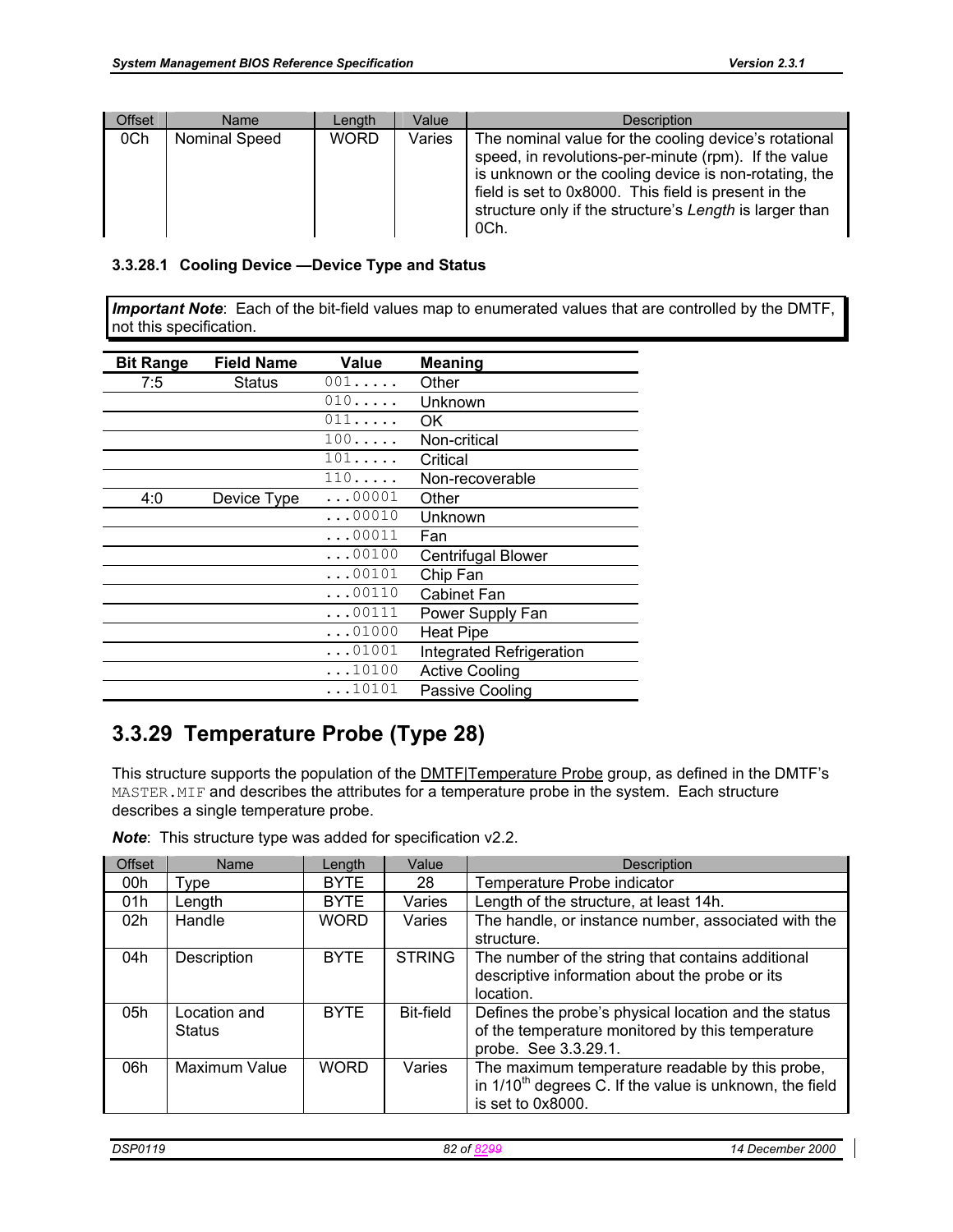| Offset | Name                 | Length       | Value  | <b>Description</b>                                                                                                                                                                                                       |
|--------|----------------------|--------------|--------|--------------------------------------------------------------------------------------------------------------------------------------------------------------------------------------------------------------------------|
| 08h    | Minimum Value        | <b>WORD</b>  | Varies | The minimum temperature readable by this probe, in<br>1/10 <sup>th</sup> degrees C. If the value is unknown, the field is<br>set to 0x8000.                                                                              |
| 0Ah    | Resolution           | <b>WORD</b>  | Varies | The resolution for the probe's reading, in 1/1000 <sup>th</sup><br>degrees C. If the value is unknown, the field is set to<br>0x8000.                                                                                    |
| 0Ch    | Tolerance            | WORD         | Varies | The tolerance for reading from this probe, in<br>plus/minus 1/10 <sup>th</sup> degrees C. If the value is<br>unknown, the field is set to 0x8000.                                                                        |
| 0Eh    | Accuracy             | <b>WORD</b>  | Varies | The accuracy for reading from this probe, in<br>plus/minus 1/100 <sup>th</sup> of a percent. If the value is<br>unknown, the field is set to 0x8000.                                                                     |
| 10h    | OEM-defined          | <b>DWORD</b> | Varies | Contains OEM- or BIOS vendor-specific information.                                                                                                                                                                       |
| 14h    | <b>Nominal Value</b> | WORD         | Varies | The nominal value for the probe's reading in $1/10th$<br>degrees C. If the value is unknown, the field is set to<br>0x8000. This field is present in the structure only if<br>the structure's Length is larger than 14h. |

#### **3.3.29.1 Temperature Probe — Location and Status**

*Important Note*: Each of the bit-field values map to enumerated values that are controlled by the DMTF, not this specification.

| <b>Bit Range</b> | <b>Field Name</b> | Value          | <b>Meaning</b>           |
|------------------|-------------------|----------------|--------------------------|
| 7:5              | Status            | 001            | Other                    |
|                  |                   | 010            | Unknown                  |
|                  |                   | 011            | OK.                      |
|                  |                   | 100            | Non-critical             |
|                  |                   | 101            | Critical                 |
|                  |                   | 110            | Non-recoverable          |
| 4:0              | Location          | $\ldots$ 00001 | Other                    |
|                  |                   | $\ldots$ 00010 | Unknown                  |
|                  |                   | $\ldots$ 00011 | Processor                |
|                  |                   | $\ldots$ 00100 | Disk                     |
|                  |                   | $\ldots$ 00101 | Peripheral Bay           |
|                  |                   | $\ldots$ 00110 | System Management Module |
|                  |                   | $\ldots 00111$ | Motherboard              |
|                  |                   | $\ldots$ 01000 | <b>Memory Module</b>     |
|                  |                   | $\ldots$ 01001 | <b>Processor Module</b>  |
|                  |                   | $\ldots$ 01010 | Power Unit               |
|                  |                   | $\ldots$ 01011 | Add-in Card              |

## **3.3.30 Electrical Current Probe (Type 29)**

This structure supports the population of the **DMTF**|Electrical Current Probe group, as defined in the DMTF's MASTER. MIF and describes the attributes for an electrical current probe in the system. Each structure describes a single electrical current probe.

| Offset | Name   | Lenath | Value  | Description                               |
|--------|--------|--------|--------|-------------------------------------------|
| 00h    | vpe    | RYTF   | 29     | <b>Electrical Current Probe indicator</b> |
| 01h    | Lenath | DVTC   | Varies | Length of the structure, at least 14h.    |

| <b>DSP0119</b><br>December 2000<br>83 of<br>14 |  |
|------------------------------------------------|--|
|------------------------------------------------|--|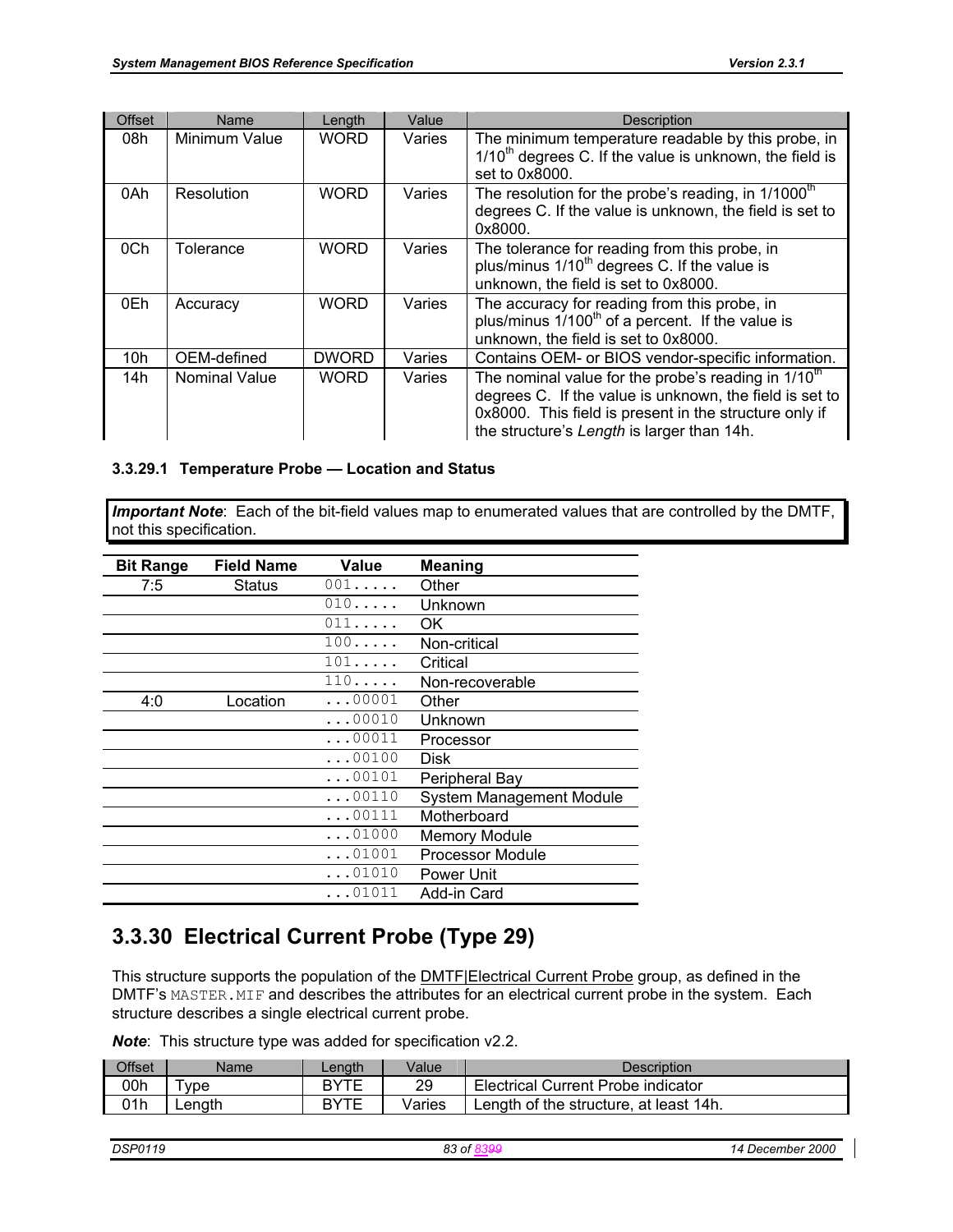| <b>Offset</b> | Name                          | Length       | Value         | <b>Description</b>                                                                                                                                                                                              |
|---------------|-------------------------------|--------------|---------------|-----------------------------------------------------------------------------------------------------------------------------------------------------------------------------------------------------------------|
| 02h           | Handle                        | <b>WORD</b>  | Varies        | The handle, or instance number, associated with the<br>structure.                                                                                                                                               |
| 04h           | Description                   | <b>BYTE</b>  | <b>STRING</b> | The number of the string that contains additional<br>descriptive information about the probe or its<br>location.                                                                                                |
| 05h           | Location and<br><b>Status</b> | <b>BYTE</b>  | <b>ENUM</b>   | Defines the probe's physical location and the status<br>of the current monitored by this current probe. See<br>$3.3.30.1$ .                                                                                     |
| 06h           | Maximum Value                 | <b>WORD</b>  | Varies        | The maximum current readable by this probe, in<br>milliamps. If the value is unknown, the field is set to<br>0x8000.                                                                                            |
| 08h           | Minimum Value                 | <b>WORD</b>  | Varies        | The minimum current readable by this probe, in<br>milliamps. If the value is unknown, the field is set to<br>0x8000.                                                                                            |
| 0Ah           | Resolution                    | <b>WORD</b>  | Varies        | The resolution for the probe's reading, in tenths of<br>milliamps. If the value is unknown, the field is set to<br>0x8000.                                                                                      |
| 0Ch           | Tolerance                     | <b>WORD</b>  | Varies        | The tolerance for reading from this probe, in<br>plus/minus milliamps. If the value is unknown, the<br>field is set to 0x8000.                                                                                  |
| 0Eh           | Accuracy                      | <b>WORD</b>  | Varies        | The accuracy for reading from this probe, in<br>plus/minus 1/100 <sup>th</sup> of a percent. If the value is<br>unknown, the field is set to 0x8000.                                                            |
| 10h           | OEM-defined                   | <b>DWORD</b> | Varies        | Contains OEM- or BIOS vendor-specific information.                                                                                                                                                              |
| 14h           | <b>Nominal Value</b>          | <b>WORD</b>  | Varies        | The nominal value for the probe's reading in<br>milliamps. If the value is unknown, the field is set to<br>0x8000. This field is present in the structure only if<br>the structure's Length is larger than 14h. |

#### **3.3.30.1 Current Probe — Location and Status**

*Important Note*: Each of the bit-field values map to enumerated values that are controlled by the DMTF, not this specification.

| <b>Bit Range</b> | <b>Field Name</b> | Value          | <b>Meaning</b>                  |
|------------------|-------------------|----------------|---------------------------------|
| 7:5              | Status            | $001$          | Other                           |
|                  |                   | 010            | Unknown                         |
|                  |                   | 011            | OK                              |
|                  |                   | 100            | Non-critical                    |
|                  |                   | 101            | Critical                        |
|                  |                   | 110            | Non-recoverable                 |
| 4:0              | Location          | $\ldots$ 00001 | Other                           |
|                  |                   | $\ldots$ 00010 | Unknown                         |
|                  |                   | $\ldots 00011$ | Processor                       |
|                  |                   | $\ldots$ 00100 | <b>Disk</b>                     |
|                  |                   | $\ldots 00101$ | Peripheral Bay                  |
|                  |                   | $\ldots$ 00110 | <b>System Management Module</b> |
|                  |                   | $\ldots 00111$ | Motherboard                     |
|                  |                   | $\ldots$ 01000 | <b>Memory Module</b>            |
|                  |                   | $\ldots$ 01001 | <b>Processor Module</b>         |
|                  |                   | $\ldots$ 01010 | Power Unit                      |
|                  |                   | $\ldots$ 01011 | Add-in Card                     |
|                  |                   |                |                                 |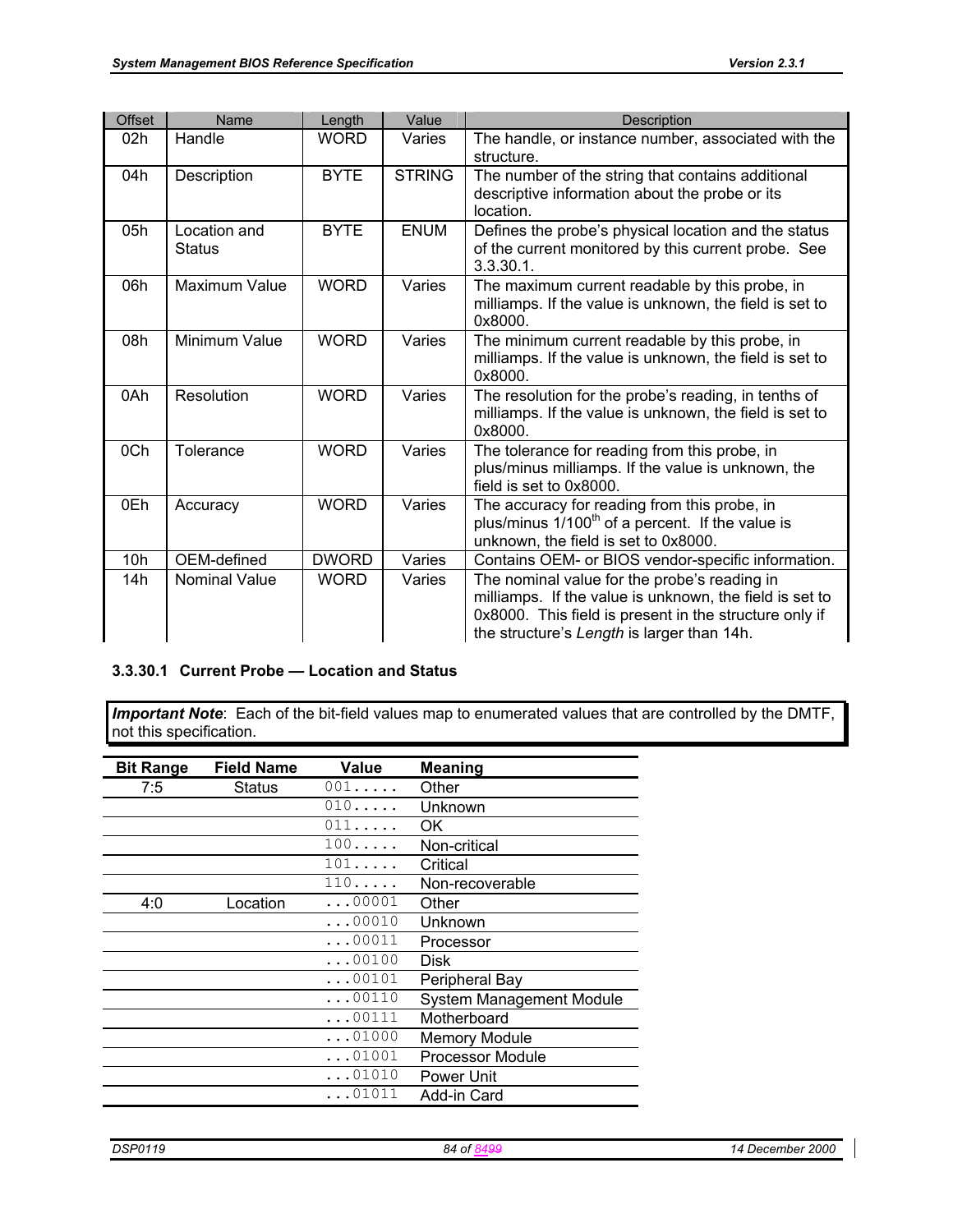# **3.3.31 Out-of-Band Remote Access (Type 30)**

This structure supports the population of the DMTF|Out-of-Band Remote Access group, as defined in the DMTF's MASTER. MIF and describes the attributes and policy settings of a hardware facility that may be used to gain remote access to a hardware system when the operating system is not available due to power-down status, hardware failures, or boot failures.

| <b>Offset</b> | Name                 | Length      | Value            | <b>Description</b>                                                                                                                                                                                                                                                                                                                                                                                                                                                                                                                                                                                                              |  |  |
|---------------|----------------------|-------------|------------------|---------------------------------------------------------------------------------------------------------------------------------------------------------------------------------------------------------------------------------------------------------------------------------------------------------------------------------------------------------------------------------------------------------------------------------------------------------------------------------------------------------------------------------------------------------------------------------------------------------------------------------|--|--|
| 00h           | Type                 | <b>BYTE</b> | 30               | Out-of-Band Remote Access indicator                                                                                                                                                                                                                                                                                                                                                                                                                                                                                                                                                                                             |  |  |
| 01h           | Length               | <b>BYTE</b> | 06h              | Length of the structure.                                                                                                                                                                                                                                                                                                                                                                                                                                                                                                                                                                                                        |  |  |
| 02h           | Handle               | <b>WORD</b> | Varies           | The handle, or instance number, associated with the<br>structure.                                                                                                                                                                                                                                                                                                                                                                                                                                                                                                                                                               |  |  |
| 04h           | Manufacturer<br>Name | <b>BYTE</b> | <b>STRING</b>    | The number of the string that contains the<br>manufacturer of the out-of-band access facility.                                                                                                                                                                                                                                                                                                                                                                                                                                                                                                                                  |  |  |
| 05h           | Connections          | <b>BYTE</b> | <b>Bit-field</b> | Identifies the current remote-access connections:<br>Bits $7:2$<br>Reserved for future definition by<br>this specification, set to all zeros.<br><b>Outbound Connection Enabled.</b><br>Bit 1<br>Identifies whether (1) or not (0) the<br>facility is allowed to initiate<br>outbound connections to contact an<br>alert management facility when<br>critical conditions occur.<br>Bit 0<br>Inbound Connection Enabled.<br>Identifies whether (1) or not (0) the<br>facility is allowed to initiate<br>outbound connections to receive<br>incoming connections for the<br>purpose of remote operations or<br>problem management |  |  |

*Note*: This structure type was added for specification v2.2.

## **3.3.32 Boot Integrity Services (BIS) Entry Point (Type 31)**

Structure type 31 (decimal) is reserved for use by the Boot Integrity Services (BIS). Refer to the *Boot Integrity Services API Specification* for content details.

*Note*: This structure type was added for specification v2.3.

## **3.3.33 System Boot Information (Type 32)**

The client system firmware, e.g. BIOS, communicates the *System Boot Status* to the client's Pre-boot Execution Environment (PXE) boot image or OS-present management application via this structure. When used in the PXE environment, for example, this code identifies the reason the PXE was initiated and can be used by boot-image software to further automate an enterprise's PXE sessions. For example, an enterprise could choose to automatically download a hardware-diagnostic image to a client whose reason code indicated either a firmware- or operating system-detected hardware failure.

| Offset | Name   | Lenath      | Value  | <b>Description</b>                               |
|--------|--------|-------------|--------|--------------------------------------------------|
| 00h    | "vpe   | <b>BYTE</b> | 32     | System Boot Information structure identifier     |
| 01h    | _enath | <b>BYTE</b> | Varies | Length of the structure, in bytes; at least 0Bh. |
| 02h    | Handle | <b>WORD</b> | Varies |                                                  |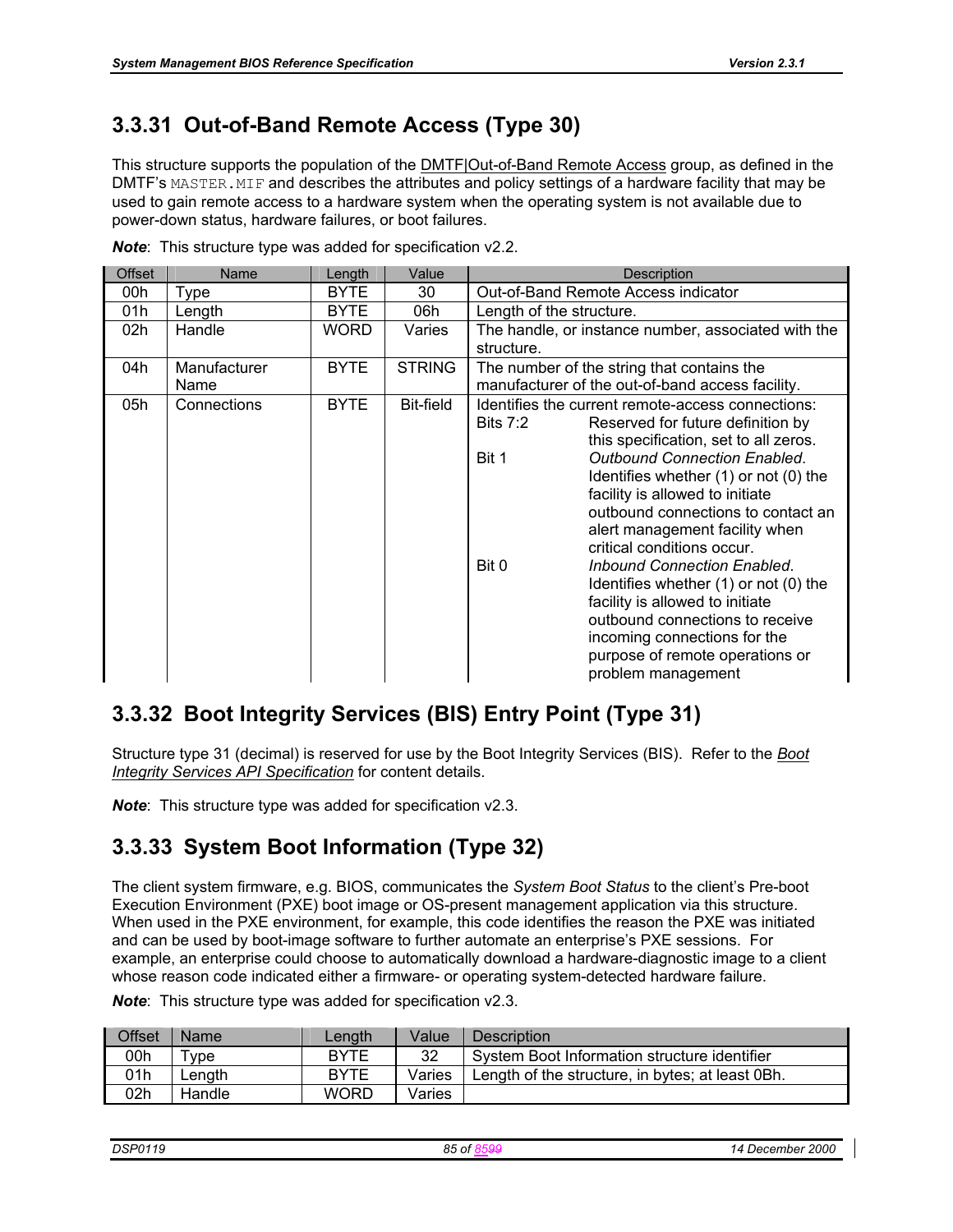| 04h | Reserved           | 6 BYTES       | 00h    | Reserved for future assignment via this specification,  |
|-----|--------------------|---------------|--------|---------------------------------------------------------|
|     |                    |               |        | all bytes are set to 00h.                               |
| 0Ah | <b>Boot Status</b> | Lenath-10     | Varies | The Status and Additional Data fields that identify the |
|     |                    | <b>B</b> vtes |        | boot status. See 3.3.33.1 for additional information.   |

#### **3.3.33.1 System Boot Status**

| <b>Description</b>                                                        | <b>Status</b> | <b>Additional</b> |
|---------------------------------------------------------------------------|---------------|-------------------|
|                                                                           |               | Data              |
| No errors detected                                                        | 0             | None              |
| No bootable media                                                         |               | none              |
| The "normal" operating system failed to load.                             | 2             | none              |
| Firmware-detected hardware failure, including "unknown" failure types.    | 3             | none              |
| Operating system-detected hardware failure. For ACPI OS's, the system     | 4             | none              |
| firmware might set this reason code when the OS reports a boot failure    |               |                   |
| via interfaces defined in the Simple Boot Flag Specification.             |               |                   |
| User-requested boot, usually via a keystroke                              | 5             | none              |
| System security violation                                                 | 6             | none              |
| Previously-requested image. This reason code allows coordination          | 7             | varies            |
| between OS-present software and the OS-absent environment. For            |               |                   |
| example, an OS-present application might enable (via a platform-specific  |               |                   |
| interface) the system to boot to the PXE and request a specific boot-     |               |                   |
| image.                                                                    |               |                   |
| A system watchdog timer expired, causing the system to reboot.            | 8             | none              |
| Reserved for future assignment via this specification.                    | $9 - 127$     | Varies            |
| Vendor/OEM-specific implementations. The Vendor/OEM identifier is the     | 128-191       | Varies            |
| "Manufacturer" string found in the System Identification structure.       |               |                   |
| Product-specific implementations. The product identifier is formed by the | 192-255       | Varies            |
| concatenation of the "Manufacturer" and "Product Name" strings found in   |               |                   |
| the System Information structure.                                         |               |                   |

# **3.3.34 64-bit Memory Error Information (Type 33)**

This structure supports the population of the DMTF|Physical Memory Array and DMTF|Memory Device groups, as defined in the DMTF's MASTER. MIF, when the error address is above 4G (OXFFFFFFFF). The *Last Error Update* field, present in those groups, is not supplied in this structure since that field's attribute is known at the system-management application layer, not the BIOS.

| Offset          | Name                     | Length      | Value       | Description                                                                                                                              |
|-----------------|--------------------------|-------------|-------------|------------------------------------------------------------------------------------------------------------------------------------------|
| 00h             | Type                     | <b>BYTE</b> | 33          | 64-bit Memory Error Information type                                                                                                     |
| 01h             | Length                   | <b>BYTE</b> | 1Fh         | Length of the structure.                                                                                                                 |
| 02 <sub>h</sub> | Handle                   | <b>WORD</b> | Varies      | The handle, or instance number, associated with the                                                                                      |
|                 |                          |             |             | structure.                                                                                                                               |
| 04h             | Error Type               | <b>BYTE</b> | <b>ENUM</b> | The type of error that is associated with the current<br>status reported for the memory array or device. See<br>3.3.19.1 for definitions |
| 05h             | <b>Error Granularity</b> | <b>BYTE</b> | <b>ENUM</b> | Identifies the granularity, e.g. device vs. Partition, to<br>which the error can be resolved. See 3.3.19.2 for<br>definitions.           |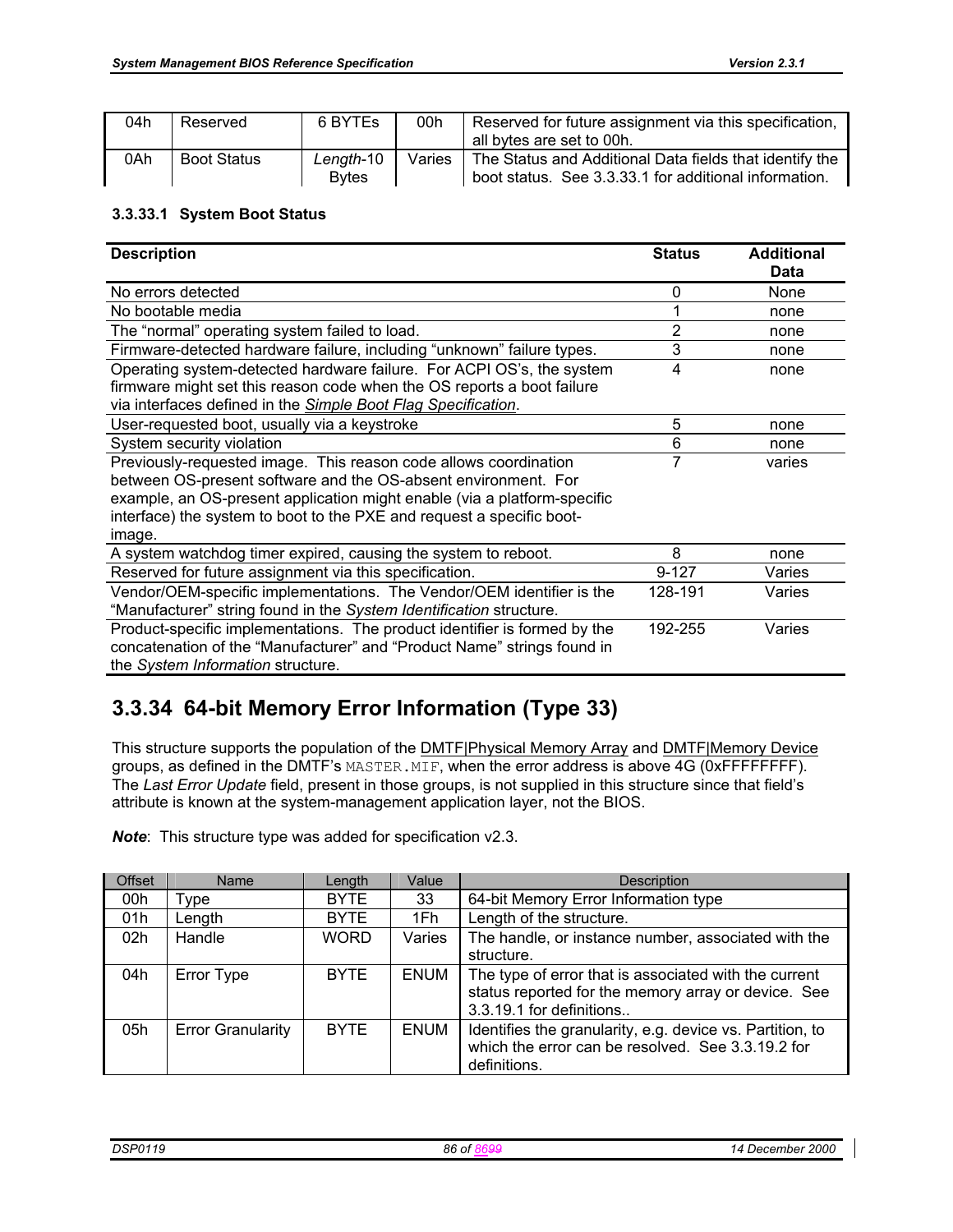| Offset | <b>Name</b>                                 | Length       | Value       | <b>Description</b>                                                                                                                                                                                |
|--------|---------------------------------------------|--------------|-------------|---------------------------------------------------------------------------------------------------------------------------------------------------------------------------------------------------|
| 06h    | <b>Error Operation</b>                      | <b>BYTE</b>  | <b>ENUM</b> | The memory access operation that caused the error.<br>See 3.3.19.3 for definitions.                                                                                                               |
| 07h    | Vendor<br>Syndrome                          | <b>DWORD</b> | Varies      | The vendor-specific ECC syndrome or CRC data<br>associated with the erroneous access. If the value is<br>unknown, this field contains 0000 0000h.                                                 |
| 0Bh    | <b>Memory Array</b><br><b>Error Address</b> | QWORD        | Varies      | The 64-bit physical address of the error based on the<br>addressing of the bus to which the memory array is<br>connected. If the address is unknown, this field<br>contains 8000 0000 0000 0000h. |
| 13h    | Device Error<br>Address                     | QWORD        | Varies      | The 64-bit physical address of the error relative to the<br>start of the failing memory device, in bytes. If the<br>address is unknown, this field contains 8000 0000<br>0000 0000h.              |
| 1Bh    | <b>Error Resolution</b>                     | <b>DWORD</b> | Varies      | The range, in bytes, within which the error can be<br>determined, when an error address is given. If the<br>range is unknown, this field contains 8000 0000h.                                     |

# **3.3.35 Management Device (Type 34)**

The information in this structure defines the attributes of a *Management Device*. A *Management Device* might control one or more fans or voltage, current, or temperature probes as defined by one or more *Management Device Component* structures — see *3.3.36 Management Device Component (Type 35)* on page 889289.

| <b>Offset</b>   | Name                | Length       | Value         | <b>Description</b>                                        |
|-----------------|---------------------|--------------|---------------|-----------------------------------------------------------|
| 00h             | Type                | <b>BYTE</b>  | 34            | Management Device indicator                               |
| 01h             | Length              | <b>BYTE</b>  | 0Bh           | Length of the structure.                                  |
| 02 <sub>h</sub> | Handle              | <b>WORD</b>  | Varies        | The handle, or instance number, associated with the       |
|                 |                     |              |               | structure.                                                |
| 04h             | Description         | <b>BYTE</b>  | <b>STRING</b> | The number of the string that contains additional         |
|                 |                     |              |               | descriptive information about the device or its location. |
| 05h             | Type                | <b>BYTE</b>  | Varies        | Defines the device's type, see 3.3.35.1                   |
| 06h             | Address             | <b>DWORD</b> | Varies        | Defines the device's address                              |
| 0Ah             | <b>Address Type</b> | <b>BYTE</b>  | Varies        | Defines the type of addressing used to access the         |
|                 |                     |              |               | device, see 3.3.35.2.                                     |

*Note*: This structure type was added for specification v2.3.

#### **3.3.35.1 Management Device — Type**

| <b>Byte Value</b> | <b>Meaning</b>                     |
|-------------------|------------------------------------|
| 01h               | Other                              |
| 02h               | Unknown                            |
| 03h               | <b>National Semiconductor LM75</b> |
| 04h               | <b>National Semiconductor LM78</b> |
| 05h               | <b>National Semiconductor LM79</b> |
| 06h               | <b>National Semiconductor LM80</b> |
| 07h               | <b>National Semiconductor LM81</b> |
| 08h               | Analog Devices ADM9240             |
| 09h               | Dallas Semiconductor DS1780        |
| 0Ah               | Maxim 1617                         |
| 0Rh               | Genesys GL518SM                    |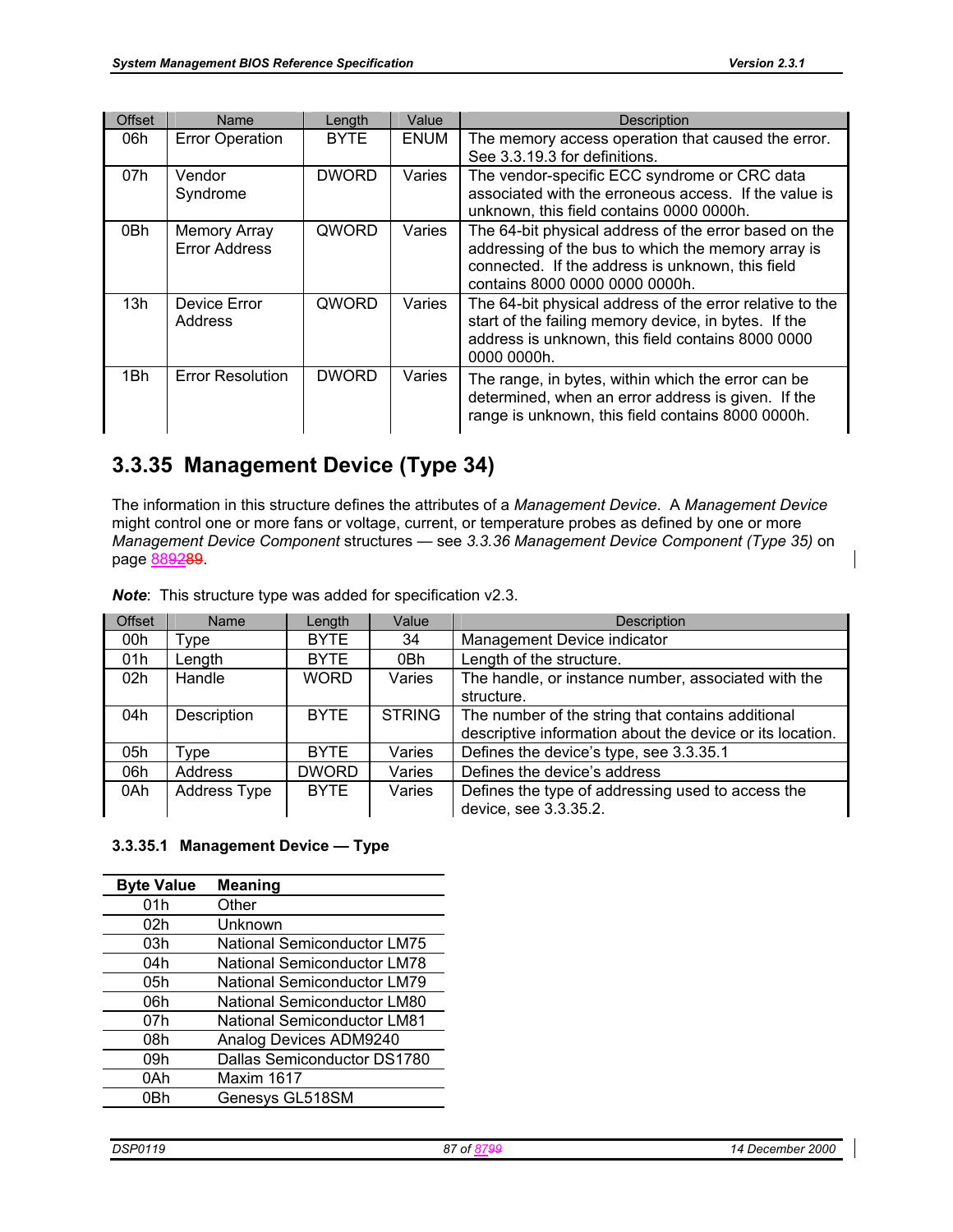| <b>Byte Value</b> | <b>Meaning</b>  |
|-------------------|-----------------|
| 0Ch               | Winbond W83781D |
| 0Dh               | Holtek HT82H791 |

**3.3.35.2 Management Device — Address Type** 

| <b>Byte Value</b> | <b>Meaning</b> |
|-------------------|----------------|
| 01h               | Other          |
| 02h               | Unknown        |
| 03h               | I/O Port       |
| 04h               | Memory         |
| 05h               | <b>SM Bus</b>  |

## **3.3.36 Management Device Component (Type 35)**

This structure associates a cooling device or environmental probe with structures that define the controlling hardware device and (optionally) the component's thresholds.

| <b>Offset</b> | Name                        | Length      | Value         | <b>Description</b>                                                                                                                                                                                                                                                                                                                |
|---------------|-----------------------------|-------------|---------------|-----------------------------------------------------------------------------------------------------------------------------------------------------------------------------------------------------------------------------------------------------------------------------------------------------------------------------------|
| 00h           | Type                        | <b>BYTE</b> | 35            | Management Device Component indicator                                                                                                                                                                                                                                                                                             |
| 01h           | Length                      | <b>BYTE</b> | 0Bh           | Length of the structure.                                                                                                                                                                                                                                                                                                          |
| 02h           | Handle                      | <b>WORD</b> | Varies        | The handle, or instance number, associated with the<br>structure.                                                                                                                                                                                                                                                                 |
| 04h           | Description                 | <b>BYTE</b> | <b>STRING</b> | The number of the string that contains additional<br>descriptive information about the component.                                                                                                                                                                                                                                 |
| 05h           | Management<br>Device Handle | <b>WORD</b> | Varies        | The handle, or instance number, of the Management<br>Device - see 3.3.35 Management Device (Type 34)<br>on page 879188 - that contains this component.                                                                                                                                                                            |
| 07h           | Component<br>Handle         | <b>WORD</b> | Varies        | The handle, or instance number, of the probe or<br>cooling device that defines this component. See<br>3.3.27 Voltage Probe (Type 26) on page 808484,<br>3.3.28 Cooling Device (Type 27) on page 818582,<br>3.3.29 Temperature Probe (Type 28) on page<br>828683, and 3.3.30 Electrical Current Probe (Type<br>29) on page 838784. |
| 09h           | Threshold<br>Handle         | <b>WORD</b> | Varies        | The handle, or instance number, associated with the<br>device thresholds - see 3.3.37 Management Device<br>Threshold Data (Type 36) on page 889389. A value<br>of OFFFFh indicates that no Threshold Data structure<br>is associated with this component.                                                                         |

*Note*: This structure type was added for specification v2.3.

# **3.3.37 Management Device Threshold Data (Type 36)**

The information in this structure defines threshold information for a component (probe or cooling-unit) contained within a *Management Device*.

For each threshold field present in the structure:

- The threshold units (millivolts, milliamps,  $1/10<sup>th</sup>$  degrees C, or RPMs) are as defined by the associated probe or cooling-unit component structure
- If the value is unavailable, the field is set to 0x8000.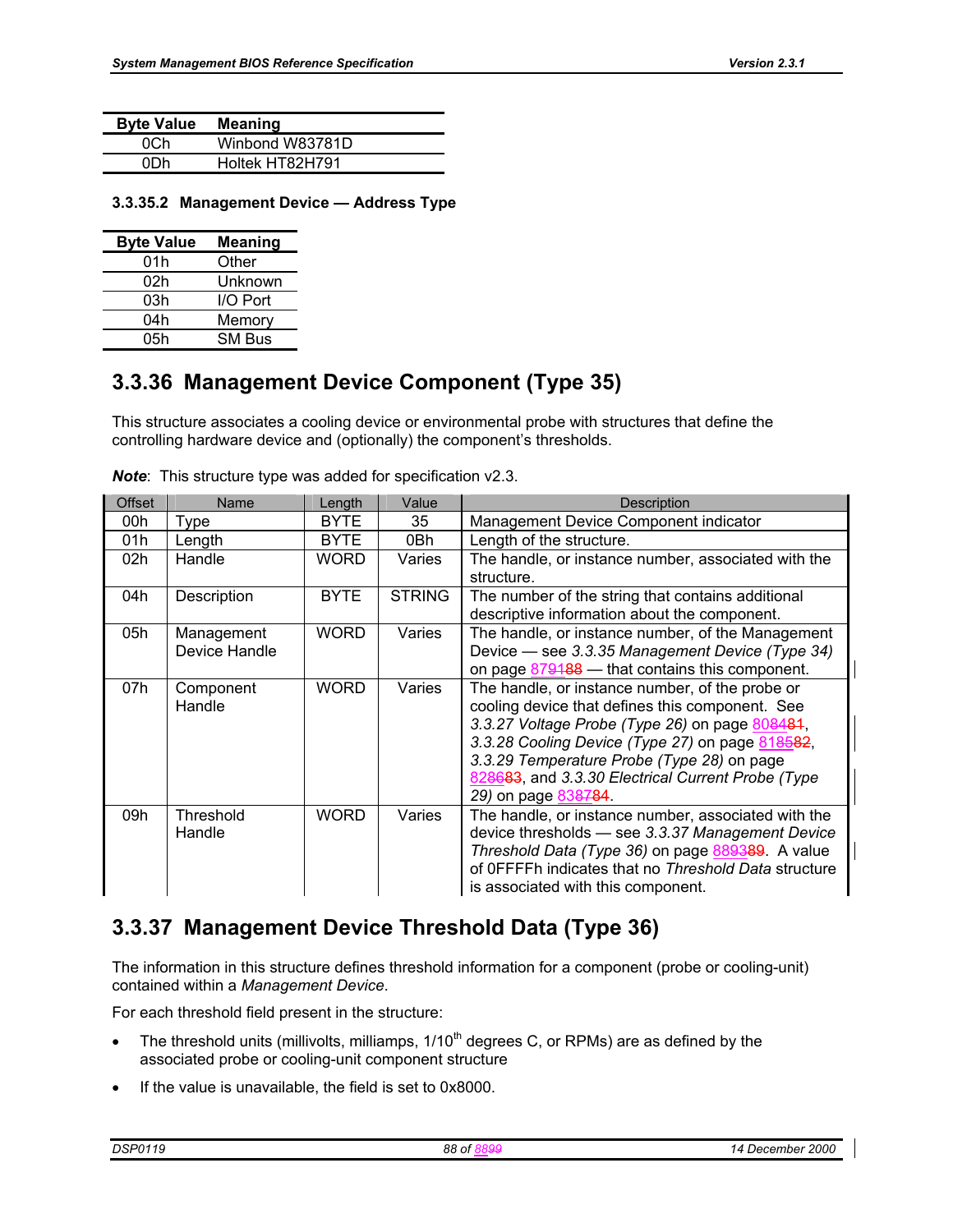| <b>Offset</b> | Name                                                | Length      | Value  | <b>Description</b>                                                |
|---------------|-----------------------------------------------------|-------------|--------|-------------------------------------------------------------------|
| 00h           | <b>Type</b>                                         | <b>BYTE</b> | 36     | Management Device Threshold Data structure<br>indicator           |
| 01h           | Length                                              | <b>BYTE</b> | 10h    | Length of the structure.                                          |
| 02h           | Handle                                              | <b>WORD</b> | Varies | The handle, or instance number, associated with the<br>structure. |
| 04h           | Lower Threshold -<br>Non-critical                   | <b>WORD</b> | Varies | The lower non-critical threshold for this component               |
| 06h           | Upper Threshold -<br>Non-critical                   | <b>WORD</b> | Varies | The upper non-critical threshold for this component               |
| 08h           | Lower Threshold –<br>Critical                       | <b>WORD</b> | Varies | The lower critical threshold for this component                   |
| 0Ah           | Upper Threshold -<br>Critical                       | <b>WORD</b> | Varies | The upper critical threshold for this component                   |
| 0Ch           | Lower Threshold -<br>Non-recoverable                | <b>WORD</b> | Varies | The lower non-recoverable threshold for this<br>component         |
| 0Eh           | <b>WORD</b><br>Upper Threshold -<br>Non-recoverable |             | Varies | The upper non-recoverable threshold for this<br>component         |

*Note*: This structure type was added for specification v2.3.

## **3.3.38 Memory Channel (Type 37)**

The information in this structure provides the correlation between a Memory Channel and its associated Memory Devices. Each device presents one or more loads to the channel; the sum of all device loads cannot exceed the channel's defined maximum.

| <b>Offset</b> | Name                                 | Length      | Value  | Description                                                                                                    |
|---------------|--------------------------------------|-------------|--------|----------------------------------------------------------------------------------------------------------------|
| 00h           | Type                                 | <b>BYTE</b> | 37     | Management Device Threshold Data structure                                                                     |
|               |                                      |             |        | indicator                                                                                                      |
| 01h           | Length                               | <b>BYTE</b> |        | Length of the structure, computed by the BIOS as $7 +$<br>3 * (Memory Device Count).                           |
|               |                                      |             |        | Note: This field must not be used to determine the                                                             |
|               |                                      |             |        | number of memory devices specified within the<br>structure, to allow future structure growth by                |
|               |                                      |             |        | appending information after the Load/Handle list.                                                              |
| 02h           | Handle                               | <b>WORD</b> | Varies | The handle, or instance number, associated with the                                                            |
|               |                                      |             |        | structure.                                                                                                     |
| 04h           | <b>Channel Type</b>                  | <b>BYTE</b> | Varies | Identifies the type of memory associated with the<br>channel, see 3.3.38.                                      |
| 05h           | Maximum Channel                      | <b>BYTE</b> | Varies | The maximum load supported by the channel; the                                                                 |
|               | Load                                 |             |        | sum of all device loads cannot exceed this value.                                                              |
| 06h           | <b>Memory Device</b>                 | <b>BYTE</b> | Varies | Identifies the number of Memory Devices (Type 11h)                                                             |
|               | Count (n)                            |             |        | that are associated with this channel. This value also<br>defines the number of Load/Handle pairs that follow. |
| 07h           | Memory <sub>1</sub> Device<br>Load   | <b>BYTE</b> | Varies | The channel load provided by the 1 <sup>st</sup> Memory Device<br>associated with this channel.                |
|               |                                      | <b>WORD</b> |        |                                                                                                                |
| 08h           | Memory Device <sub>1</sub><br>Handle |             | Varies | The structure handle that identifies the 1 <sup>st</sup> Memory<br>Device associated with this channel.        |
|               |                                      |             |        |                                                                                                                |
| $7 +$         | Memory Device <sub>n</sub>           | <b>BYTE</b> | Varies | The channel load provided by the nth Memory Device                                                             |
| $3*(n-1)$     | Load                                 |             |        | associated with this channel.                                                                                  |
| $8 +$         | Memory Device <sub>n</sub>           | <b>WORD</b> | Varies | The structure handle that identifies the nth Memory                                                            |
| $3*(n-1)$     | Handle                               |             |        | Device associated with this channel.                                                                           |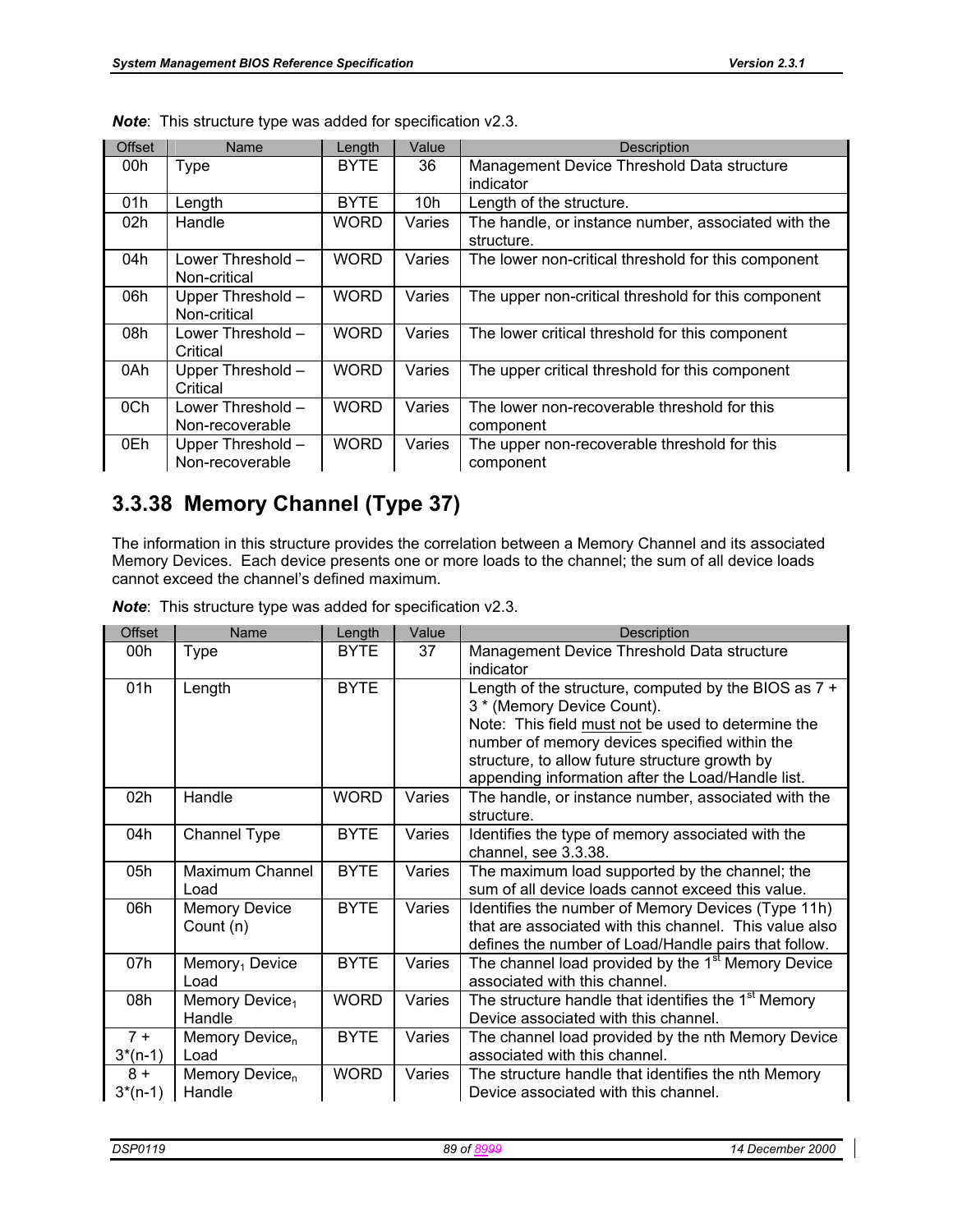#### **3.3.38.1 Memory Channel — Channel Type**

*Important Note*: Enumerated values are controlled by the DMTF, not this specification.

| <b>Meaning</b> |
|----------------|
| Other          |
| Unknown        |
| RamBus         |
| SyncLink       |
|                |

## **3.3.39 IPMI Device Information (Type 38)**

The information in this structure defines the attributes of an Intelligent Platform Management Interface (IPMI) Baseboard Management Controller (BMC). Refer to the documents available at http://developer.intel.com/design/servers/ipmi/spec.htm for full documentation of IPMI.

| <b>Offset</b> | Name                                     | Length      | Value       | <b>Description</b>                                                                                                                                                                                                                                                     |
|---------------|------------------------------------------|-------------|-------------|------------------------------------------------------------------------------------------------------------------------------------------------------------------------------------------------------------------------------------------------------------------------|
| 00h           | Type                                     | <b>BYTE</b> | 38          | <b>IPMI</b> Device Information structure indicator                                                                                                                                                                                                                     |
| 01h           | Length                                   | <b>BYTE</b> |             | Length of the structure, a minimum of 10h.                                                                                                                                                                                                                             |
| 02h           | Handle                                   | <b>WORD</b> | Varies      |                                                                                                                                                                                                                                                                        |
| 04h           | Interface Type                           | <b>BYTE</b> | <b>ENUM</b> | Baseboard Management Controller (BMC) interface<br>type, see 3.3.39.1.                                                                                                                                                                                                 |
| 05h           | <b>IPMI</b><br>Specification<br>Revision | <b>BYTE</b> | Varies      | Identifies the IPMI Specification Revision, in BCD<br>format, to which the BMC was designed. Bits 7:4 hold<br>the most significant digit of the revision, while bits 3:0<br>hold the least significant bits, e.g. a value of 10h<br>indicates revision 1.0.            |
| 06h           | $I2C$ Slave<br>Address                   | <b>BYTE</b> | Varies      | The slave address on the $I^2C$ bus of this BMC.                                                                                                                                                                                                                       |
| 07h           | <b>NV Storage</b><br>Device<br>Address   | <b>BYTE</b> | Varies      | Bus id of the NV storage device. If no storage device<br>exists for this BMC, the field is set to 0FFh.                                                                                                                                                                |
| 08h           | <b>Base Address</b>                      | QWORD       | Varies      | Identifies the base address (either memory-mapped or<br>I/O) of the BMC. If the least-significant bit of the field is<br>a 1, the address is in I/O space; otherwise, the address<br>is memory-mapped. Refer to the IPMI Interface<br>Specification for usage details. |

#### **3.3.39.1 IPMI Device Information — BMC Interface Type**

| <b>Byte Value</b> | <b>Meaning</b>                                       |
|-------------------|------------------------------------------------------|
| 00h               | <b>Unknown</b>                                       |
| 01h               | <b>KCS: Keyboard Controller Style</b>                |
| 02 <sub>h</sub>   | <b>SMIC: Server Management Interface Chip</b>        |
| 03h               | <b>BT: Block Transfer</b>                            |
| 04h to 0FFh       | Reserved for future assignment by this specification |

### **3.3.40 System Power Supply (Type 39)**

Specifies power supply information correlating to the DMTF|POWER SUPPLY|002, etc. One instance of this record is present for each possible power supply in a system.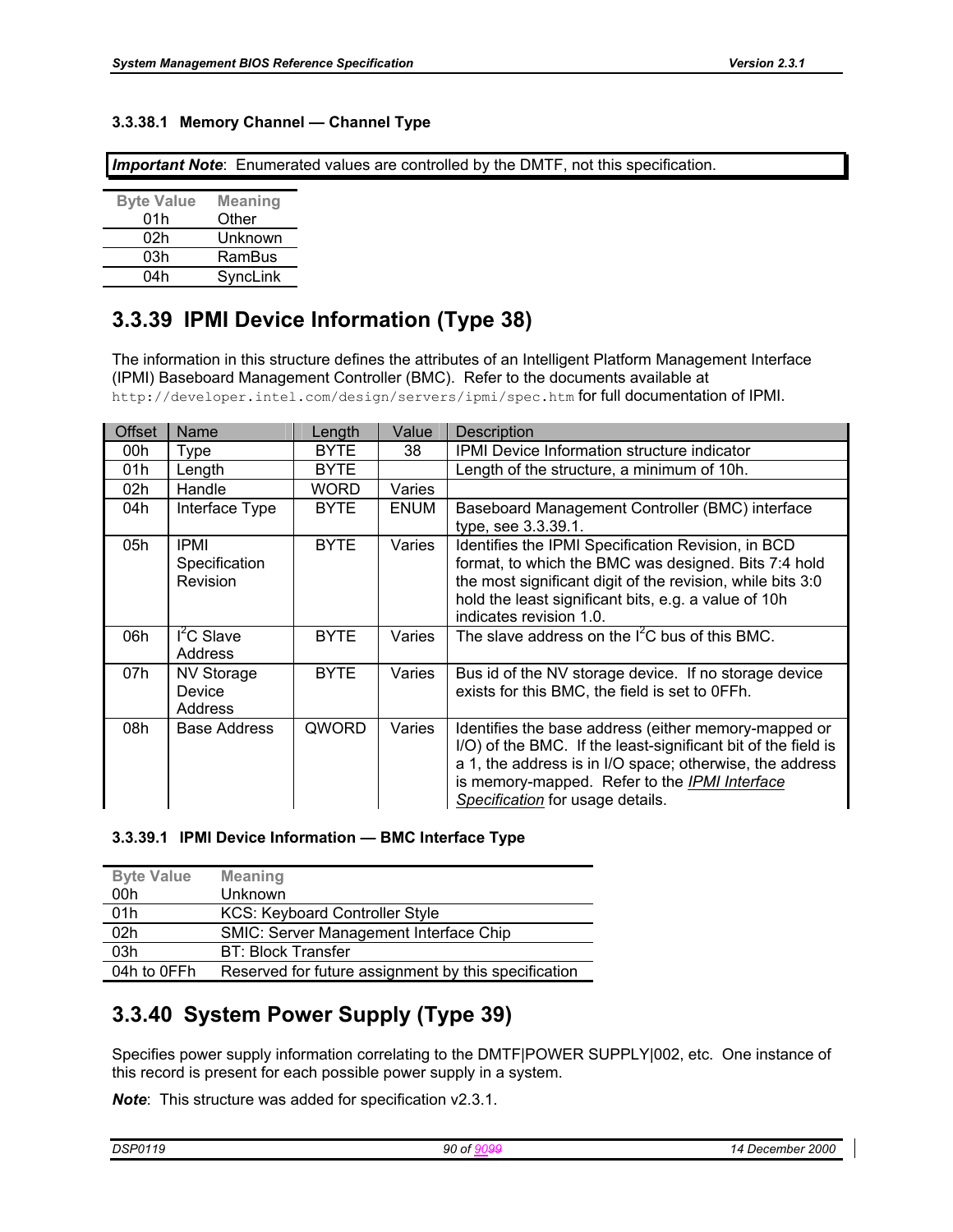| Offset           | Name                            | Length      | Value         | Description                                                                                                                                                                                                                                                                                                                                                                                                                                              |
|------------------|---------------------------------|-------------|---------------|----------------------------------------------------------------------------------------------------------------------------------------------------------------------------------------------------------------------------------------------------------------------------------------------------------------------------------------------------------------------------------------------------------------------------------------------------------|
| 00h              | <b>Type</b>                     | <b>BYTE</b> | 39            | Power Supply Record indicator                                                                                                                                                                                                                                                                                                                                                                                                                            |
| 01h              | Length                          | <b>BYTE</b> | Varies        | Length of the structure, a minimum of 10h.                                                                                                                                                                                                                                                                                                                                                                                                               |
| 02h              | Handle                          | <b>WORD</b> | Varies        | The handle, or instance number, associated with the                                                                                                                                                                                                                                                                                                                                                                                                      |
|                  |                                 |             |               | power supply structure.                                                                                                                                                                                                                                                                                                                                                                                                                                  |
| 04h              | Power Unit<br>Group             | <b>BYTE</b> | Varies        | Identifies the power unit group to which this power<br>supply is associated. Specifying the same Power<br>Unit Group value for more than one System Power<br>Supply structure indicates a redundant power supply<br>configuration. The field's value is 00h if the power<br>supply is not a member of a redundant power unit,<br>non-zero values imply redundancy and that at least<br>one other power supply will be enumerated with the<br>same value. |
| 05h              | Location                        | <b>BYTE</b> | <b>STRING</b> | The number of the string that identifies the location of<br>the power supply, e.g. "in the back, on the left-hand<br>side" or "Left Supply Bay."                                                                                                                                                                                                                                                                                                         |
| 06h              | Device Name                     | <b>BYTE</b> | <b>STRING</b> | The number of the string that names the power<br>supply device, e.g. "DR-36".                                                                                                                                                                                                                                                                                                                                                                            |
| 07h              | Manufacturer                    | <b>BYTE</b> | <b>STRING</b> | The number of the string that names the company<br>that manufactured the supply.                                                                                                                                                                                                                                                                                                                                                                         |
| 08h              | Serial Number                   | <b>BYTE</b> | <b>STRING</b> | The number of the string that contains the serial<br>number for the power supply.                                                                                                                                                                                                                                                                                                                                                                        |
| 09h              | Asset Tag<br>Number             | <b>BYTE</b> | <b>STRING</b> | The number of the string that contains the Asset Tag<br>Number.                                                                                                                                                                                                                                                                                                                                                                                          |
| 0Ah              | <b>Model Part</b><br>Number     | <b>BYTE</b> | <b>STRING</b> | The number of the string that contains the OEM Part<br>Order Number.                                                                                                                                                                                                                                                                                                                                                                                     |
| $\overline{OBh}$ | <b>Revision Level</b>           | <b>BYTE</b> | <b>STRING</b> | Power supply Revision String, e.g. "2.30"                                                                                                                                                                                                                                                                                                                                                                                                                |
| 0Ch              | Max Power<br>Capacity           | <b>WORD</b> | Varies        | Maximum sustained power output in Watts. Set to<br>0x8000 if unknown. Note that the units specified by<br>the DMTF for this field are milliWatts.                                                                                                                                                                                                                                                                                                        |
| 0Eh              | Power Supply<br>Characteristics | <b>WORD</b> | Varies        | See 3.3.40.1.                                                                                                                                                                                                                                                                                                                                                                                                                                            |
| 10h              | Input Voltage<br>Probe Handle   | <b>WORD</b> | Varies        | The handle, or instance number, of a Voltage Probe<br>(Type 26) monitoring this power supply's input<br>voltage. A value of 0xFFFF indicates that no probe<br>is provided.                                                                                                                                                                                                                                                                               |
| 12h              | <b>Cooling Device</b><br>Handle | <b>WORD</b> | Varies        | The handle, or instance number, of a Cooling Device<br>(Type 27) associated with this power supply. A<br>value of 0xFFFF indicates that no cooling device is<br>provided.                                                                                                                                                                                                                                                                                |
| 14h              | Input Current<br>Probe Handle   | <b>WORD</b> | Varies        | The handle, or instance number, of the Electrical<br>Current Probe (Type 29) monitoring this power<br>supply's input current. A value of 0xFFFF indicates<br>that no current probe is provided.                                                                                                                                                                                                                                                          |

#### **3.3.40.1 Power Supply Characteristics**

**Bit Range Meaning**  Reserved, set to 00b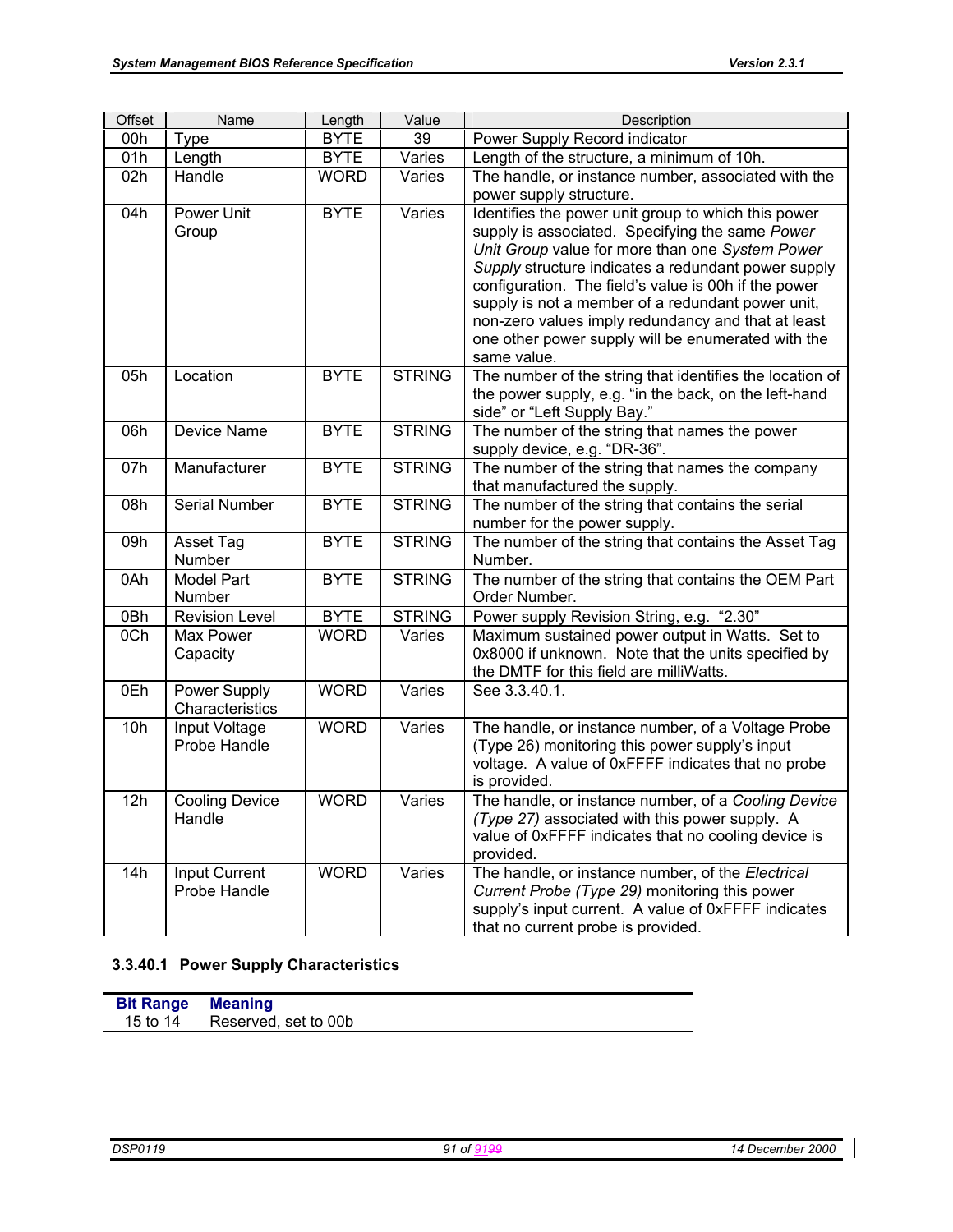| 13 to 10 | <b>DMTF Power Supply Type</b>                                         |
|----------|-----------------------------------------------------------------------|
|          | Other<br>0001b                                                        |
|          | 0010b<br>Unknown                                                      |
|          | 0011b Linear                                                          |
|          | 0100b Switching                                                       |
|          | 0101b<br>Battery                                                      |
|          | <b>UPS</b><br>0110b                                                   |
|          | 0111b<br>Converter                                                    |
|          | 1000b Regulator                                                       |
|          | 1001b to 1111b - Reserved for future assignment by the DMTF           |
| 9 to 7   | <b>Status</b>                                                         |
|          | 001b<br>Other                                                         |
|          | 010b<br>Unknown                                                       |
|          | 011b<br>OK                                                            |
|          | Non-critical<br>100b                                                  |
|          | 101b<br>Critical, power supply has failed and has been taken off-line |
| 6 to 3   | DMTF Input Voltage Range Switching                                    |
|          | 0001b<br>Other                                                        |
|          | 0010b Unknown                                                         |
|          | 0011b Manual                                                          |
|          | 0100b Auto-switch                                                     |
|          | 0101b Wide range                                                      |
|          | 0110b Not applicable                                                  |
|          | 0111b to 1111b - Reserved for future assignment by the DMTF           |
| 2        | Power supply is unplugged from the wall, if 1                         |
| 1        | Power supply is present, if 1                                         |
| 0        | Power supply is hot replaceable, if 1.                                |

## **3.3.41 Inactive (Type 126)**

This structure definition supports a system implementation where the SMBIOS structure-table is a superset of all supported system attributes and provides a standard mechanism for the system BIOS to signal that a structure is currently inactive and should not be interpreted by the upper-level software.

For example, a portable system might include *System Slot* structures that are reported only when the portable has docked. An undocked system would report those structures as *Inactive*. When the system was docked, the structure Type would be changed from *Inactive* to the *System Slot* equivalent by the system-specific software.

Upper-level software that interprets the SMBIOS structure-table should bypass an *Inactive* structure just like a structure type that the software does not recognize.

| <b>Offset</b> | Name   | Lenath      | Value  | Description                                                    |
|---------------|--------|-------------|--------|----------------------------------------------------------------|
| 00h           | vpe '  | <b>BYTE</b> | 126    | Inactive structure indicator                                   |
| 01h           | ∟enath | <b>BYTE</b> | Varies | Length of the structure.                                       |
| 02h           | Handle | <b>WORD</b> | Varies | The handle, or instance number, associated with the structure. |

*Note*: This structure type was added for specification v2.2.

# **3.3.42 End-of-Table (Type 127)**

This structure type identifies the end of the structure table that might be earlier than the last byte within the buffer specified by the structure. To ensure backward compatibility with management software written to previous versions of this specification, a system implementation should use the end-of-table indicator in a manner similar to the *Inactive (Type 126)* structure type — the structure table is still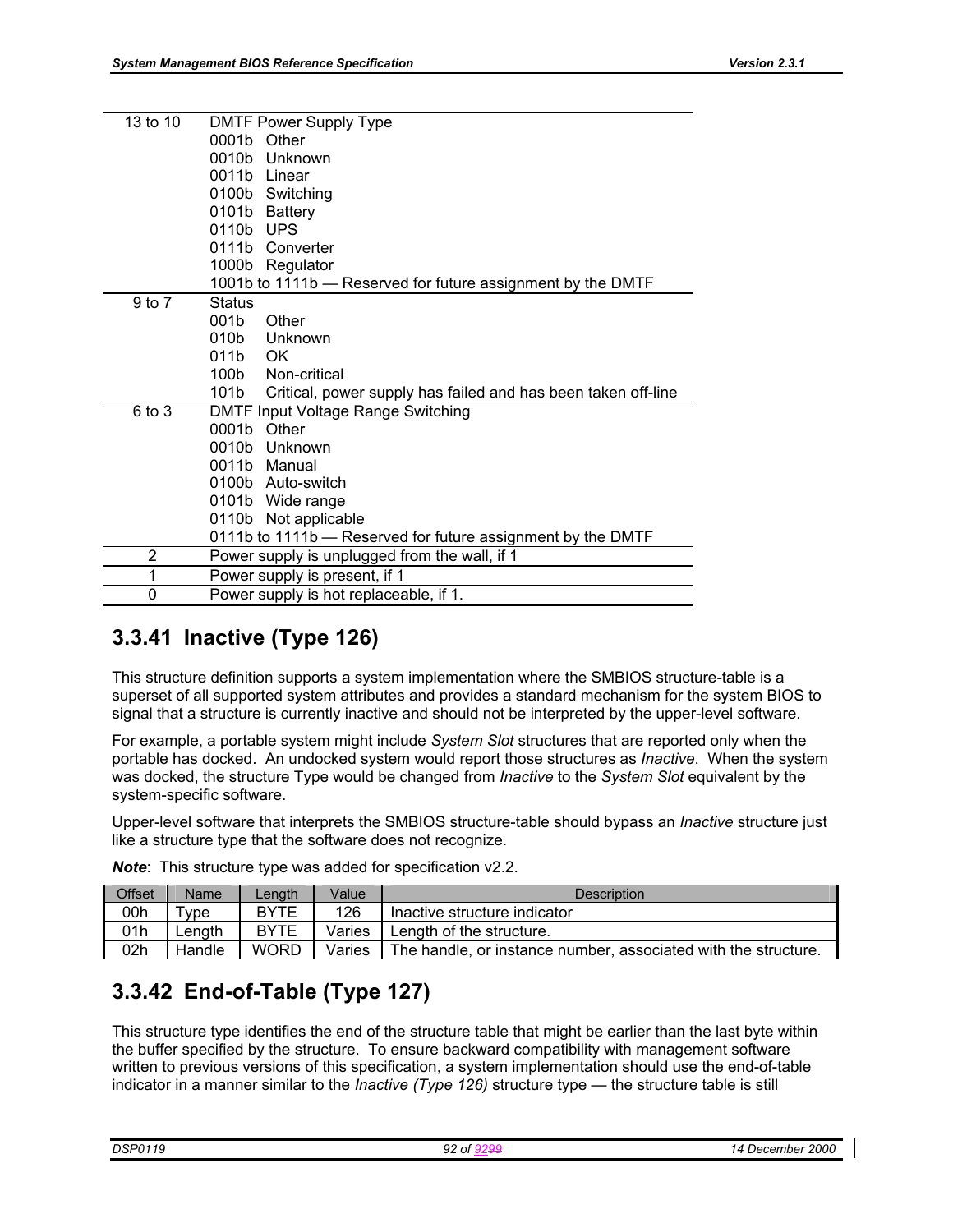| <b>Offset</b> | Name   | Length      | Value  | Description                                                    |
|---------------|--------|-------------|--------|----------------------------------------------------------------|
| 00h           | vpe ⊺  | <b>BYTE</b> | 127    | End-of-table indicator.                                        |
| 01h           | Lenath | <b>BYTE</b> | Varies | Length of the structure.                                       |
| 02h           | Handle | <b>WORD</b> | Varies | The handle, or instance number, associated with the structure. |

*Note*: This structure type was added for specification v2.2.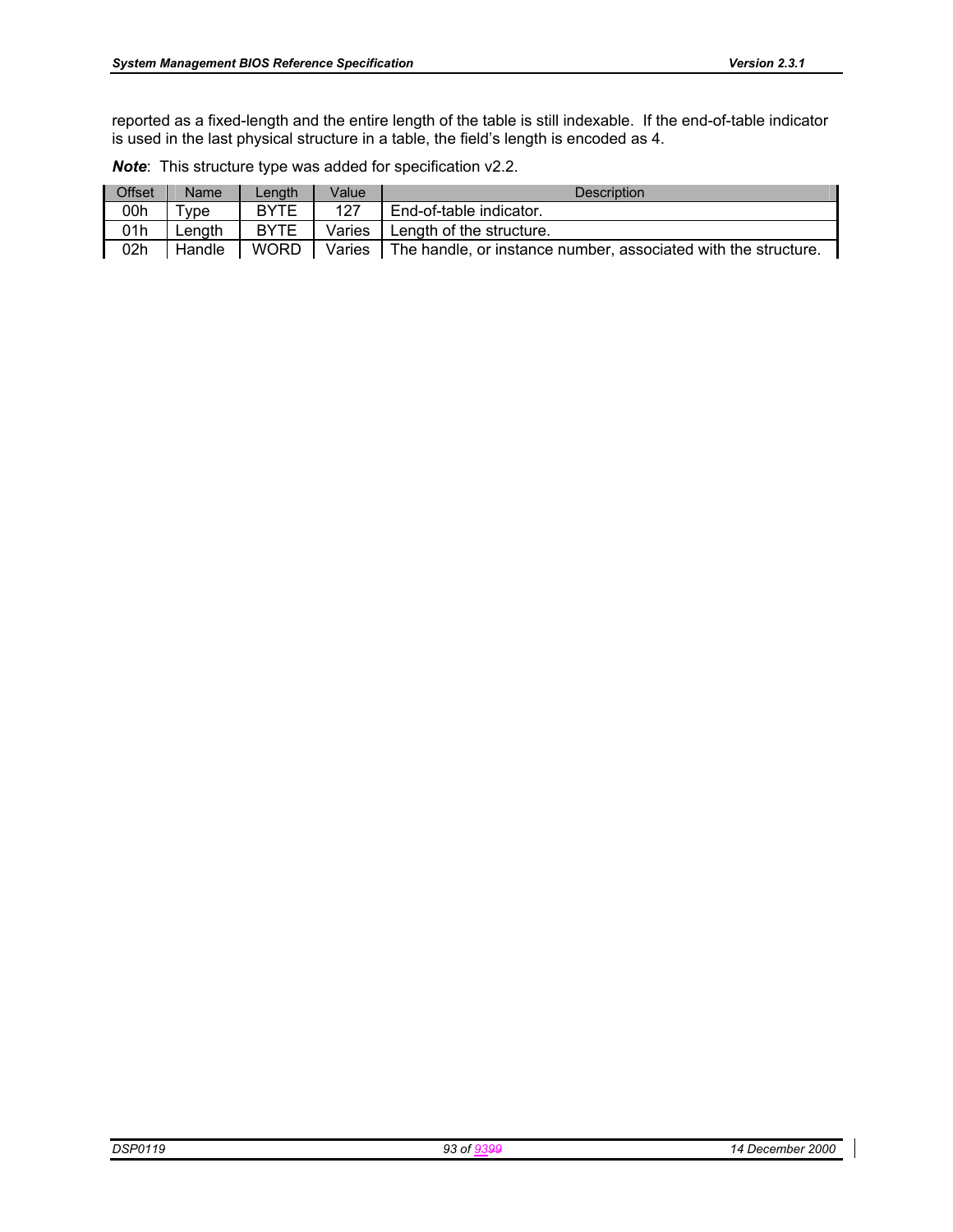# **Appendices \_\_\_\_\_\_\_\_\_\_\_\_\_\_\_\_\_\_\_\_\_\_\_\_\_\_\_\_\_\_\_**

# **4. Structure Checklist**

# **4.1 Correlation to DMTF Groups**

This checklist identifies which System Management BIOS structures are needed to populate DMTF groups required by DMI 2.0 (per *DMTF Desktop Management Interface (DMI) 2.0 Conformance Requirements*, Version 1.0).

| <b>Structure Type</b>                                        | Needed for DMTF DMI              | <b>DMTF</b> | <b>DMTF Group Supported</b>              |
|--------------------------------------------------------------|----------------------------------|-------------|------------------------------------------|
|                                                              | 2.0                              | Group       |                                          |
|                                                              |                                  | Required    |                                          |
| BIOS Information (Type 0)                                    | Recommended                      | Yes         | DMTF System BIOS 001                     |
| System Information (Type 1)                                  | Recommended                      | Yes         | DMTF ComponentID 001                     |
| Base Board Information (Type 2)                              | Optional                         |             |                                          |
| System Enclosure or Chassis (Type 3)                         | Recommended                      | Yes         | DMTF Physical Container Global Table 001 |
| Processor Information (Type 4)                               | Recommended, one                 | Yes         | DMTF Processor 003                       |
|                                                              | entry per processor              |             |                                          |
|                                                              | socket                           |             |                                          |
| Memory Controller Information (Type                          | Optional, types 16 and           |             |                                          |
| 5)                                                           | 17 preferred                     |             |                                          |
| Memory Module Information (Type 6)                           | Optional, types 16 and           |             |                                          |
|                                                              | 17 preferred                     |             |                                          |
| Cache Information (Type 7)                                   | Recommended, one                 | Yes         | DMTF System Cache 002                    |
|                                                              | entry per external               |             |                                          |
|                                                              | processor cache at a<br>minimum. |             |                                          |
|                                                              | Recommended                      |             |                                          |
| Port Connector Information (Type 8)<br>System Slots (Type 9) | Recommended                      | Yes         |                                          |
|                                                              |                                  |             | DMTF System Slots 003                    |
| On Board Devices Information (Type<br>10)                    | Optional                         |             |                                          |
| OEM Strings (Type 11)                                        | Optional                         |             |                                          |
| <b>System Configuration Options (Type)</b>                   | Optional                         |             |                                          |
| 12)                                                          |                                  |             |                                          |
| BIOS Language Information (Type 13)                          | Optional                         |             |                                          |
| Group Associations (Type 14)                                 | Optional                         |             |                                          |
| System Event Log (Type 15)                                   | Recommended                      |             |                                          |
| Physical Memory Array (Type 16)                              | Recommended                      | Yes         | DMTF Physical Memory Array 001           |
| Memory Device (Type 17)                                      | Recommended                      | Yes         | DMTF Memory Device 001                   |
| 32-bit Memory Error Information (Type                        | Recommended, if a                |             | DMTF Physical Memory Array 001 and       |
| 18)                                                          | memory-related error             |             | DMTF Memory Device 001                   |
|                                                              | occurred                         |             |                                          |
| Memory Array Mapped Address (Type                            | Recommended                      | Yes         | DMTF Memory Array Mapped Addresses 001   |
| 19)                                                          |                                  |             |                                          |
| <b>Memory Device Mapped Address</b>                          | Recommended                      | Yes         | DMTF Memory Device Mapped Addresses 001  |
| (Type 20)                                                    |                                  |             |                                          |
| Built-in Pointing Device (Type 21)                           | Recommended for                  | Mobile      | DMTF Pointing Device 001                 |
|                                                              | portable systems                 |             |                                          |
| Portable Battery (Type 22)                                   | Recommended for                  | Mobile      | DMTF Portable Battery 001                |
|                                                              | portable systems.                |             |                                          |
| System Reset (Type 23)                                       | Recommended <sup>5</sup>         |             | DMTF System Reset 001                    |
| Hardware Security (Type 24)                                  | Recommended <sup>5</sup>         |             | DMTF Physical Hardware Security 001      |
| System Power Controls (Type 25)                              | Recommended <sup>5</sup>         |             | DMTF System Power Controls 001           |
| Voltage Probe (Type 26)                                      | Recommended <sup>5</sup>         |             | DMTF Voltage Probe 001                   |

<sup>&</sup>lt;sup>5</sup> If the feature is present in the system.

l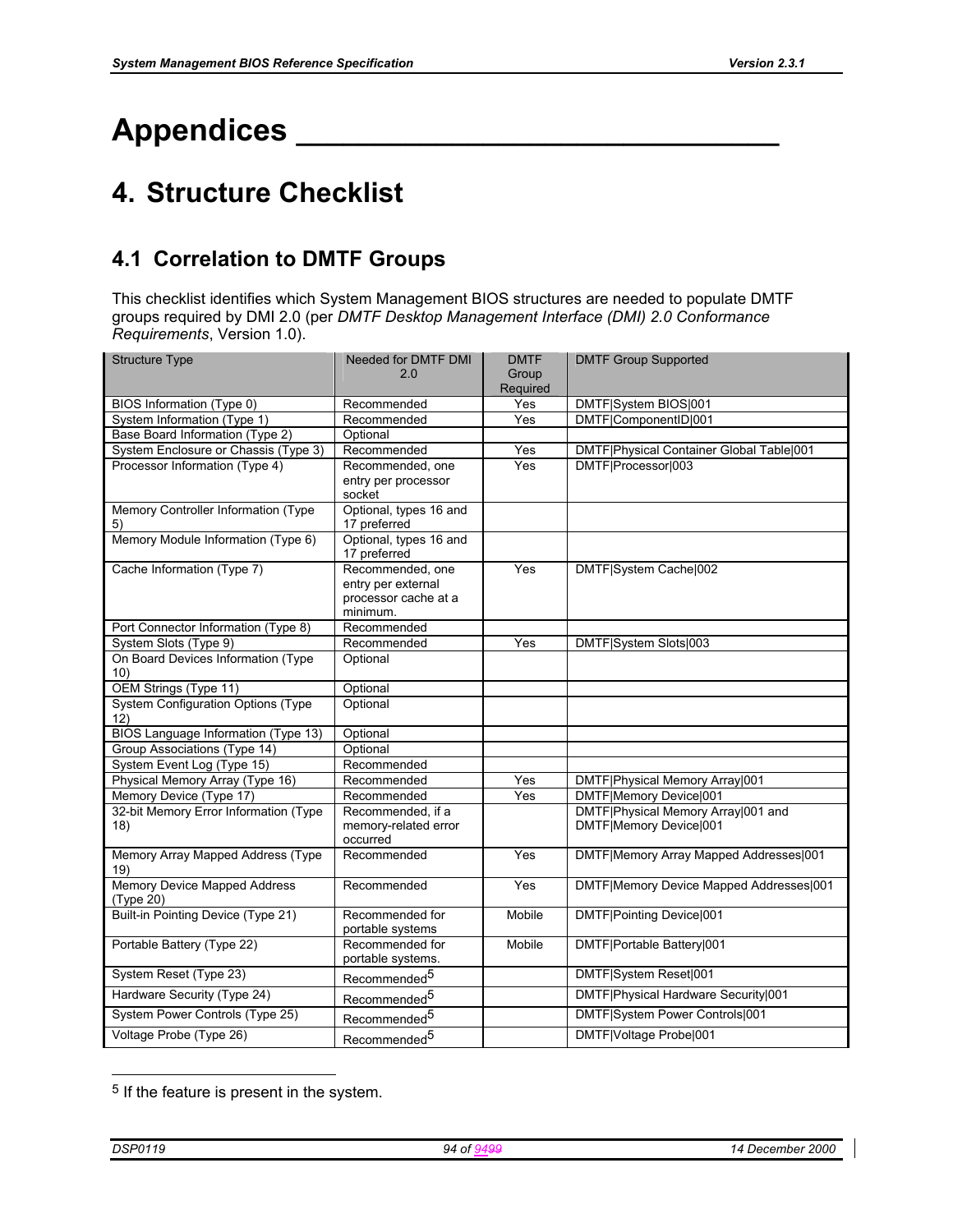| <b>Structure Type</b>                                  | Needed for DMTF DMI<br>2.0                               | <b>DMTF</b><br>Group<br>Required | <b>DMTF Group Supported</b>                                                                                          |
|--------------------------------------------------------|----------------------------------------------------------|----------------------------------|----------------------------------------------------------------------------------------------------------------------|
| Cooling Device (Type 27)                               | Recommended <sup>5</sup>                                 | Server                           | DMTF Cooling Device 001                                                                                              |
| Temperature Probe (Type 28)                            | Recommended <sup>5</sup>                                 |                                  | DMTF Temperature Probe 001                                                                                           |
| Electrical Current Probe (Type 29)                     | Recommended <sup>5</sup>                                 |                                  | DMTF Electrical Current Probe 001                                                                                    |
| Out-of-Band Remote Access (Type<br>30)                 | Recommended <sup>5</sup>                                 |                                  | DMTF Out-of-Band Remote Access 001                                                                                   |
| Boot Integrity Services (BIS) Entry<br>Point (Type 31) | N/A                                                      | N/A                              | N/A                                                                                                                  |
| System Boot Information (Type 32)                      | N/A                                                      | N/A                              | N/A                                                                                                                  |
| 64-bit Memory Error Information (Type<br>33)           | Recommended, if a<br>memory-related error<br>occurred    |                                  | DMTF Physical Memory Array 001 and<br>DMTF Memory Device 001                                                         |
| Management Device (Type 34)                            | Recommended                                              |                                  | DMTF Voltage Probe 001, DMTF Cooling<br>Device 001, DMTF Temperature Probe 001,<br>DMTF Electrical Current Probe 001 |
| Management Device Component<br>(Type 35)               | Recommended                                              |                                  | DMTF Voltage Probe 001, DMTF Cooling<br>Device 001, DMTF Temperature Probe 001,<br>DMTF Electrical Current Probe 001 |
| Management Device Threshold Data<br>(Tvpe 36)          | Recommended                                              |                                  | DMTF Voltage Probe 001, DMTF Cooling<br>Device 001, DMTF Temperature Probe 001,<br>DMTF Electrical Current Probe 001 |
| Memory Channel (Type 37)                               | Recommended                                              |                                  |                                                                                                                      |
| IPMI Device Information (Type 38)                      | Recommended                                              |                                  |                                                                                                                      |
| System Power Supply (Type 39)                          | Recommended                                              | No                               | DMTF Power Supply 002                                                                                                |
| Inactive (Type 126)                                    | Optional, use as<br>needed                               |                                  |                                                                                                                      |
| End-of-Table (Type 127)                                | Required for SMBIOS<br>2.2 and later<br>implementations. |                                  |                                                                                                                      |

# **4.2 Conformance Guidelines**

The following describes the conformance requirements for an SMBIOS v2.3 or later implementation.

- 1. The table anchor string "\_SM\_" is present in the address range 0xF0000 to 0xFFFFF on a 16-byte boundary.
- 2. Table entry-point verification:
	- 2.1. The Entry Point Length field value is at least 0x1F.
	- 2.2. The entry-point checksum evaluates to 0.
	- 2.3. The SMBIOS Version (Major.Minor) is at least 2.3.
	- 2.4. The Intermediate Anchor String is "\_DMI\_"
	- 2.5. The intermediate checksum evaluates to 0.
- 3. The structure-table is traversable and conforms to the entry-point specifications:
	- 3.1. The structure-table's linked-list is traversable within the length and structure-count bounds specified by the entry-point structure.
	- 3.2. The overall size of the structure table is less than or equal to the Structure Table Length specified by the entry-point structure.
	- 3.3. Each structure's length must be at least 4 (the size of a structure header).
	- 3.4. No structure handle number is repeated.
	- 3.5. The last structure is the end-of-table (0x7F).
	- 3.6. The number of structures found within the table equals the Number of SMBIOS Structures field present in the entry-point.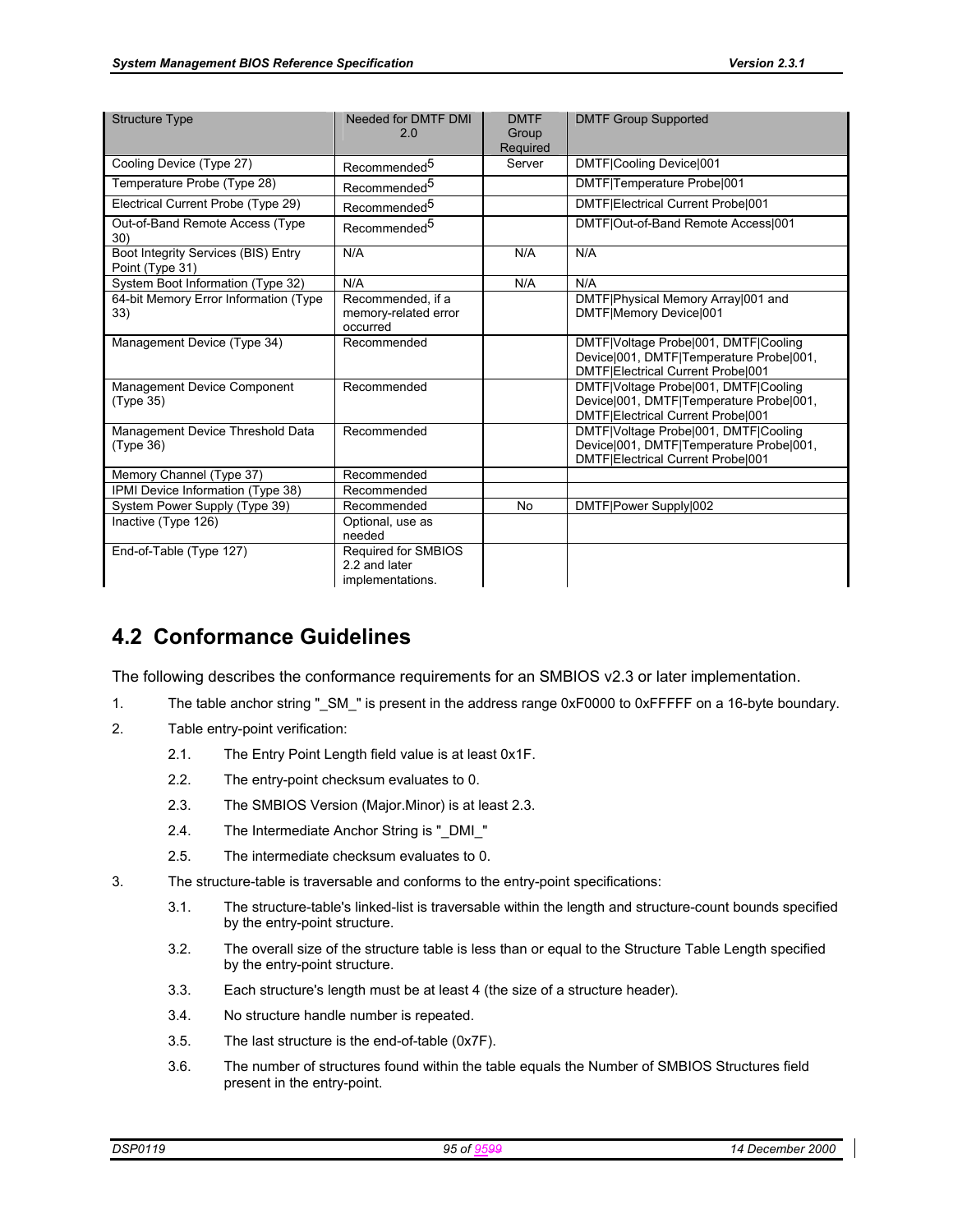- 3.7. The maximum structure size (formatted area plus its string-pool) is less than or equal to the Maximum Structure Size specified by the entry-point.
- 4. Required structures and corresponding data are present, see *3.2 Required Structures and Data* on page 282930:
	- 4.1. BIOS Information (Type 0)
		- 4.1.1. One and only one structure of this type is present.
		- 4.1.2. The structure Length field is at least 13h
		- 4.1.3. BIOS Version string is present and non-null
		- 4.1.4. BIOS Release Date string is present, non-null, and includes a 4-digit year.
		- 4.1.5. BIOS Characteristics: bits 3:0 are all 0, at least one of bits 31:4 is set to 1.
	- 4.2. System Information (Type 1)
		- 4.2.1. One and only one structure of this type is present.
		- 4.2.2. The structure Length field is at least 19h.
		- 4.2.3. Manufacturer string is present and non-null
		- 4.2.4. Product Name string is present and non-null
		- 4.2.5. UUID field is neither 00000000 00000000 nor FFFFFFFF FFFFFFFF.
		- 4.2.6. Wake-up Type field is neither 00h (Reserved) nor 02h (Unknown).
	- 4.3. System Enclosure (Type 3)
		- 4.3.1. One or more structure of this type is present.
		- 4.3.2. The structure length is at least 0Dh.
		- 4.3.3. Manufacturer string is present and non-null in each structure.
		- 4.3.4. Type field is neither 00h (Reserved) nor 02h (Unknown)
	- 4.4. Processor Information (Type 4)
		- 4.4.1. The number of structures defines the maximum number of processors supported by the system; at least one structure with a Processor Type field of "Central Processor" must be present.
		- 4.4.2. Each structure's length is at least 20h.
		- 4.4.3. Socket Designation string is present and non-null
		- 4.4.4. Processor Type field is neither 00h (Reserved) nor 02h (Unknown)
		- 4.4.5. (\*)Processor Family field is neither 00h (Reserved) nor 02h (Unknown)
		- 4.4.6. (\*)Processor Manufacturer string is present and non-null
		- 4.4.7. Max Speed field is non-0.
		- 4.4.8. (\*)CPU Status sub-field of the Status field is not 0 (Unknown)
		- 4.4.9. Processor Upgrade field is neither 00h (Reserved) nor 02h (Unknown)
		- 4.4.10. Lx (x=1,2,3) Cache Handle fields, if not set to 0xFFFF, reference Cache Information (Type 7) structures.
	- *Note*: Fields preceded by (\*) are only checked if the CPU Socket Populated sub-field of the Status field is set to "CPU Populated".
	- 4.5. Cache Information (Type 7)
		- 4.5.1. One structure is present for each external-to-the-processor cache.
		- 4.5.2. Each structure's Length is at least 13h.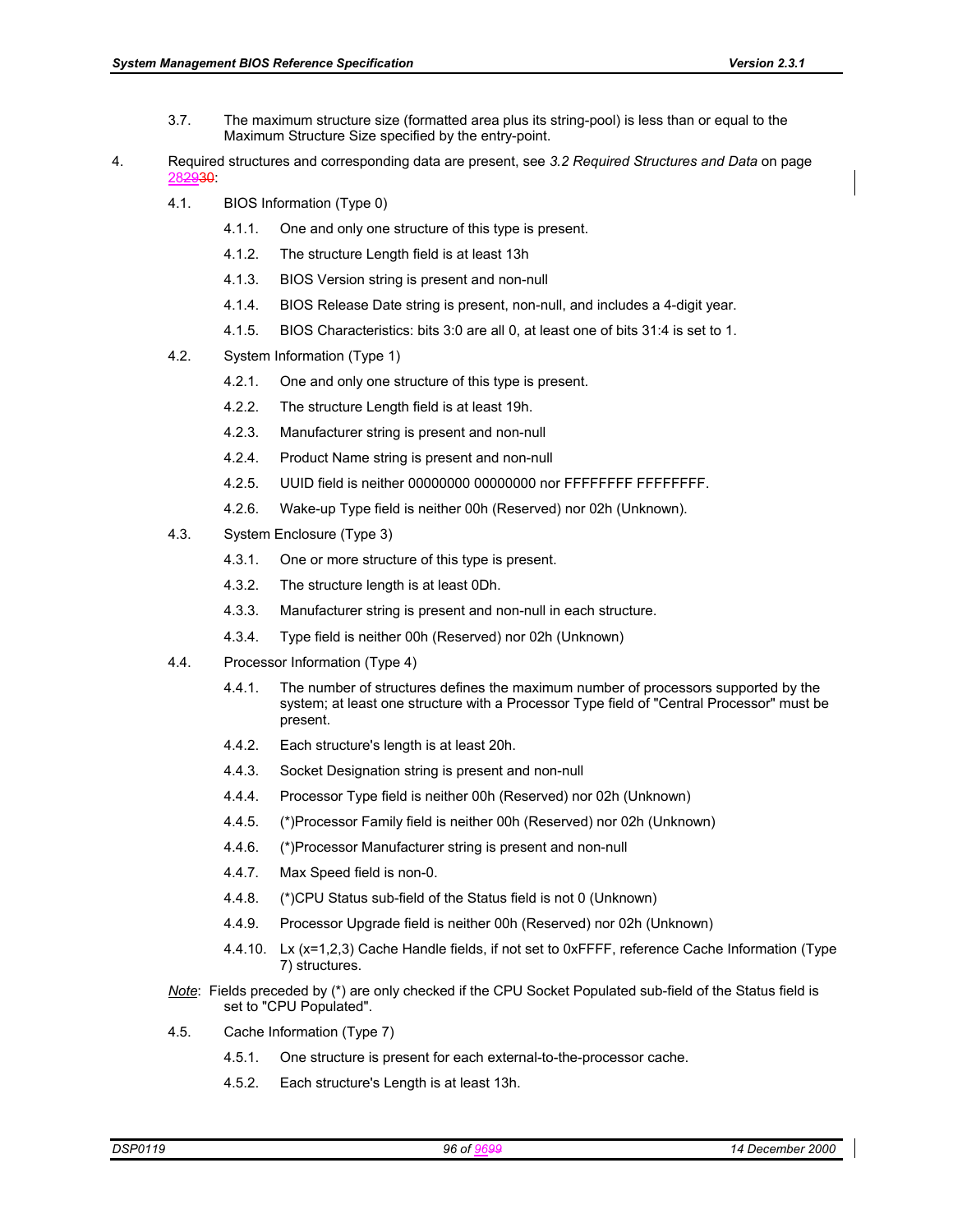- 4.5.3. Socket Designation string is present and non-null if the cache is external to the processor (Location sub-field of Cache Configuration field is 01b).
- 4.5.4. Operational Mode and Location sub-fields of the Cache Configuration field are not 11b (Unknown)
- 4.6. System Slots (Type 9)
	- 4.6.1. One structure is present for each upgradeable system slot.
	- 4.6.2. Each structure's Length is at least 0Dh.
	- 4.6.3. Slot Designation string is present and non-null.
	- 4.6.4. Slot Type is neither 00h (Reserved) nor 02h (Unknown).
	- 4.6.5. Slot Data Bus Width is neither 00h (Reserved) or 02h (Unknown)
	- 4.6.6. Current Usage is not set to 00h (Reserved). If the "Slot Type" provides device presencedetect capabilities, e.g. PCI or AGP, Current Usage is not set to 02h (Unknown).
	- 4.6.7. Slot ID is set to a meaningful value.
	- 4.6.8. Slot Characteristics 1, bit 0, is not set to 1.
- 4.7. Physical Memory Array (Type 16)
	- 4.7.1. At least one structure is present with "Use" set to 03h (System memory)
	- 4.7.2. Each structure's length is at least 0Fh.
	- 4.7.3. Location is neither 00h (Reserved) nor 02h (Unknown)
	- 4.7.4. Use is neither 00h (Reserved) nor 02h (Unknown).
	- 4.7.5. Memory Error Correction is neither 00h (Reserved) nor 02h (Unknown)
	- 4.7.6. Maximum Capacity is not set to 80000000h (Unknown)
	- 4.7.7. Number of Memory Devices is not 0 and equals the number of Memory Device (Type 17) structures that reference the handle of the Physical Memory Array structure.
- 4.8. Memory Device (Type 17)
	- 4.8.1. For each Physical Memory Array, there must be "Number of Memory Devices" Memory Device structures that map back (via Handle) to the referencing memory array. One structure is required for each socketed system-memory device, whether or not the socket is currently populated. If the system includes soldered-on system-memory, one additional structure is required to identify that memory device.
	- 4.8.2. Each structure's length is at least 15h.
	- 4.8.3. Memory Array Handle references a Physical Memory Device (Type 17) structure.
	- 4.8.4. Total Width is not 0FFFFh (Unknown) if the memory device is installed (Size is not 0).
	- 4.8.5. Data Width is not 0FFFFh (Unknown)
	- 4.8.6. Size is not 0FFFFh (Unknown)
	- 4.8.7. Form Factor is not 00h (Reserved) or 02h (Unknown)
	- 4.8.8. Device Set is not 0FFh (Unknown)
	- 4.8.9. Device Locator string is present and non-null.
- 4.9. Memory Array Mapped Address (Type 19)
	- 4.9.1. One structure is provided for each contiguous block of memory addresses mapped to a Physical Memory Array.
	- 4.9.2. Each structure's length is at least 0Fh.
	- 4.9.3. Ending Address value is higher in magnitude than the Starting Address value.
	- 4.9.4. Memory Array Handle references a Physical Memory Array (Type 17)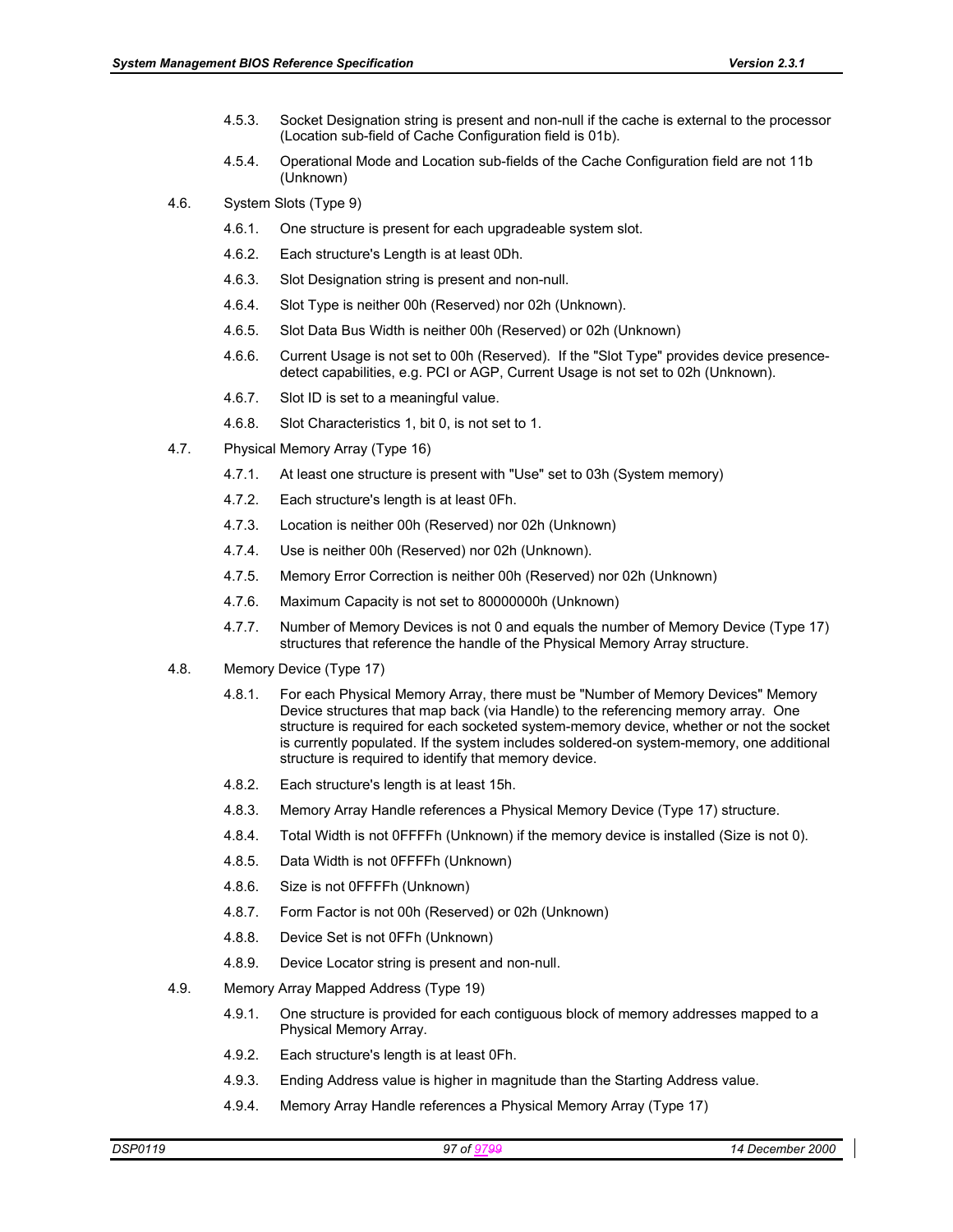- 4.9.5. Each structure's address range (Starting Address to Ending Address) is unique and nonoverlapping.
- 4.9.6. Partition Width is not 0.
- 4.10. Memory Device Mapped Address (Type 20)
	- 4.10.1. Sufficient structures are provided to provide device-level mapping to all address space defined by the Memory Array Mapped Address (Type 19) structures.
	- 4.10.2. Each structure's length is at least 13h.
	- 4.10.3. Ending Address value is higher in magnitude than the Starting Address value.
	- 4.10.4. Memory Device Handle references a Memory Device (Type 17) structure.
	- 4.10.5. Memory Array Mapped Address Handle references a Memory Array Mapped Address (Type 19) structure.
	- 4.10.6. Partition Row Position value is not 0 (Reserved), 0FFh (Unknown), or greater than the Partition Width field of the referenced Memory Array Mapped Address structure.
	- 4.10.7. Interleave Position is not 0FFh (Unknown)
	- 4.10.8. Interleaved Data Depth is not 0FFh (Unknown)
- 4.11. Boot Integrity Services (BIS) Entry Point (Type 31). This structure is optional, but if it is present the following checks are performed:
	- 4.11.1. The structure's length is at least 1Ch.
	- 4.11.2. The structure-level checksum evaluates to 00h.
	- 4.11.3. 16-bit Entry Point is not 0.
	- 4.11.4. 32-bit Entry Point is not 0.
- 4.12. System Boot Information (Type 32)
	- 4.12.1. One and only one structure of this type is present.
	- 4.12.2. The structure's length is at least 0Bh.